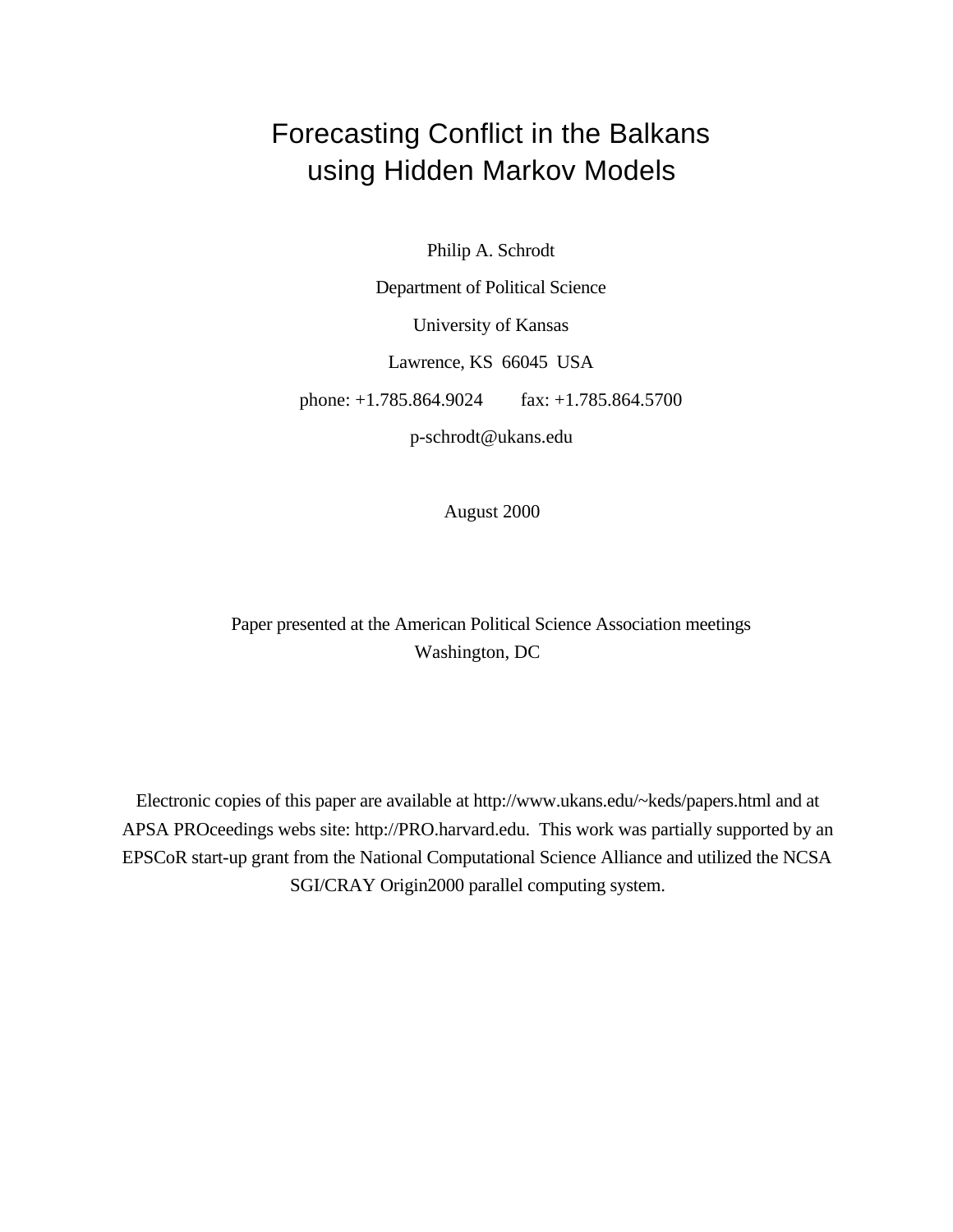# Abstract

This study uses hidden Markov models (HMM) to forecast conflict in the former Yugoslavia for the period January 1991 through January 1999. The political and military events reported in the lead sentences of Reuters news service stories were coded into the World Events Interaction Survey (WEIS) event data scheme. The forecasting scheme involved randomly selecting eight 100-event "templates" taken at a 1-, 3- or 6-month forecasting lag for high-conflict and low-conflict weeks. A separate HMM is developed for the high-conflict-week sequences and the low-conflict-week sequences. Forecasting is done by determining whether a sequence of observed events fit the highconflict or low-conflict model with higher probability.

Models were selected to maximize the difference between correct and incorrect predictions, evaluated by week. Three weighting schemes were used: unweighted (U), penalize false positives (P) and penalize false negatives (N). There is a relatively high level of convergence in the estimates—the best and worst models of a given type vary in accuracy by only about 15% to 20%. In full-sample tests, the U and P models produce at overall accuracy of around 80%. However, these models correctly forecast only about 25% of the high-conflict weeks, although about 60% of the cases where a high-conflict week has been forecast turn out to have high conflict. In contrast, the N model has an overall accuracy of only about 50% in full-sample tests, but it correctly forecasts high-conflict weeks with 85% accuracy in the 3- and 6-month horizon and 92% accuracy in the 1-month horizon. However, this is achieved by excessive predictions of high-conflict weeks: only about 30% of the cases where a high-conflict week has been forecast are high-conflict. Models that use templates from only the previous year usually do about as well as models based on the entire sample.

The models are remarkably insensitive to the length of the forecasting horizon—the drop-off in accuracy at longer forecasting horizons is very small, typically around 2%-4%. There is also no clear difference in the estimated coefficients for the 1-month and 6-month models. An extensive analysis was done of the coefficient estimates in the full-sample model to determine what the model was "looking at" in order to make predictions. While a number of statistically significant differences exist between the high and low conflict models, these do not fall into any neat patterns. This is probably due to a combination of the large number of parameters being estimated, the multiple local maxima in the estimation surface, and the complications introduced by the presence of a number of very low probability event categories. Some experiments with simplified models indicate that it is possible to use models with substantially fewer parameters without markedly decreasing the accuracy of the predictions; in fact predictions of the high conflict periods actually increase in accuracy quite substantially.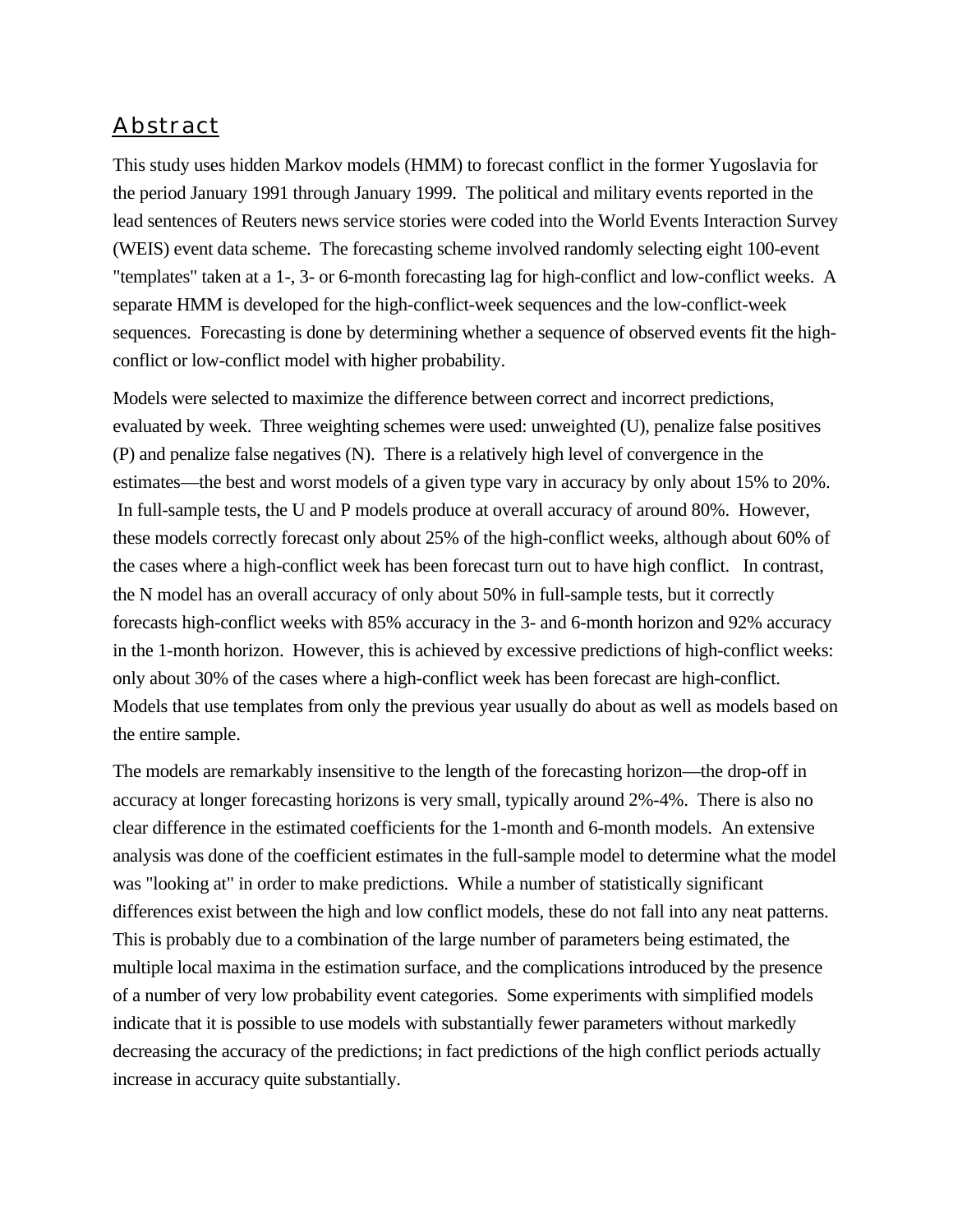# The Sequence Recognition Approach to Political **Forecasting**

Event sequences are a key element in human reasoning about international events. Human analysts "understand" an international situation when they recognize sequences of political activity corresponding to those observed in the past. Empirical and anecdotal evidence point to the likelihood that humans have available in long-term associative memory a set of "templates" for common sequences of actions that can occur in the international system (and in social situations generally). When part of a sequence is matched, the analyst predicts that the remainder of the sequence will be carried out *ceteris paribus,* though often the analyst will make a prediction for the express purpose of insuring that the remainder of the sequence is *not* carried out. Sequences can be successfully matched by human analysts in the presence of noise and incomplete information, and can also be used to infer events that are not directly observed but which are necessary prerequisites for events that have been observed.

The use of analogy or "precedent-based reasoning" has been advocated as a key cognitive mechanism in the analysis of international politics by Alker (1987), Mefford (1985, 1991) and others, and is substantially different from the statistical, dynamic and rational choice paradigms that characterize most contemporary quantitative models of international behavior. Khong (1992) and Vertzberger (1990) review the general arguments in the cognitive psychology literature on use of analogy in political reasoning; May (1973) and Neustadt and May (1986) discuss it from a more pragmatic and policy-oriented perspective. As Khong observes:

Simply stated, ... analogies are cognitive devices that "help" policymakers perform six diagnostic tasks central to political decision-making. Analogies (1) help define the nature of the situation confronting the policymaker; (2) help assess the stakes, and (3) provide prescriptions. They help evaluate alternative options by (4) predicting their chances of success, (5) evaluating their moral rightness and (6) warning about the dangers associated with options. (pg. 10)

The ubiquity of analogical reasoning is supported by a plethora of experimental studies in cognitive psychology in addition to the case studies from the foreign policy literature.

Analogical reasoning is an easy task for the human brain, one that is substantially easier than sequential or deductive reasoning. Most experimental evidence suggests that human memory is organized so that when one item is recalled, this naturally activates links to other items that have features in common, and these are more likely to be recalled as well (Anderson 1983; Kohonen 1984).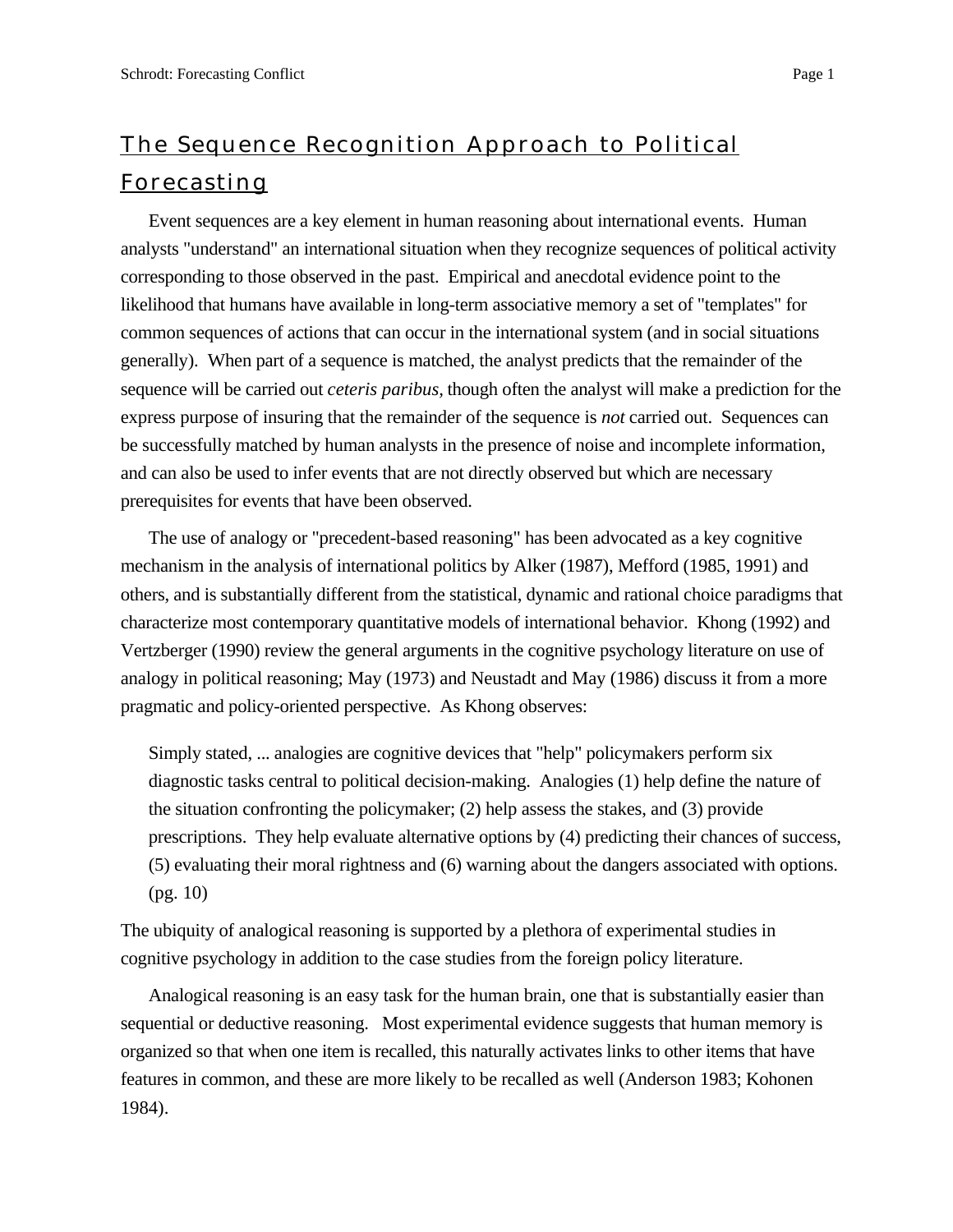Because analogies are so prevalent in human political reasoning, it would be helpful to have some computational method for systematically assessing the similarity of two sequences of political events. In Schrodt (1991), I posed this problem in the following manner:

In human pattern recognition, we have a general idea of what a category of event sequences look like—the archetypal war, the archetypal coup, and so forth. In a sense, ideal sequences are the centroid of a cluster of sequences, but that centroid is a sequence rather than a point. If a method could be found for constructing such a sequence, the cluster of behaviors could be represented by the single ideal sequence, which would substantially reduce computing time and provide some theoretical insights as to the distinguishing characteristics of a cluster. (pg. 186)

The problem of generalizing sequences is particularly salient to the analysis of international political behavior in the late 20th century because many contemporary situations do not have exact historical analogs. Yet human analysts are clearly capable of making analogies based on some characteristics of those behaviors. For example, because of its unusual historical circumstances, Zaire in 1997 had a number of unique characteristics, but nonetheless analysts pieced together sufficient similarities between Zaire and a variety of earlier crises in Africa and elsewhere to come to the correct conclusion that Zaire had entered a period of rapid political change. The key to this was the ability to use *general* analogies: if one insisted on matching all of the features of a case—which a human analyst would almost never do, but a computer might—then the Zairian situation would be nearly impossible to classify using analogies.

Techniques for comparing two sequences of discrete events—nominal-level variables occurring over time—are poorly developed compared to the huge literature involving the study of intervallevel time series. Nonetheless, several methods are available, and the problem has received considerable attention in the past three decades because it is important in the problems of studying genetic sequences in DNA, and computer applications in involving human speech recognition. Both of these problems have potentially large economic payoffs, which tends to correlate with the expenditure of research efforts. Until fairly recently, one of the most common techniques was the Levenshtein metric (see Kruskal 1983; Sankoff & Kruskall 1983); Schrodt (1991) uses this in a study of the BCOW crises. Other non-linear methods such as neural networks, genetic algorithms, and locating common subsets within the sequences (Bennett & Schrodt 1987; Schrodt 1990) have also been used.

#### Hidden Markov models

Over the past decade the hidden Markov model (HMM) has emerged as one of the most widely used techniques for the classification of noisy sequences into a set of discrete categories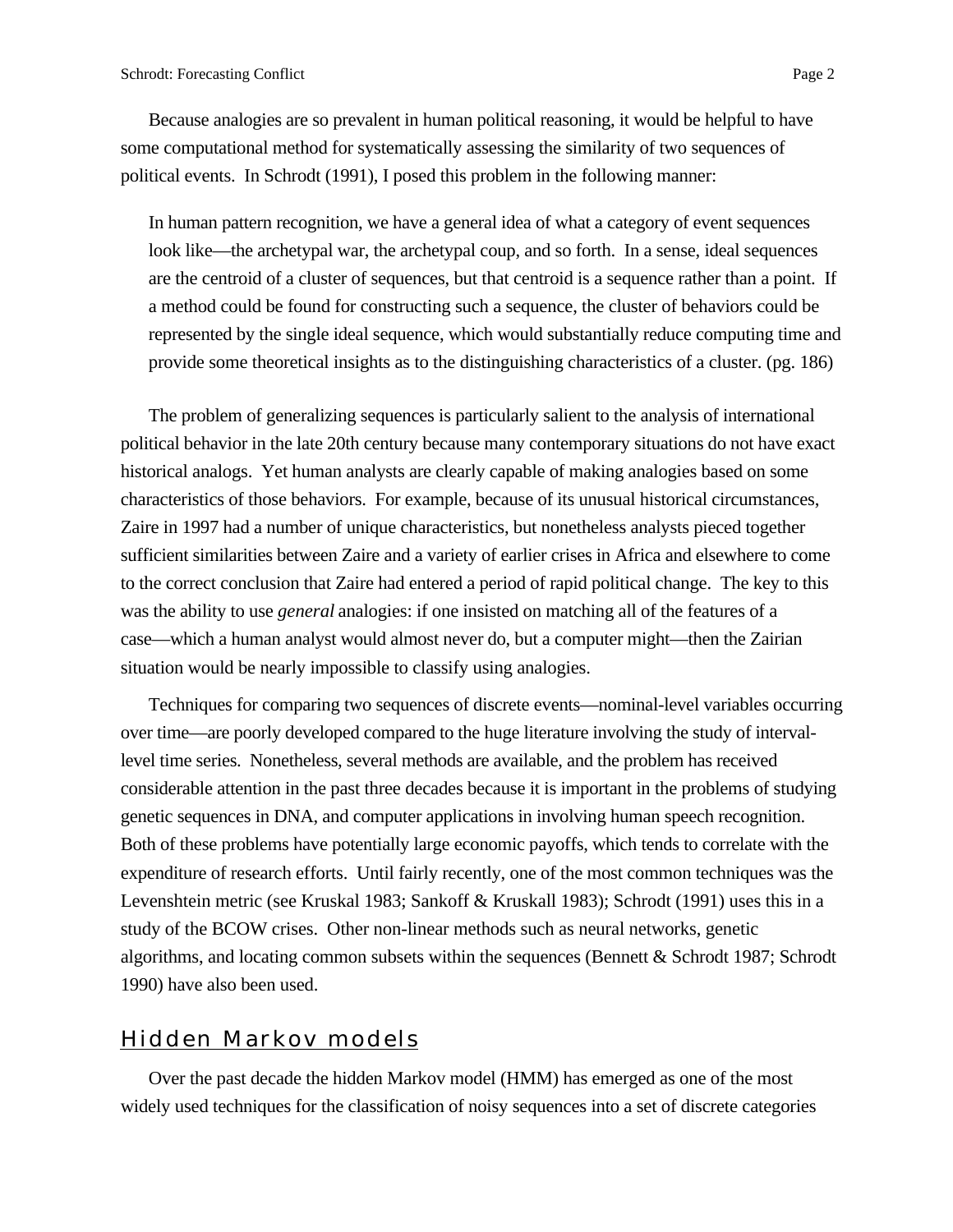(or, equivalently, computing the probability that a given sequence was generated by a known general model).sequence comparison method. While the most common applications of HMMs are found in speech recognition and comparing protein sequences, a recent search of the World Wide Web found applications in fields as divergent as modeling the control of cellular phone networks, computer recognition of American Sign Language and—inevitably—the timing of trading in financial markets. The purpose of this project is to apply this technique to the problem of forecasting conflict in the former Yugoslavia.

A sequence is "noisy" when it contains missing, erroneous and extraneous elements, and consequently the sequence cannot be classified by simply matching it to a set of known "correct" sequences. A spelling program, for example, would always mark "wan" as an incorrect spelling of "one" because written English usually allows one and only one correct spelling of a word. Spoken English, in contrast, allows a wide variation of pronunciations, and in some regional dialects, "wan" is the most common pronunciation of "one". A computer program attempting to decipher spoken English needs to provide for a variety of different ways that a word might be pronounced, whereas a spelling checker needs only to know one.

An HMM is a variation on the well-known Markov chain model, one of the most widely studied stochastic models of discrete events (Bartholomew 1975). The standard reference on HMMs is Rabiner (1989), which contains a thorough discussion of the estimation techniques used with the models as well as setting forth a standard notation that is used in virtually all contemporary articles on the subject. Like a conventional Markov chain, a HMM consists of a set of n discrete states and an n x n matrix  $[A] = \{a_{ij}\}\$  of *transition probabilities* for going between those states. In addition, however, every state has a vector of *observed symbol probabilities* that combine into a second matrix  $[B] = \{b_j(k)\}\$  corresponding to the probability that the system will produce a symbol of type k when it is in state j. The states of the HMM cannot be directly observed and can only be inferred from the observed symbols, hence the adjective "hidden". This is in contrast to most applications of Markov models in international politics where the states correspond directly to observable behaviors (see Schrodt 1985 for a review)

While HMMs can have any type of transition matrix, the model that I will focus on in this chapter is called a "left-right model" because it imposes the constraint that the system can only remain in its current state or move to the next state. The transition matrix is therefore of the form

| $a_{11}$ | $1-a_{11}$ | 0          | ... | 0               |
|----------|------------|------------|-----|-----------------|
| 0        | $a_{22}$   | $1-a_{22}$ | ... | 0               |
| 0        | 0          | $a_{33}$   | ... | 0               |
| ...      | ...        | ...        | ... |                 |
| 0        | 0          | 0          | ... | $1-a_{n-1,n-1}$ |
| 0        | 0          | 0          | ... | 1               |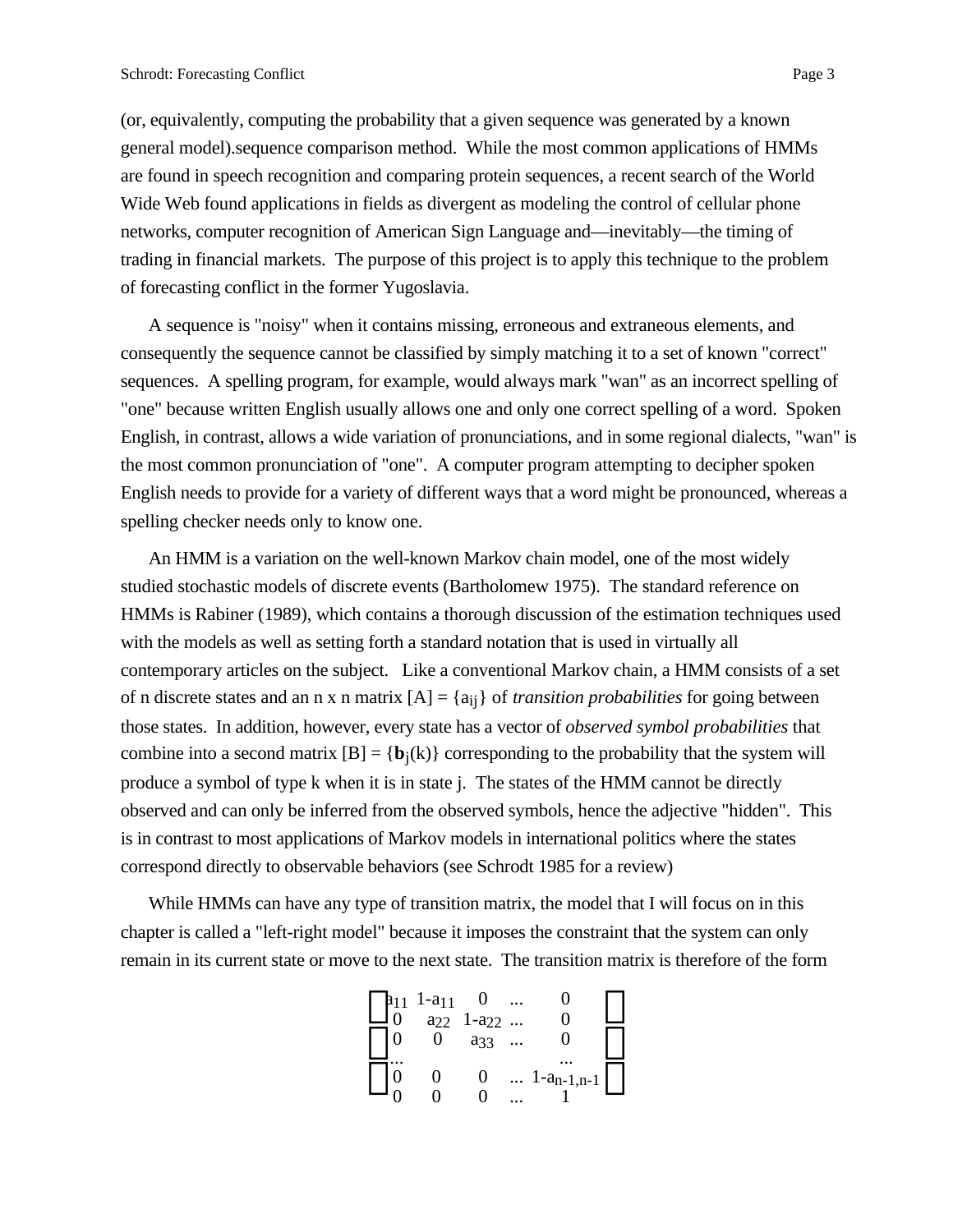l

and the individual elements of the model look like those in Figure 1. This model is widely used in speech recognition because parts of a word may be spoken slowly or quickly but in normal speech the ordering of those parts is never modified.





A series of these individual elements form an HMM such as the 5-state model illustrated in Figure 2. This illustrates a "left-right-left" model, where a process can make a transition to the previous state, the next state, or remain in the same state.<sup>1</sup>

In empirical applications, the transition matrix and symbol probabilities of an HMM are estimated using an iterative technique called the Baum-Welch algorithm. This procedure takes a set of observed sequences (for example the word "seven" as pronounced by twenty different speakers, or a set of dyadic interactions from the BCOW crisis set) and finds coefficients for the matrices [A] and [B] that locally maximize the probability of observing those sequences. The Baum-Welch algorithm is a nonlinear numerical technique and Rabiner (1989:265) notes "the algorithm leads to a local maxima only and, in most problems of interest, the optimization surface is very complex and has many local maxima."

 $<sup>1</sup>$  This is a generalization of the "left-right" model commonly used in speech recognition, where transitions are only</sup> allowed to the next state. In a left-right model, the final state of the chain is an "absorbing state" that has no exit probability and recurs with a probability of 1.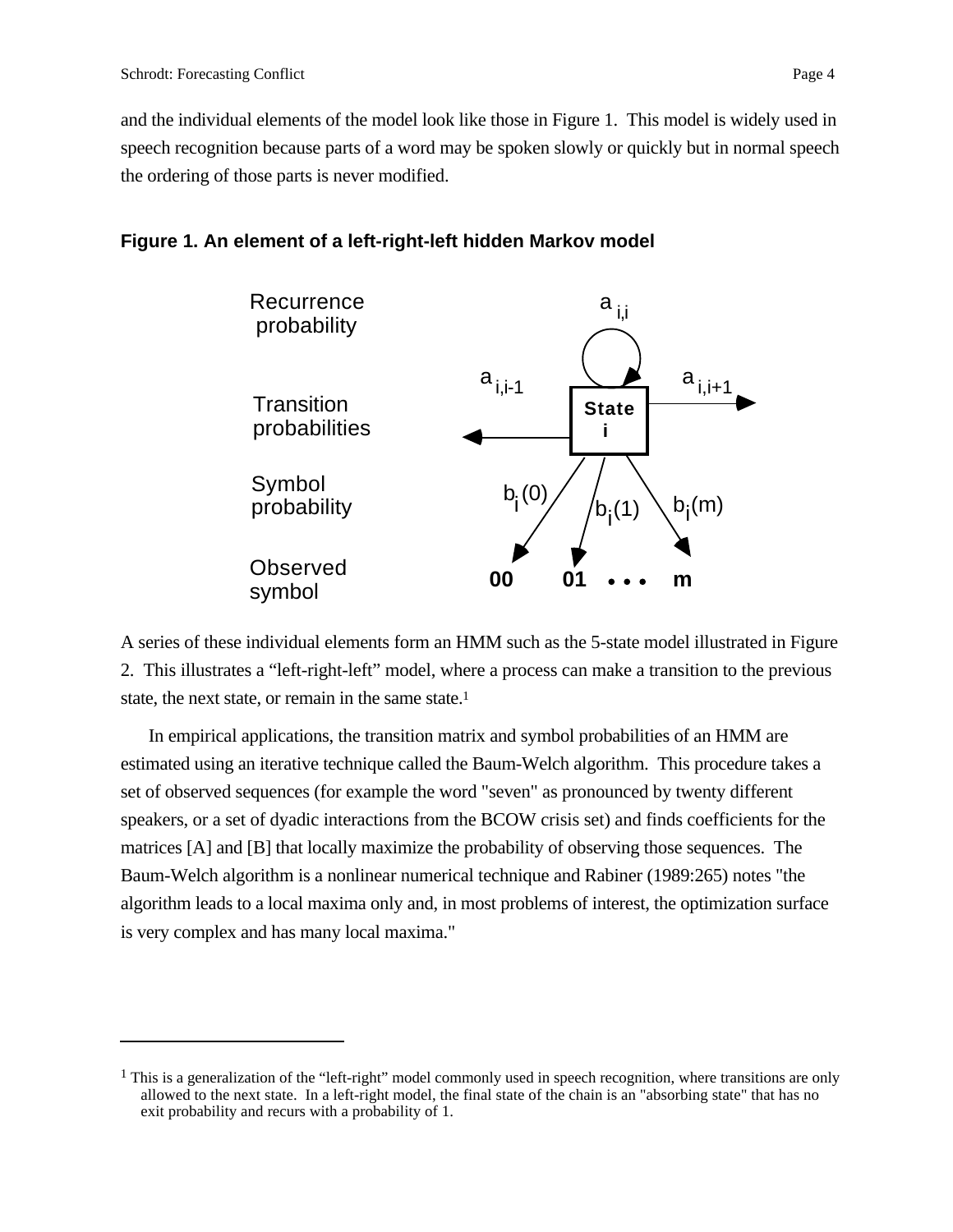

#### **Figure 2. A left-right-left (LRL) hidden Markov Model**

Because the Baum-Welch algorithm is an expectation-maximization method, it should, in theory, be possible to use the standard tools of maximum likelihood methods to compute asymptotic estimates of the standard errors of the estimates of the parameters in the [A] and [B] matrices, as well as comparing different models using likelihood ratios. In practice, however, this does not seem to be done, at least in the literature I've surveyed. The reason for this seems to be related to the local solutions provided by the Baum-Welch algorithm. As illustrated in the experiments below, the variance of the parameter estimates found in these local solutions is very large, although a variety of differing parameters appear to yield roughly similar estimates for the joint probability of the sequences.

After a set of models has been estimated, that set can be used to classify an unknown sequence by computing the maximum probability that each of the models generated the observed sequence. This is done using an algorithm that requires on the order of  $N^2T$  calculations, where N is the number of states in the model and T is the length of the sequence. Once the probability of the sequence matching each of the models is known, the model with the highest probability is chosen as that which best represents the sequence. Matching a sequence of symbols such as those found in daily data on a six-month crisis coded with using the 22-category World Events Interaction Survey scheme (WEIS; McClelland 1976), generates probabilities on the order of  $10^{-(T+1)}$ : Assume that each state has ten associated WEIS categories that are equally probable:  $b_i(k)=0.10$ . Leaving aside the transition probabilities, each additional symbol will reduce the probability of the complete sequence by a factor of  $10^{-1}$ . The transition probabilities, and the fact that the WEIS codes are not equiprobable, further reduce this probability. These sequence probabilities are consequently *extremely* small, even if the sequence was in fact generated by one of the models, but the only important comparison is the *relative* fit of the various models. The measure of fit usually reported is the log of the probability; this statistic is labeled (alpha).

(An insurmountable disadvantage of this computation is that one cannot meaningfully compare the fit of two sequences to a single HMM unless the sequences are equal in length. In other words,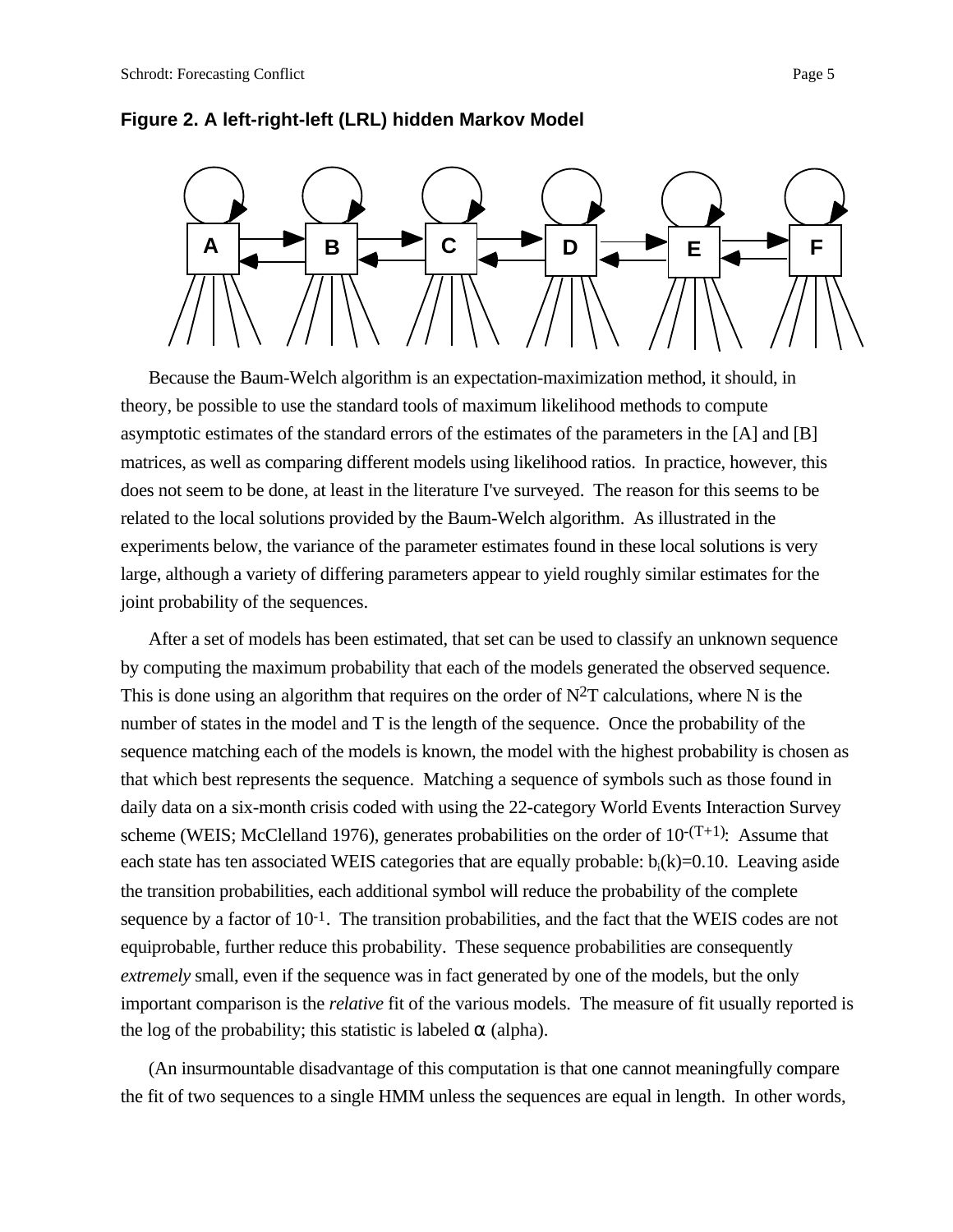it is possible to compare a sequence to a series of models, but one cannot compare several arbitrary sequences to a single model.)

For example, in a typical speech-recognition application such as the recognition of bank account numbers, a system would have HMMs for the numerals "zero" through "nine". When a speaker pronounces a single digit, the system converts this into a set of discrete sound categories (typically based on frequency), then computes the probability of that sequence being generated by each of the ten HMMs corresponding to the ten digits. The HMM that has the highest probability—for example the HMM corresponding to the numeral "three"—gives the best estimate of the number that was spoken.

The application of the HMM to the problem of generalizing the characteristics of international event sequences is straightforward. The symbol set consists of the event codes taken from an event data set such as WEIS. The states of the model are unobserved, but have a close theoretical analog in the concept of crisis "phase" that has been explicitly coded in data sets such as the Butterworth international dispute resolution data set (Butterworth 1976), CASCON (Bloomfield & Moulton 1989, 1997) and SHERFACS (Sherman & Neack 1993), and in work on preventive diplomacy such as Lund (1996). For example, Lund (1996:38-39) outlines a series of crisis phases ranging from "durable peace" to "war" and emphasizes the importance of an "unstable peace" phase. In the HMM, these different phases would be distinguished by different distributions of observed WEIS events found in the estimated **bj** vectors. A "stable peace" would have a preponderance of cooperative events in the WEIS **01-10** range; the escalation phase of the crisis would be characterized by events in the **11-17** range (accusations, protests, denials, and threats), and a phase of active hostilities would show events in the **18-22** range. The length of time that a crisis spends in a particular phase would be proportional to the magnitude of the recurrence probability  $a_{ii}$ .

The HMM has several advantages over alternative models for sequence comparison. First, if  $N \ll M$ , the structure of the model is relatively simple. For example a left-right model with N states and M symbols has  $2(N-1) + N^*M$  parameters compared to the  $M(M+2)$  parameters of a Levenshtein metric. HMMs can be estimated very quickly, in contrast to neural networks and genetic algorithms. While the resulting matrices are only a local solution—there is no guarantee that a matrix computed by the Baum-Welch algorithm from a different random starting point might be quite different—local maximization is also true of most other techniques for analyzing sequences. Furthermore, the computational efficiency of the Baum-Welch algorithm allows estimates to be made from a number of different starting points. The HMM model, being stochastic rather than deterministic, is specifically designed to deal with noisy input and with indeterminate time; both of these are present in international event sequences.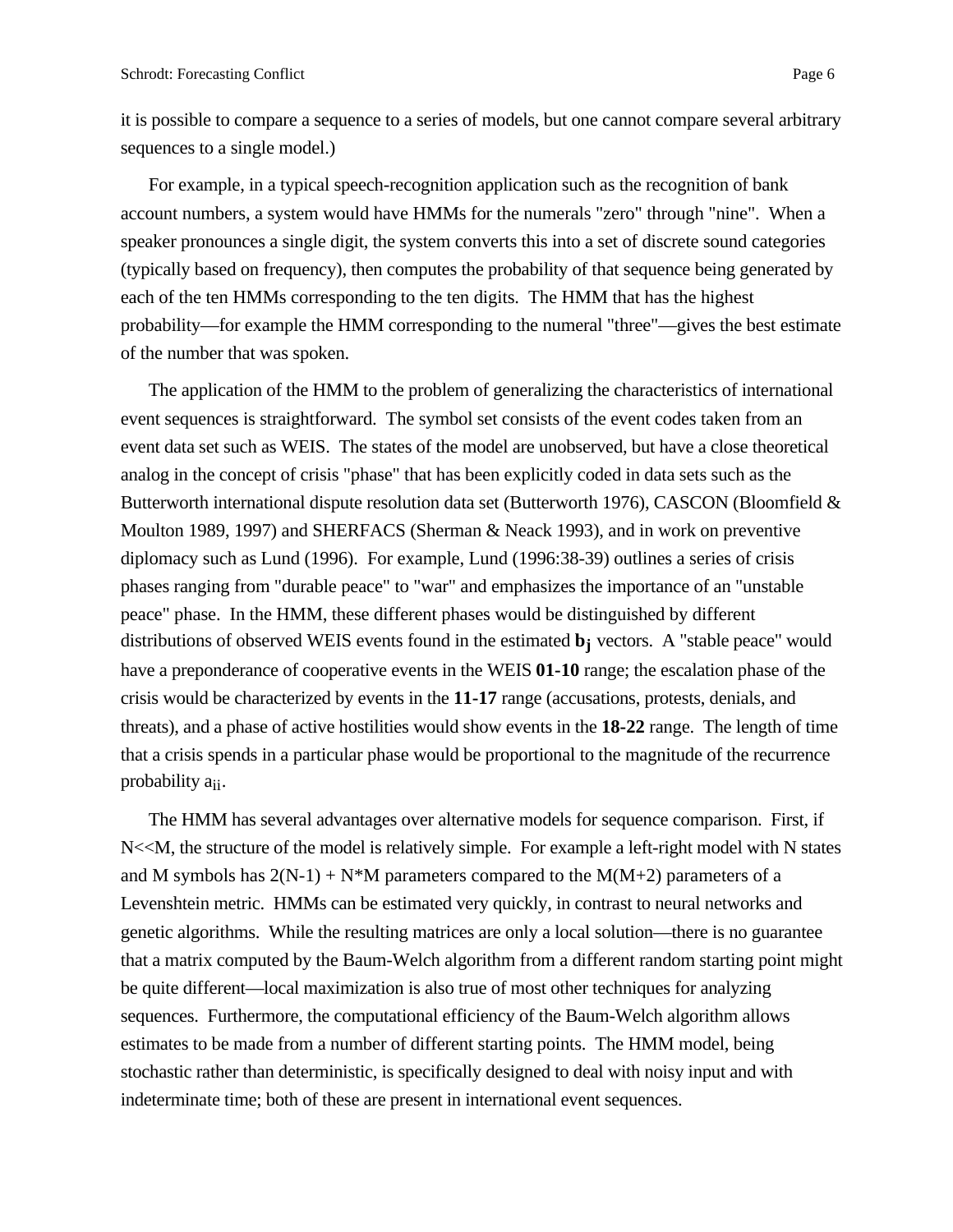HMMs are *trained by example*—model that characterizes a set of sequences can be constructed without reference to the underlying rules used to code those sequences. This provides a close parallel to the method by which human analysts generalize sequences: They typically learn general characteristics from a set of archetypal cases.

HMMs do not require the use of interval-level scales such as those proposed by Azar and Sloan (1975) or Goldstein (1992). These scales, while of considerable utility, assign weights to individual events in isolation and make no distinction, for example, between an accusation that follows a violent event and an accusation during a meeting. The HMM, in contrast, uses only the original, disaggregated events and models the context of events by using different symbol observation probabilities in different states. An event that has a low probability within a particular context (that is, a specific hidden state) lowers the overall probability of the model generating the sequence. In aggregative scaling methods, events have the same weight in all contexts.

While most existing work with event data aggregates by months or even years, the HMM requires no temporal aggregation. This is particularly important for early warning problems, where critical periods in the development of a crisis may occur over a week or even a day. The HMM is relatively insensitive to the delineation of the start of a sequence. It is simple to prefix an HMM with an initial "background" state that reflects the distribution of events generated by a particular source (e.g. Reuters/WEIS) when no crisis is occurring. A model can simply cycle in this state until something important happens and the chain moves into the later states characteristic of crisis behavior.

There is a clear interpretation to each of the parameters of the [A] and [B] matrices, which allows them to be interpreted substantively; this contrasts with techniques such as neural networks that have a very diffuse parameter structure. More generally, the fit of the model has a familiar probabilistic interpretation. Finally—and not insignificantly—the HMM technique has already been developed and is an active research topic in a number of different fields. The breadth of those applications indicates that the method is relatively robust. While there is always a danger in applying the *technique du jour* to whatever data on political behavior happen to be laying around, the HMM appears unusually well suited to the problems of generalizing and classifying international event data sequences.

## Data and Forecasting Model

#### Data

The event data used in this study were machine-coded using the 2-digit (22 category) WEIS system from the lead sentences in Reuters stories obtained from the NEXIS data service for the period January 1991 through May 1997 and the Reuters Business Briefing service for June 1997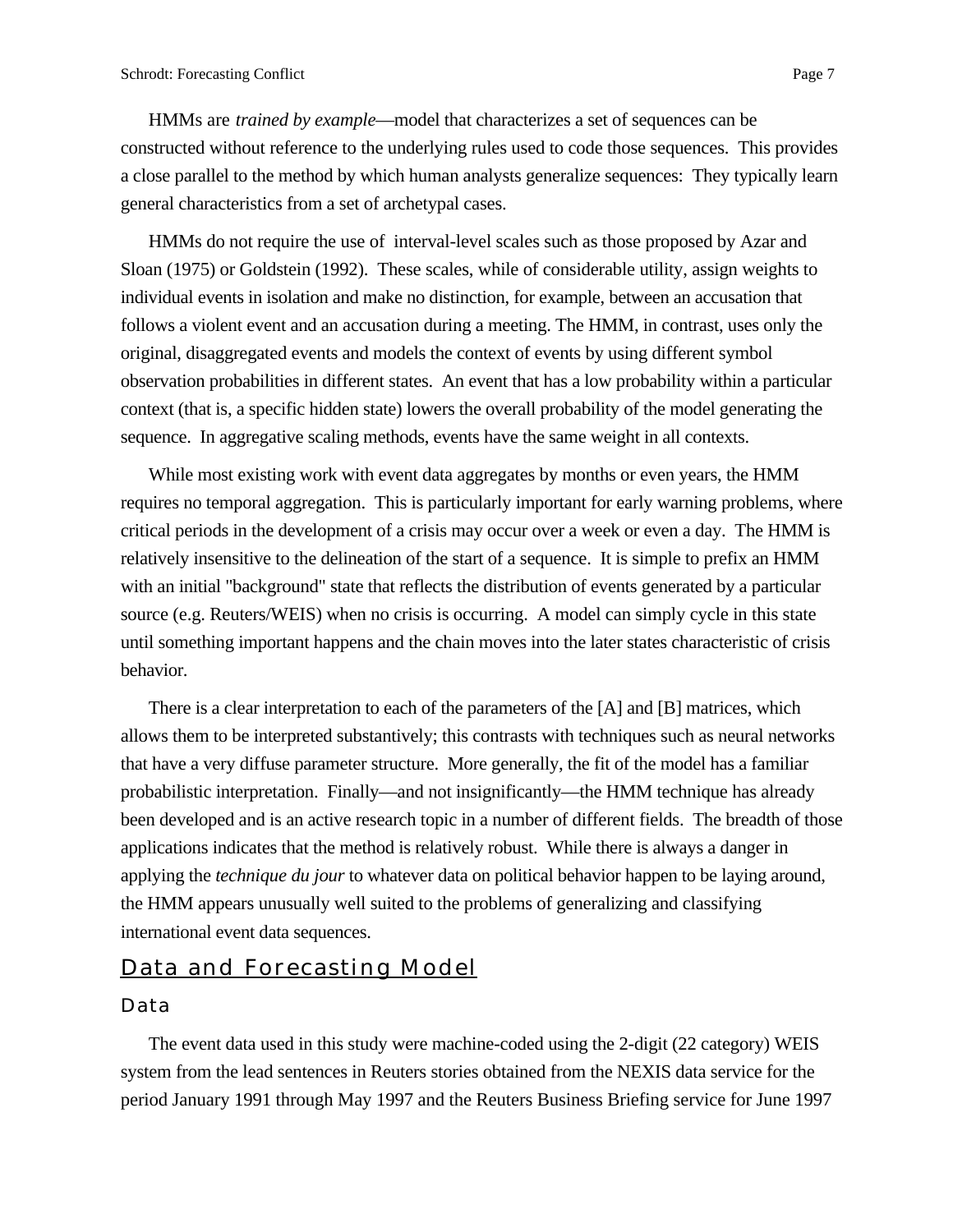l

through January 1999. These reports were coded using the Kansas Event Data System (KEDS) automated event data coding program (Gerner et al. 1994; Schrodt, Davis & Weddle 1994).

The KEDS coder does some simple linguistic parsing of the news reports—for instance, it identifies the political actors, recognizes compound nouns and compound verb phrases, and determines the references of pronouns—and then employs a large set of verb patterns to determine the appropriate event code. Only the lead sentences were coded and a sentence was not coded if it contained six or more verbs or no actor was found prior to the verb (sentences meeting these criteria have a greater-than-average likelihood of being incorrectly coded by KEDS). Schrodt  $\&$ Gerner (1994), Huxtable & Pevehouse (1996) and Bond et al. (1996) discuss extensively the reliability and validity of event data generated using Reuters and KEDS. A **00** nonevent was added for each day in which no events were recorded in either direction in the dyad. Multiple events occurring in the same day are kept in the sequence. While the JWAC coding dictionaries subdivide the various geographical-ethnic groups in the Balkans—for example separately coding Bosnian Serbs—these actors were combined into four primary ethnic groups—Serbs, Croats, Bosnians, and Kosovars—for the purpose of the analysis.

Because Reuters was intensely covering this region during most of the period analyzed, only lead sentences were coded. The KEDS program is capable of coding full stories and has been tested in that capacity (see Schrodt and Gerner 1998), but we have found that full-story coding gives additional information only when marginal actors are involved, or when an area receives only sporatic coverage (for example West Africa; see Huxtable 1997). Neither condition applies to the Balkans: significant events in the conflict almost inevitably received coverage in separate stories (i.e. in lead sentences), and in many cases, a single event would generate multiple stories.

Full-story coding would primarily serve to insert a large number of high-frequency verbal events ("comment" and "consult") into the sequences, and because the HMM models use templates that contain a fixed number of events (this is necessitated by the HMM approach), the effect of full-story coding would be to *reduce* the amount of information in any given sequence.<sup>2</sup> By using lead-sentence coding, we insure that the sequences contain the most important events (subject, as always, to the judgements of Reuters' reporters and editors.)

<sup>2</sup> That is, reduce the amount of information from the perspective of information theory: because the "comment" category in WEIS is very frequent, it carries less information than an event that occurs with low probability.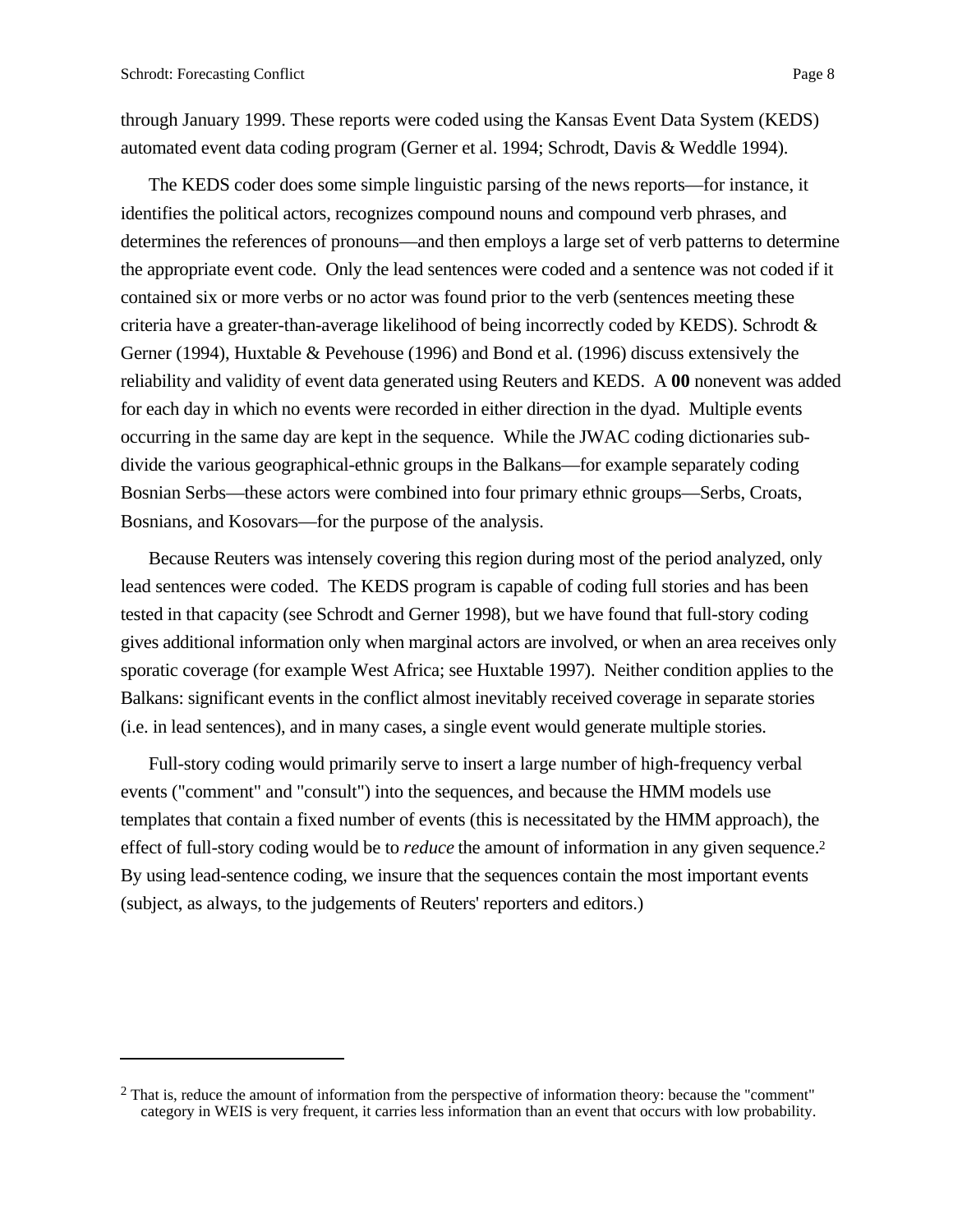#### Forecasting Model

The accuracy of the model is accessed on whether it can predict when violence will occur, violence being defined as events coded into the WEIS "22" category. Given the diverse character of conflict in this region over the time period—violence having occurred between Serbs and Croats, Serbs and Bosnians, Serbs and Kosovars, but also occasionally between other groups (e.g. Croats and Bosnians)— I did not attempt to differentiate who was involved in the violence.

The forecast target was whether a week contained more or less than twenty (20) WEIS category **22** ("use of force") events. The threshold of 20 events is somewhat arbitrary, but that threshold seemed to be reasonable for differentiating periods when the Balkans were relatively quiet from those where there was substantial violence. Approximately 20% of the weeks in the data set satisfy the "high conflict" criterion.



#### **Figure 3. Prediction Scheme**

l

The early warning sequence for each week consisted of the 100 events prior to the first day of the week minus the forecast period;<sup>3</sup> Figure 3 provides a schematic of this model.

<sup>&</sup>lt;sup>3</sup> Why 100?—because I have ten fingers... The length of the warning sequence is a free parameter—SEQ\_SIZE in the program—and other values might work better, depending on the application. In previous work on the Middle East, I have done some experiments with sequences of 50 and 200 events; the results were roughly comparable to the results from 100 event sequences. Given the vagaries of timing in this region—for example the unpredictable and seasonally variable effects of weather on military operations, as well as the large number of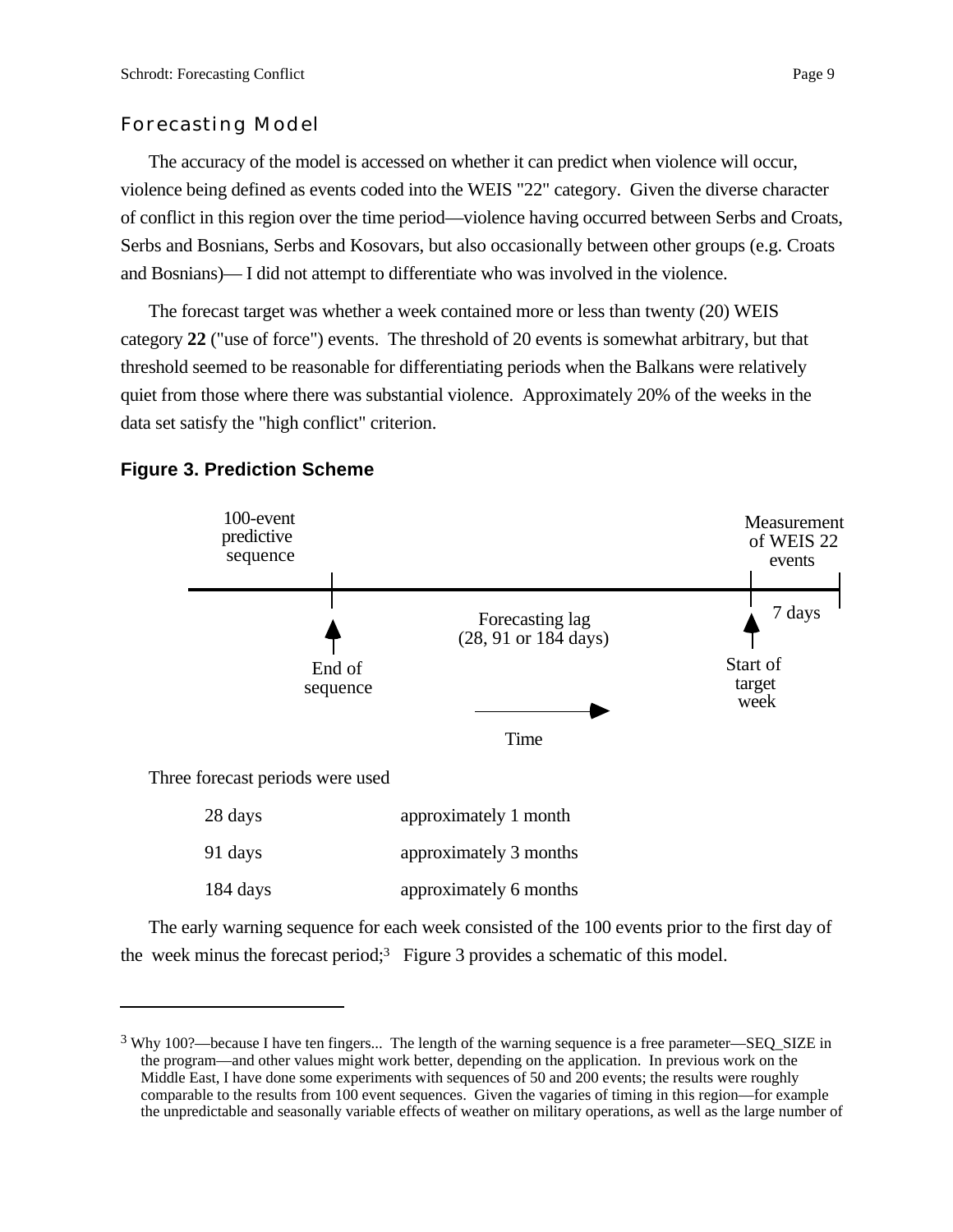The HMMs were estimated using 16 "forecasting templates," eight for the high-conflict weeks and eight for the low-conflict weeks. A high-conflict template was created from the data by choosing a high-conflict week at random, then getting a 100-event sequence with the appropriate forecasting lag; low-conflict templates are created in a similar manner. Finally, prediction for a particular week is done by computing the fit of a 100-event sequence, obtained with a suitable lag prior to the beginning of the week, and then assigning the "high conflict" or "low conflict" prediction depending on which one of the two models had a higher probability of generating the sequence.

In this preliminary analysis, the templates have been chosen at random from *any* week in the data set, so while the computed *forecast* is strictly predictive (i.e. the prediction technique uses no information beyond that available at the beginning of the week minus FORECAST days), the *estimation* of the predictive model is not, because the model can use templates that occurred after the time of the forecast. (This approach was used because I anticipated that some periods of time would provide higher-quality templates than others, though this turned out not to be the case so far as I can determine). Nonetheless, only a very small amount of the data4—approximately 4%—is being used to characterize the complete sequences, so the model is certainly not tautological. It is straightforward to switch the estimation is a purely predictive mode; this will be done for the final analysis in this project once the various elements of the model have been finalized. Two additional estimation schemes that are purely predictive—they estimate the model on a set of data that occurs before the period where the accuracy is assessed—are also estimated; they will be discussed below.

The forecasting model used the following eight relationships

| Serbia $\rightarrow$ any target | Croatia $\rightarrow$ any target |
|---------------------------------|----------------------------------|
| any source -> Serbia            | any source $\rightarrow$ Croatia |
| Bosnia $\rightarrow$ any target | Kosovo -> any target             |
| any source -> Bosnia            | any source -> Kosovo             |

Following the approach in Schrodt (2000), the multiple interactions were modeled by incrementing the WEIS code for the Nth dyad by  $(N-1)*22$ , so for example the {any source  $\ge$  Serbia} events have codes **23** through **44** (corresponding to the original WEIS codes **01** to **22**) the {Croatia -> any target} events have codes **89** through **110**, and so forth. If no event occurred with either dyad,

l

diplomatic interventions during the course of the conflict—it is unlikely that the model will be very sensitive to the length of the sequence.

<sup>&</sup>lt;sup>4</sup> 1600 events in the templates out of about 42,000 events in the total sequence.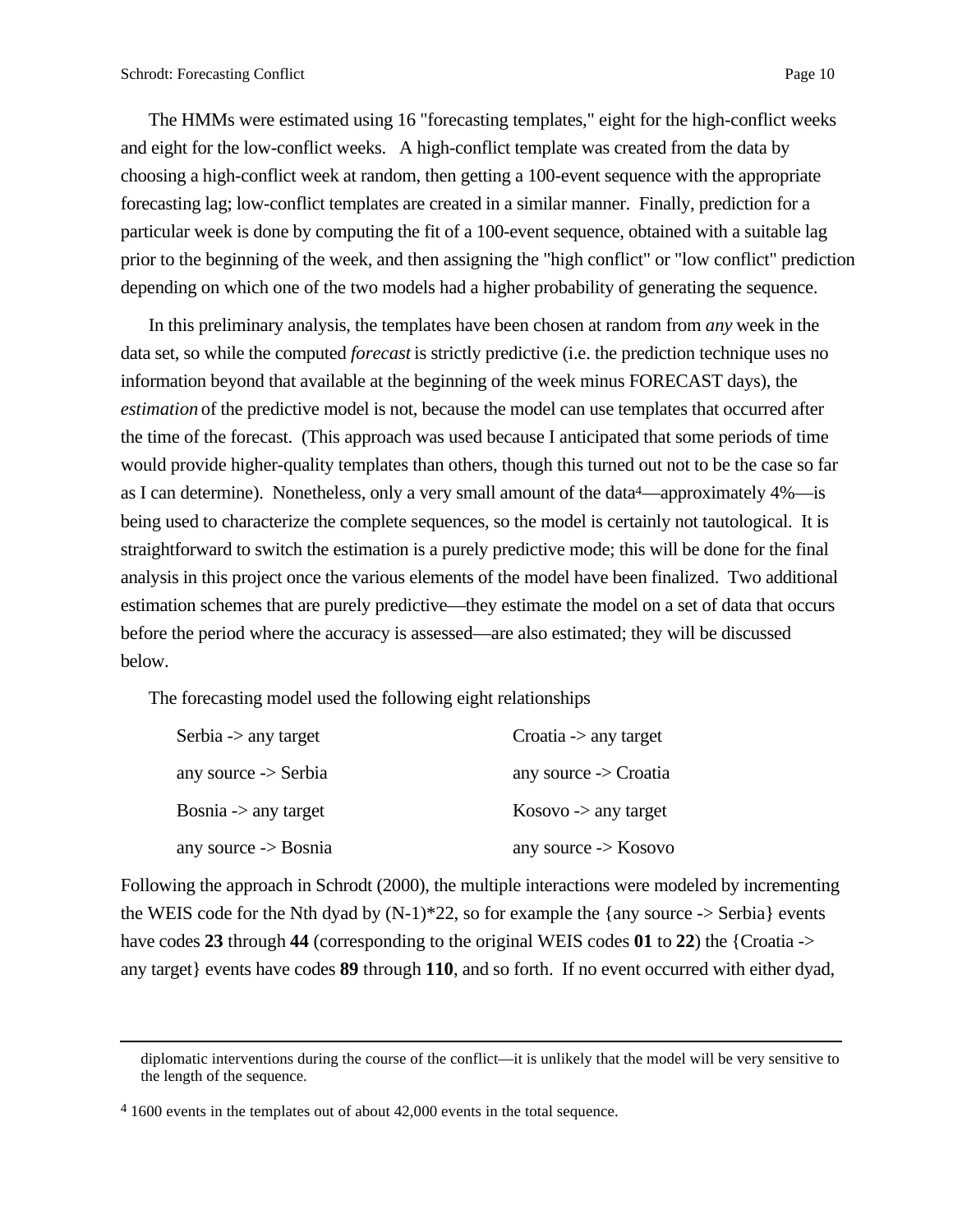the 00 nonevent was assigned to the day. The resulting model contains 177 event codes  $(8*22 +$ 1).

This approach involves a relatively high level of aggregation, since it does not differentiate the source or target of interactions with the four principals in the conflict. This was done for three reasons. First, if I had tried to further differentiate sources and targets, the number of codes required in the model would have increased geometrically: For example looking only at the four principals plus the international community would have involved 20 dyads, which would mean 441 codes, which leads to a parameter space of dimension 5,324, which makes consistent estimation that much more difficult. Second, because of th Serbia first Croatia, then Bosnia, then a Croat-Bosnian alliance,a template chosen at any particular time would primarily consist of zero values for almost all of the dyads, and therefore would not generalize easily. This approach, in contrast, essentially asks "What do Serbian (or Croatian, Bosnia, Kosovar) patterns look like when Serbia is interacting with someone, anyone." Finally, the specific sources and targets are generally consistent during a given pef time, so while the dyadic behaviors are aggregated, it is simple to identify the actors responsible for most of the activity at any given point in time.

#### Estimation Algorithm

The HMM parameters were estimated by extensively modifying the source code written by Meyers & Whitson (1995). Their  $C++$  code implements a left-right hidden Markov model and the corresponding Baum-Welch maximum likelihood training algorithm. I translated this code from the Solaris C++ environment to a Macintosh CodeWarrior ANSI C environment, in the process combining Meyers and Whitson's separate driver programs for training and testing into a single program, and modifying the input format to handle the WEIS sequences. I then extended the code to handle the left-right-left (LRL) model, and implemented the Viterbi algorithm described in Rabiner (1989) in order to estimate the most likely state sequence. In the process of extending the model to the LRL form, I rewrote the estimation equations to correspond exactly to those in Rabiner—the Meyers & Whitson implementation differed slightly from Rabiner's equations, presumably because their models estimate a separate vector for "transition symbols." These new procedures produce estimates similar to those of Meyers & Whitson when all probabilities to previous states are forced to zero. This source code is available on the KEDS project web site: http://www.ukans.edu/~keds/software.html.

The program requires about 2 Mb of memory for a system using 177 codes, 6 states and 100 event sequences. The largest arrays required by the program are proportional to  $(M+T)^*N$ , where M is the number of possible event codes, T is the maximum sequence length and N is the number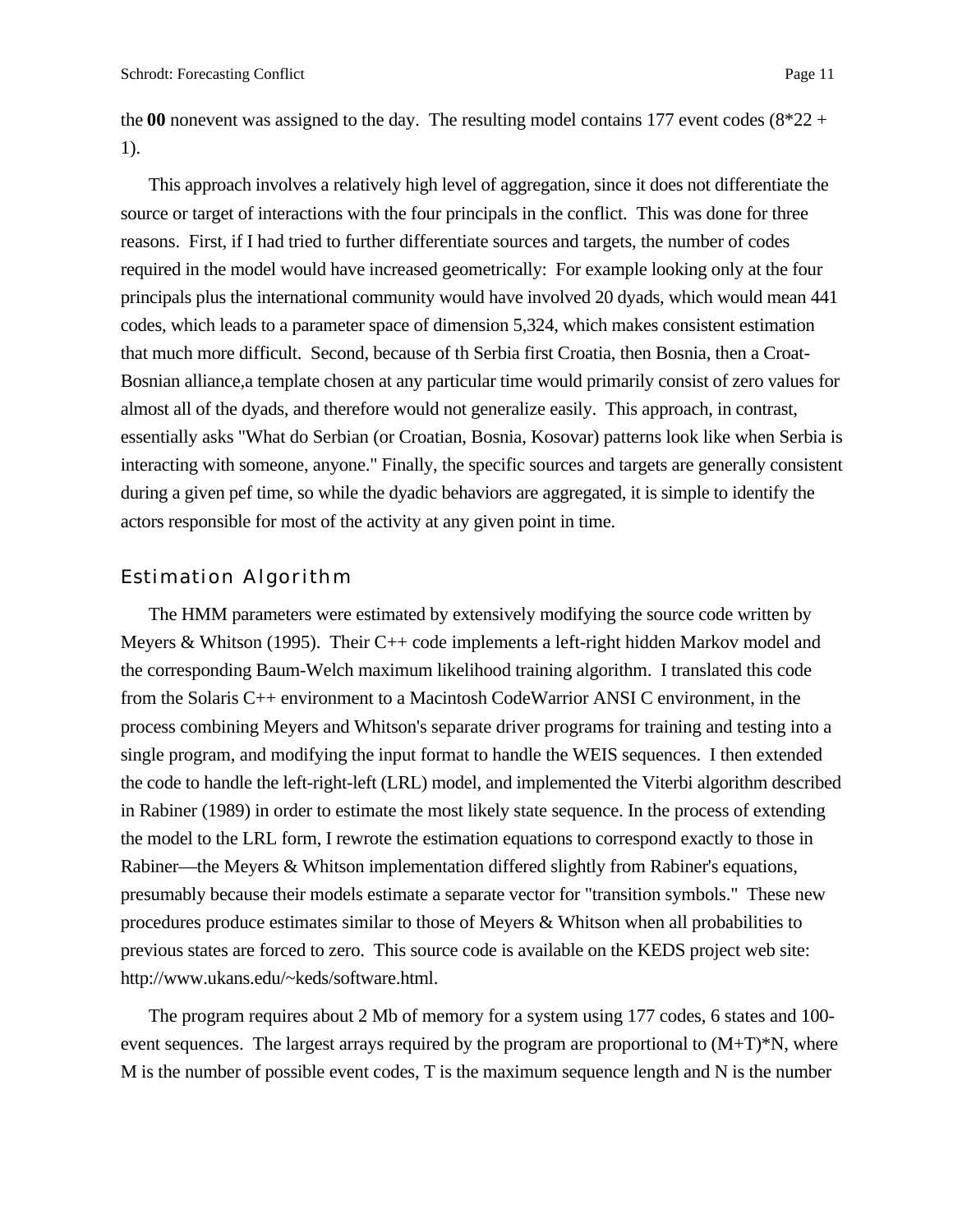of states. Consistent with the CASCON and SHERFACS approaches, and with earlier work that I did on the Middle East (Schrodt 1999, 2000), the models I estimated used 6 states.

On average, estimating a single 177-code, 6-state HMM model using 8 template sequences takes about 0.80 seconds on a 350 Mhz Apple Macintosh G3, and calculating the probability of a given sequence—i.e. doing a prediction—is practically instantaneous. Unfortunately, this speed is canceled out by the fact that the Baum-Welch algorithm is not very efficient at finding global maxima, and therefore a combination of Monte Carlo and genetic algorithm methods were required to locate good models [see discussion below]. In the protocols I've been using, a standard run requires estimating 49,664 models  $(= 2^* \{[(24*64)+16]*16\})$  so it takes around 11 hours. This limited full evaluation to a couple of runs per day on a personal, so it was difficult to experiment with a large number of parameters. However, I would reiterate that this is only a constraint on *estimating* the optimal model—once models have been established, new data can be evaluated against these very, very quickly.

[In the course of doing this research, I adapted the programs to run on a parallel supercomputer at the National Center for Supercomputer Applications; this experience is described at http://www.ukans.edu/~keds/NCSA.html. The supercomputer definitely allowed greater experimentation; these results are briefly summarized below.]

As noted above, the optimization surface of an HMM calculated using the Baum-Welch algorithm is characterized by a very large number of local maxima. This means that the resulting the parameters—and the predictive accuracy—of the model depend heavily on the initial approximation for those parameters. In other words, the point where the estimation routine stops depends heavily on where it starts, and those starting points occur in a 2156-dimensional space  $-2$  models  $*$  [(6 states  $*$  177 codes) + 16 transition probabilities].

In order to efficiently explore this surface, I used a combination of Monte Carlo methods and genetic algorithms. This was done as follows (the capitalized variable names correspond to constants in the estimation program):

- 1. A set of GA\_VECT initial starting points for a pair of models—one for the high conflict templates and one for the low conflict templates—was chosen (typically  $GA$ <sub></sub>VECT = 32). The initial parameter values were chosen from a uniform [0,1] distribution, then normalized so that they summed to 1.
- 2. An HMM was estimated for each of these starting points, then the "fitness" of the estimated model was computed. "Fitness" was some combination of correct minus incorrect predictions (see below).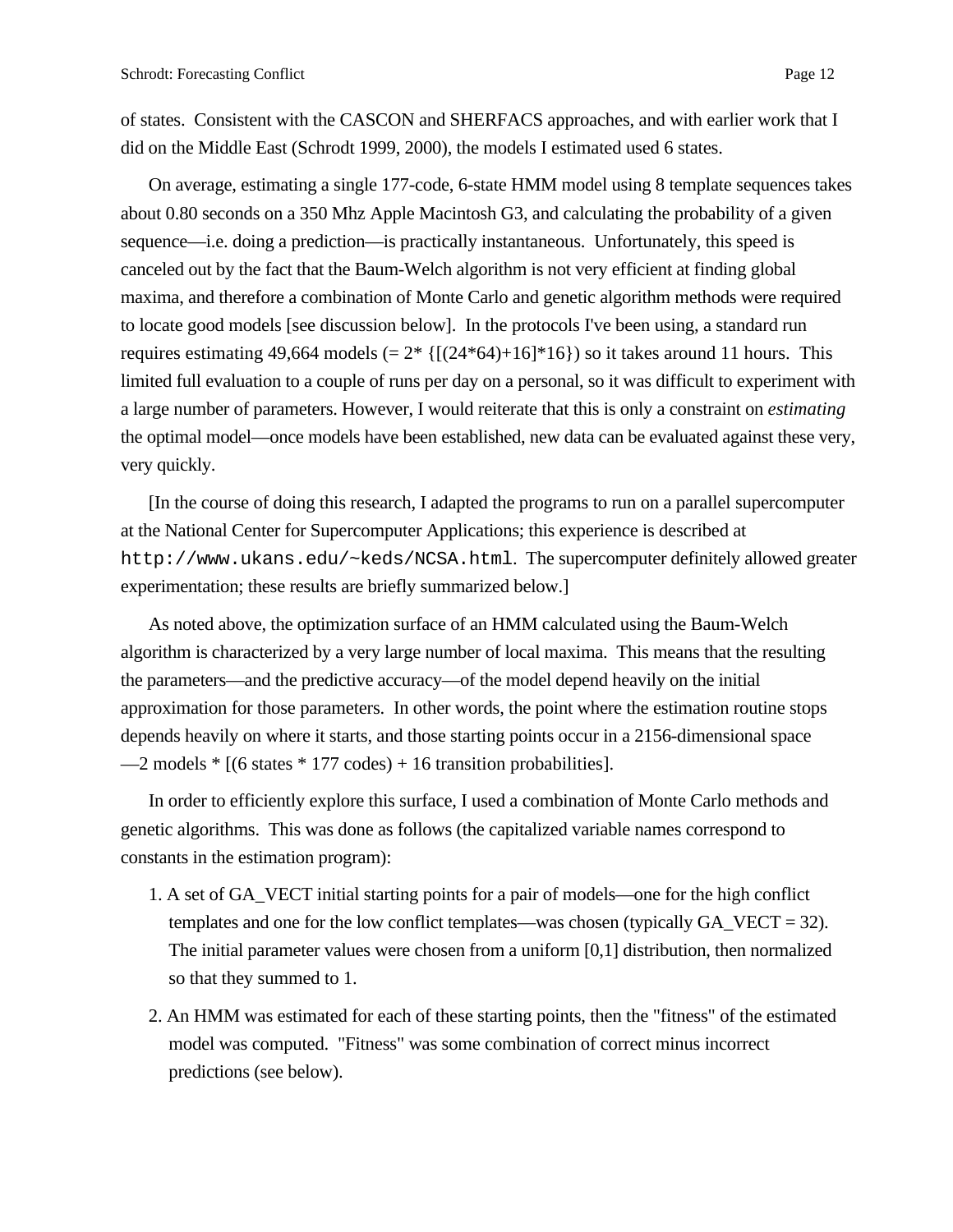l

- 3. After all of the models had been computed, the vectors were sorted in descending order of fitness. Only the top GA\_SURVIVE  $(=0.25) * GA$  VECT vectors were saved.
- 4. The remaining (1 GA\_SURVIVE ) \* GA\_VECT vectors were replaced by reproducing the surviving vectors using the standard genetic algorithm method: two "parents" were chosen at random (the likelihood of choosing being proportional to their fitness), then a new vector was created by taking the first NR elements of the first vector (where NR is a random number) and the remaining elements from the second vector. In addition, elements were randomly mutated with probability  $GA_MUTATE (=0.10)$ .

This process was repeated for GA\_MAX\_EON (=64) iterations, then the best-fitting model was saved, and a set of predictions was made using that best-fitting model. Finally, the GA was repeated with a number of different starting points and templates (GA\_EXPER, which was set at 16 but repeated multiple times in some cases).

The GA seems to work fairly efficiently, though it does not converge to a single model in the Balkans case. However, the range of optimal values is relatively limited, typically varying by around 15% - 20% between the best and worst models. This variation, while not ideal, is considerably more limited than what I got using a simpler Monte-Carlo estimation.5 The GA is not, however, a "magic bullet" and is itself quite time-consuming—I did a small number of experiments where I estimated models using a pure Monte-Carlo search that involved the same number of evaluations as the GA, and the GA gives only about a 10%-20% improvement in accuracy for the same amount of work. Other complex optimization approaches such as simulated annealing might produce better results.

While I used GA\_MAX\_EON =64 in virtually all of the experiments, most of the optimization tends to occur early in the process.6 I did some experiments (on a simpler model, Israel-Lebanon) with altering the various parameters of the GA—GA\_VECT, GA\_SURVIVE and GA\_MUTATE—and the optimization doesn't seem very sensitive to these values.7 (I did a run of 16

<sup>5</sup> This variation is partly due to the different choice of templates for high and low conflict periods: some templates are going to be more "typical" than others, and consequently will provide a better fit. In a separate experiment on Israel-Lebanon data where a fixed set of templates was used, the variation among experiments was in the range of 10%.

<sup>6</sup> Virtually all of the optimization occurs in the first 32 eons of the genetic algorithm, and one could probably set GA\_MAX\_EON =32 with almost no loss of accuracy. This would increase the speed of the experiments by a factor of 2.

<sup>7</sup> I did a run of 16 experiments on the 3N model for the Balkans data with GA\_VECT=48 and GA\_SURVIVE=0.33—in other words, keeping 16 rather than 8 of the "parent" vectors—and this made no discernible difference in either the overall accuracy or the rate of convergence.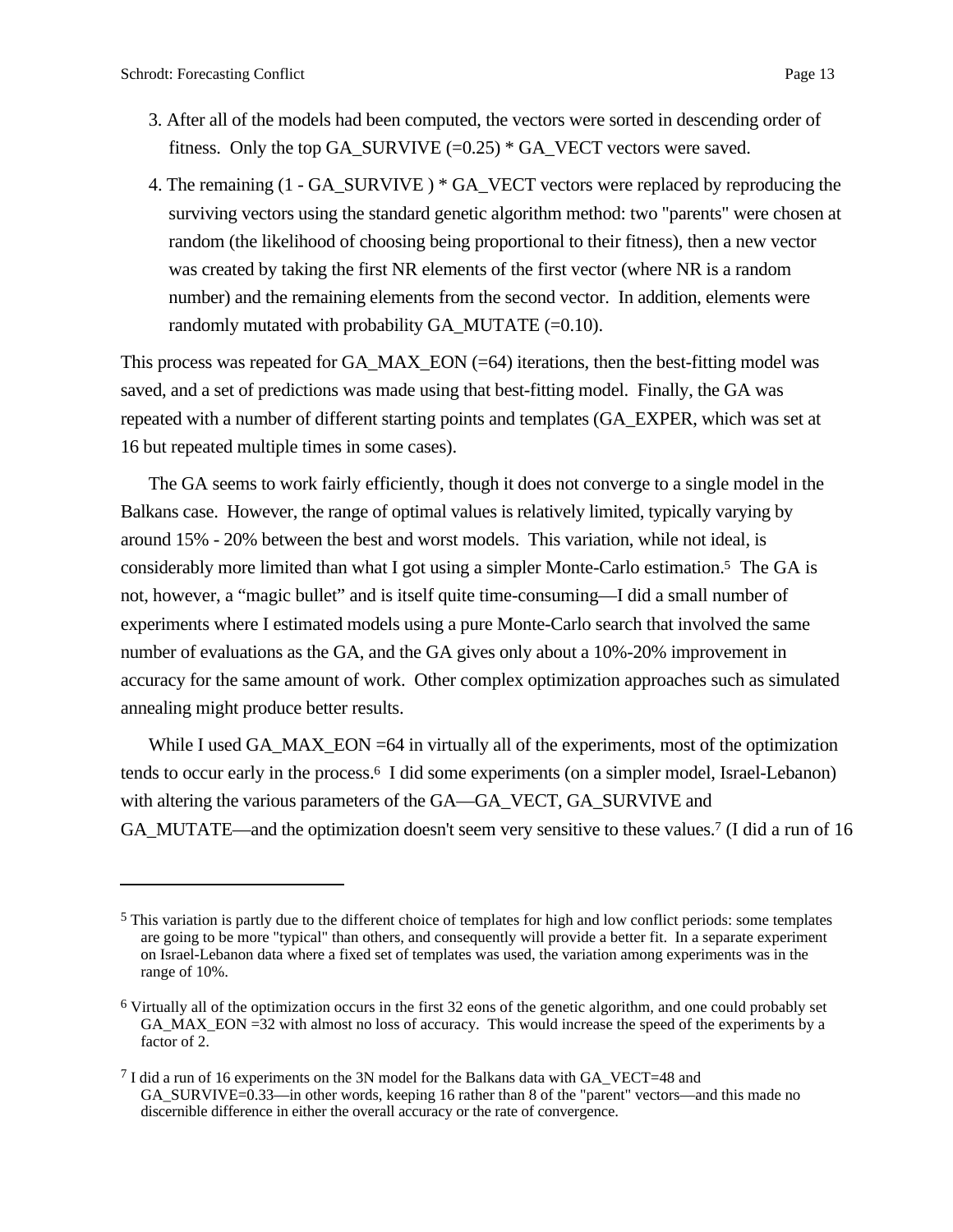experiments on the 3N model for the Balkans data with GA\_VECT=48 and GA\_SURVIVE=0.33 —in other words, keeping 16 rather than 8 of the "parent" vectors—and this made no discernible difference in either the overall accuracy or the rate of convergence.)

#### Alternative Measures of Fitness

The fitness of the model-pairs is computed using

 $(W_{TP} + W_{TN} - W_{FP} - W_{FN})$ 

where the W<sub>aa</sub> correspond to the weights for a

| TP: true positive  | high conflict predicted when high conflict occurs               |
|--------------------|-----------------------------------------------------------------|
| TN: true negative  | low conflict predicted when low conflict occurs                 |
| FP: false positive | high conflict predicted when low conflict occurs                |
| FN: false negative | low conflict predicted when high conflict occurs                |
|                    | This is equivalent to a weighted "right minus wrong" criterion: |

(#correct predictions) minus (#incorrect predictions)

The sum is over all of the weeks in the data set (from 1 January 1991 to 26 January 1999); each week is classified into one of these categories.

Because the data set is strongly skewed towards low-conflict weeks (80% of the cases), this model will generally under-predict high-conflict: In particular a null model that predicts *only* lowconflict for all weeks would have an impressive 80% accuracy, but it will also be quite useless. This is the perennial early warning problem of balancing Type I and Type II errors: how should a model balance the possibility of false alarms with the possibility of missing actual cases of high conflict. One can create a [useless] model with zero false alarms by *never* predicting high conflict, and one can also create an equally useless model that misses none of the cases of high conflict by *always* predicting high conflict. There is no simple way around this tradeoff.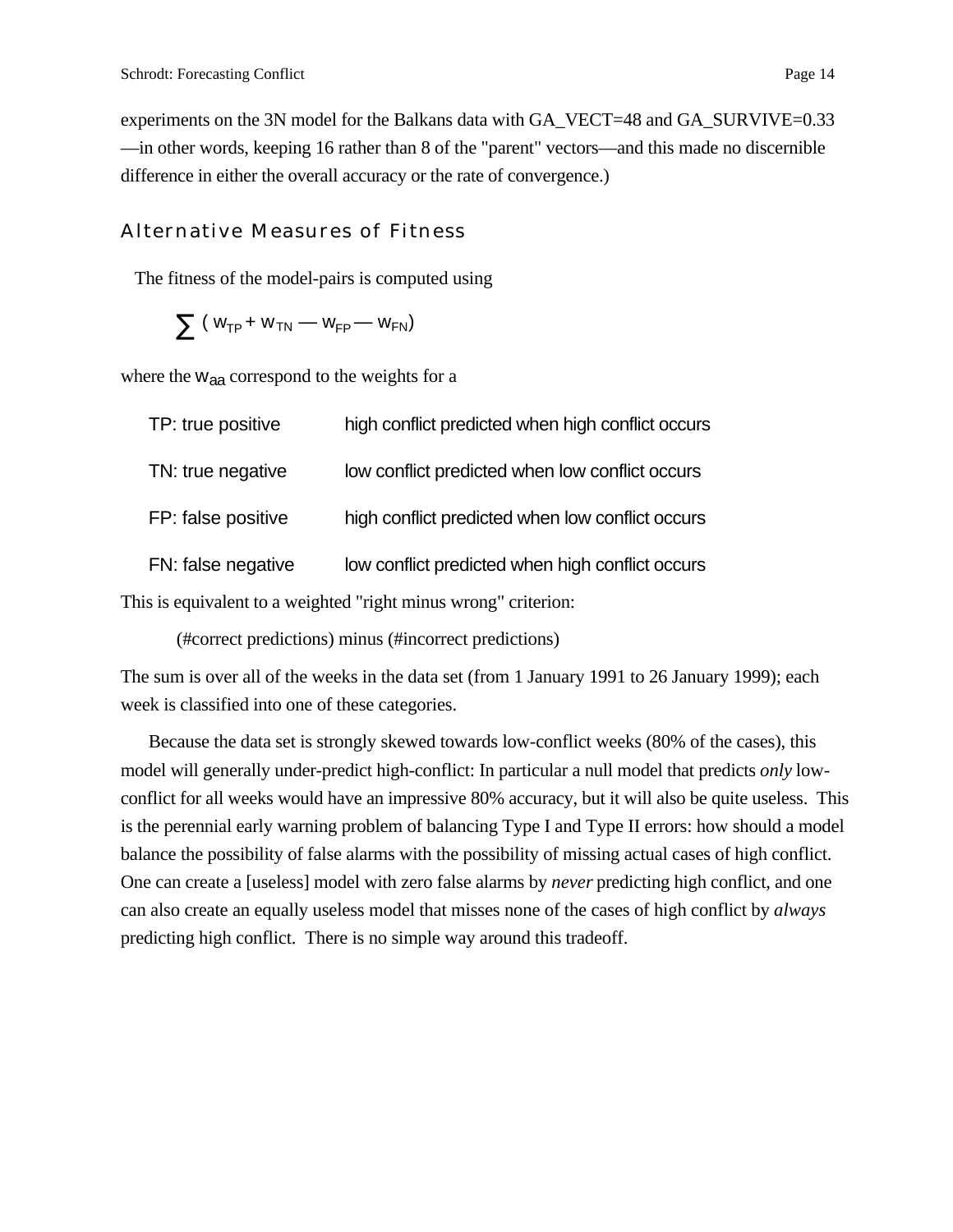|             |      | W <sub>TP</sub> | <b>W<sub>TN</sub></b> | $W_{FP}$<br>W <sub>FN</sub> |  |
|-------------|------|-----------------|-----------------------|-----------------------------|--|
| Unweighted  | 1.0  | 1.0             | 1.0                   | 1.0                         |  |
| Entropy, FP | 1.68 | 0.21            | 1.68                  | 0.21                        |  |
| Entropy, FN | 1.68 | 0.21            | 0.21                  | 1.68                        |  |

The simplest way of doing this is to differentiate reward and penalize some types of predictions over others. I experimented with three different weighting systems:

The entropy-based weights are suggested by the information theory computation of the entropy of a sequence

$$
E = - \hspace{-1cm} \sum_{i=1}^{C} \hspace{-1cm} p_i \hspace{0.1cm} ln(p_i)
$$

where

pi = the proportion of category i in the data and

 $C =$  the number of distinct categories.

and ln() is the natural logarithm. By taking only the log of the proportion, one gets the weights

 $-\ln(0.186) = 1.68$  high conflict  $ln( 0.814) = 0.21$  low conflict

These weights were used as the "reward" for a correct prediction for each type of week. I also looked at two different ways of weighting the incorrect predictions: one using the high-conflict weight to penalize false positives; the other uses the high-conflict weight on false negatives.<sup>8</sup>

#### <u>Results</u>

l

Models were estimated for the three forecasting horizons and the three weighting systems, a total of nine models. At least sixteen Monte-Carlo experiments were run for each model; in some cases there are a larger number of models because I was able to salvage results from assorted experiments.

In all of the tables and figures, the numerical prefix (1, 3, and 6) refers to the forecasting horizon; the letter prefix (U, P, N) refers to the fitness weighting. In some cases, I analyze

<sup>&</sup>lt;sup>8</sup> There is no particular reason that the penalty for incorrect predictions needs to have the same value as the reward for correct predictions, but this will do for a first approximation.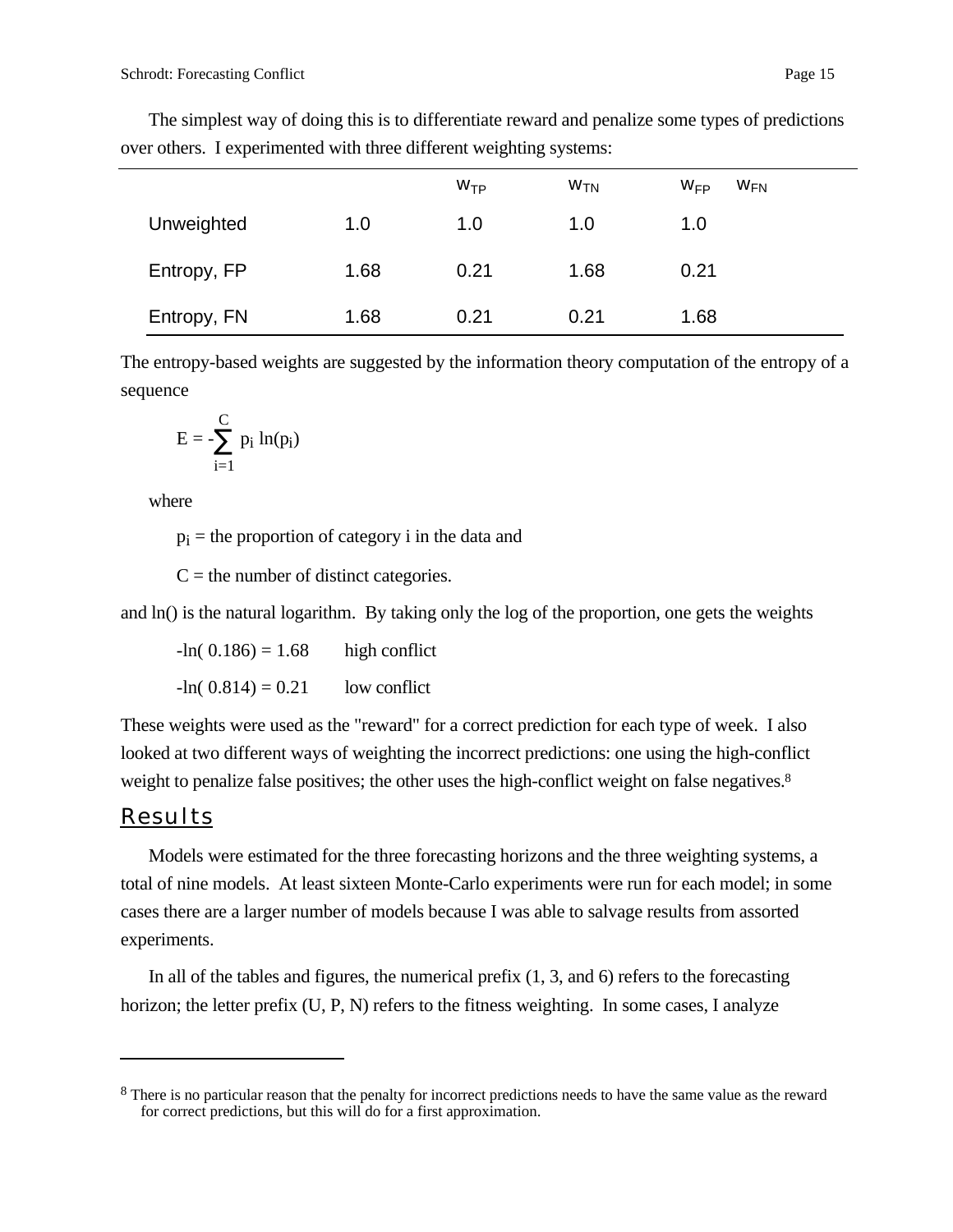separately the best-fitting models (accuracy 0.795 for U and P models; accuracy 0.495 for N models) and for all models. Unless otherwise noted, the discussion will refer to the "best" models, but the "all" results are presented for purposes of comparison and to give some sense of the variance found in the estimates. In all of the analyses, the U and P models produce very similar results, with the N model being distinctive.

#### Overall Accuracy

The overall accuracy of the models is shown in Tables 1 and 2; additional tables show the fourway classification accuracy. Table 1 summarizes the number of models evaluated, the total number of observations (i.e. total number of weeks predicted across all of the models), and the average accuracy (true positive + true negatives). The key result here is that the overall accuracy for the best U and P models consistently show almost exactly 80% accuracy; the best N models somewhat less consistently show about 52% accuracy. The difference between the "best" and "all" model sets<sup>9</sup> is not dramatic—only about  $5\%$ —and quite surprisingly, there is very little drop-off in accuracy as the time horizon increases.

[This last characteristic worries me a bit, but I have thoroughly checked through the program code to make sure that this is not an artifact, and I can't find any errors. In addition, I have also used these programs to estimate models for a number of other conflict regions and the pattern of small decreases in accuracy—rather than accuracy increasing and decreasing randomly—is found consistently. The reason for this lack of sensitivity to time lags may be due to the episodic character of violence in the Balkans and elsewhere. The data set is characterized by two extended high-conflict periods—May-93 to June-94 and April-95 to October-95—with the remainder of the period having only sporadic conflict, often lasting only a couple of weeks. These gross characteristics may be predictable quite far in advance.]

l

<sup>9</sup> "All" includes the "Best" models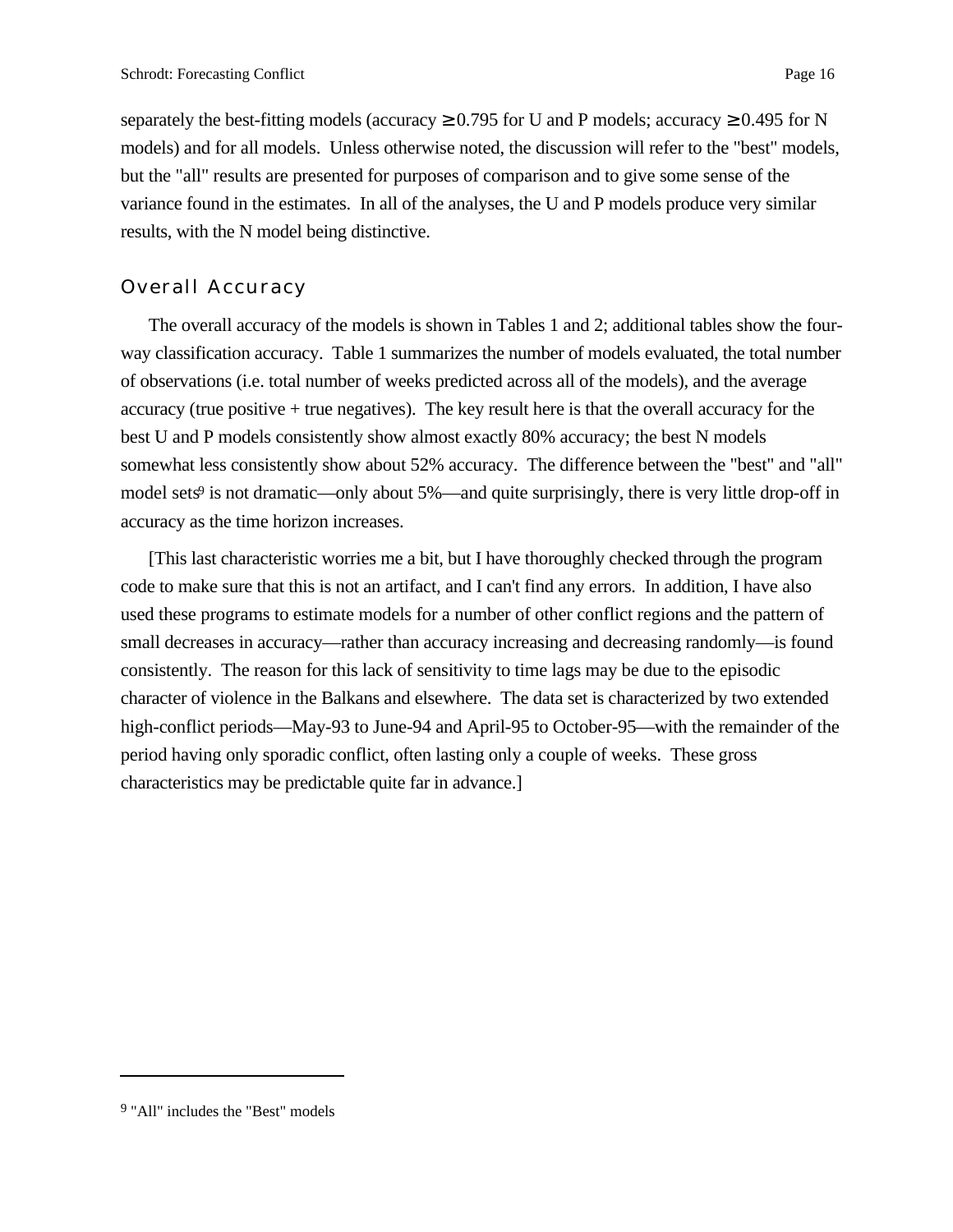## **Table 1 Summary of Estimated Models**

| Model | # Models       | # Obsrv | % Correct | # Models | # Obsrv | %Correct |
|-------|----------------|---------|-----------|----------|---------|----------|
| $1-U$ | 10             | 4090    | 80.7%     | 22       | 8998    | 78.5%    |
| $3-U$ | 7              | 2800    | 80.6%     | 21       | 8400    | 76.9%    |
| $6-U$ | $\overline{2}$ | 772     | 81.2%     | 16       | 6176    | 75.9%    |
|       |                |         |           |          |         |          |
| $1-P$ | 7              | 2863    | 80.8%     | 29       | 11861   | 77.6%    |
| $3-P$ | 11             | 4400    | 80.8%     | 54       | 21600   | 76.0%    |
| $6-P$ | 3              | 1158    | 80.0%     | 16       | 6176    | 76.9%    |
|       |                |         |           |          |         |          |
| $1-N$ | 15             | 6135    | 55.2%     | 16       | 6544    | 54.2%    |
| $3-N$ | 8              | 3200    | 52.8%     | 16       | 6400    | 49.0%    |
| $6-N$ | 7              | 2702    | 53.7%     | 16       | 6176    | 47.7%    |

# **Best Models All Models**

Tables 2a and 2b show the accuracy of the forecasts broken down by high-conflict and lowconflict weeks respectively. The "observed" column gives the percentage of the weeks that were correctly forecast : this proportion is TP  $\frac{1}{TP+FN}$  for high conflict and TN  $\frac{1}{TN+FP}$  for low conflict. It is the percentage of time that a high or low conflict week would have been predicted correctly.

The "forecast" column, in contrast, gives the percentage of the weeks that were forecast as having high or low conflict actually turned out to have the predicted characteristic. This is TP  $\overline{\text{TP+FP}}$ for high conflict and TN  $T\overline{N+FN}$  for low conflict. It is the percentage of time that a type of prediction is accurate.

As indicated in the discussion of the weighting systems, the N-type models operate very differently than the U- and P-type models. As shown in Table 1, U and P models have a high overall accuracy. However, this accuracy comes almost entirely from correctly forecasting lowconflict weeks—U and P models predict about 95% of these weeks correctly, but correctly predict only about 25% of the high-conflict weeks. N-type models, in contrast, predict about 85% of the high-conflict weeks correctly (and 45% of the low-conflict weeks).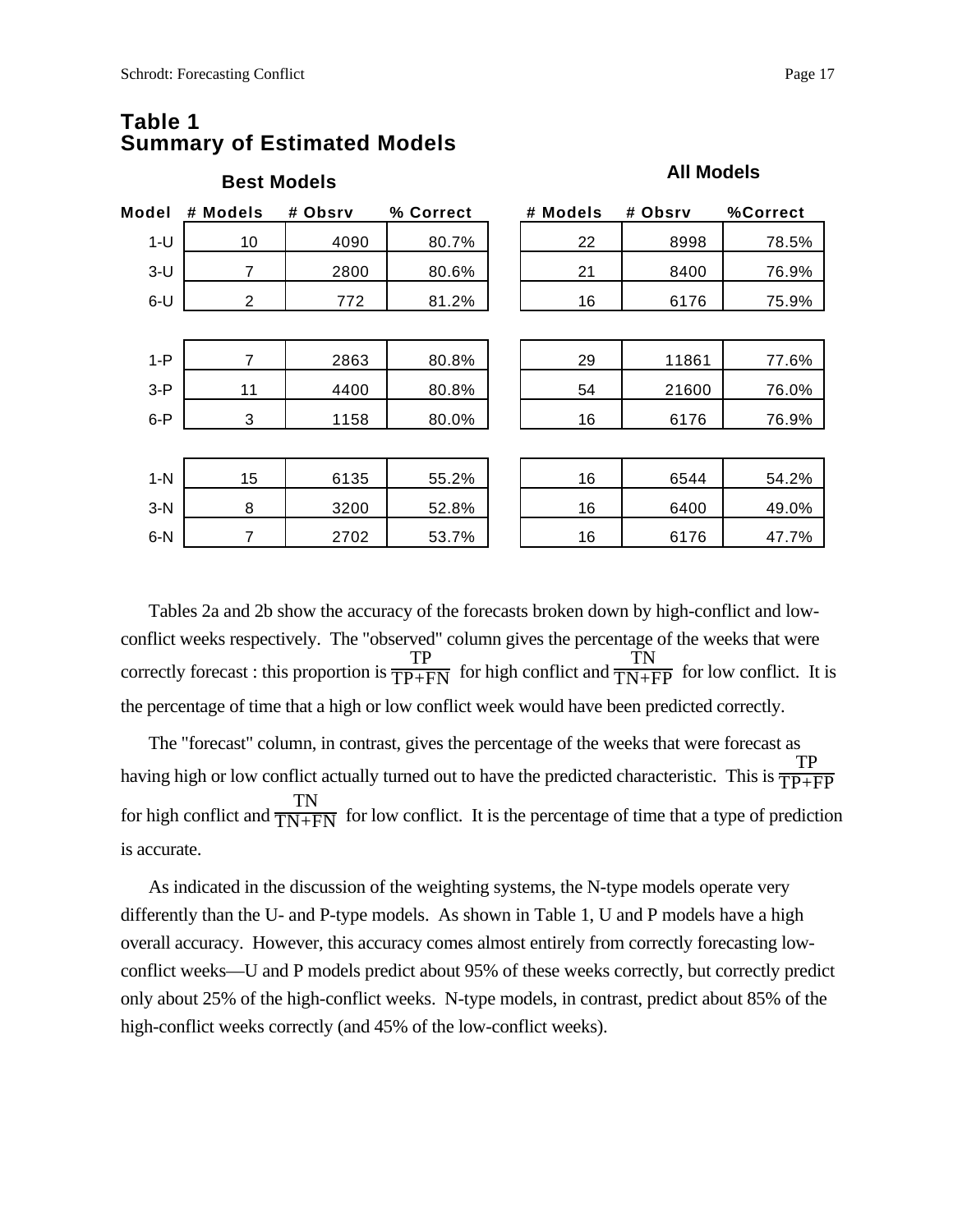# **Table 2a High Conflict Weeks**

|       |                 | <b>Best Models</b> |                 | <b>All Models</b> |
|-------|-----------------|--------------------|-----------------|-------------------|
| Model | <b>Observed</b> | <b>Forecast</b>    | <b>Observed</b> | <b>Forecast</b>   |
| $1-U$ | 24.2%           | 55.5%              | 31.3%           | 45.7%             |
| $3-U$ | 26.9%           | 57.1%              | 27.9%           | 41.6%             |
| 6-U   | 30.1%           | 63.3%              | 32.3%           | 42.2%             |
|       |                 |                    |                 |                   |

| 1-P | 21.3% | 55.0% | 29.3% | 40.8% |
|-----|-------|-------|-------|-------|
| 3-P | 22.7% | 57.1% | 29.0% | 37.9% |
| 6-P | 24.3% | 57.1% | 25.9% | 42.6% |
|     |       |       |       |       |

|                  | <b>Best Models</b> | <b>All Models</b> |                 |  |
|------------------|--------------------|-------------------|-----------------|--|
| ved <sup>.</sup> | <b>Forecast</b>    | <b>Observed</b>   | <b>Forecast</b> |  |
| .2%              | 55.5%              | 31.3%             | 45.7%           |  |
| $.9\%$           | 57.1%              | 27.9%             | 41.6%           |  |
| $.1\%$           | 63.3%              | 32.3%             | 42.2%           |  |

| 29.3% | 40.8% |
|-------|-------|
| 29.0% | 37.9% |
| 25.9% | 42.6% |

| $1-N$ | 92.8% | 28.6% | 92.67% | 28.1% |
|-------|-------|-------|--------|-------|
| $3-N$ | 86.8% | 27.3% | 88.1%  | 25.9% |
| $6-N$ | 86.2% | 28.5% | 88.5%  | 26.3% |
|       |       |       |        |       |

| 92.67% | 28.1% |
|--------|-------|
| 88.1%  | 25.9% |
| 88.5%  | 26.3% |

# **Table 2b Low Conflict Weeks**

|         | <b>Best Models</b> |                 |  |                 | <b>All Models</b> |
|---------|--------------------|-----------------|--|-----------------|-------------------|
| Model   | <b>Observed</b>    | <b>Forecast</b> |  | <b>Observed</b> | <b>Forecast</b>   |
| 1-U     | 95.1%              | 83.1%           |  | 90.5%           | 83.8%             |
| $3-U$   | 94.7%              | 83.2%           |  | 89.7%           | 82.6%             |
| $6 - U$ | 95.2%              | 83.3%           |  | 87.9%           | 82.6%             |

| 1-P | 95.6%  | 83.0% | 89.5% | 83.7% |
|-----|--------|-------|-------|-------|
| 3-P | 95.7%  | 82.7% | 87.9% | 82.9% |
| 6-P | 95.06% | 82.2% | 90.6% | 82.0% |

|        | <b>Best Models</b> |                 | <b>All Models</b> |
|--------|--------------------|-----------------|-------------------|
| ved:   | <b>Forecast</b>    | <b>Observed</b> | <b>Forecast</b>   |
| $.1\%$ | 83.1%              | 90.5%           | 83.8%             |
| $.7\%$ | 83.2%              | 89.7%           | 82.6%             |
| $.2\%$ | 83.3%              | 87.9%           | 82.6%             |

| 89.5% | 83.7% |
|-------|-------|
| 87.9% | 82.9% |
| 90.6% | 82.0% |

| 1-N | 46.5% | 96.5% | 45.3% | 96.4% |
|-----|-------|-------|-------|-------|
| 3-N | 44.6% | 93.4% | 39.6% | 93.3% |
| 6-N | 45.5% | 92.9% | 37.4% | 92.8% |

| 45.3% | 96.4% |
|-------|-------|
| 39.6% | 93.3% |
| 37.4% | 92.8% |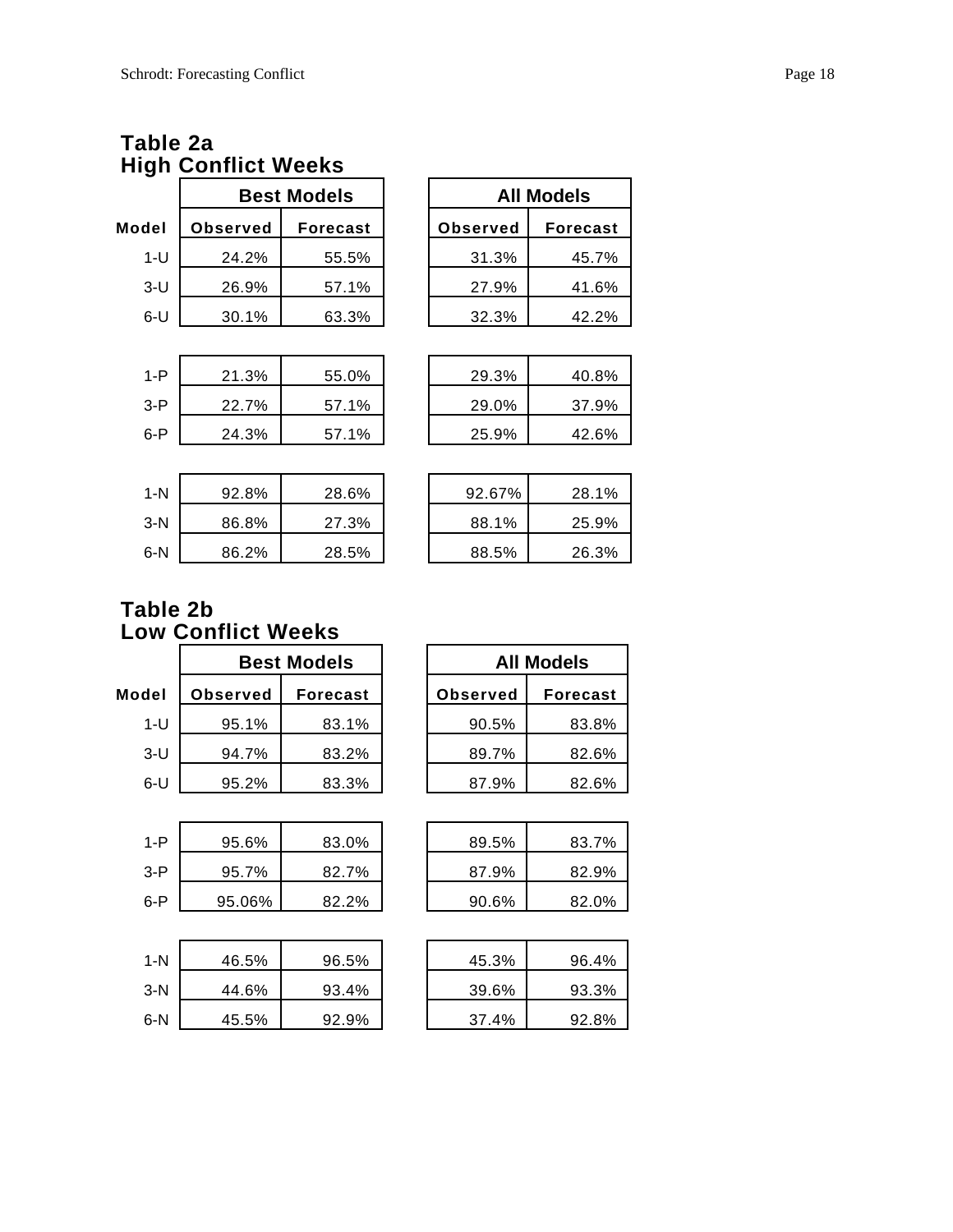From the perspective of forecasting, the N-type models are best at warning against the possible "bolt out of the blue,". However, this comes at a price of a lot of false alarms: when an N-type model forecasts a high-conflict week, there is only about a 30% chance that this will occur.<sup>10</sup> A high-conflict prediction by a U- or P-type model, meanwhile, will result in an actual high-conflict week in about 60% of the cases.

#### Time Series Analysis

l

Figures 4 through 6 show display the accuracy of the various models as a 5-week centered moving average.<sup>11</sup> (In the event you are reading a photocopy of this, the original graphs are in glorious color; these can be found in the electronic version of the paper. The correlation between the three forecast periods is quite high, so you are not missing much in black-and-white.) "Accuracy" is computed as the percentage of the "best" models that correctly classify each week. For reference, Figure 7 shows the target sequence of WEIS 22-type events, at the same scale as the remaining figures (the heavy line is a 5-week centered moving average).

There are some general patterns to the accuracy. All three models are very accurate at the beginning and end of the series, prior to about April 1992 and following April 1997. During the period October-94 to October-97, the U/P and N models are almost perfect mirror images of each other—when the accuracy of one type of model is high, the other is low, and vice-versa. (This also means that the models are making opposite predictions: for example following October-95, the P models almost always [correctly] predict low conflict, whereas the N-models predict high conflict.) This is not merely a visual effect: the correlation (r) for the 3-N versus 3-P models is -0.59 for Oct-91 to Mar-97, and -0.28 for the entire period.

Curiously, the N-model takes a very long time—almost eighteen months—to recover accuracy after the implementation of the Dayton Accords, which might suggest that despite the fact that these agreements resulted in a sudden cessation of hostilities, the preconditions for violence remained in place and Dayton may in fact have had a major impact in actually enforcing peace. The accuracy in the 1993 period is medium for both models; this is probably partly due to the fact that the high-low classifications are fluctuating rapidly during this period.

<sup>&</sup>lt;sup>10</sup> However, as noted below, some of these false positives are "near misses" in the sense of predicting high conflict in weeks that fall just short of the 20-event threshold. Furthermore, many of these errors occur during the period of the implementation of the Dayton Accords, and if that period is eliminated from the analysis, the forecast accuracy of the N models is probably closer to 50%.

<sup>&</sup>lt;sup>11</sup> The moving average is used for purposes of clarity—the weekly accuracy fluctuates very rapidly in places, resulting in a graph that is very difficult to read.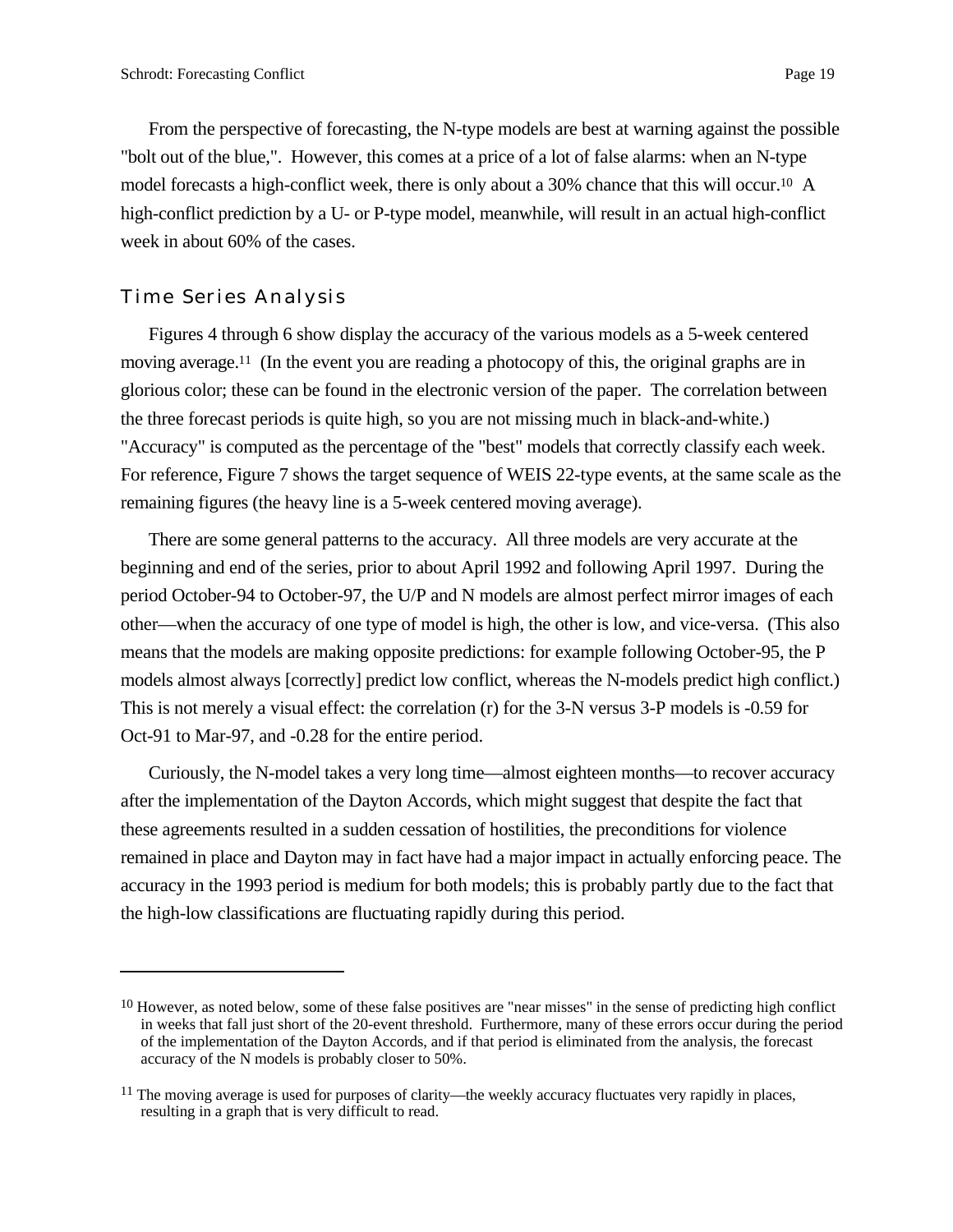Figures 8 and 9 [attempt to] show the accuracy for high-conflict weeks only for the P and N models. These figures reinforce the points made earlier about the relative accuracy of the two approaches, and are primarily important for what they *don't* show: (1) there is no clear differentiation in the predictive accuracy of the 1, 3 and 6-month forecasts and (2) the accuracy is fairly consistent over time, except for the tails of the series (including 1992 for the N model).

## **Figure 4.**



Accuracy of U-Models, 5-week Moving Average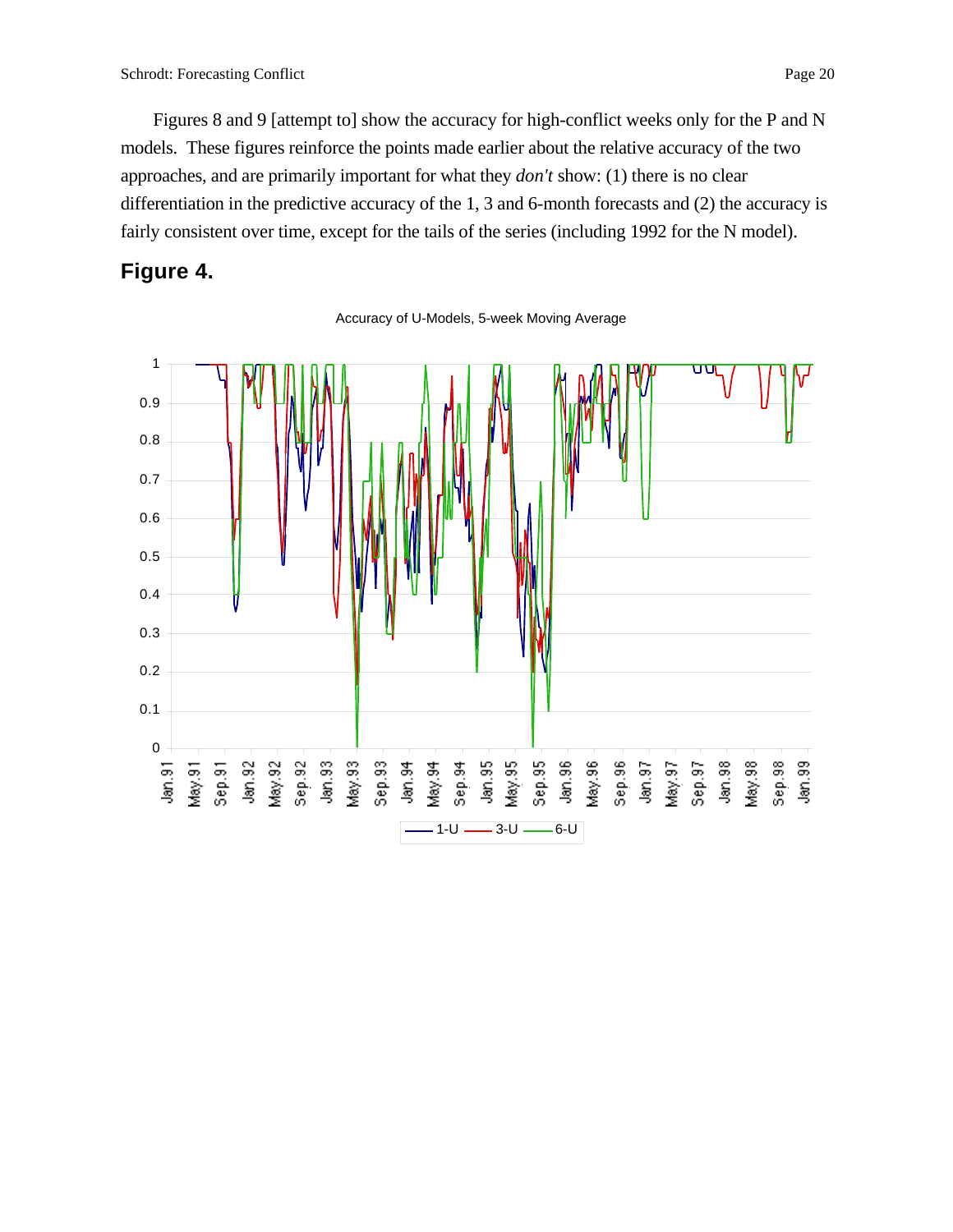

#### Accuracy of P-Models, 5-week Moving Average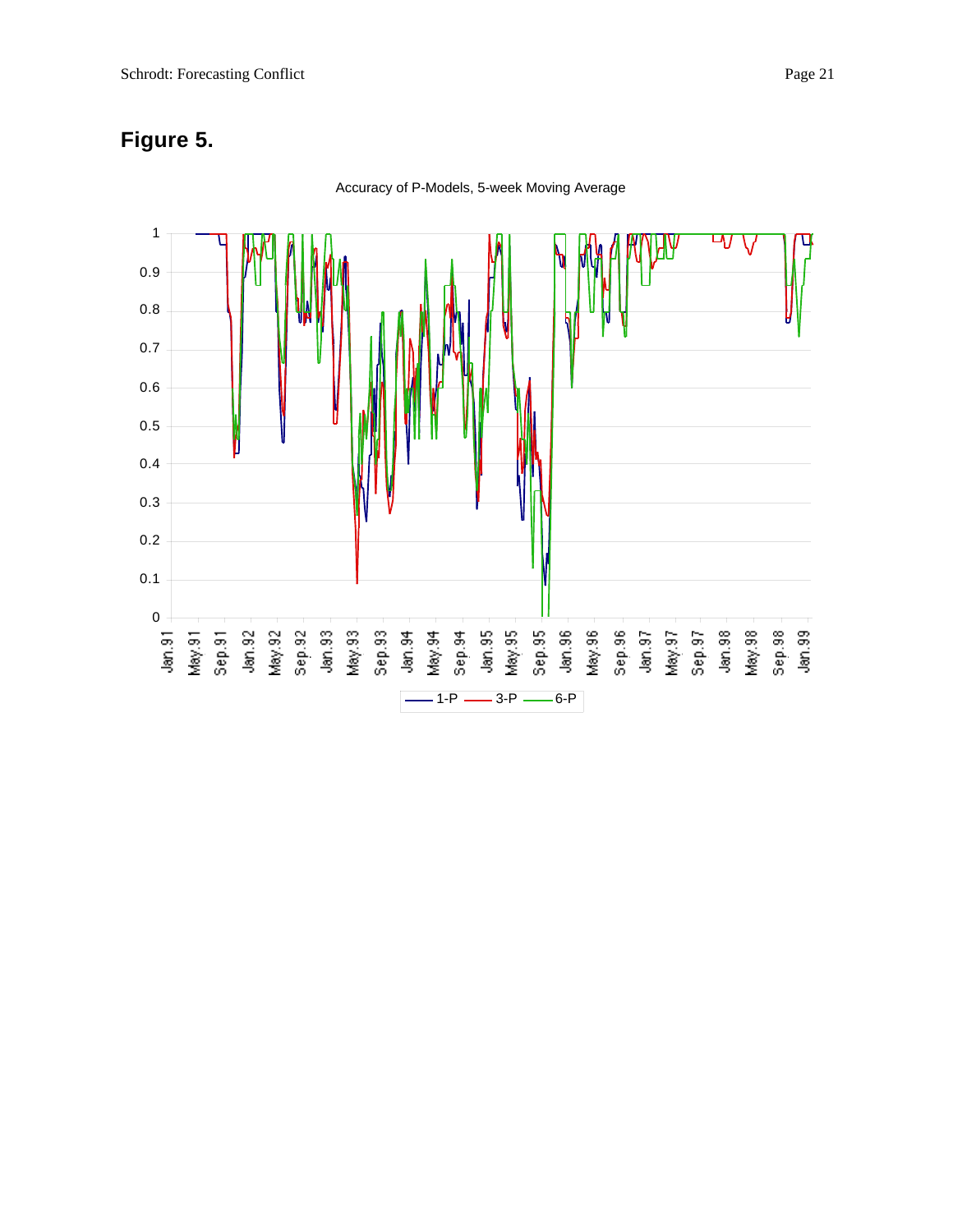# **Figure 6.**



#### Accuracy of N-Models, 5-week Moving Average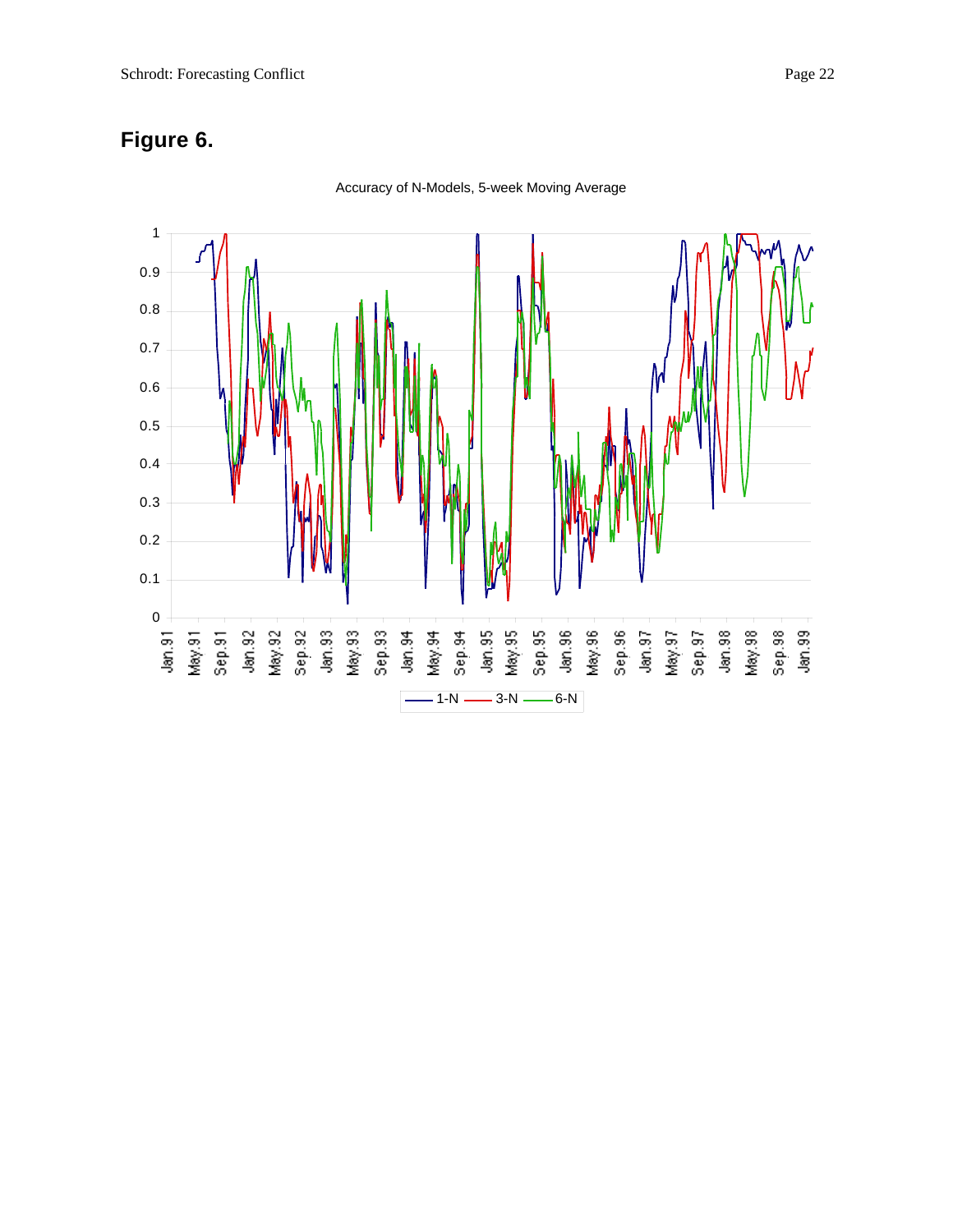



Number of WEIS 22 Events per Week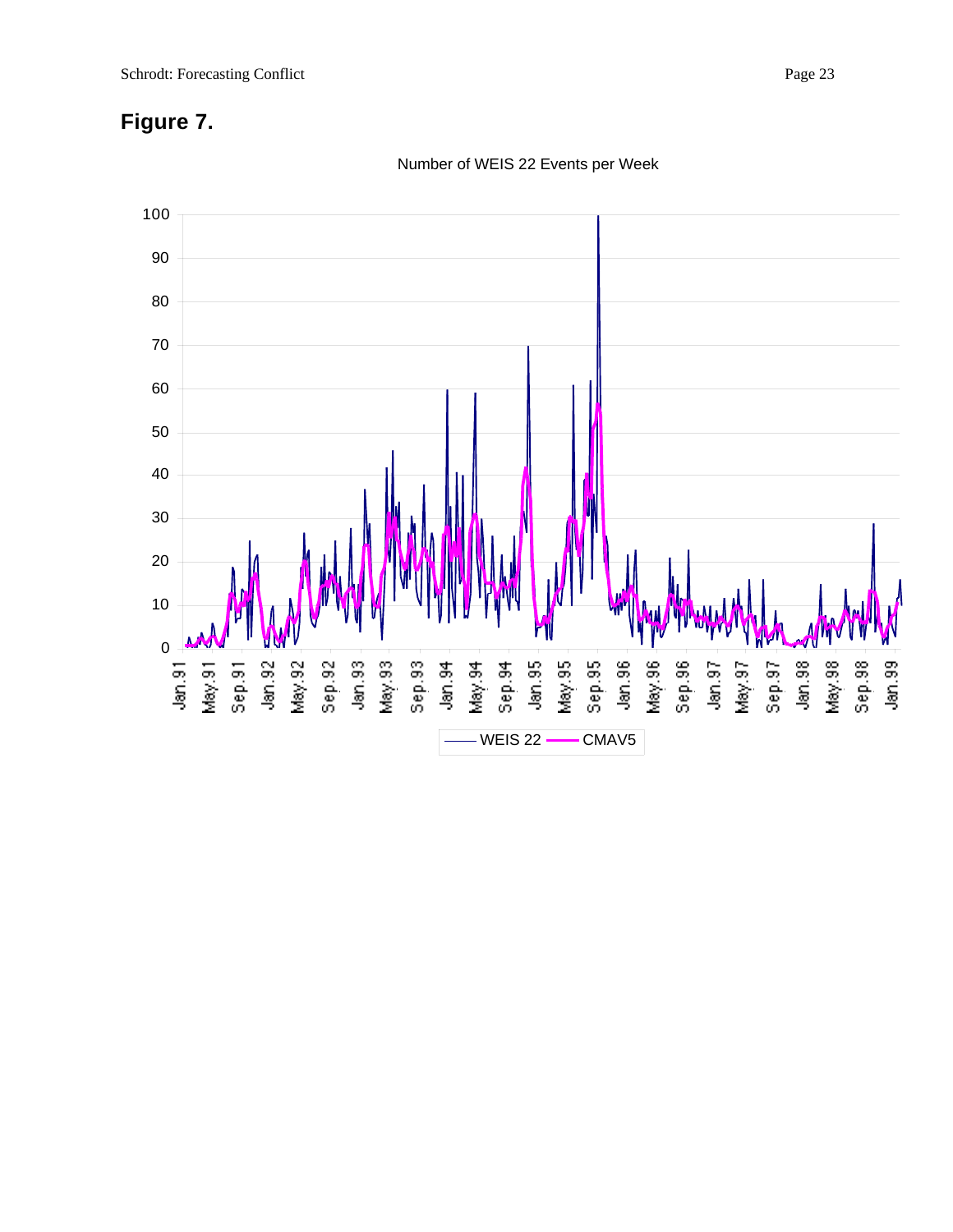# **Figure 8.**



#### P-Model Accuracy, High Conflict Weeks Only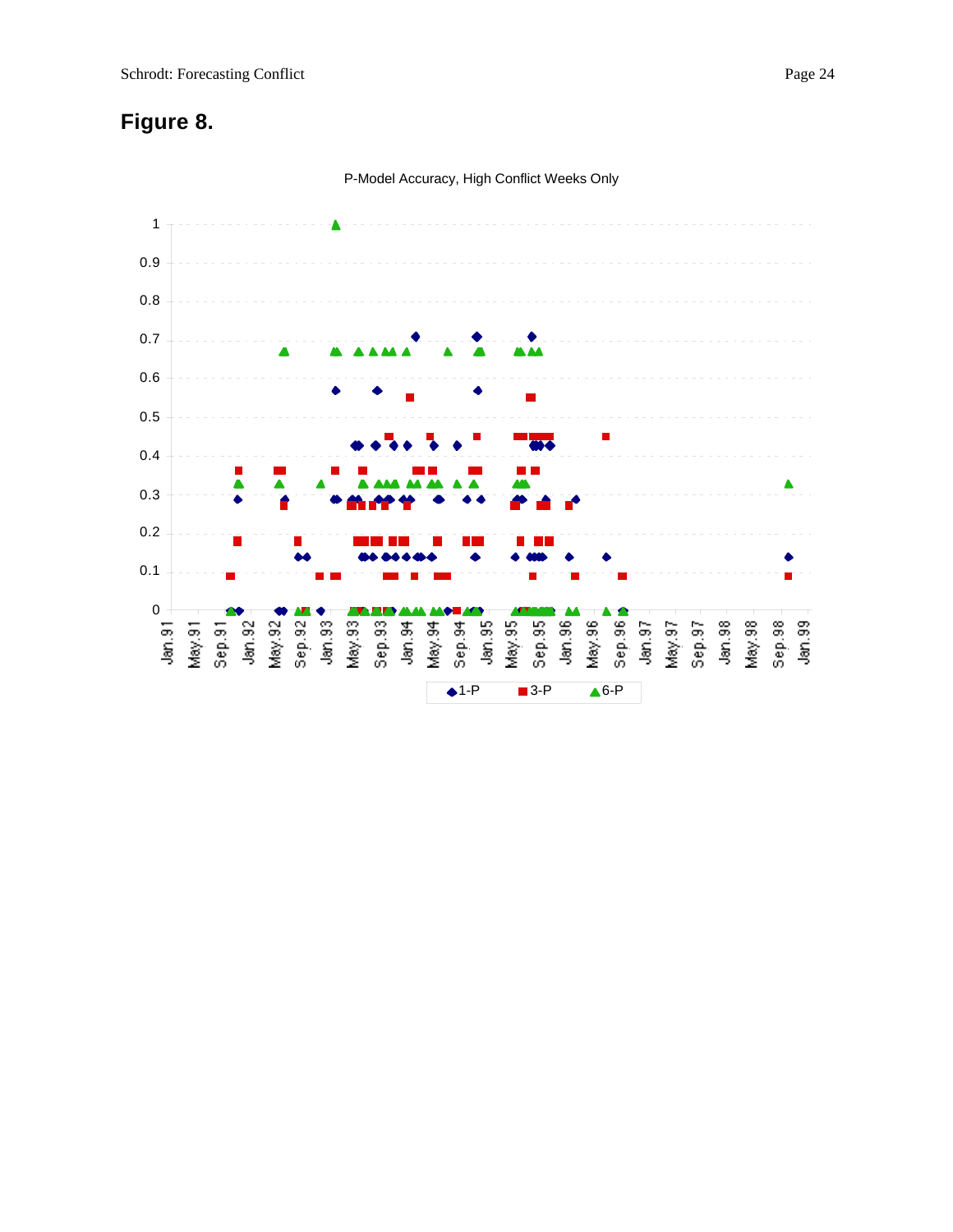# **Figure 9.**



N-Model Accuracy, High Conflict Weeks Only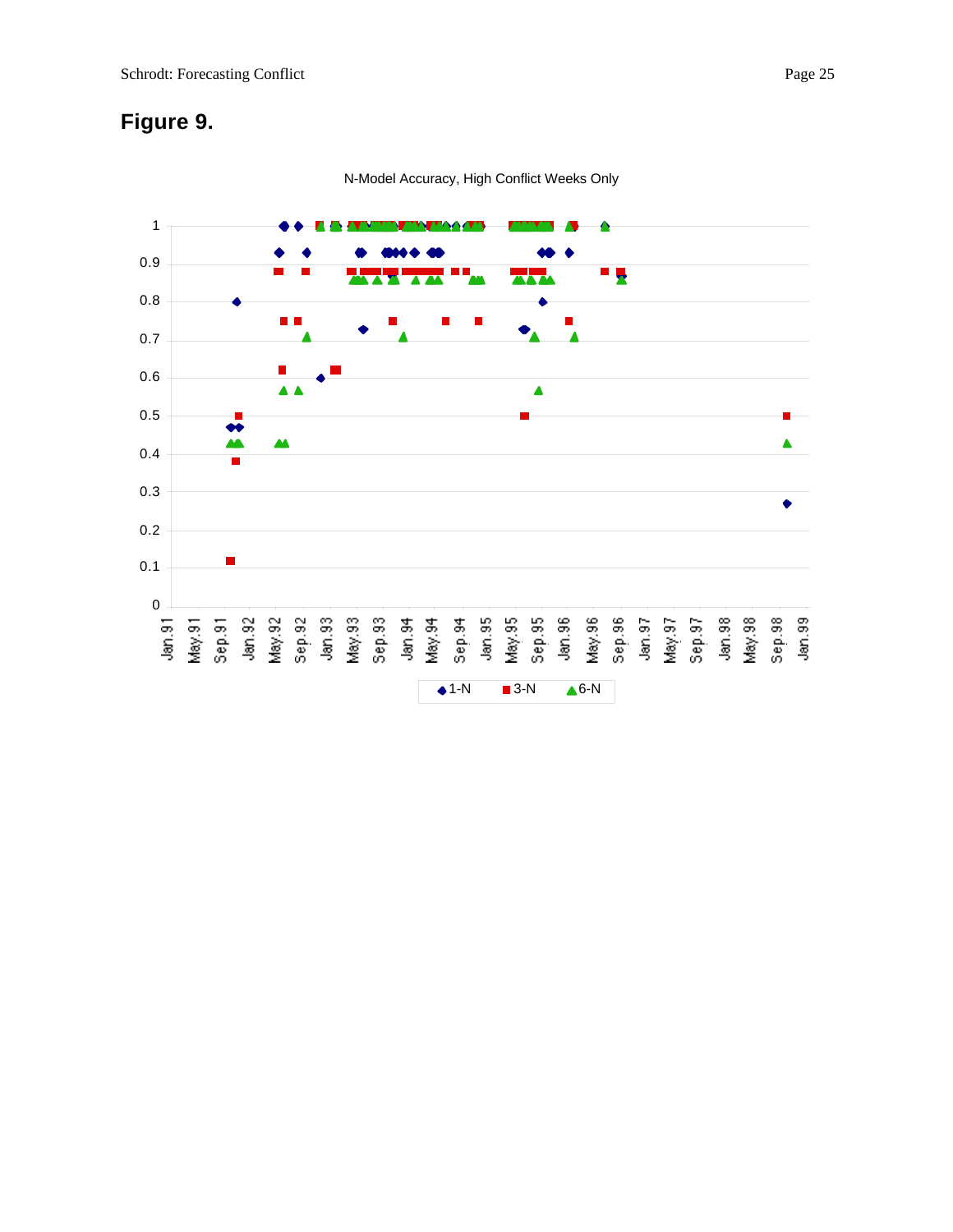l

## **Purely Predictive Models**

All of the analyses reported above use templates from the entire period to develop the models. This means that some of the "predictions" of the models—on average, 50% of the period—are in fact retrospective in that they are based on templates that occur after the week that is being classified. In contrast, this section will evaluate two sets of models that are purely predictive: the templates will be chosen from the period prior to the weeks being evaluated.

Two different schemes were used to do this. The entire time period was subdivided by calendar years: 1993, 1994, 1995, 1996, 1997 and 1998. Let  $C_k$  refer to the beginning of the first full week of year k.

| <b>Prior Templates:</b> | Templates were taken from any time prior to $C_k$ predictions were evaluated<br>on all of the weeks greater than $C_k$ .                                             |
|-------------------------|----------------------------------------------------------------------------------------------------------------------------------------------------------------------|
|                         | Recent Templates: Templates were taken from the time period $C_{k-1} \ge t > C_k$ ; predictions were<br>evaluated on the weeks $C_k \ge t > C_{k+1}$ . <sup>12</sup> |
|                         |                                                                                                                                                                      |

In other words, the "prior" scheme takes templates from any time before the beginning of a year, and then evaluates the accuracy of the prediction on all of the remaining weeks in the data set, whereas the "recent" scheme takes templates only from the previous year (where possible) and evaluates accuracy on a single year. The relationship between these schemes is illustrated in Figure 9.<sup>13</sup>

<sup>&</sup>lt;sup>12</sup> Because of the small number of high-conflict weeks at the beginning and end of the sequence, there were not enough high-conflict weeks to provide an adequate number of templates (8) for some years, so this was implements by chosing high-conflict templates from 1991 and 1992 for the year 1993, and for 1996 to the beginning of the year for 1997 and 1998.

<sup>&</sup>lt;sup>13</sup> Note: Due to a last minute reorganization of the paper, there is a gap in the table and figure numbers here.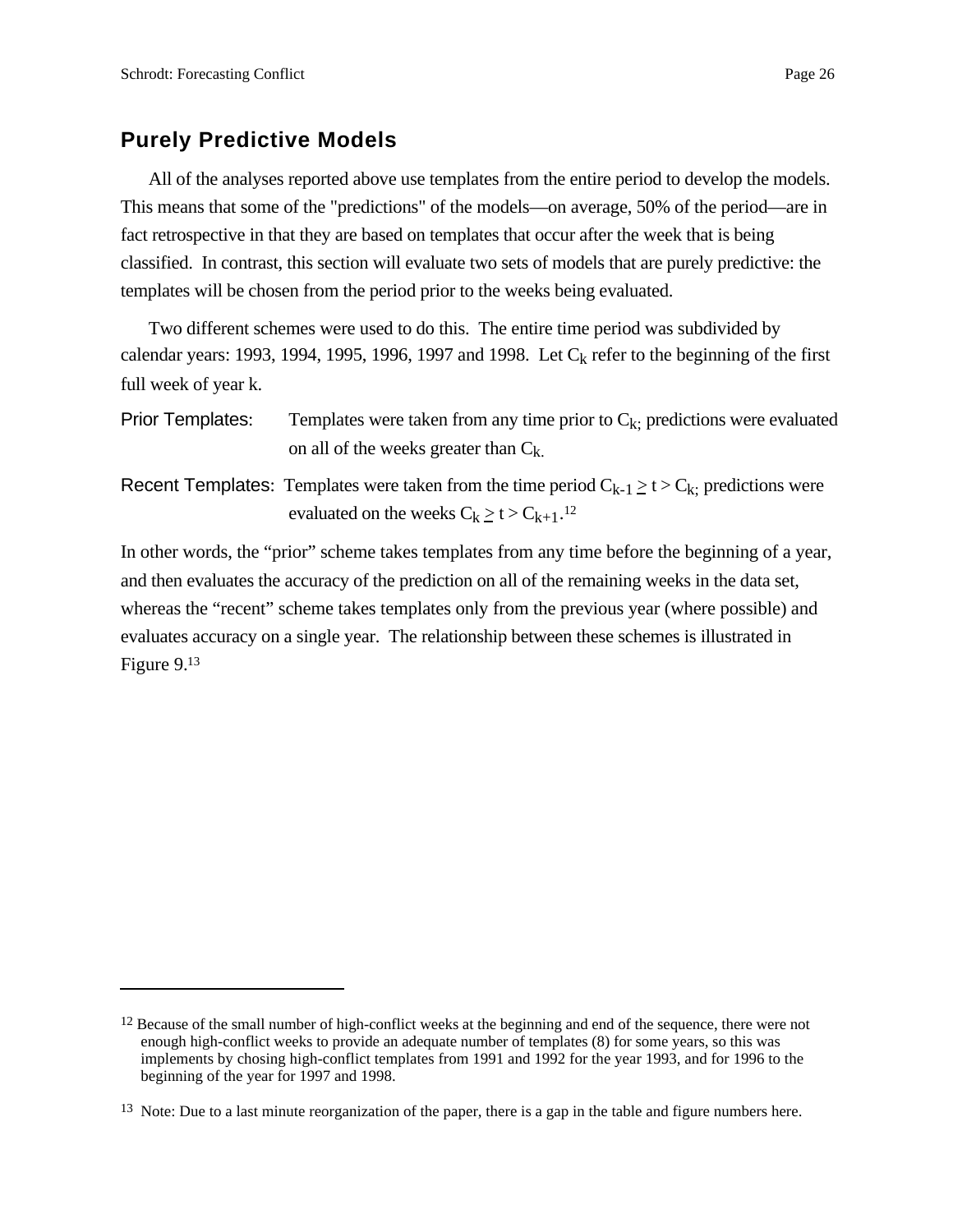#### **Figure 9. Prediction Schemes**



These changes required relatively few changes in the program, but the estimation times increases by roughly a factor of six: Using 16 Monte-Carlo experiments per year, the prior templates estimation takes approximately 2000 minutes (33 hours) to run on a 350 Mhz Macintosh G3; the recent templates estimation takes approximately 1400 minutes (23 hours). [The difference is due to the fact that the recent model needs to classify only 52 weeks, whereas the prior model evaluates all 313 weeks]. Given these constraints, only the P and N models were evaluated.

The results of this analysis are reported in Tables 5 and 6. In general, both of the predictive analyses mirror the full-sample analysis in the sense that most of the figures are within  $\pm 20\%$  of the earlier results. The differences between the P- and N-models that were found in the fullsample analysis continue to be reflected in the predictive analysis, though it seems to be somewhat more attenuated. There also seems to be more of a tendency for the 6-month forecast to be less accurate than the 1-month forecast, though these differences are frequently small (less than 10%) and the pattern is not universal.

As expected, these results differ substantially over time, with the high-conflict years 1993, 1994 and 1995 generally having one pattern (consistently better or worse predictions, depending on the model), 1996 being an intermediate years, and 1997 and 1998 having a single pattern. There are a few exceptions to this—for example the "%High Forecast" indicator for the P-model is uniformly awful—but it holds more often than not. [Also note that the sample sizes in the later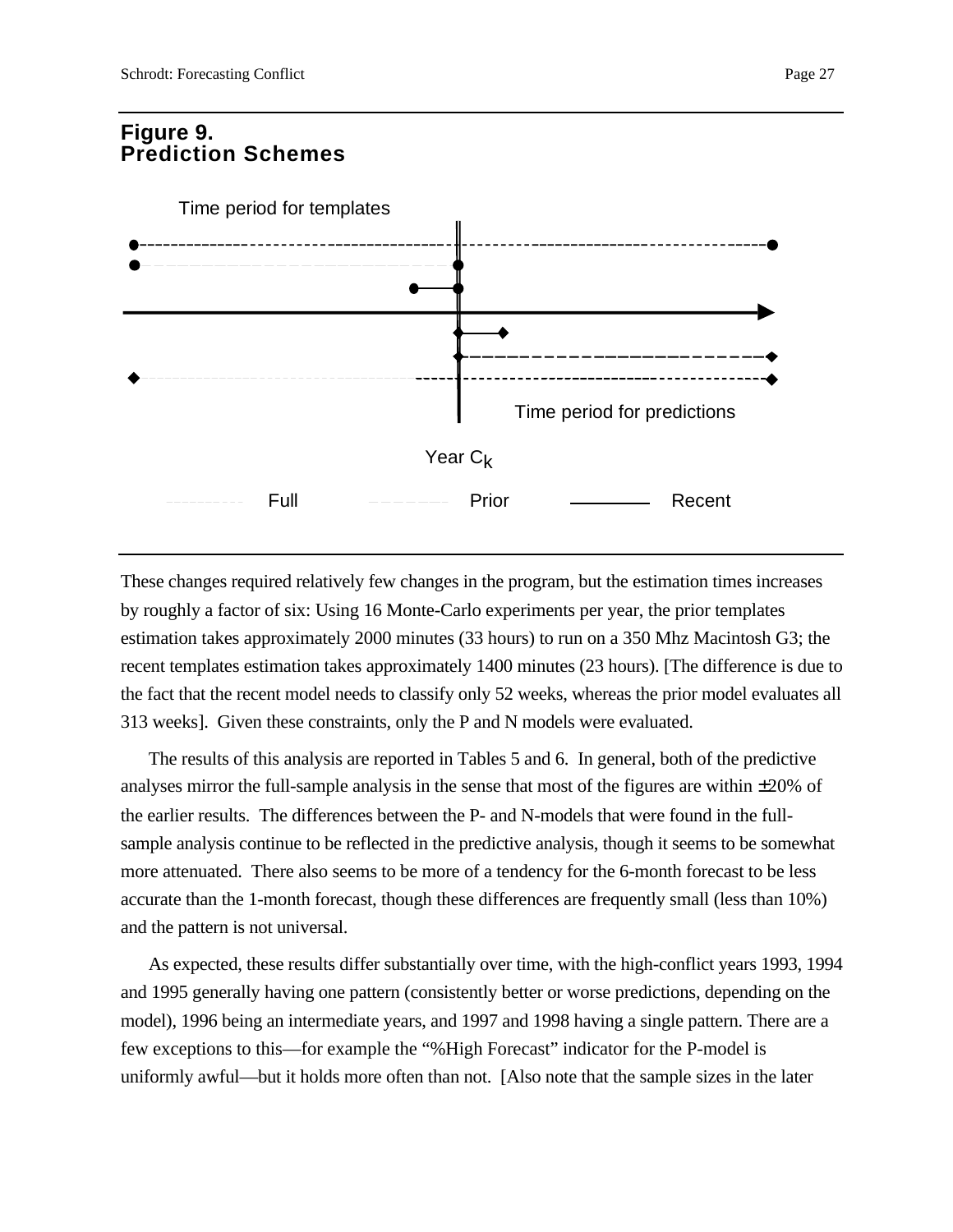years of the prior analyses are relatively small—particularly for the high-conflict weeks—so the accuracy fluctuates more wildly than it does in the full-sample analysis.]

It should be noted that in many cases, the purely-predictive models perform *better* than the fullsample model, which is frequently not the case in statistical analyses. This is probably due to the model being able to adapt to the changing characteristics of the system, for example the shift in the focus of the conflict from Croatia to Bosnia to Kosovo, as well as adapting to the periods of low conflict. In some situations, this adaptation can be counter-productive, notably as the prior model adapts to the high-conflict period prior to 1996 and then finds almost no conflict to predict after 1996. This can lead to situations where there is a great deal of difference between the relative accuracy in predicting high-conflict and low-conflict weeks. But in a majority of the cases, the short-term adaptation produces substantially better predictions. This will be discussed further in the next section.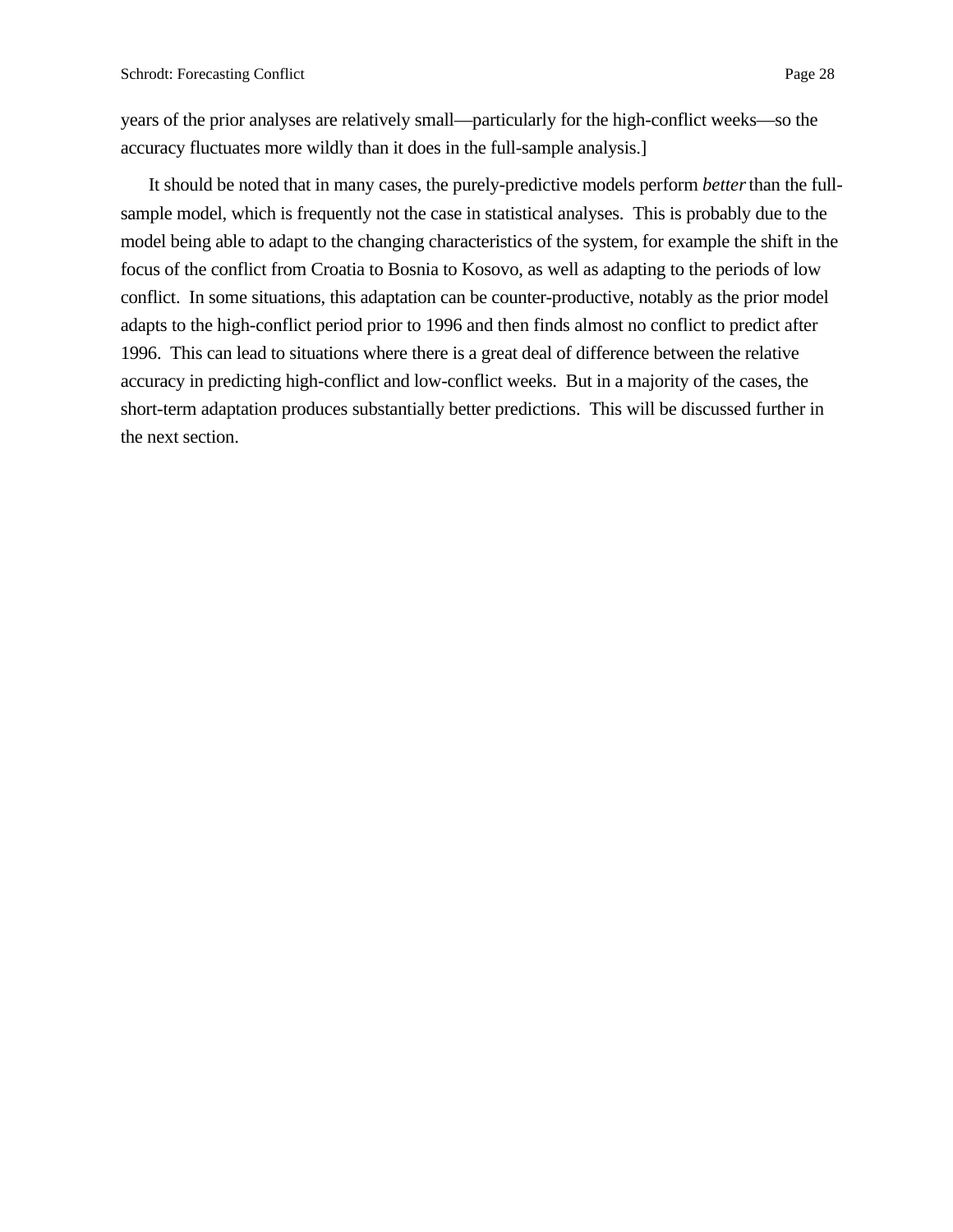# **Table 5a. Accuracy of P-Models for Prior Forecast Templates and Predictions; Accuracy Computed on Full Period after Year**

#### **% Correct**

|                | 1993  | 1994  | 1995  | 1996  | 1997  | 1998  |
|----------------|-------|-------|-------|-------|-------|-------|
|                | 53.57 | 68.80 | 74.15 | 78.96 | 90.16 | 94.31 |
| 3 <sup>1</sup> | 60.73 | 61.86 | 61.38 | 81.21 | 82.75 | 90.85 |
| 6 <sup>1</sup> | 67.33 | 59.39 | 67.34 | 73.29 | 89.41 | 85.71 |

#### **% High Correct**

|   | 1993  | 1994  | 1995  | 1996  | 1997  | 1998  |
|---|-------|-------|-------|-------|-------|-------|
|   | 39.55 | 27.93 | 20.83 | 35.00 | 12.50 | 6.25  |
| 3 | 29.11 | 31.52 | 35.19 | 33.75 | 31.25 | 0.00  |
| 6 | 23.54 | 48.54 | 29.63 | 40.00 | 25.00 | 25.00 |

#### **% Low Correct**

|                | 1993  | 1994  | 1995  | 1996  | 1997  | 1998  |
|----------------|-------|-------|-------|-------|-------|-------|
|                | 57.76 | 77.61 | 81.89 | 80.37 | 90.89 | 95.91 |
| $\mathbf{3}$   | 70.18 | 68.41 | 65.19 | 82.73 | 83.24 | 92.50 |
| 6 <sup>1</sup> | 80.43 | 61.73 | 72.82 | 74.36 | 90.01 | 86.82 |

#### **% High Forecast**

|   | 1993  | 1994  | 1995  | 1996 | 1997 | 1998 |
|---|-------|-------|-------|------|------|------|
|   | 21.89 | 21.19 | 14.31 | 5.41 | 1.27 | 2.70 |
| 3 | 22.61 | 17.70 | 12.79 | 5.90 | 1.71 | 0.00 |
| 6 | 26.47 | 21.47 | 13.66 | 4.76 | 2.29 | 3.33 |

|                | 1993  | 1994  | 1995  | 1996  | 1997  | 1998  |
|----------------|-------|-------|-------|-------|-------|-------|
|                | 76.16 | 83.32 | 87.69 | 97.47 | 99.11 | 98.25 |
| 3 <sub>l</sub> | 76.79 | 82.25 | 87.39 | 97.50 | 99.23 | 98.07 |
| 6              | 77.86 | 84.76 | 87.70 | 97.48 | 99.23 | 98.45 |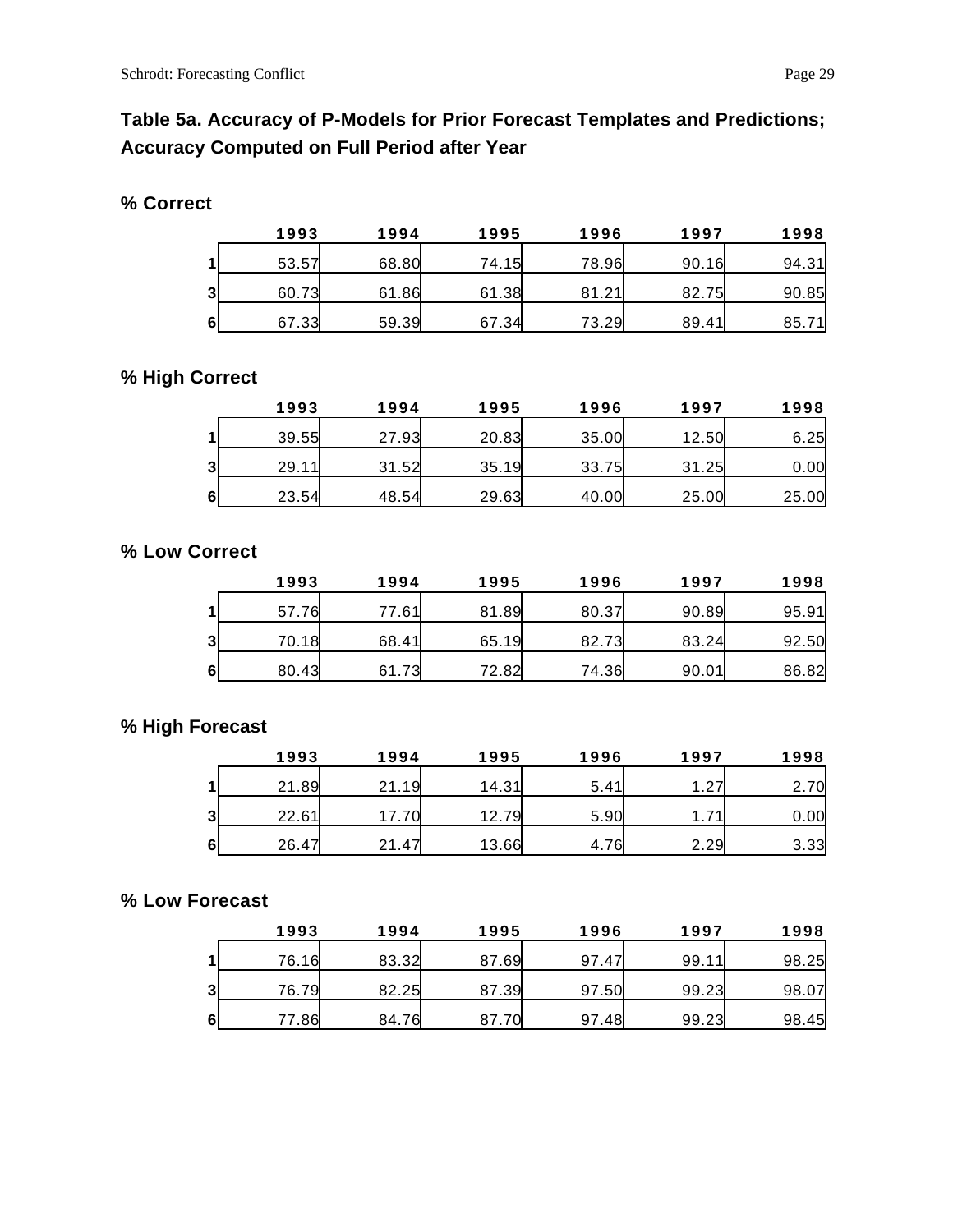# **Table 5b. Accuracy of N-Models for Prior Forecast Templates and Predictions; Accuracy Computed on Full Period after Year**

#### **% Correct**

|                | 1993  | 1994  | 1995  | 1996       | 1997  | 1998  |
|----------------|-------|-------|-------|------------|-------|-------|
|                | 53.86 | 40.24 | 37.35 | 28.14      | 42.42 | 69.53 |
| 3 <sup>1</sup> | 55.93 | 26.30 | 26.73 | 23.10      | 30.32 | 56.70 |
| 6 <sup>1</sup> | 67.82 | 32.08 | 25.29 | .16<br>21. | 27.84 | 48.55 |

#### **% High Correct**

|   | 1993  | 1994  | 1995  | 1996  | 1997  | 1998  |
|---|-------|-------|-------|-------|-------|-------|
|   | 44.26 | 84.18 | 82.87 | 96.25 | 50.00 | 37.50 |
| 3 | 37.59 | 91.22 | 90.05 | 83.75 | 56.25 | 37.50 |
| 6 | 23.20 | 89.63 | 93.75 | 93.75 | 87.50 | 56.25 |

#### **% Low Correct**

|                | 1993  | 1994  | 1995  | 1996  | 1997  | 1998  |
|----------------|-------|-------|-------|-------|-------|-------|
|                | 56.74 | 30.76 | 30.75 | 25.96 | 42.35 | 70.11 |
| $\mathbf{3}$   | 61.42 | 12.30 | 17.54 | 21.15 | 30.08 | 57.05 |
| 6 <sup>1</sup> | 81.17 | 19.67 | 15.36 | 18.83 | 27.28 | 48.41 |

#### **% High Forecast**

|   | 1993  | 1994  | 1995  | 1996 | 1997     | 1998 |
|---|-------|-------|-------|------|----------|------|
|   | 23.44 | 20.77 | 14.80 | 4.00 | 0.80     | 2.23 |
| 3 | 22.57 | 18.32 | 13.68 | 3.29 | 0.75     | 1.56 |
| 6 | 26.94 | 19.39 | 13.85 | 3.57 | 11<br>-1 | 1.94 |

|   | 1993  | 1994  | 1995  | 1996  | 1997  | 1998  |
|---|-------|-------|-------|-------|-------|-------|
|   | 77.29 | 90.02 | 92.52 | 99.54 | 98.91 | 98.41 |
| 3 | 76.69 | 86.67 | 92.39 | 97.60 | 98.66 | 98.05 |
| 6 | 77.94 | 89.79 | 94.42 | 98.95 | 99.57 | 98.38 |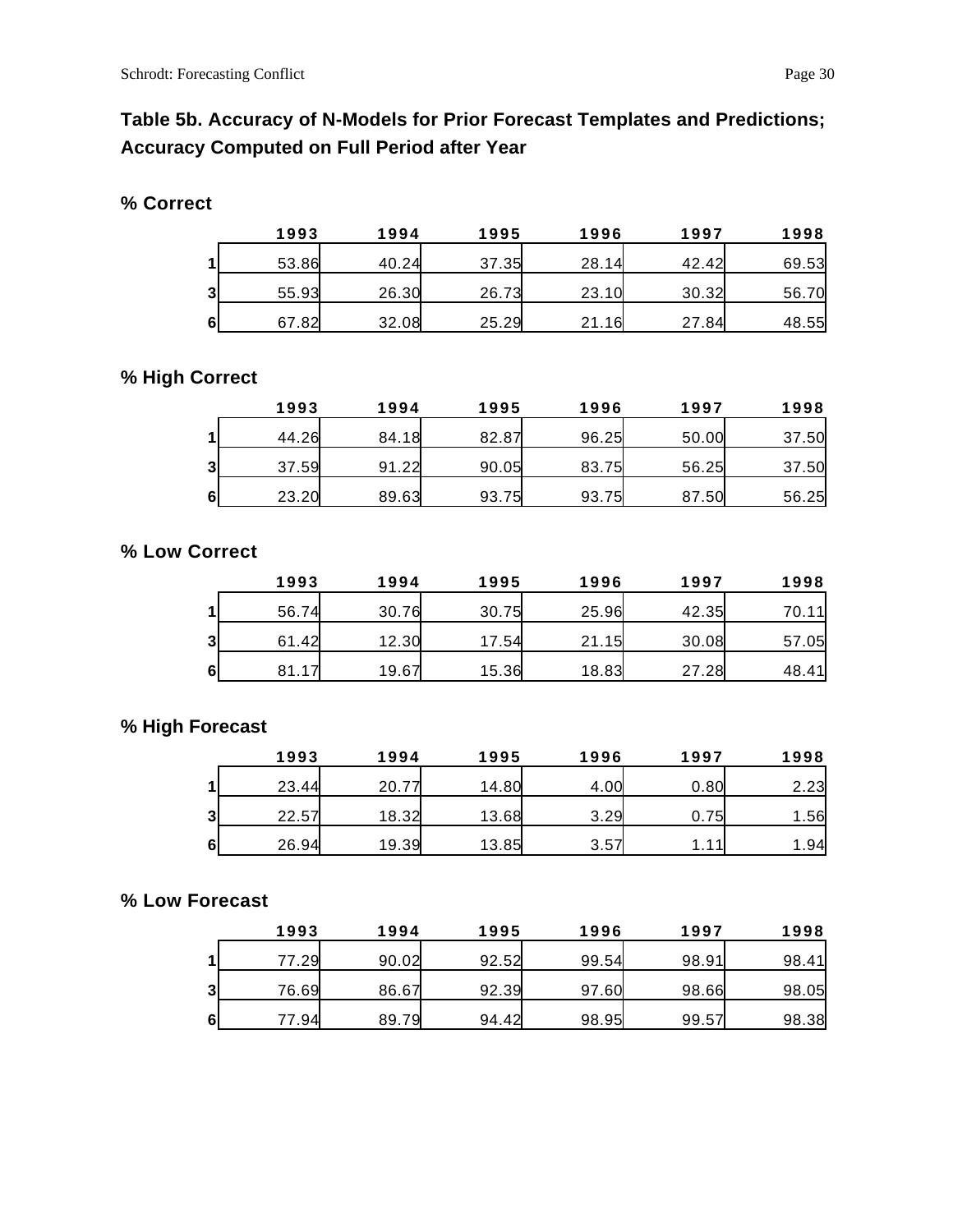## **Table 6a. Accuracy of P-Models for Recent Templates; Prediction Accuracy by Year**

#### **% Correct**

|                | 1993  | 1994  | 1995  | 1996  | 1997  | 1998  |
|----------------|-------|-------|-------|-------|-------|-------|
| 4              | 49.28 | 52.52 | 54.81 | 79.25 | 96.27 | 96.75 |
| 3              | 48.80 | 52.16 | 47.60 | 75.12 | 93.87 | 97.96 |
| 6 <sub>l</sub> | 47.96 | 47.12 | 54.93 | 51.65 | 95.43 | 94.35 |

#### **% High Correct**

|   | 1993  | 1994  | 1995  | 1996  | 1997 | 1998 |
|---|-------|-------|-------|-------|------|------|
|   | 33.41 | 41.25 | 42.33 | 28.12 | 0.00 | 0.00 |
| 3 | 16.83 | 55.94 | 27.27 | 28.12 | 0.00 | 0.00 |
| 6 | 9.13  | 57.81 | 40.06 | 29.69 | 0.00 | 0.00 |

## **% Low Correct**

|                | 1993  | 1994  | 1995  | 1996  | 1997  | 1998  |
|----------------|-------|-------|-------|-------|-------|-------|
|                | 65.14 | 59.57 | 63.96 | 83.42 | 96.27 | 98.64 |
| 3 <sup>1</sup> | 80.77 | 49.80 | 62.50 | 78.95 | 93.87 | 99.88 |
| 6 <sup>1</sup> | 86.78 | 40.43 | 65.83 | 53.44 | 95.43 | 96.20 |

#### **% High Forecast**

|   | 1993  | 1994  | 1995  | 1996  | 1997 | 1998 |
|---|-------|-------|-------|-------|------|------|
|   | 48.94 | 38.94 | 46.27 | 12.16 | 0.00 | 0.00 |
| 3 | 46.67 | 41.06 | 34.78 | 9.84  | 0.00 | 0.00 |
| 6 | 40.86 | 37.76 | 46.23 | 4.95  | 0.00 | 0.00 |

|   | 1993  | 1994  | 1995  | 1996  | 1997   | 1998  |
|---|-------|-------|-------|-------|--------|-------|
|   | 49.45 | 61.87 | 60.20 | 93.43 | 100.00 | 98.05 |
| 3 | 49.27 | 64.39 | 53.96 | 93.08 | 100.00 | 98.07 |
| 6 | 48.85 | 60.53 | 59.96 | 90.30 | 100.00 | 98.00 |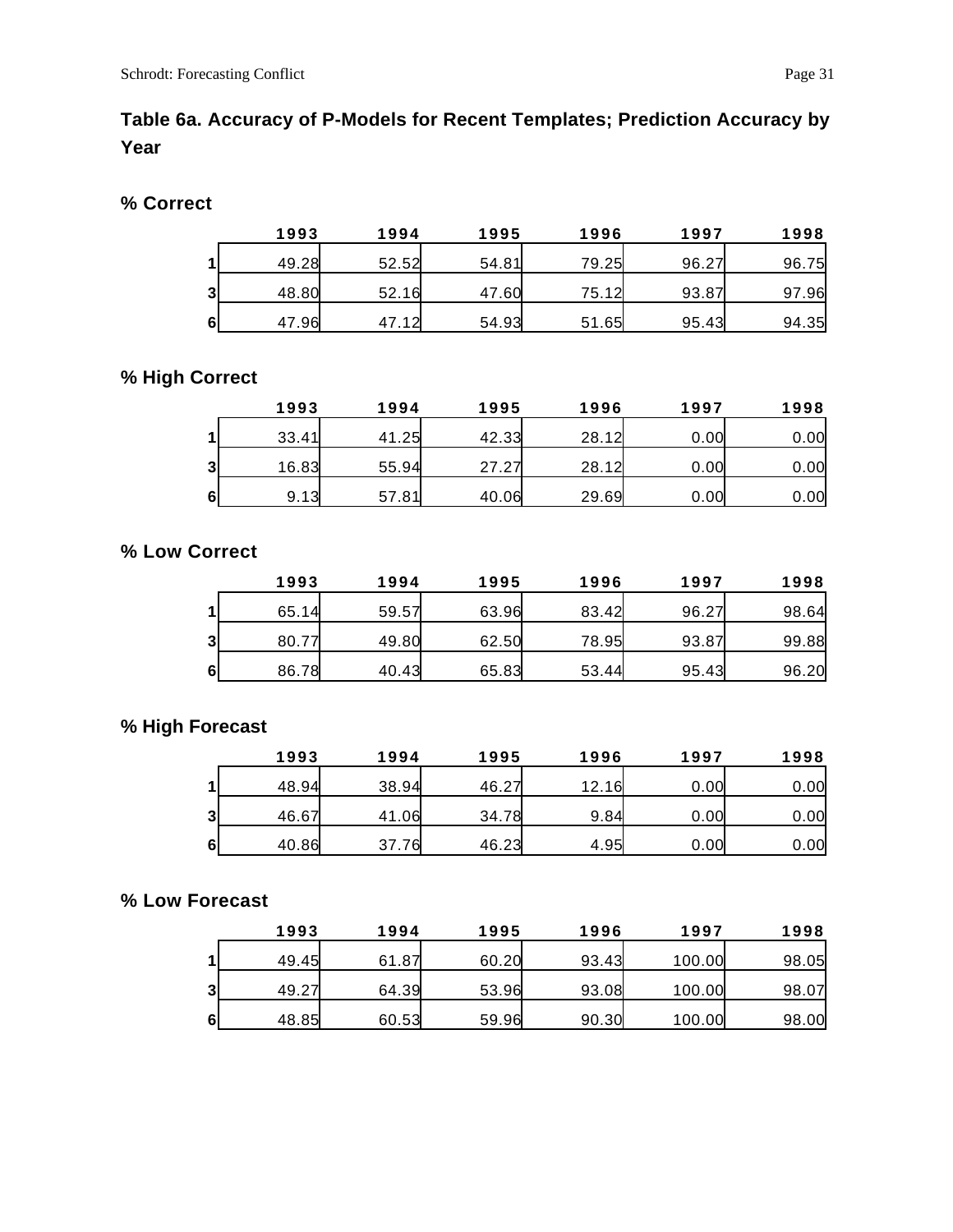## **Table 6b. Accuracy of N-Models for Recent Templates; Prediction Accuracy by Year**

#### **% Correct**

|                         | 1993  | 1994  | 1995  | 1996  | 1997  | 1998  |
|-------------------------|-------|-------|-------|-------|-------|-------|
| $\ddot{\mathbf{1}}$     | 48.08 | 42.07 | 47.00 | 52.95 | 76.20 | 94.59 |
| $\overline{\mathbf{3}}$ | 47.96 | 43.03 | 44.23 | 39.98 | 74.16 | 97.36 |
| 6 <sup>1</sup>          | 47.12 | 41.59 | 49.64 | 28.89 | 77.04 | 94.11 |

#### **% High Correct**

|                | 1993  | 1994  | 1995       | 1996  | 1997 | 1998 |
|----------------|-------|-------|------------|-------|------|------|
|                | 42.55 | 73.75 | 83.24      | 53.12 | 0.00 | 0.00 |
| 3 <sub>l</sub> | 31.73 | 81.56 | 73.3       | 62.50 | 0.00 | 0.00 |
| 6              | 17.07 | 86.88 | .19<br>91. | 76.56 | 0.00 | 6.25 |

## **% Low Correct**

|   | 1993   | 1994  | 1995  | 1996  | 1997  | 1998  |
|---|--------|-------|-------|-------|-------|-------|
|   | 53.61  | 22.27 | 20.42 | 52.93 | 76.20 | 96.45 |
| 3 | 64.18  | 18.95 | 22.92 | 38.14 | 74.16 | 99.26 |
| 6 | 77 16I | 13.28 | 19.17 | 25.00 | 77.04 | 95.83 |

#### **% High Forecast**

|   | 1993  | 1994  | 1995  | 1996 | 1997 | 1998 |
|---|-------|-------|-------|------|------|------|
|   | 47.84 | 37.22 | 43.41 | 8.44 | 0.00 | 0.00 |
| 3 | 46.98 | 38.61 | 41.08 | 7.62 | 0.00 | 0.00 |
| 6 | 42.77 | 38.5  | 45.28 | 7.69 | 0.00 | 2.86 |

|   | 1993  | 1994  | 1995  | 1996  | 1997   | 1998  |
|---|-------|-------|-------|-------|--------|-------|
|   | 48.27 | 57.58 | 62.42 | 93.26 | 100.00 | 98.01 |
| 3 | 48.46 | 62.18 | 53.92 | 92.57 | 100.00 | 98.06 |
| 6 | 48.2  | 61.82 | 74.80 | 92.89 | 100.00 | 98.12 |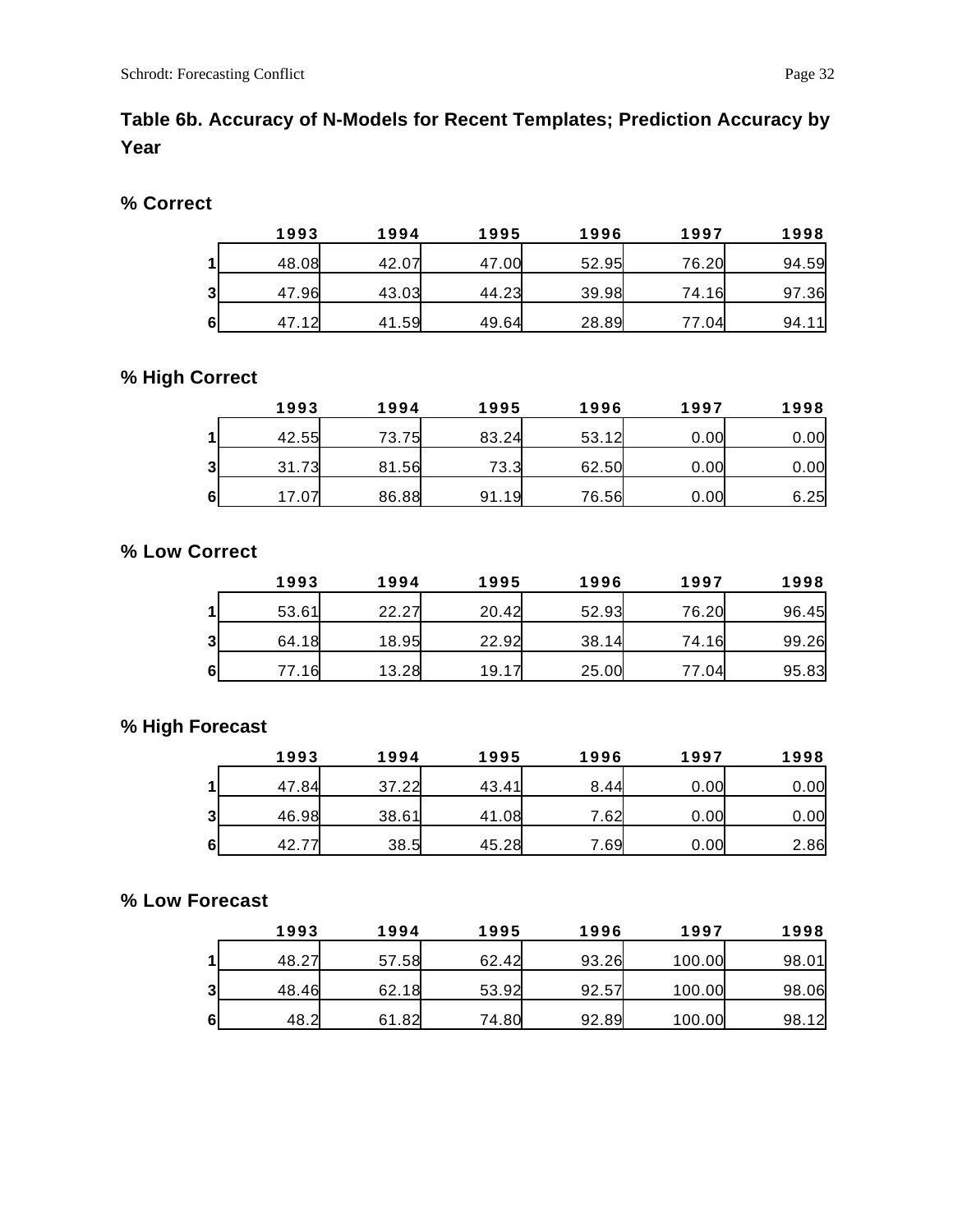#### Comparison of Forecast Accuracy by Year

The "recent" prediction scheme is the most sensitive to the changing character of the conflict. The annual statistics in Table 6 are also the most straightforward to evaluate, because each prediction is done on 52-weeks, in contrast to the variable number of weeks in the prediction period in the "prior" scheme.

In order to get a systematic evaluation of the effect of changing the level of adaptation in the model, the results from the full-sample and prior analysis were re-analyzed on an annual basis: In other words, rather than assessing the accuracy on a period that extends to the end of the data set, the accuracy for each year (52 weeks) of the data was tabulated. (The *optimization* of the model was done as before—in fact this is simply a retabulation of the existing results, not a new set of estimations.) These results are reported in Tables 7 and 8, which are directly comparable to Table 6.

Figures 10, 11 and 12 show the comparative level of accuracy of the three methods for the 3 month lead. When the relative level of accuracy is compared across the estimation methods, two patterns are evident in these figures.

 First, there is generally a single rank ordering of the accuracy of the three methods across time: For example, if the recent and prior schemes (or full-sample and recent schemes) have roughly the same level of accuracy on one year, they will have this on all years. The exceptions that occur in this are usually at the ends of the data set, 1993 and 1998. There is quite a bit of variation in the patterns across the accuracy measures and estimation techniques, however.

Second, the full-sample scheme is almost always better than the prior scheme; when this is no true, the prior scheme and the recent scheme usually have about the same level of accuracy. In all cases, the prior scheme is either the least accurate of the three—in some cases dramatically less accurate, as in Figure 12b , or else it is comparable in value to one of the other two measures.

These results suggest rather strongly that if one is in a predictive mode (as distinct from retrospectively analyzing a period of time, or using one set of interactions to try to predict behavior in a different region), then it is best of use short-term adaptation. In many cases, the short-term model does also as well as the full-sample model, and in Figure 10b, it does substantially better in the later years. HMMs seem to work best when they can "forget"—in the sense of ignoring older information—as well as "learn."

The optimal set of training templates might be one that effective has an "exponential decay" in the sense of having more templates from recent history than from distant history. To a certain extent, this was done already in the latter years in this analysis, since it was necessary to go further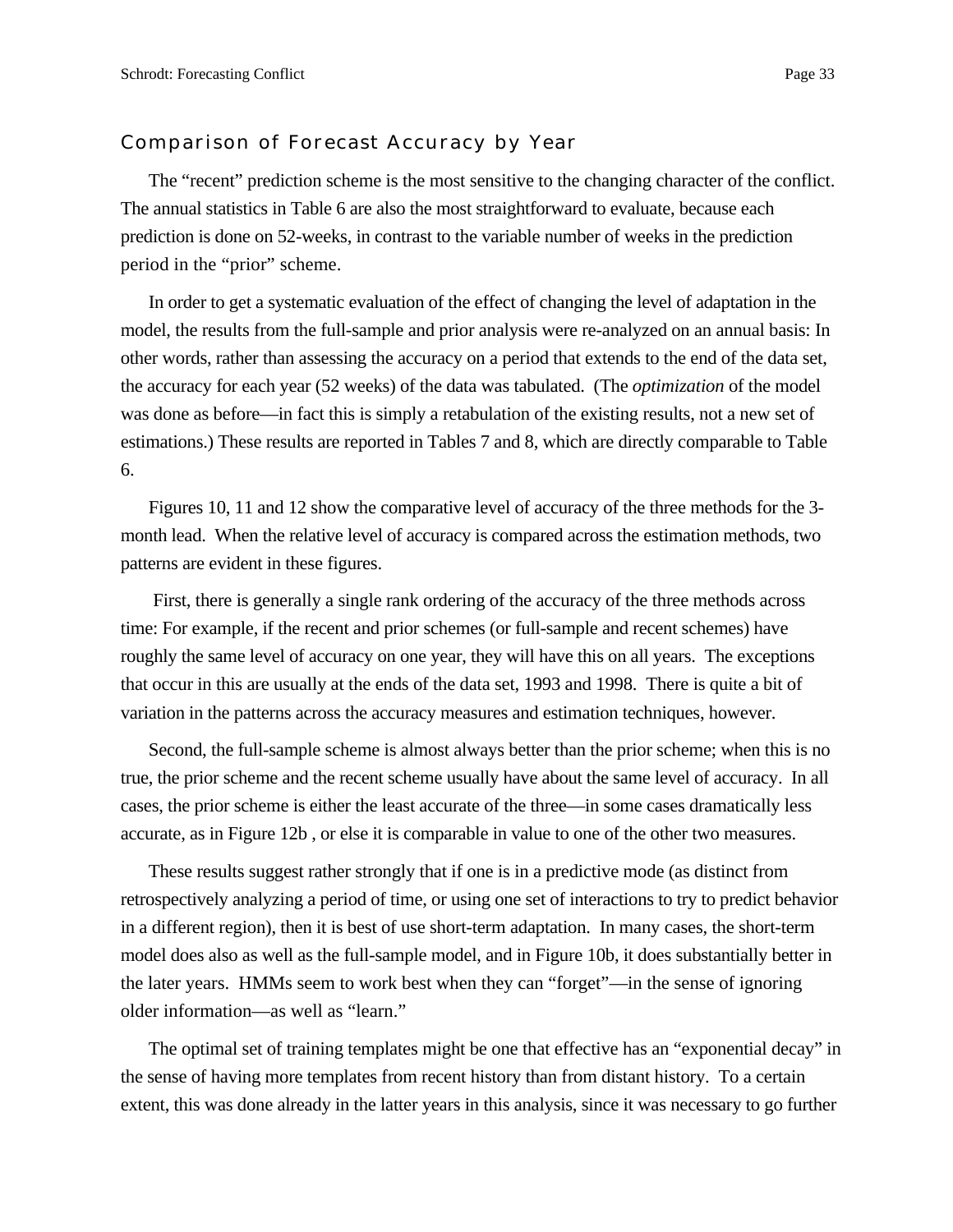l

back in time to pick up sufficient examples of high-conflict weeks.14 Simply accumulating additional information on an on-going conflict as it becomes available—which is effectively what the "prior" scheme does—does not seem to be a good idea: from a statistical perspective, these are non-stationary systems. On the other hand, one would still like to have some way of maintaining a "memory" of the precursors to high-conflict situations in a situation which has been peaceful for some time; this might be provided either by instances of earlier conflict in the region (even if it occurred a number of years earlier), or with some generic templates for conflict in comparable regions. In Schrodt (1999) I was able to use hidden Markov models generated from a set of 19th and 20th century crises (the BCOW data set) to provide a reasonably good measure of conflict in the Israel-Palestine conflict, and based on this, it might be possible to find some good archetypical models for conflict in areas that have generally been conflict-free.

<sup>&</sup>lt;sup>14</sup> However, this result has certainly been affected to some extent by the fact that the Balkans conflict went through four or five very distinct subphases—the initial conflict with Croatia, followed by the conflict with Bosnia, followed by the combined Croatia-Bosnian counter-offensive and brief NATO attacks, followed by the peaceful Dayton period, and ending with the lead-up to the Kosovo conflict. Because the coding system is sensitive to the presence or absence of activity by individual actors, it may to overly sensitive to these shifts and unable to pick up a general pattern for "conflict." It would be interesting to compare these results with a model of a highly-institutionalized conflict such as Israel-Lebanon or Turkey-Kurds.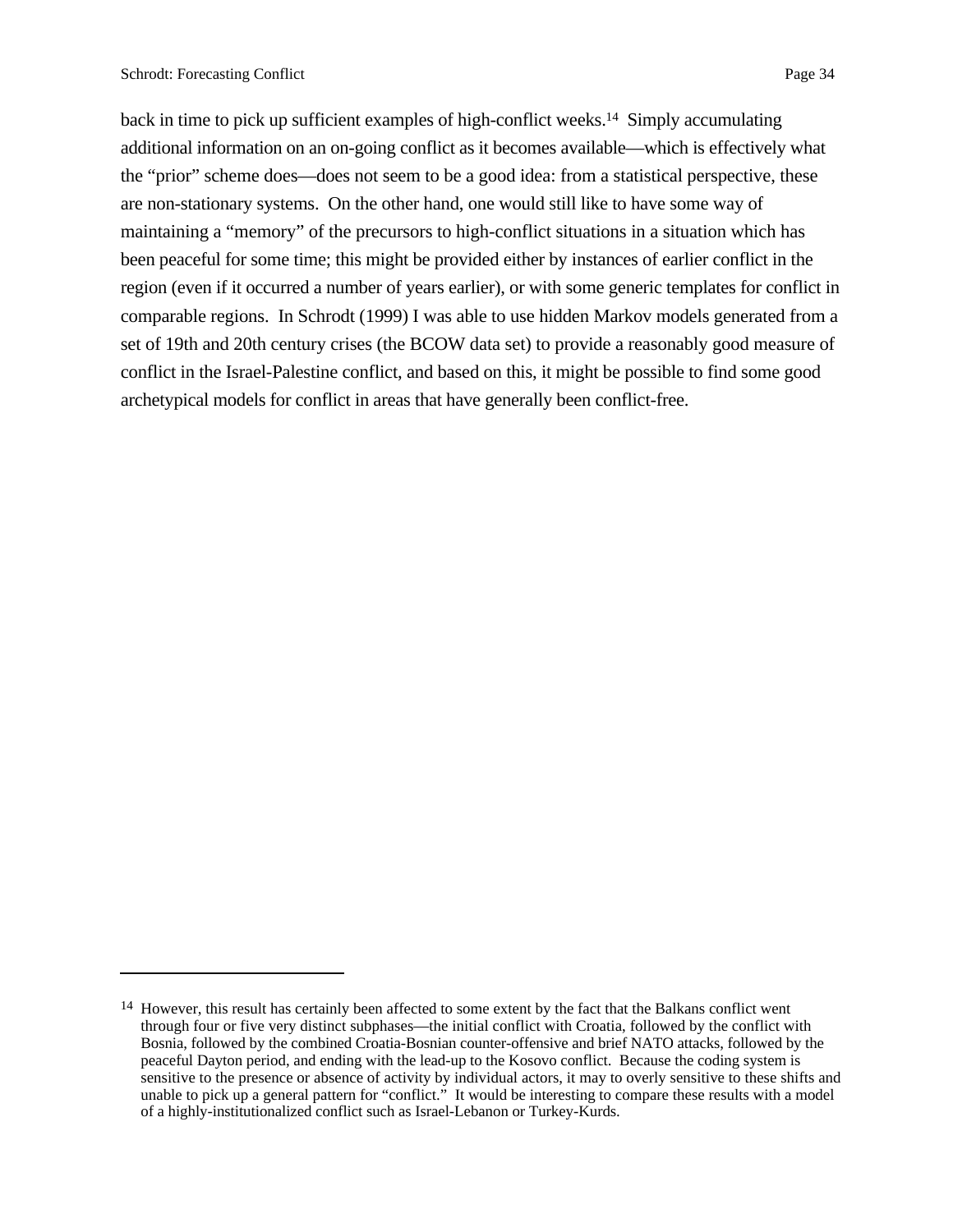## **Figure 10a %Correct by Year, 3P Models**



### **Figure 10b % Correct by Year, 3N Models**

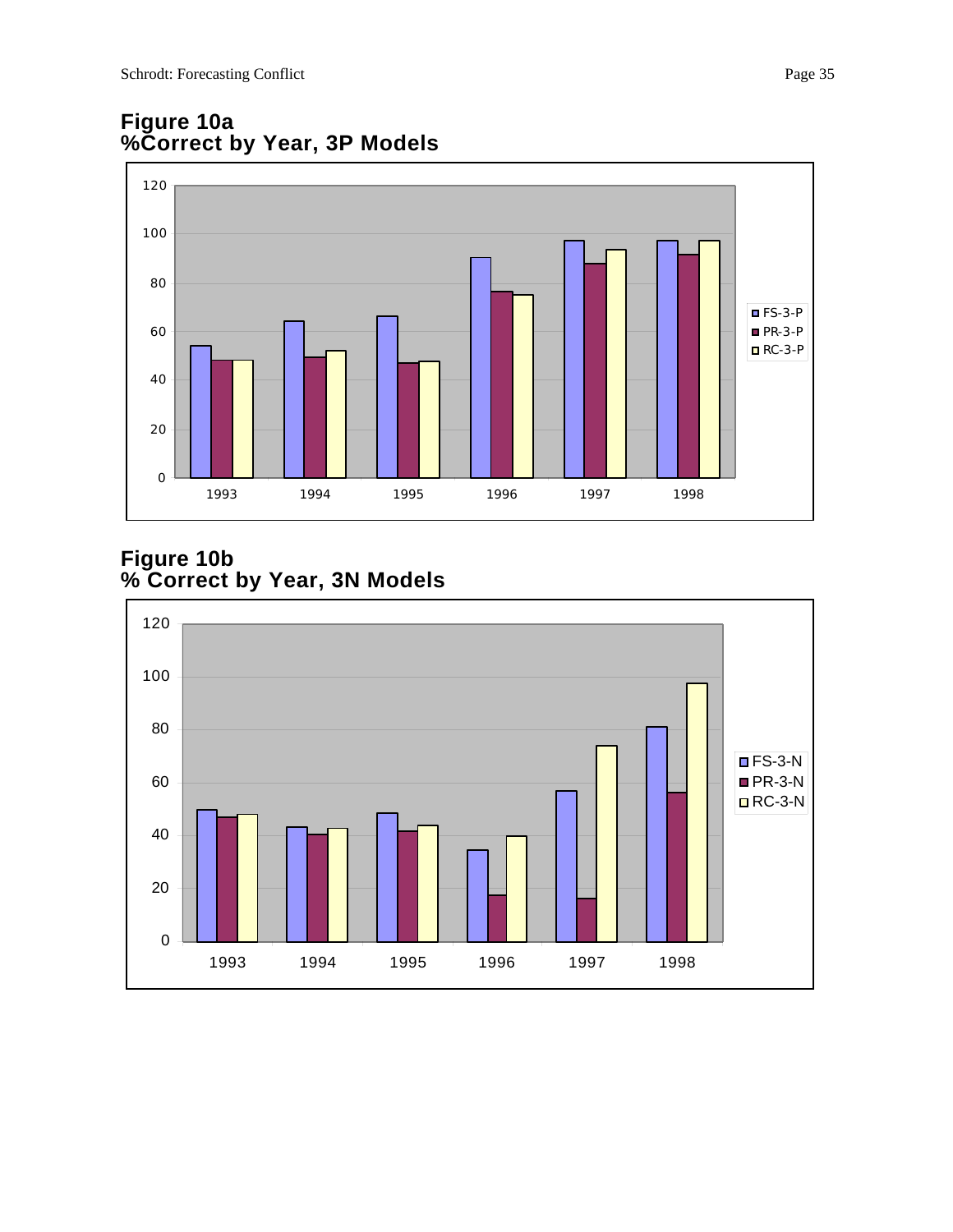

## **Figure 11a % High Correct by Year, 3P Models**

**Figure 11b % High Correct by Year, 3N Models**

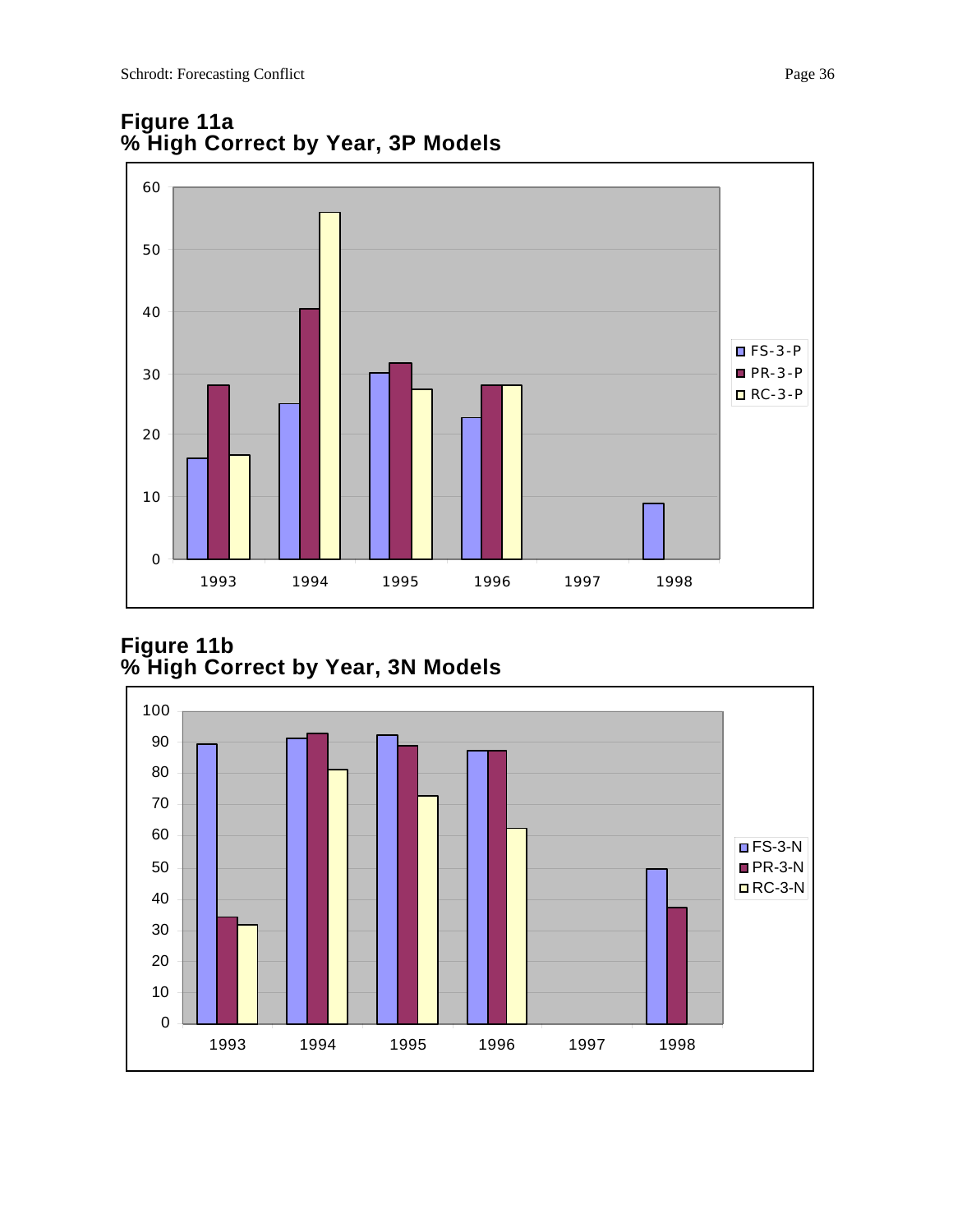



### **Figure 12b % Low Correct by Year, 3N Models**

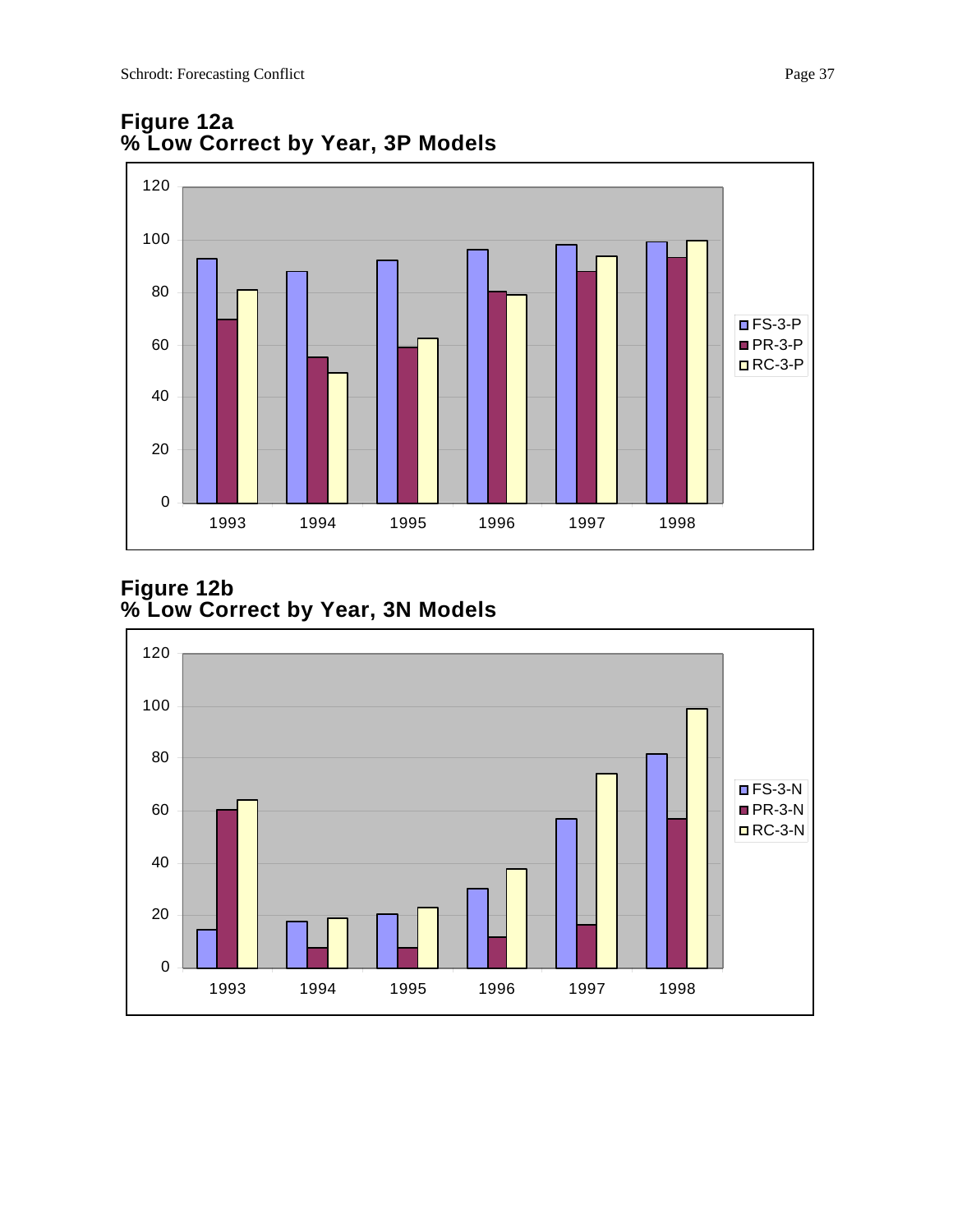# **Table 7a. Accuracy of P-Models for Prior Sample Templates; Prediction Accuracy by Year**

### **% Correct**

|    | 1993  | 1994  | 1995  | 1996  | 1997  | 1998  |
|----|-------|-------|-------|-------|-------|-------|
| 11 | 48.44 | 51.08 | 52.88 | 67.45 | 95.31 | 94.11 |
| 3  | 48.80 | 49.88 | 47.36 | 76.30 | 88.34 | 91.71 |
| 6  | 47.00 | 49.52 | 53.37 | 65.57 | 93.39 | 87.74 |

### **% High Correct**

|   | 1993  | 1994  | 1995  | 1996  | 1997 | 1998  |
|---|-------|-------|-------|-------|------|-------|
|   | 39.18 | 35.31 | 19.03 | 34.38 | ---  | 6.25  |
| າ | 28.12 | 40.31 | 31.53 | 28.1  | ---  |       |
| 6 | 23.32 | 56.56 | 29.26 | 39.06 | ---  | 25.00 |

### **% Low Correct**

|   | 1993  | 1994  | 1995  | 1996  | 1997  | 1998  |
|---|-------|-------|-------|-------|-------|-------|
|   | 57.69 | 60.94 | 77.71 | 70.15 | 95.31 | 95.83 |
| 3 | 69.47 | 55.86 | 58.96 | 80.23 | 88.34 | 93.50 |
| 6 | 70.67 | 45.12 | 71.04 | 67.73 | 93.39 | 88.97 |

### **% High Forecast**

|   | 1993  | 1994  | 1995  | 1996  | 1997 | 1998 |
|---|-------|-------|-------|-------|------|------|
|   | 48.08 | 36.10 | 38.51 | 8.59  |      | 2.86 |
| 3 | 47.95 | 36.34 | 36.04 | 10.40 |      |      |
| 6 | 44.29 | 39.18 | 42.56 | 8.99  |      | 4.26 |

|   | 1993  | 1994  | 1995  | 1996  | 1997 | 1998  |
|---|-------|-------|-------|-------|------|-------|
|   | 48.68 | 60.12 | 56.69 | 92.91 | 100  | 98.12 |
| 3 | 49.15 | 59.96 | 54.01 | 93.19 | 100  | 97.95 |
| 6 | 47.96 | 62.43 | 57.80 | 93.16 | 100  | 98.37 |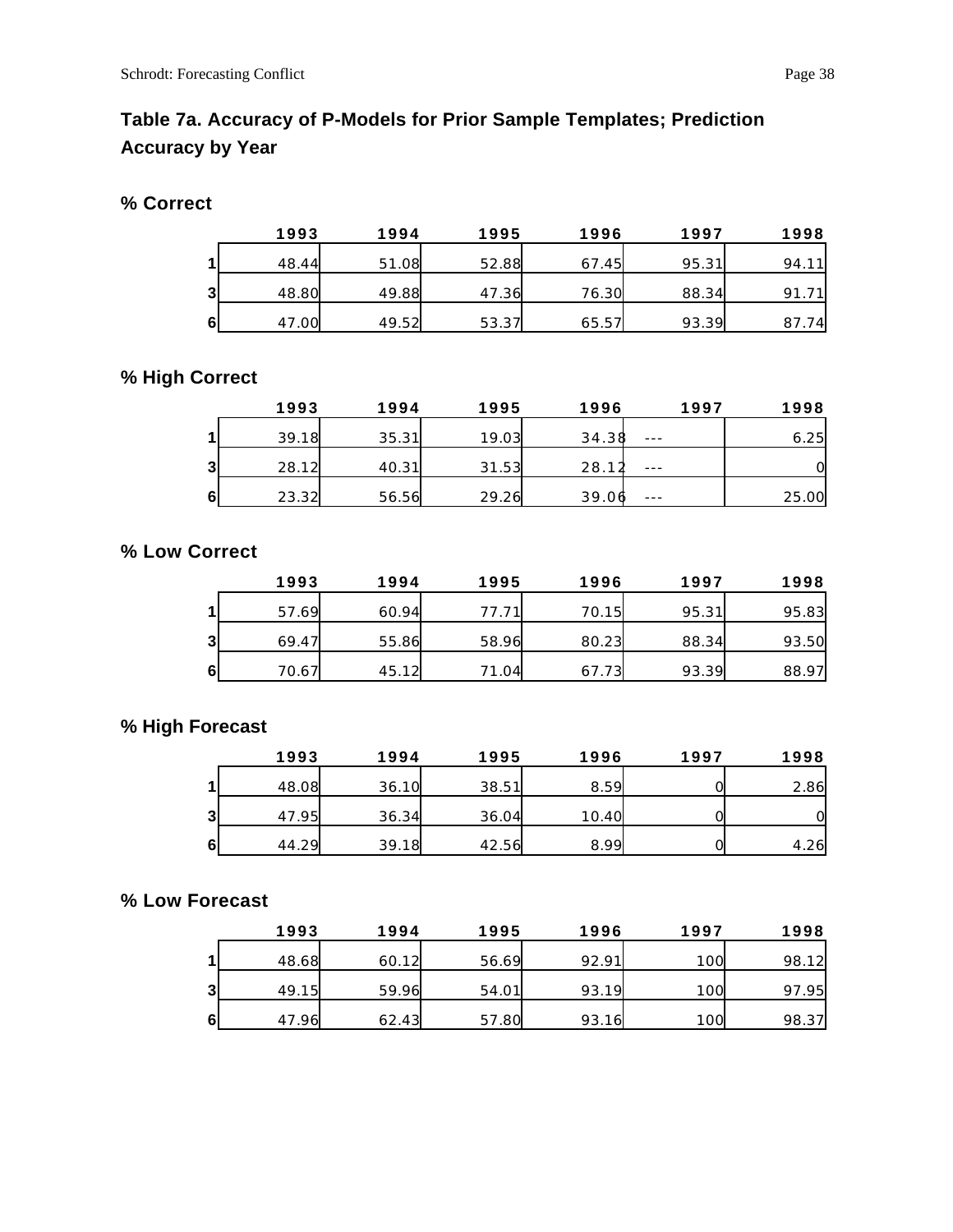# **Table 7b. Accuracy of N-Models for Prior Sample Templates; Prediction Accuracy by Year**

### **% Correct**

|   | 1993  | 1994  | 1995  | 1996  | 1997  | 1998  |
|---|-------|-------|-------|-------|-------|-------|
| 1 | 46.15 | 39.30 | 42.91 | 14.98 | 31.01 | 69.95 |
| 3 | 47.24 | 40.75 | 41.95 | 17.45 | 16.47 | 56.49 |
| 6 | 46.27 | 42.43 | 45.67 | 17.57 | 23.56 | 48.56 |

### **% High Correct**

|   | 1993  | 1994  | 1995  | 1996  | 1997    | 1998  |
|---|-------|-------|-------|-------|---------|-------|
|   | 41.35 | 87.19 | 83.81 | 98.44 | $- - -$ | 37.50 |
| 3 | 34.13 | 93.12 | 88.92 | 87.50 | $- - -$ | 37.50 |
| 6 | 24.76 | 90.62 | 94.60 | 93.75 | $- - -$ | 56.25 |

### **% Low Correct**

|                | 1993  | 1994 | 1995  | 1996  | 1997  | 1998  |
|----------------|-------|------|-------|-------|-------|-------|
|                | 50.96 | 9.38 | 12.92 | 8.16  | 31.01 | 70.59 |
| $\mathbf{3}$   | 60.34 | 8.01 | 7.50  | 11.73 | 16.47 | 56.86 |
| 6 <sup>1</sup> | 67.79 | 12.3 | 979   | 11.35 | 23.56 | 48.41 |

### **% High Forecast**

|   | 1993  | 1994  | 1995  | 1996 | 1997 | 1998 |
|---|-------|-------|-------|------|------|------|
|   | 45.74 | 37.55 | 41.37 | 8.05 |      | 2.44 |
| 3 | 46.25 | 38.75 | 41.35 | 7.49 |      | 1.68 |
| 6 | 43.46 | 39.24 | 43.47 | 7.95 |      | 2.09 |

|   | 1993  | 1994  | 1995  | 1996  | 1997 | 1998  |
|---|-------|-------|-------|-------|------|-------|
|   | 46.49 | 53.93 | 52.10 | 98.46 | 100  | 98.29 |
| 3 | 47.81 | 65.08 | 48.00 | 92.00 | 100  | 97.89 |
| 6 | 47.39 | 67.74 | 71.21 | 95.70 | 100  | 98.26 |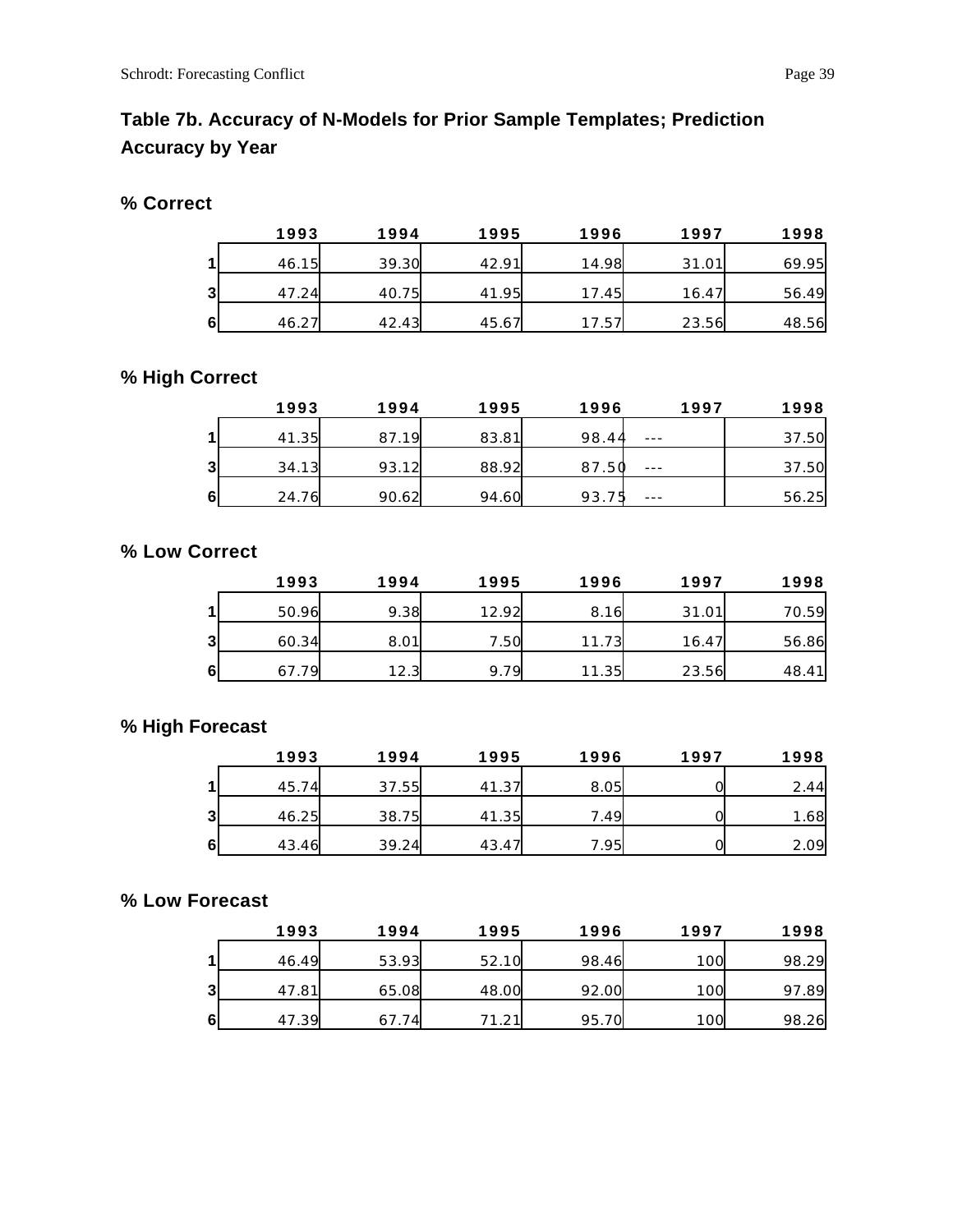# **Table 8a. Accuracy of P-Models for Full Sample Templates; Prediction Accuracy by Year**

### **% Correct**

|                | 1993  | 1994  | 1995  | 1996  | 1997  | 1998  |
|----------------|-------|-------|-------|-------|-------|-------|
| 4              | 56.32 | 65.11 | 62.64 | 90.03 | 100   | 97.53 |
| 3              | 54.55 | 64.16 | 66.61 | 90.57 | 97.90 | 97.38 |
| 6 <sup>1</sup> | 62.18 | 64.74 | 62.18 | 87.42 | 98.72 | 95.51 |

### **% High Correct**

|   | 1993  | 1994  | 1995  | 1996  | 1997    | 1998  |
|---|-------|-------|-------|-------|---------|-------|
|   | 25.56 | 25.18 | 20.27 | 14.29 | $- - -$ | 14.29 |
| າ | 16.43 | 25.23 | 30.08 | 22.73 | ---     | 9.09  |
| 6 | 32.89 | 25.00 | 16.67 | 0.00  | ---     | 33.33 |

### **% Low Correct**

|   | 1993  | 1994  | 1995  | 1996  | 1997   | 1998  |
|---|-------|-------|-------|-------|--------|-------|
| 4 | 86.41 | 89.78 | 91.67 | 96.21 | 100.00 | 99.16 |
| 3 | 92.66 | 88.14 | 92.26 | 96.10 | 97.90  | 99.11 |
| 6 | 90.00 | 89.58 | 95.56 | 94.56 | 98.72  | 96.73 |

### **% High Forecast**

|   | 1993  | 1994  | 1995  | 1996  | 1997 | 1998  |
|---|-------|-------|-------|-------|------|-------|
|   | 64.79 | 60.34 | 62.5  | 23.53 | ---  | 25.00 |
| 3 | 69.12 | 56.70 | 73.20 | 32.26 |      | 16.67 |
| 6 | 75.76 | 60    | 73.33 |       |      | 16.67 |

|   | 1993  | 1994  | 1995  | 1996  | 1997 | 1998  |
|---|-------|-------|-------|-------|------|-------|
|   | 54.27 | 66.01 | 62.66 | 93.22 | 100  | 98.33 |
| 3 | 52.58 | 65.68 | 65.26 | 93.84 | 100  | 98.23 |
| 6 | 58.54 | 65.65 | 60.99 | 92.05 | 100  | 98.67 |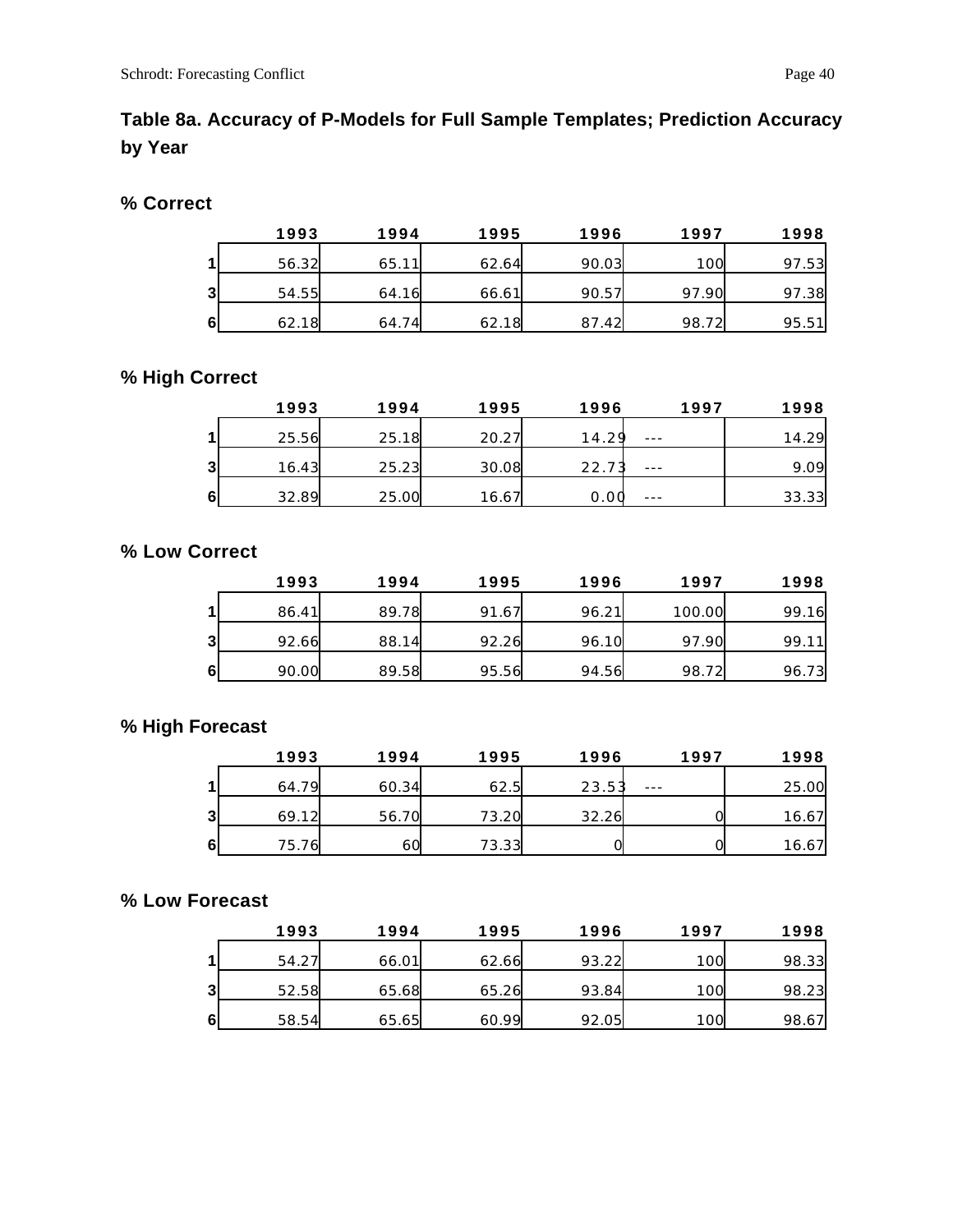## **Table 8b. Accuracy of N-Models for Full Sample Templates; Prediction Accuracy by Year**

### **% Correct**

|                | 1993  | 1994  | 1995  | 1996  | 1997  | 1998  |
|----------------|-------|-------|-------|-------|-------|-------|
|                | 50.26 | 40.38 | 46.28 | 30.19 | 70.00 | 93.46 |
| 3 <sup>1</sup> | 50.00 | 43.75 | 48.80 | 34.43 | 57.21 | 81.25 |
| 6 <sup>1</sup> | 54.40 | 45.60 | 48.08 | 33.69 | 55.77 | 73.90 |

### **% High Correct**

|                   | 1993  | 1994  | 1995  | 1996  | 1997    | 1998  |
|-------------------|-------|-------|-------|-------|---------|-------|
|                   | 95.86 | 97.79 | 94.70 | 95.00 | $- - -$ | 26.67 |
| $\mathbf{\Omega}$ | 89.74 | 91.72 | 92.59 | 87.50 | $- - -$ | 50.00 |
| 6                 | 92.44 | 92.91 | 90.14 | 89.29 | $- - -$ | 42.86 |

### **% Low Correct**

|   | 1993  | 1994  | 1995  | 1996  | 1997  | 1998  |
|---|-------|-------|-------|-------|-------|-------|
| 4 | 10.77 | 9.82  | 15.69 | 24.90 | 70.00 | 94.77 |
| 3 | 14.93 | 18.08 | 20.87 | 30.10 | 57.21 | 81.86 |
| 6 | 20.31 | 20.25 | 21 17 | 29.15 | 55.77 | 74.51 |

### **% High Forecast**

|   | 1993  | 1994  | 1995  | 1996 | 1997 | 1998 |
|---|-------|-------|-------|------|------|------|
|   | 48.19 | 36.60 | 41.51 | 9.36 |      | 9.09 |
| 3 | 48.21 | 37.46 | 42.74 | 9.27 |      | 5.13 |
| 6 | 50.96 | 38.44 | 42.24 | 9.33 |      | 3.19 |

|   | 1993  | 1994  | 1995  | 1996  | 1997 | 1998  |
|---|-------|-------|-------|-------|------|-------|
|   | 75.00 | 89.29 | 82.42 | 98.39 | 100  | 98.51 |
| 3 | 62.26 | 80.33 | 81.54 | 96.72 | 100  | 98.82 |
| 6 | 75.00 | 84.21 | 77.05 | 97.09 | 100  | 98.52 |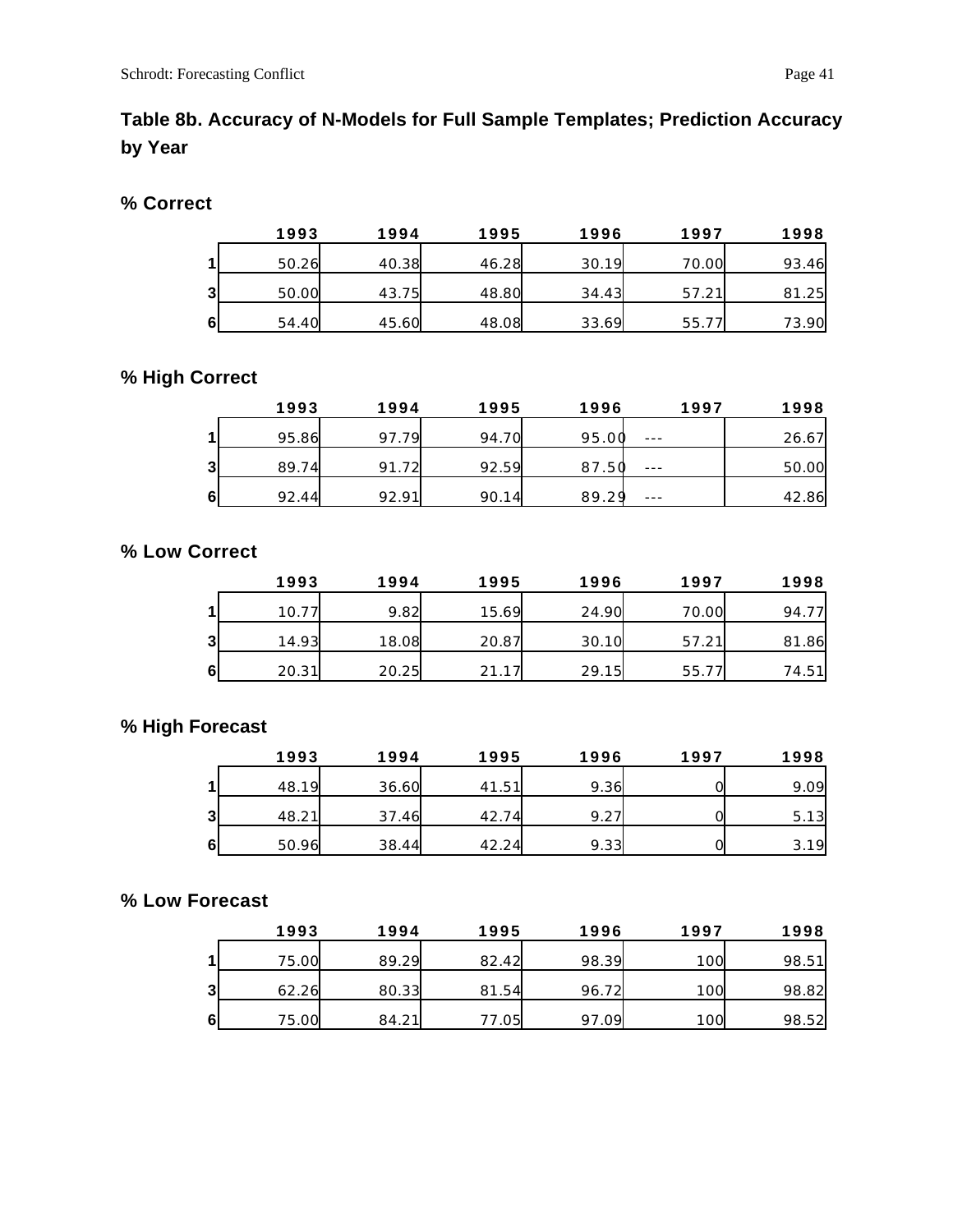# Assessment of differences between the high-conflict and low-conflict models

The HMM has a very diffuse coefficient structure: the high and low models each have 1,078 parameters (177 observation probabilities plus 16 transition probabilities), so determining how to predict a week fits the high or low conflict category involves 2,156 parameters. Add the fact that this analysis has looked at three different weighting schemes and three forecasting horizons, and one is looking at 19,404 parameters; if the prospective and recent models are included, there are 58,212 parameters. Add the fact that we are using Monte Carlo methods, so that each of those conditions was duplicated at least 16 times, and the analysis has actually produced in excess of 931,392 parameter estimates. That's a lot of parameters...

On the positive side, these parameters all have straightforward interpretations (in contrast, for example, to the weights of a neural network). The larger observation probabilities correspond to the behaviors that are being "watched" by the model in order to make a prediction. In this analysis, the transition probabilities are of interest primarily to determine the number of Markov states that are actually found in the process. The *differences* between the high and low models will show the characteristics of the system that are most likely to distinguish between pre-conflict and pre-peace periods.

In order to make sense of this mass of information, I'm focusing the analysis somewhat:

- Only the full-sample runs have been analyzed—these are likely to be most representative of the results of the entire sample.
- Only the P and N models are compared—as in the prediction analysis, the parameter estimates of the U and P models are very similar and with very few exceptions, anything true of the P model will also be true of the N model.
- Most of the analysis will focus on the 3-month forecast—there are some differences between the forecasting horizons, and these will be explored below—but in general the major differences are found between the high and low conflict models, and between the P and N weighting systems.
- Most of the analyses will be done using the "reduced" models (see discussion below)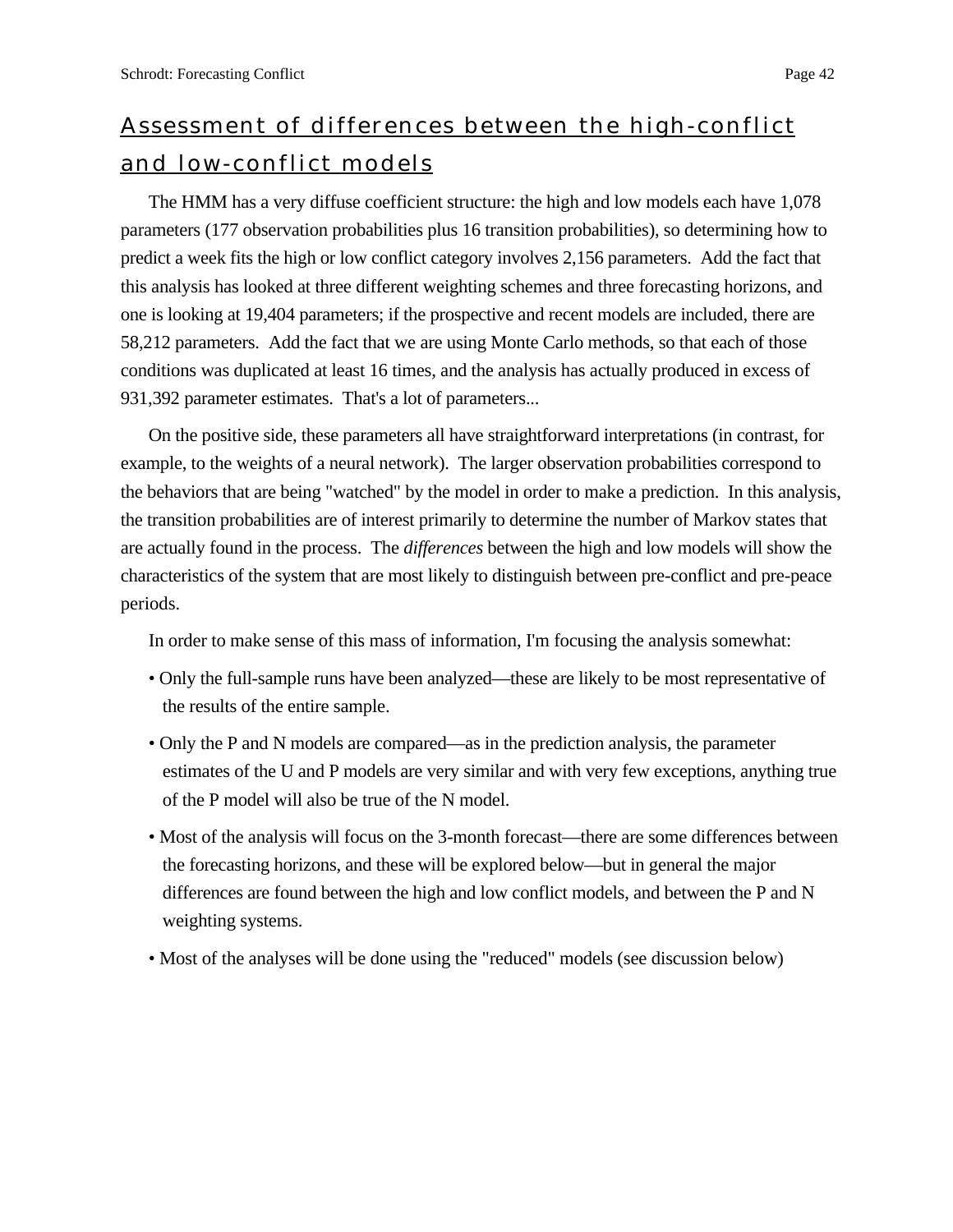Because the parameter estimates result from Monte Carlo estimation, they will be analyzed statistically. As before, the "All" results refer to the analysis of all of the Monte Carlo runs; the "Best" results are only those with accuracy 0.795 for P models and accuracy 0.495 for N models.

### State Reduction Criteria

This section gives details on the algorithm used to reduce the number of states in a model through elimination and combinion of states that will occur very rarely. In this discussion, the notations  $p_i$ ,  $r_i$ , and  $n_i$  refer to the transitions to the previous state, same state, and next state respectively. "Small" probabilities are—somewhat arbitrarily—defined as those less than 0.1; "large" probabilities are defined as those greater than 0.9.15; Small values of  $r_i$  occur in two circumstances:

• transient states:  $r_i$  is small;  $p_i$  and  $p_{i+1}$  are not large. In this case, the system will simply pass through the state quickly and that state will be responsible for very few events in the sequence. • cyclical pairs:  $r_i$  and  $r_{i+1}$  are small;  $n_i$  and  $p_{i+1}$  are large. In this case, the system will remain inside this pair of states for a significant period of time, but switch between state i and i+1 for every other event

While other combinations are logically possible—for example one could have a cyclical triplet—virtually all of the cases of small  $r_i$  values fall into these categories.

The transient case can be simply eliminated from the model. The only situation where this removes any important information is when  $p_i$  is very small, in which case the state is acting as a one-way valve—once the system has passed through the state, it will not return to the earlier states. These situations are fairly common—in fact in a number of cases the estimated  $p_i$  is zero—but I have not tried to analyze them separately.

The cyclical pair, in contrast, can be mathematically reduced to a single state. The pair forms a Markov chain of the form



Because  $r_i + n_i < 1$  and  $p_{i+1} + r_{i+1} < 1$ , the middle matrix is not strictly a Markov chain, so these are standardized by row, e.g.  $r_i$  is replaced with ri  $\frac{1}{r_i + n_i}$ .

A Markov chain relatively quickly reaches an equilibrium distribution where it spends a known

l

<sup>&</sup>lt;sup>15</sup>  $r_i$  has a highly bimodel distribution...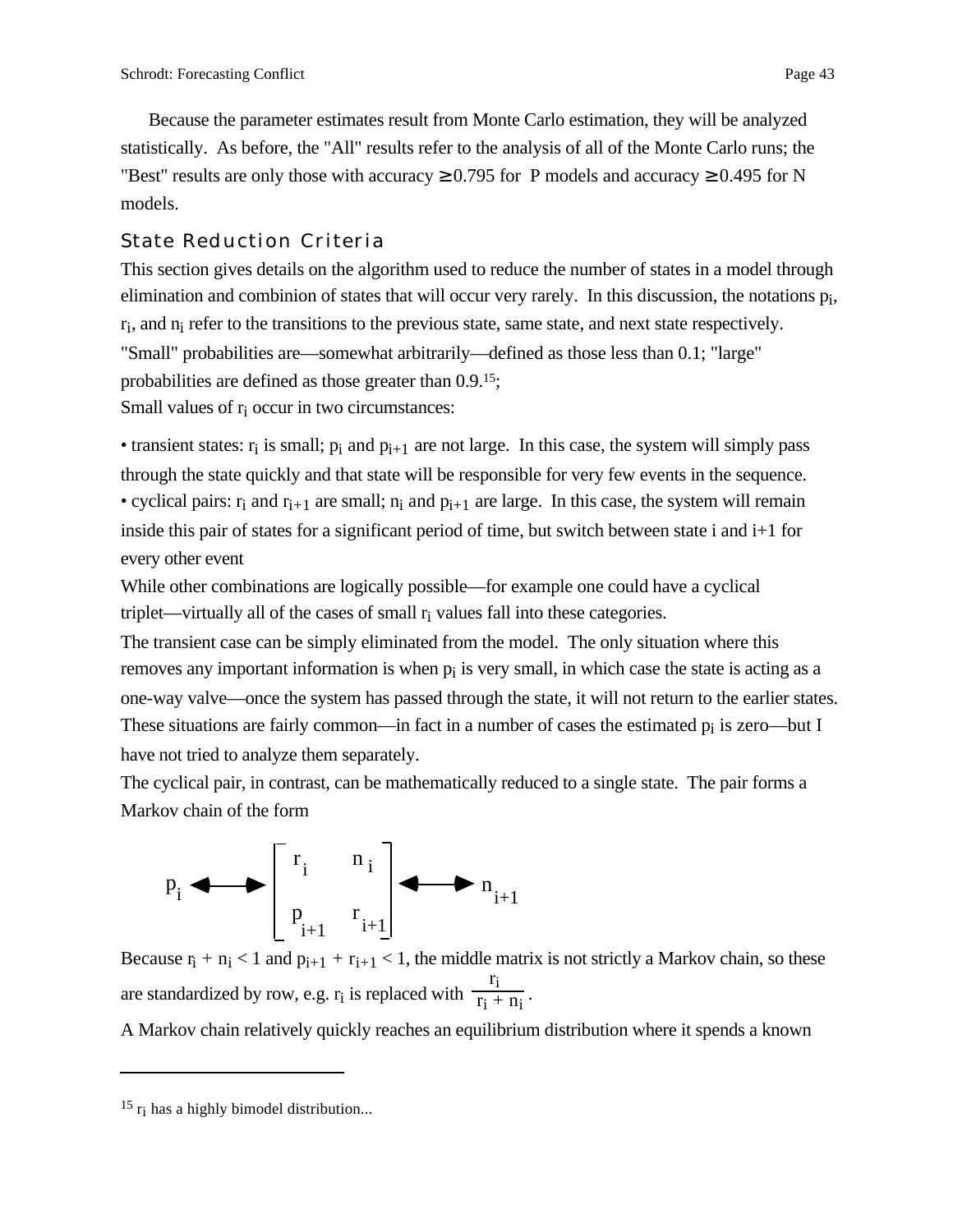proportion of time in each of the states. Feller (1968: 432) shows that the Markov chain

$$
\begin{bmatrix} 1-p & p \\ q & 1-q \end{bmatrix}
$$

has the equilibrium distribution [ q  $\frac{q}{p+q}$ , p  $\frac{p}{p+q}$ ]. This formula will be used to give the weights to the observation probabilities when reducing cyclical states. (In practice,  $n_i$  and  $p_{i+1}$  are sufficiently close in value that this gives much the same results as simply weighting the two observation vectors equally)

### Interpreting the t-test tables

Much of this analysis is based t-test tables such as the following:

HIGH CONFLICT PARAMETER T-TESTS AGAINST MARGINALS FOR MODEL P3 State 0 BOS> >BOS CRO> >CRO SER> >SER KSV> >KSV  $YIELD -5.127$  \*\*\* --- --- +++ -3.948 --- ---COMMNT --- 8.004 --- 2.495 2.321 12.233 -4.772 -3.849 CONSLT --- 7.845 --- --- 2.329 +++ -6.469 -8.034 APPROV --- -3.651 --- +++ --- -4.874 --- -11.946 PROMIS --- --- --- --- --- --- -3.150 --- -3.085 GRANT -2.735 -2.976 --- --- +++ --- --- -2.719 REWARD --- --- --- --- --- --- --- --- -4.266 AGREE -3.535 -3.592 -5.826 -7.120 -3.418 -2.324 -13.352 -10.067 REQEST --- +++ +++ -2.234 -2.466 -5.893 --- -2.247 PROPOS -6.552 --- --- +++ --- --- --- -4.674 REJECT --- --- +++ --- 3.707 +++ --- -2.901 ACCUSE +++ --- --- 3.033 2.546 --- --- --- PROTST -2.252 -3.447 +++ --- -2.396 --- --- -11.946 DENY +++ -3.255 --- --- 2.502 -6.648 --- +++  $DEMAND$  --- --- +++ --- --- --- --- --- ---<br>WAPN 2 141 2 670 \*\*\* 3 734 WARN -2.141 --- -2.679 \*\*\* --- -3.734 --- ---THREAT -2.636 --- --- --- --- --- --- --- REDUCE --- --- --- --- --- --- --- --- --2.531 EXPEL \*\*\* --- --- --- --- --- --- --- -8.707<br>SEIZE --- --- --- --- \*\*\* --- --- ---SEIZE --- --- --- --- \*\*\* --- --- --- FORCE --- -2.262 -3.914 --- --- -2.341 ---NULL --- -2.135 --- --- --- -3.501 -3.000 -8.602 NONEVT -5.414

These tables are designed to make it relatively easy to determine where the significant relations in the estimated observation probabilities exist. The first three lines—whose content will vary with the individual test—identify the test and the observation vector: In this case the vector is for State 0 of the P weights, 3-month forecast, high-conflict model; the t-test compares the estimated probabilities with the marginal probabilities.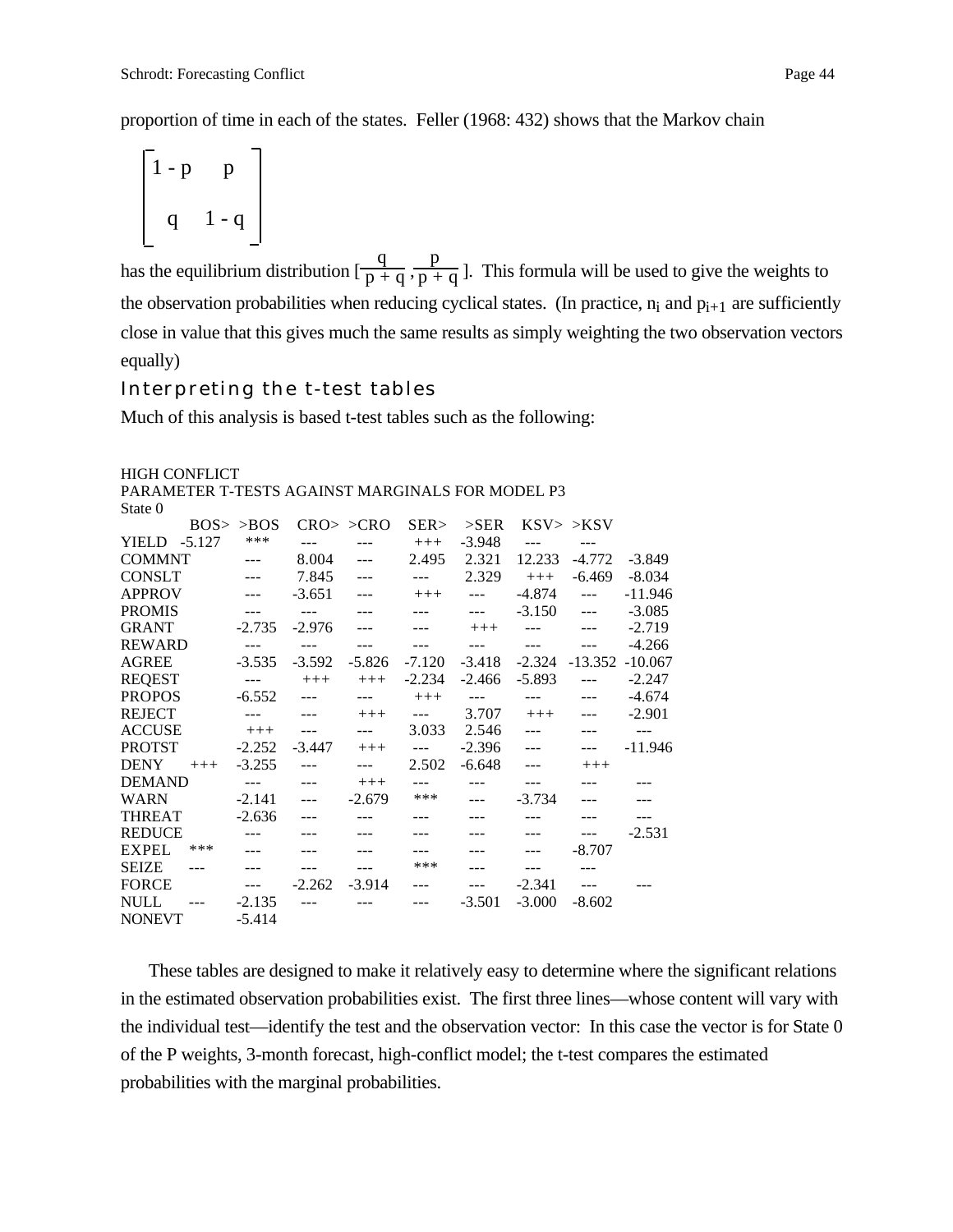The matrix of t-test has the event codes in the rows and the dyadic interactions \*in the columns. The rows are labeled with the WEIS codes (these are either mnemonics, as in this example, or twodigit numerical codes in some of the earlier runs). The columns are labeled with the dyads: the notation BOS> refers to all actions where Bosnia is the *source*; >BOS refers to all actions where Bosnia is the *target.* (the notation <BOS is used in some earlier versions of the program). The abbreviations are BOS = Bosnia; CRO = Croatia; SER = Serbia; KSV = Kosovo. Only the significant t-tests are shown. The following thresholds are used:

| t  > 2.0 |                       | Print the actual value; this is approximately the critical value for the 0.05<br>significance level       |
|----------|-----------------------|-----------------------------------------------------------------------------------------------------------|
|          |                       | 2.0 $ t  > 1.72$ Print "***"; this is approximately the critical value for the 0.10 significance<br>level |
|          |                       | 1.72 $ t  > 1.32$ Print "+++"; this is approximately the critical value for 0.20 significance<br>level    |
|          | 1.32  t   Print "---" |                                                                                                           |

The selected critical values are for a t-test with 20 degrees-of-freedom. Note that the sample size varies depending on the individual model, so these critical values are only approximate; in the case of some of the "best" tests, they slightly over-estimate the significance level.<sup>16</sup>

When the reduced forms of the high and low models are being compared, there is an additional problem of comparing the different number of models where a particular state exists (in other words, because of state reduction, there will be fewer instances of models containing four, five or six states than models having three states). There [obviously] must be at least two cases of a particular state in both models (e.g. high and low; 1-month and 6-month) for the t-test to be computed.

### Interpreting the t-test maps

l

In order to provide a means of visualizing all of the parameters simultaneously, this report includes a number of color-coded maps that show the t-tests for all of the codes and dyads. The

<sup>&</sup>lt;sup>16</sup> It would be straightforward to adjust these tables so that they reflect true significance levels, but since the levels of significance tests are themselves rather arbitrary—contrary to popular belief in social science statistical circles, there is little evidence that Moses descended from Mt. Sinai bearing tablets that said  $\sim 0.05!$ <sup>"</sup>—this didn't seem to justify the trouble involved in entering a t table into the program used to generate these tables. In all cases, the highest t-values are substantially greater than 2.0, and more generally, the number of significant tvalues far exceeds what would be expected by chance under the null hypothesis of no differences, so the critical value of 2.0 is not particularly important in the analysis.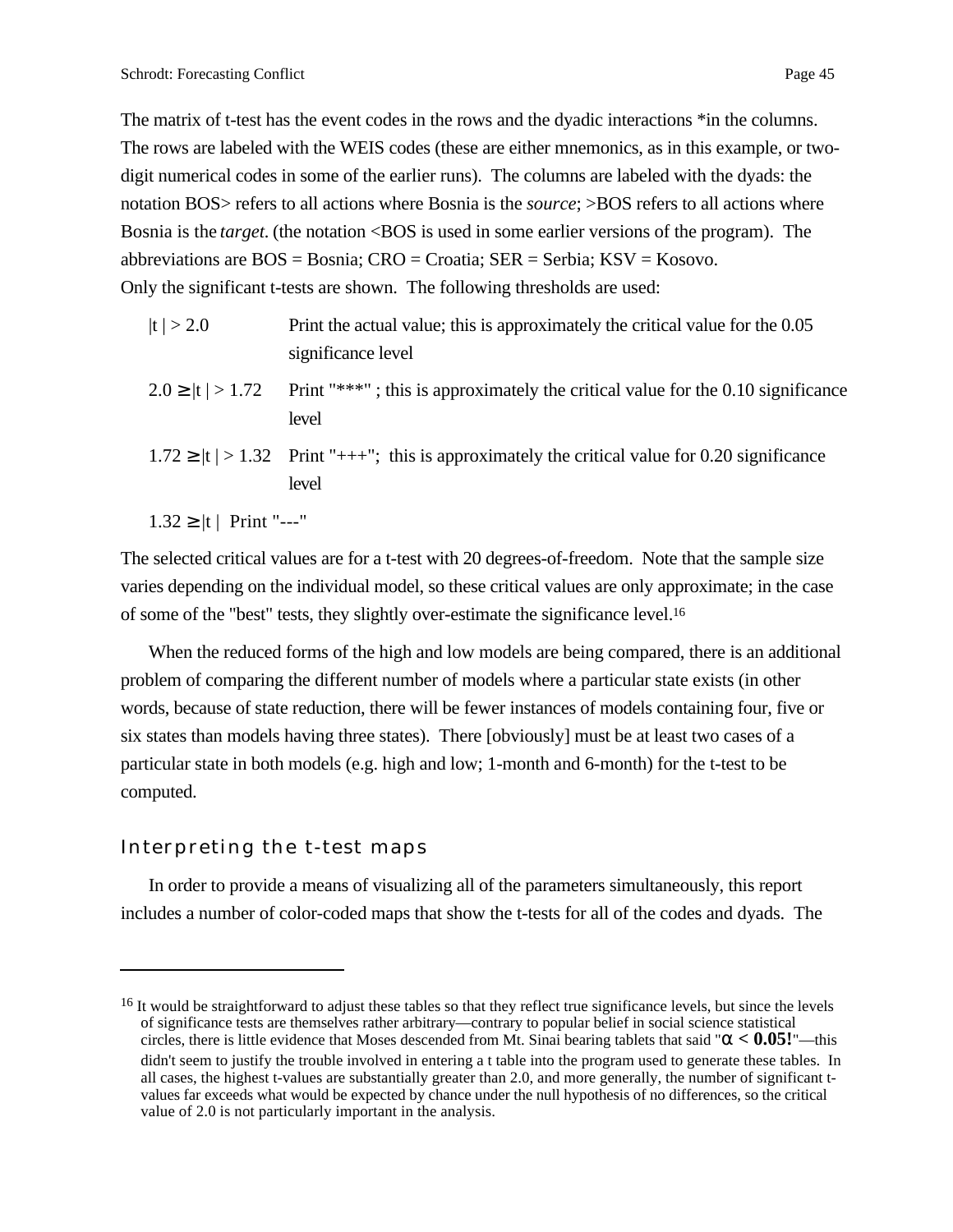red areas indicate t-test that have high positive values; the blue areas have high negative values; and the green areas are close to zero.

These maps are produced from surface-plots in Microsoft Excel, which introduces a few quirks. First, the "points" being plotted are the *intersections* of the grid line, not the squares outlined by the grid (ideally, these plots should be done as a grid of appropriately colored squares, but this isn't an option in Excel). Excel also interpolates between adjacent points, so there may be several color bands between two values. Technically, the codes are discrete so this is meaningless, though because WEIS codes form a rough cooperation-to-conflict continuum, it makes some sense in the horizontal direction (and probably enhances one's ability to make sense of the map). Second, only eight ranges are plotted, and in fact the "3 - 4" range is actually >3.0 for positive numbers and < - 3.0 for negatives. Finally, in order to keep the scaling consistent across the graphs, in a few cases I put an artificial "-3.0x" value in the KSV>:YIELD category.

### Parameter comparisons

This section will discuss each of the following comparisons.

- Number of states in the reduced models;
- Pattern of coefficients that are significantly different from the observed distribution of the codes in the data;
- Pattern of coefficients that are significantly different in the high and low models
- Comparison of 1-month and 6-month forecast models

The t-test tables themselves are very lengthy—each requires about 2500 lines, or roughly 40 single-spaced pages for the full model—so with a few exceptions these have not been included in the paper. In some instances, summary-maps of the distributions will be used instead.

#### **Number of states in the models**

As noted above, both transient and cyclic states occurred frequently in the estimates, indicating—with one possible exception—that the six-state framework was adequate to account for the observed sequences. The tables that follow show the proportion of non-transient and cyclic states in original matrices, and the average number of states in the reduced matrices, by weight and forecast period.

As usual, the U/P and N models tend to mirror each other. In the P models, the high model has about 20% cyclic states, while the low model has only about 1% to 2%; in the N model this ratio is reversed. In all of the low models, only about 60% to 70% of the states in the low model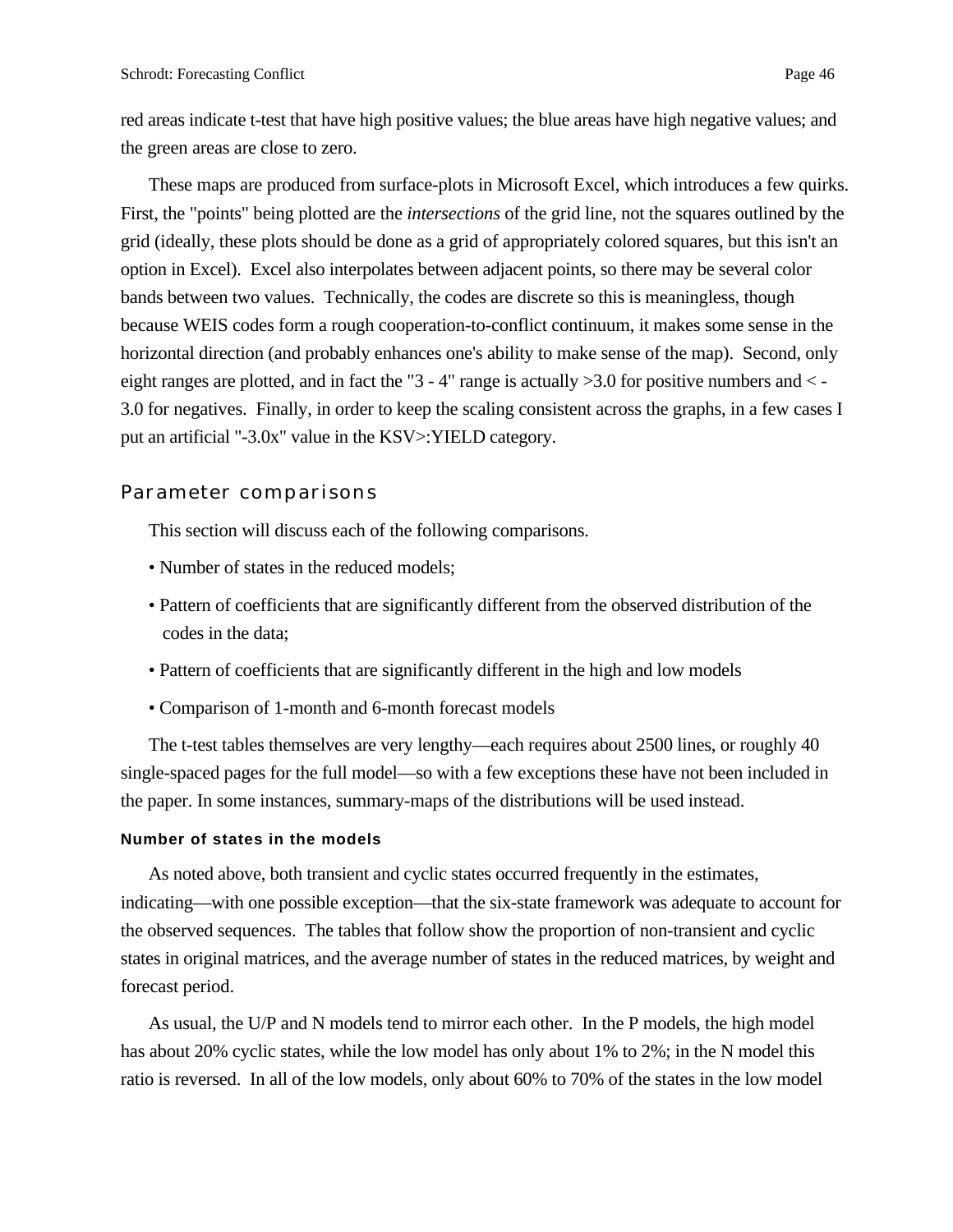l

are non-transient (that is, neither transient nor cyclical); the high model in the U/P wieghts has even fewer non-transient state, but in the N model around 90% of the states are non-transient.

These characteristics are reflected in the average number of states in the reduced models. All of the models except the N-weight high model average about 4.5 states. In most cases, the low models have fewer states than the high models, though this difference is generally only around a 0.3 to 0.6 states. The standard deviations are relatively low.<sup>17</sup>

The one exception is the N-type, high model, where the reduced models still have nearly six states. This would certainly suggest that moving to a larger model for this situation (or for models with similar weights) might be appropriate. This may be due to the fact that the N-type models specialize in accurately forecasting the more complex, high-conflict category, which may require the greater level of detail that is possible with a model with a greater number of states. P-type models, in contrast, are better with low-conflict weeks, and there is a consistent tendency for lowconflict models to require fewer states than high-conflict models.

<sup>&</sup>lt;sup>17</sup> Because the distribution is bounded on the right—no model has more than six states—this is probably not normally distributed. The standard deviations of the "best" models are actually higher than those of the complete set of models, which runs contrary to my expectations; this may be partly a function of the low sample sizes.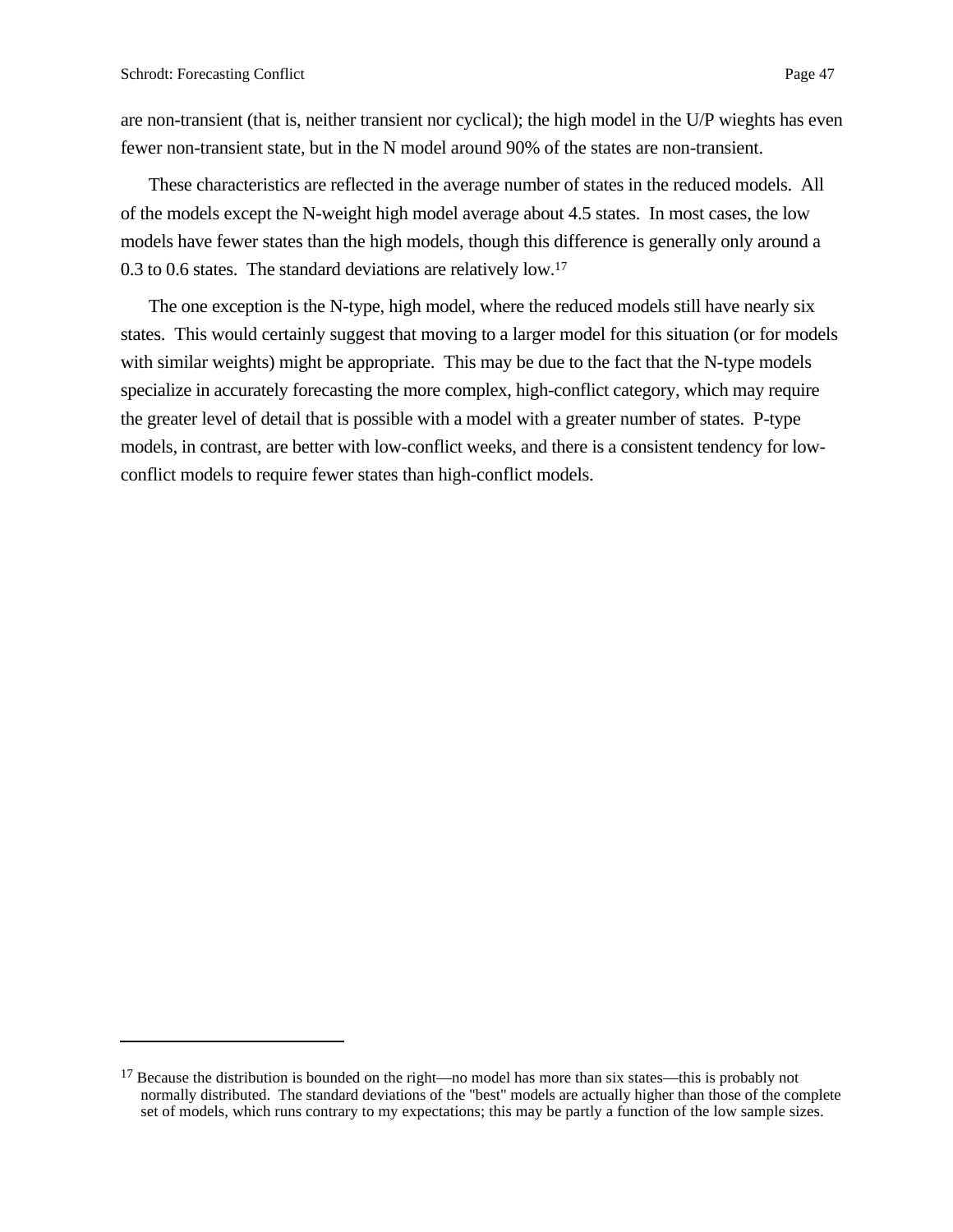| טוטשטווו                        |                 |                   |                      |                    |                 |
|---------------------------------|-----------------|-------------------|----------------------|--------------------|-----------------|
| Model                           | Total<br>states | Non-<br>transient | Cyclic               | %Non-<br>transient | %Cyclic         |
| U <sub>1</sub><br>HIGH:<br>LOW: | 132<br>132      | 69<br>91          | 25<br>1              | 52.27%<br>68.94%   | 18.94%<br>0.76% |
| U <sub>3</sub><br>HIGH:<br>LOW: | 126<br>126      | 65<br>81          | 26<br>$\overline{2}$ | 51.59%<br>64.29%   | 20.63%<br>1.59% |
| U <sub>6</sub><br>HIGH:<br>LOW: | 96<br>96        | 57<br>74          | 14<br>$\overline{0}$ | 59.38%<br>77.08%   | 14.58%<br>0.00% |
| P <sub>1</sub><br>HIGH:<br>LOW: | 174<br>174      | 93<br>115         | 37<br>8              | 53.45%<br>66.09%   | 21.26%<br>4.60% |
| P <sub>3</sub><br>HIGH:<br>LOW: | 324<br>324      | 184<br>204        | 69<br>5              | 56.79%<br>62.96%   | 21.30%<br>1.54% |
| P <sub>6</sub><br>HIGH:<br>LOW: | 96<br>96        | 55<br>72          | 18<br>$\mathbf{1}$   | 57.29%<br>75.00%   | 18.75%<br>1.04% |
| N1<br>HIGH:<br>LOW:             | 96<br>96        | 87<br>55          | $\mathbf{1}$<br>14   | 90.62%<br>57.29%   | 1.04%<br>14.58% |
| N <sub>3</sub><br>HIGH:<br>LOW: | 96<br>96        | 92<br>51          | $\mathbf{1}$<br>17   | 95.83%<br>53.12%   | 1.04%<br>17.71% |
| N <sub>6</sub><br>HIGH:<br>LOW: | 96<br>96        | 89<br>53          | $\overline{2}$<br>21 | 92.71%<br>55.21%   | 2.08%<br>21.88% |

### **Table 9a. Proportion of Non-transient and cyclic states in original matrices All Models**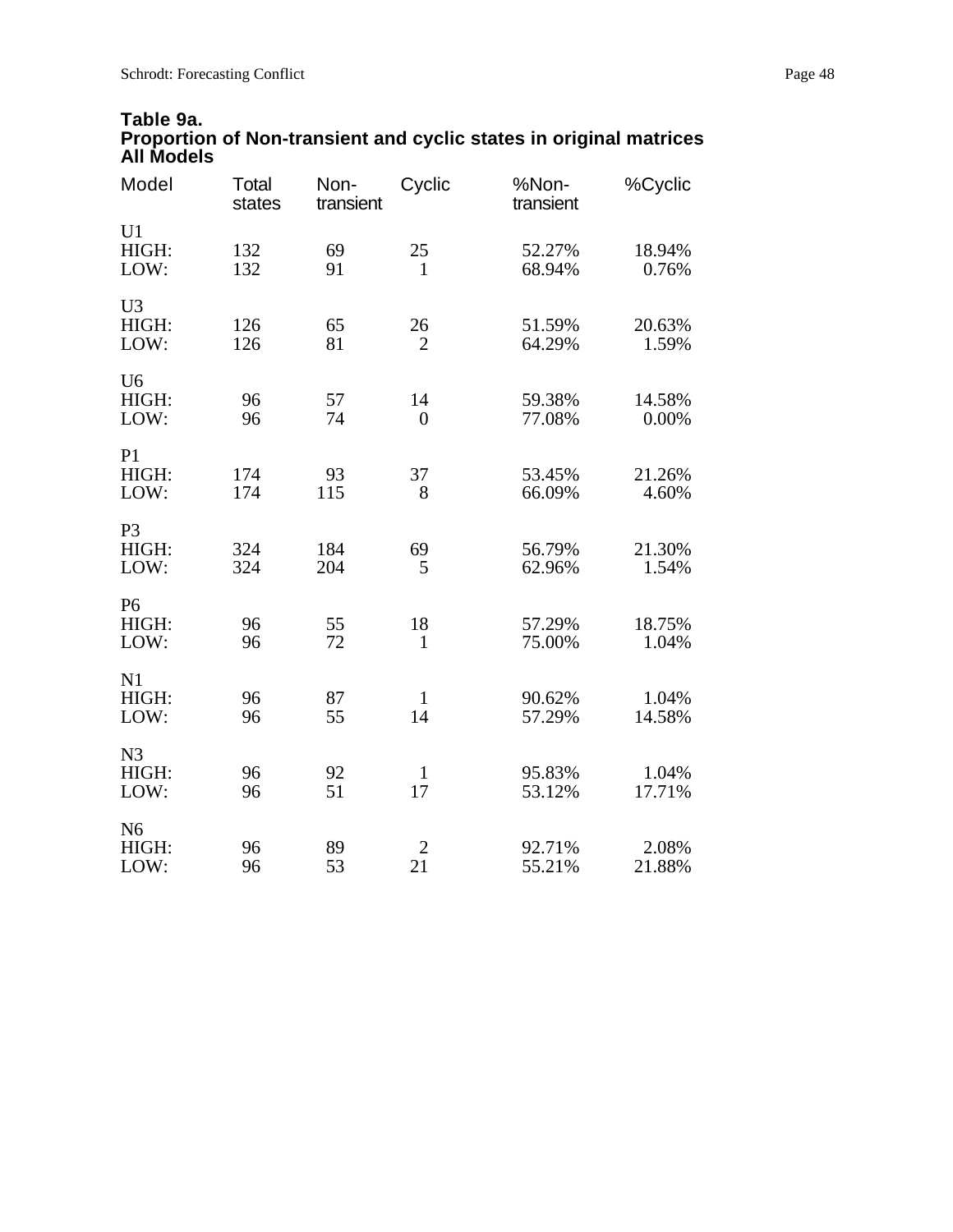| Model                           | <b>Total</b><br>states | Non-<br>transient | Cyclic                             | %Non-<br>transient | %Cyclic         |
|---------------------------------|------------------------|-------------------|------------------------------------|--------------------|-----------------|
| U1<br>HIGH:<br>LOW:             | 60<br>60               | 30<br>38          | 11<br>$\mathbf{1}$                 | 50.00%<br>63.33%   | 18.33%<br>1.67% |
| U <sub>3</sub><br>HIGH:<br>LOW: | 42<br>42               | 21<br>30          | $\frac{9}{2}$                      | 50.00%<br>71.43%   | 21.43%<br>4.76% |
| U <sub>6</sub><br>HIGH:<br>LOW: | 12<br>12               | $8\,$<br>8        | $\mathbf{1}$<br>$\overline{0}$     | 66.67%<br>66.67%   | 8.33%<br>0.00%  |
| P <sub>1</sub><br>HIGH:<br>LOW: | 42<br>42               | 26<br>27          | $\,8\,$<br>$\overline{2}$          | 61.90%<br>64.29%   | 19.05%<br>4.76% |
| P <sub>3</sub><br>HIGH:<br>LOW: | 66<br>66               | 41<br>49          | 12<br>$\mathbf{1}$                 | 62.12%<br>74.24%   | 18.18%<br>1.52% |
| P <sub>6</sub><br>HIGH:<br>LOW: | 18<br>18               | 12<br>12          | 3<br>$\overline{0}$                | 66.67%<br>66.67%   | 16.67%<br>0.00% |
| N1<br>HIGH:<br>LOW:             | 90<br>90               | 81<br>53          | $\mathbf{1}$<br>13                 | 90.00%<br>58.89%   | 1.11%<br>14.44% |
| N <sub>3</sub><br>HIGH:<br>LOW: | 48<br>48               | 46<br>27          | $\boldsymbol{0}$<br>$\overline{7}$ | 95.83%<br>56.25%   | 0.00%<br>14.58% |
| N <sub>6</sub><br>HIGH:<br>LOW: | 42<br>42               | 37<br>22          | $\mathbf{1}$<br>10                 | 88.10%<br>52.38%   | 2.38%<br>23.81% |

### **Table 9b. Proportion of Non-transient and cyclic states in original matrices Best Models Only**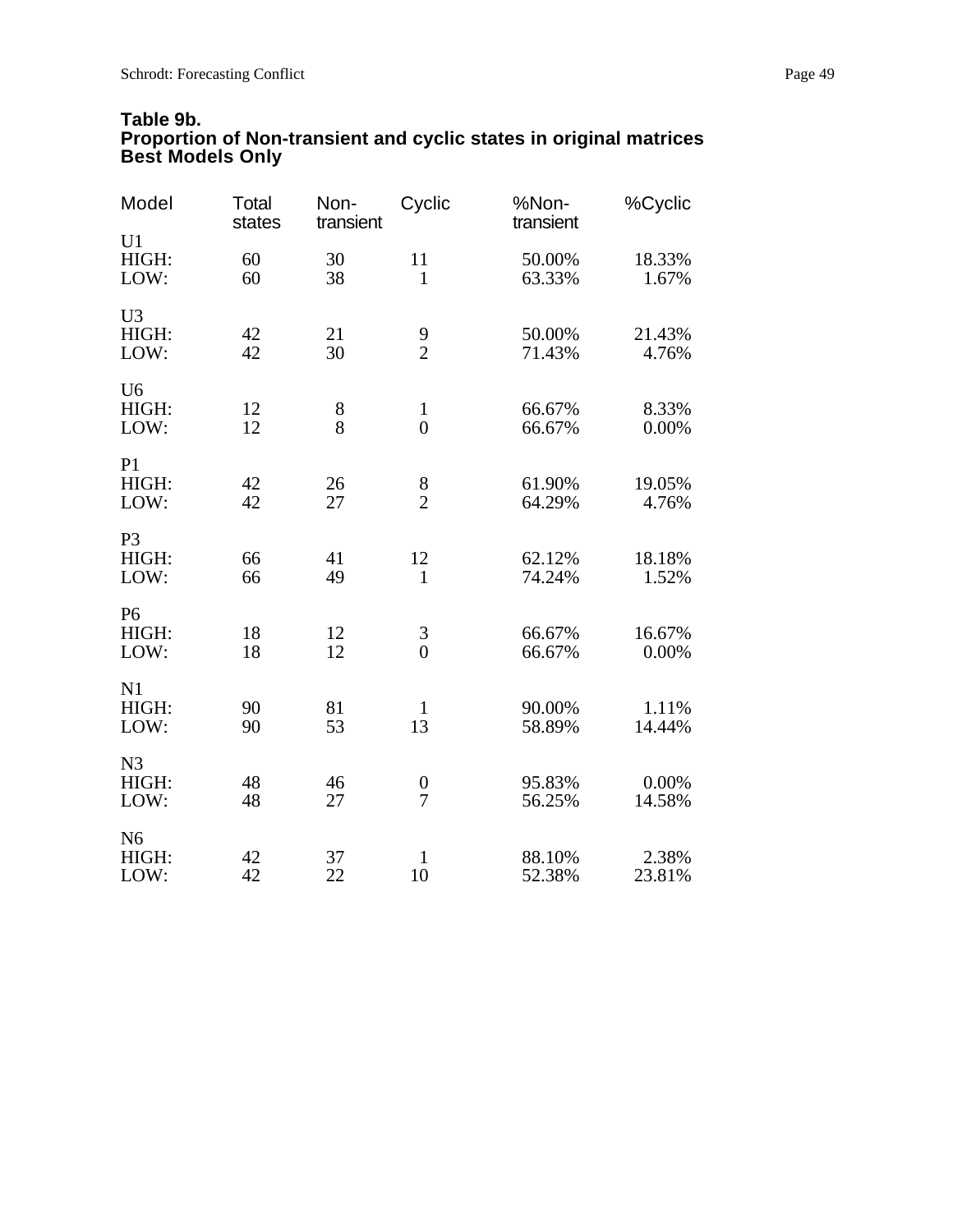| Table 10a.                                    |  |  |  |
|-----------------------------------------------|--|--|--|
| <b>Number of States in the Reduced Models</b> |  |  |  |
| <b>All Models</b>                             |  |  |  |

| Model                           | Total<br>models | Non-<br>transient | Mean<br>per model | Stdev<br>per model |
|---------------------------------|-----------------|-------------------|-------------------|--------------------|
| U1<br>HIGH:<br>LOW:             | 22<br>22        | 94<br>92          | 4.27<br>4.18      | 0.686<br>1.230     |
| U <sub>3</sub><br>HIGH:<br>LOW: | 21<br>21        | 91<br>83          | 4.33<br>3.95      | 0.642<br>0.898     |
| U <sub>6</sub><br>HIGH:<br>LOW: | 16<br>16        | 71<br>74          | 4.44<br>4.62      | 0.788<br>1.111     |
| P1<br>HIGH:<br>LOW:             | 29<br>29        | 130<br>122        | 4.48<br>4.21      | 0.725<br>1.349     |
| P <sub>3</sub><br>HIGH:<br>LOW: | 54<br>54        | 249<br>209        | 4.61<br>3.87      | 0.591<br>1.504     |
| P <sub>6</sub><br>HIGH:<br>LOW: | 16<br>16        | 73<br>73          | 4.56<br>4.56      | 0.704<br>0.998     |
| N1<br>HIGH:<br>LOW:             | 16<br>16        | 88<br>67          | 5.50<br>4.19      | 1.061<br>1.014     |
| N <sub>3</sub><br>HIGH:<br>LOW: | 16<br>16        | 93<br>68          | 5.81<br>4.25      | 0.527<br>0.750     |
| N <sub>6</sub><br>HIGH:<br>LOW: | 16<br>16        | 91<br>74          | 5.69<br>4.62      | 0.583<br>0.484     |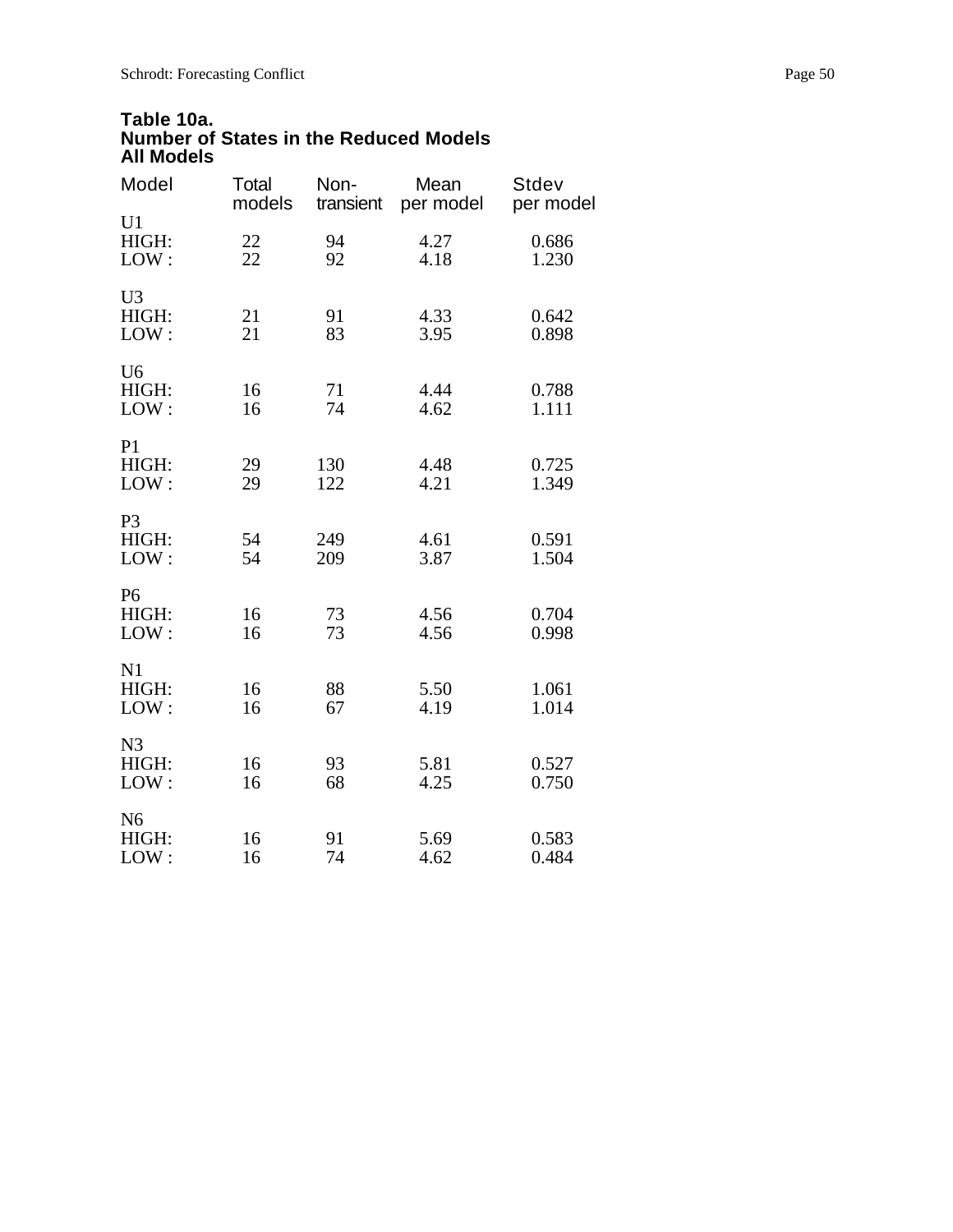### **Table 10b. Number of States in the Reduced Models Best Models Only**

| Model                           | Total<br>models     | Non-<br>transient | Mean<br>per model | Stdev<br>per model |
|---------------------------------|---------------------|-------------------|-------------------|--------------------|
| U1<br>HIGH:<br>LOW:             | 10<br>10            | 41<br>39          | 4.10<br>3.90      | 0.700<br>1.136     |
| U <sub>3</sub><br>HIGH:<br>LOW: | $\frac{7}{7}$       | 30<br>32          | 4.29<br>4.57      | 0.700<br>0.728     |
| U <sub>6</sub><br>HIGH:<br>LOW: | $\frac{2}{2}$       | 9<br>8            | 4.50<br>4.00      | 0.500<br>1.000     |
| P <sub>1</sub><br>HIGH:<br>LOW: | $\frac{7}{7}$       | 34<br>29          | 4.86<br>4.14      | 0.350<br>1.125     |
| P <sub>3</sub><br>HIGH:<br>LOW: | 11<br>11            | 53<br>50          | 4.82<br>4.55      | 0.386<br>0.782     |
| P <sub>6</sub><br>HIGH:<br>LOW: | $rac{3}{3}$         | 15<br>12          | 5.00<br>4.00      | $-0.000$<br>0.816  |
| N1<br>HIGH:<br>LOW:             | 15<br>15            | 82<br>64          | 5.47<br>4.27      | 1.087<br>0.998     |
| N <sub>3</sub><br>HIGH:<br>LOW: | 8<br>8              | 46<br>34          | 5.75<br>4.25      | 0.661<br>0.829     |
| N <sub>6</sub><br>HIGH:<br>LOW: | 7<br>$\overline{7}$ | 38<br>32          | 5.43<br>4.57      | 0.728<br>0.495     |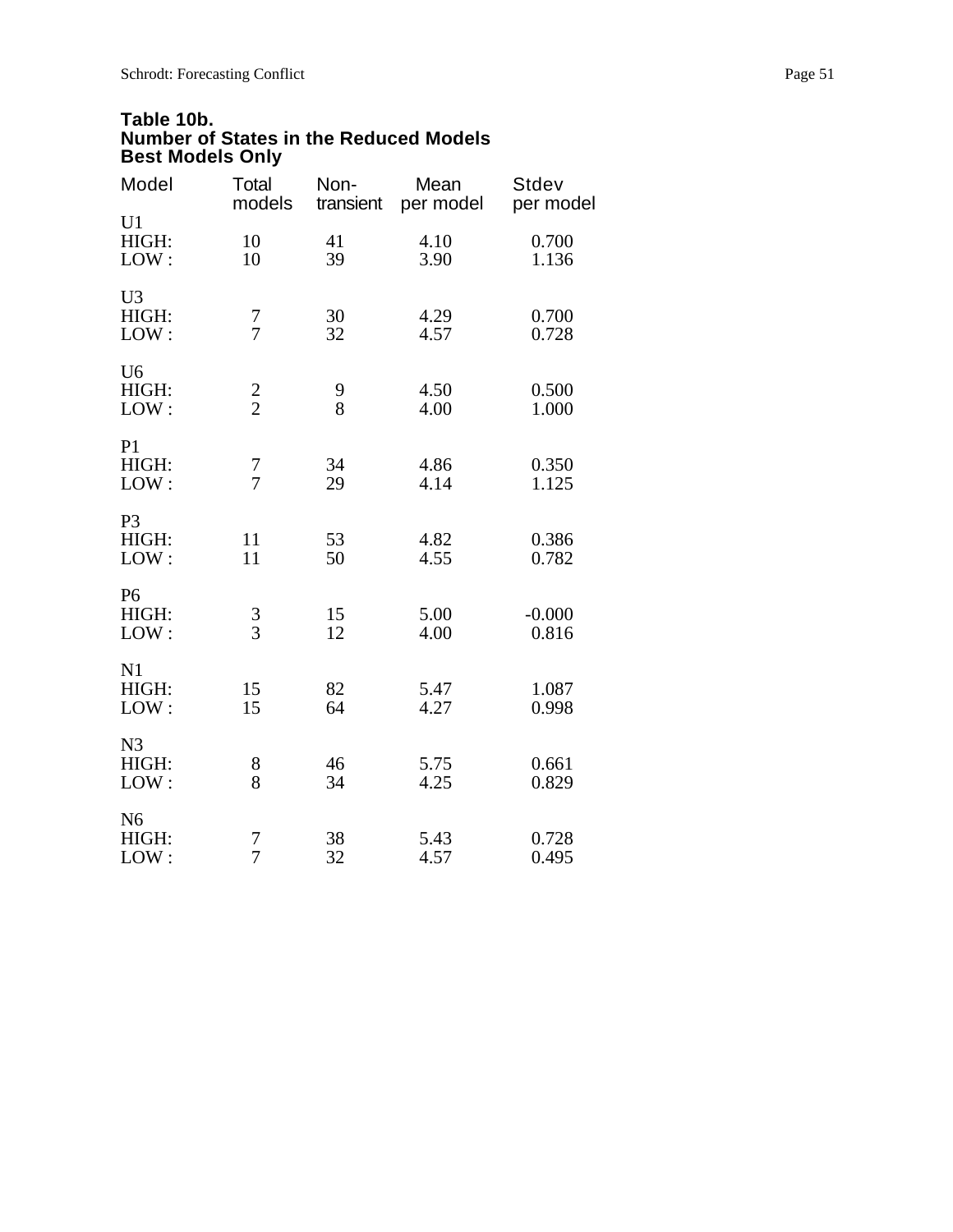#### **Comparison of observation probabilities to the marginal distribution of the codes in the data**

The significant t-tests for some of the early states of the P3 and N3 models are shown in the following tables and maps. In general, the observation probabilities in both the high and low matrices differ substantially from the marginal (background) probabilities in the dataset as a whole. This is not surprising for the high model, but somewhat surprising for the low model, since about 80% of the weeks in the data are in the low-category. The fact that the low model also shows a large number of differences is probably indicative of the fact that these models were selected to maximize the *difference* between high and low forecast behaviors, so even the low model picks up distinctive patterns.

Keep in mind that because the observation probabilities must add to 1.0, disproportionately high probabilities on some codes must be compensated by disproportionately low probabilities on some others; furthermore, those probabilities are summed across all of the dyads. Consequently while a large positive t-value always means that the behavior is more common than would be expected by chance, a large negative value can either mean that the behavior is being ignored completely by the model, or simply that it does not receive emphasis proportional to that of the high-frequency events (this, for example, is probably what is going on in the series of negative values for Kosovo in the P3-LOW model, and Bosnia in the N3-LOW model). (The very large tvalues—those in excess of 10.0, or even in excess of 100.0—are usually associated with codes that occur only rarely and hence have standard deviations and means close to zero; these are usually associated with Kosovo.)

Beyond this, several general points are evident from these tables. First, all of the models, whether high or low, P or N, disproportionately pick up on WEIS "comment" and "consult" codes towards Bosnia (and, in some cases, Croatia), and usually from Serbia. Second, there is a consistent pattern of the high models having a probability of non-events that is much lower than expected by chance, where the low models have a non-event probability that is higher than chance (though usually with t-scores about 2 to 3, whereas the non-event t-scores in the high models are in the negative tens or hundreds). This reinforces what is becoming one of the fundamental of eventdata-based early warning: the *existence* of a report is at least as important as the *content* of the report. Third, and unsurprisingly, violent behavior by Serbia—demonstrations, reduced relations, expulsions—is important in the high models, but not the low models.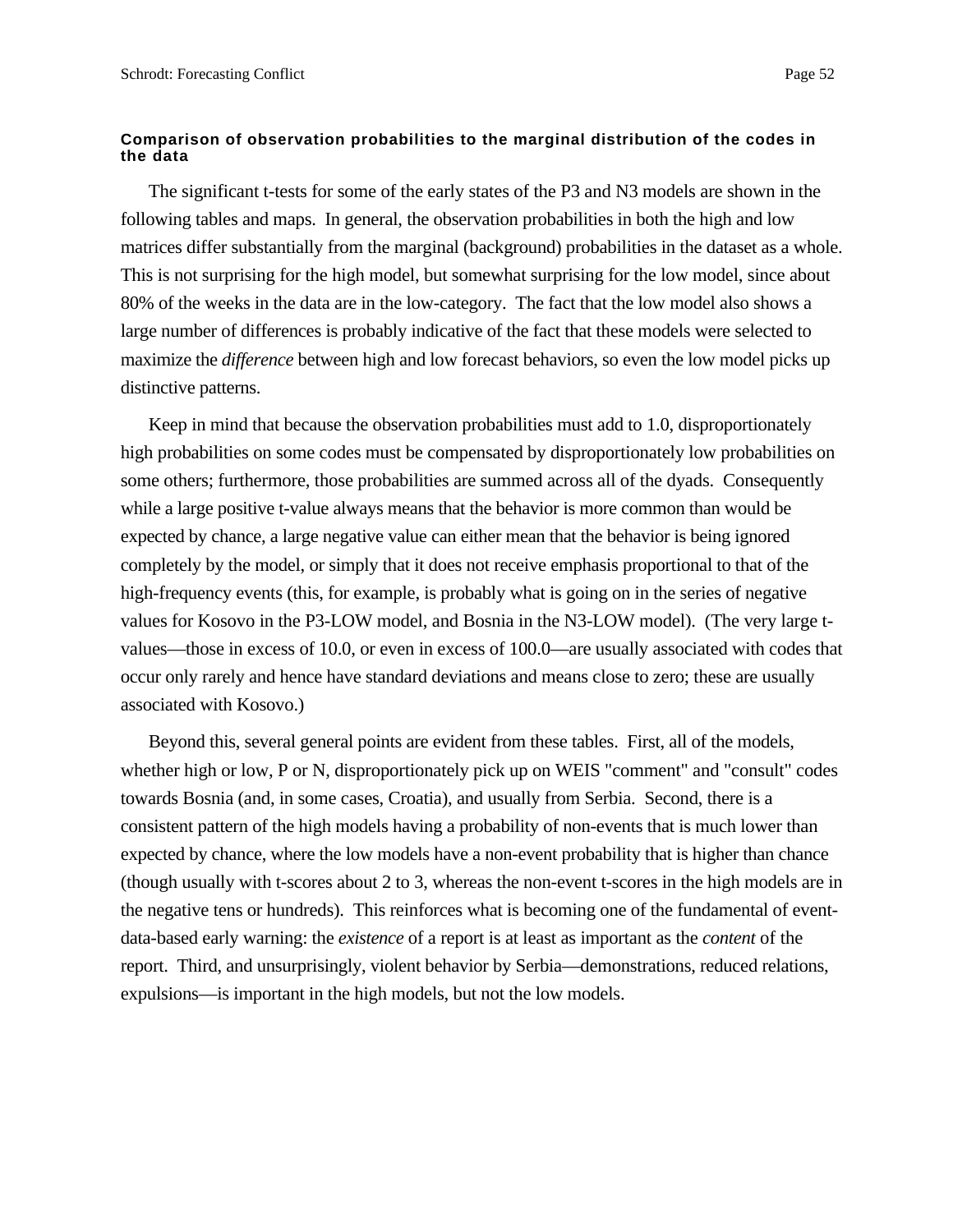#### TABLE 11a. HIGH CONFLICT PARAMETER T-TESTS AGAINST MARGINALS FOR MODEL P3

State 1

|               |                      | BOS > BOS            |                      | $CRO$ > $CRO$  | SER            | $>$ SER              | $KSV$ > $>KSV$       |                |
|---------------|----------------------|----------------------|----------------------|----------------|----------------|----------------------|----------------------|----------------|
| <b>YIELD</b>  |                      |                      | $\frac{1}{2}$        | $-4.238$       | $---$          | $+++$                |                      |                |
| <b>COMMNT</b> | $\frac{1}{2}$        | 8.235                | $\frac{1}{2}$        | $+++$          | ***            | 12.012               | $-3.440$             | $\overline{a}$ |
| <b>CONSLT</b> | $\overline{a}$       | 7.563                | $\frac{1}{2}$        | $+++$          | 2.009          | 2.731                | $\frac{1}{2}$        | $+++$          |
| <b>APPROV</b> | $ -$                 | $-4.286$             | $\frac{1}{2}$        | $+++$          | $\frac{1}{2}$  | $-5.017$             | $  -$                | $-3.614$       |
| <b>PROMIS</b> | $\frac{1}{2}$        | $---$                | $---$                | $\frac{1}{2}$  | $---$          | $---$                | $---$                | $---$          |
| <b>GRANT</b>  | $+++$                | ***                  | $+++$                | $\frac{1}{2}$  | $+++$          | $\frac{1}{2}$        | $---$                | $---$          |
| <b>REWARD</b> | $\overline{a}$       | $\overline{a}$       | $-2.993$             | $  -$          | $\overline{a}$ | $- - -$              | $\sim$ $\sim$ $\sim$ | $-3.429$       |
| <b>AGREE</b>  | $-2.598$             | ***                  | $+++$                | $-2.042$       | ***            | $-3.112$             | $-8.630$             | $-5.273$       |
| <b>REQEST</b> | $\sim$ $\sim$ $\sim$ | $-2.792$             | $\sim$ $\sim$ $\sim$ | $-2.085$       | $-2.733$       | $-3.798$             | $\frac{1}{2}$        | $\frac{1}{2}$  |
| <b>PROPOS</b> | $\frac{1}{2}$        |                      | $\frac{1}{2}$        | $+++$          |                |                      |                      |                |
| <b>REJECT</b> | $+++$                | $---$                | $- - -$              | $+++$          | $- - -$        |                      |                      |                |
| <b>ACCUSE</b> | $-9.528$             | $\frac{1}{2}$        | $+++$                | $-3.216$       | $+++$          | $-3.624$             | $-540.692 -7.584$    |                |
| <b>PROTST</b> | $\frac{1}{2}$        | $\frac{1}{2}$        | $---$                | $+++$          | $\frac{1}{2}$  | $+++$                | $\frac{1}{2}$        | $-3.639$       |
| <b>DENY</b>   | $  -$                | $-5.058$             | $+++$                | $\overline{a}$ | $\overline{a}$ | $-2.934$             | ***                  |                |
| <b>DEMAND</b> | $  -$                | $-3.096$             | $-2.291$             |                | $\frac{1}{2}$  |                      |                      | $---$          |
| <b>WARN</b>   | $-2.089$             | $\sim$ $\sim$ $\sim$ |                      |                | ***            | $-4.514$             |                      |                |
| <b>THREAT</b> | $---$                | $\frac{1}{2}$        |                      | $---$          | $+++$          |                      | $---$                | $\overline{a}$ |
| <b>DEMONS</b> | $\frac{1}{2}$        | $\sim$ $\sim$ $\sim$ | $+++$                | $\overline{a}$ | 2.782          | $\sim$ $\sim$ $\sim$ | $\frac{1}{2}$        | $-2.246$       |
| <b>REDUCE</b> | $+++$                | $\frac{1}{2}$        |                      |                | ***            | $---$                | $---$                | $-2.246$       |
| <b>EXPEL</b>  | $\sim$ $\sim$ $\sim$ | 2.311                | $- - -$              | $\frac{1}{2}$  | ***            |                      | $- - -$              | $---$          |
| <b>SEIZE</b>  | $-8.816$             | $-2.981$             | $-11.002$            | $-2.422$       | $\frac{1}{2}$  | $-8.630$             | $-6.423$             | $  -$          |
| <b>FORCE</b>  | $\frac{1}{2}$        |                      |                      |                |                | $+++$                | $---$                | $-2.019$       |
| <b>NONEVT</b> | $-41.565$            |                      |                      |                |                |                      |                      |                |

|               |           | BOS > BOS            |                      | $CRO$ > $CRO$ | SER           | $>$ SER       |                      | $KSV$ > $>KSV$ |
|---------------|-----------|----------------------|----------------------|---------------|---------------|---------------|----------------------|----------------|
| <b>YIELD</b>  |           |                      |                      | $+++$         |               |               |                      |                |
| <b>COMMNT</b> | $---$     | 7.904                | $- - -$              | $---$         | $- - -$       | 10.426        | $-3.245$             | $-2.345$       |
| <b>CONSLT</b> |           | 8.000                | $-2.955$             |               | $+++$         |               | $-2.779$             | $-5.296$       |
| <b>APPROV</b> |           | ---                  |                      |               | $\frac{1}{2}$ | $-3.263$      | $\overline{a}$       | $-6.024$       |
| <b>PROMIS</b> | $---$     | $+++$                | $+++$                |               | ***           |               |                      | ***            |
| <b>GRANT</b>  |           |                      | ---                  |               | $+++$         | $---$         | $-5.419$             | $\overline{a}$ |
| <b>REWARD</b> | $---$     | $---$                | ***                  | ---           | $\frac{1}{2}$ | $+++$         | $\sim$ $\sim$ $\sim$ | $-3.694$       |
| <b>AGREE</b>  | ---       | ---                  |                      | ---           | $---$         | $---$         | $-8.745$             | $-4.759$       |
| <b>REQEST</b> | $---$     | $-4.392$             | ***                  | ***           | $-2.466$      | $-5.508$      | $\frac{1}{2}$        | $---$          |
| <b>PROPOS</b> | $---$     |                      | $---$                |               | ***           | $+++$         | $---$                | $-3.079$       |
| <b>REJECT</b> | $---$     | $-2.099$             | $\sim$ $\sim$ $\sim$ | $-2.302$      | $  -$         | $-2.125$      | $---$                | $-3.416$       |
| <b>ACCUSE</b> | $-2.589$  | $\sim$ $\sim$ $\sim$ | $-3.751$             | $-6.533$      | $-4.144$      | $-2.394$      | $---$                | $-5.694$       |
| <b>PROTST</b> | ***       | $\frac{1}{2}$        | $+++$                |               | $\frac{1}{2}$ | $---$         | $ -$                 | $-6.014$       |
| <b>DENY</b>   | $---$     | $-2.279$             | $\overline{a}$       | $---$         | $\frac{1}{2}$ | $-2.895$      | $+++$                | $\overline{a}$ |
| <b>DEMAND</b> | $+++$     | $-4.858$             | $+++$                | $---$         | $\frac{1}{2}$ | $-2.903$      |                      | $---$          |
| <b>WARN</b>   | $---$     | $\frac{1}{2}$        | $\frac{1}{2}$        | $---$         | 2.157         | $\frac{1}{2}$ |                      |                |
| <b>THREAT</b> | ---       |                      |                      | $---$         |               |               |                      | $---$          |
| <b>DEMONS</b> |           |                      |                      |               | 2.368         |               | $---$                | $-4.265$       |
| <b>REDUCE</b> |           | $+++$                |                      | $+++$         | $+++$         | $---$         |                      | $-4.265$       |
| <b>EXPEL</b>  | ---       | $+++$                | $+++$                | $-3.159$      |               | ***           | ---                  | $---$          |
| <b>SEIZE</b>  |           | $-3.868$             | $-11.873$            | $+++$         | $+++$         | $-5.171$      | $---$                | $-2.486$       |
| <b>FORCE</b>  | $---$     |                      | ***                  |               | $+++$         | $-3.516$      | ***                  | $-4.386$       |
| <b>NONEVT</b> | $-41.449$ |                      |                      |               |               |               |                      |                |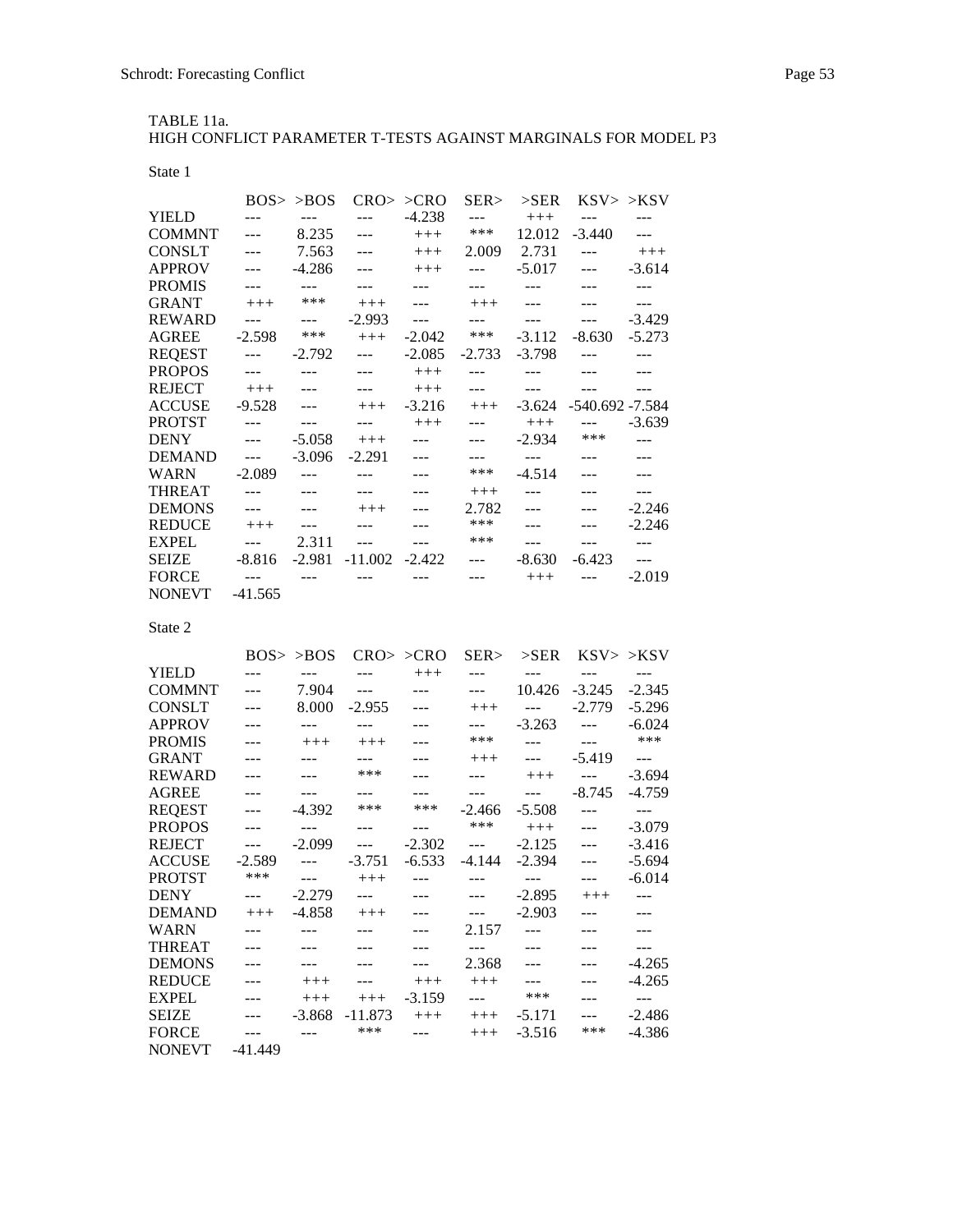#### TABLE 11b.

LOW CONFLICT PARAMETER T-TESTS AGAINST MARGINALS FOR MODEL P3 State 1

|               |                      | BOS > BOS            |               | $CRO$ > $CRO$ | SER            | $>$ SER       |                | KSV > KSV |
|---------------|----------------------|----------------------|---------------|---------------|----------------|---------------|----------------|-----------|
| <b>YIELD</b>  | $-3.021$             | $---$                | $---$         | $---$         | $+++$          | $- - -$       | $-2.284$       | $-2.110$  |
| <b>COMMNT</b> | $-3.305$             | 10.613               | 2.106         | $\frac{1}{2}$ | $-3.004$       | 9.739         | ***            | $-3.513$  |
| <b>CONSLT</b> | ***                  | 9.396                | $\frac{1}{2}$ |               | $---$          | $---$         | ***            | $-3.819$  |
| <b>APPROV</b> | $+++$                |                      | $- - -$       |               |                |               |                | $-2.744$  |
| <b>PROMIS</b> | $-2.344$             | $-2.992$             |               |               | ***            | $+++$         | $-3.689$       | $-3.730$  |
| <b>GRANT</b>  |                      |                      | $---$         | $---$         | $-4.142$       | $+++$         | $-3.875$       | $-4.072$  |
| <b>REWARD</b> | $\sim$ $\sim$ $\sim$ | $-3.185$             | $-2.208$      | 2.410         | $\frac{1}{2}$  | $-2.269$      |                | $-2.746$  |
| <b>AGREE</b>  | $-2.804$             | $-2.036$             |               |               | $\frac{1}{2}$  | $-2.036$      | $-5.106$       | $-7.254$  |
| <b>REQEST</b> | $-2.395$             | $\sim$ $\sim$ $\sim$ | $+++$         | $---$         | ***            | $- - -$       |                | $-3.731$  |
| <b>PROPOS</b> | $-2.210$             | $-4.489$             | ***           |               | $-2.334$       | $-4.089$      | $-3.875$       | $-3.569$  |
| <b>REJECT</b> |                      |                      | ---           | $+++$         | $---$          | ***           | $-2.918$       | $-2.986$  |
| <b>ACCUSE</b> | $-2.065$             | $+++$                | 2.044         | $+++$         | ***            |               |                |           |
| <b>PROTST</b> | $-2.785$             | $\frac{1}{2}$        | 2.339         | $ -$          | $+++$          | 2.194         | $\overline{a}$ |           |
| <b>DENY</b>   | 2.091                | $---$                | $---$         | $---$         | $-2.785$       | $---$         | $---$          | $-6.134$  |
| <b>DEMAND</b> | $+++$                | $-2.317$             | $+++$         | ***           |                | $+++$         | $-3.011$       |           |
| <b>WARN</b>   | $\overline{a}$       | $---$                | $-4.645$      | $\frac{1}{2}$ | $-2.154$       | $-2.096$      |                |           |
| <b>THREAT</b> | $-3.787$             | $\overline{a}$       | 2.334         | 2.251         | $\overline{a}$ | $+++$         | ***            | $-5.018$  |
| <b>DEMONS</b> | $+++$                | $---$                | $+++$         | 2.280         | $\frac{1}{2}$  | $\frac{1}{2}$ | $-4.318$       | $-19.038$ |
| <b>REDUCE</b> | ***                  | $-3.826$             | ---           | $-2.170$      |                |               |                |           |
| <b>EXPEL</b>  | ---                  |                      |               | $\frac{1}{2}$ | $-2.245$       | $-2.006$      |                |           |
| <b>SEIZE</b>  | $-2.293$             | $---$                |               | 2.501         | $-3.489$       | $\frac{1}{2}$ |                | ***       |
| <b>FORCE</b>  | $-8.186$             | $-7.382$             |               | $+++$         | $-3.163$       | $-4.335$      | $---$          | $-2.699$  |
| <b>NONEVT</b> | 2.902                |                      |               |               |                |               |                |           |

|               |                      | BOS> >BOS            |               | $CRO$ > $CRO$  | SER      | $>$ SER        |          | $KSV$ > $>KSV$ |
|---------------|----------------------|----------------------|---------------|----------------|----------|----------------|----------|----------------|
| <b>YIELD</b>  | $-2.686$             |                      |               |                |          |                |          |                |
| <b>COMMNT</b> | $-5.039$             | 4.700                | $\sim$        |                | بالأباد  | 6.708          | $- - -$  | $\sim$         |
| <b>CONSLT</b> | $-3.229$             | 5.660                | $\sim$ $\sim$ | ***            | $---$    | $-3.625$       | $---$    |                |
| <b>APPROV</b> | $-6.613$             | $-4.744$             | $ -$          | $-3.211$       | $-3.862$ | $-2.880$       | ---      |                |
| <b>PROMIS</b> | $\frac{1}{2}$        | $+++$                | $-2.790$      | $---$          | $---$    | $-4.696$       | $---$    | $---$          |
| <b>GRANT</b>  | $-8.145$             | $+++$                | $+++$         | $+++$          | $-7.440$ | $-4.532$       | ***      | $-3.407$       |
| <b>REWARD</b> | $-3.781$             | $- - -$              | $-2.062$      | $\overline{a}$ | $---$    | $\frac{1}{2}$  | $---$    | $---$          |
| <b>AGREE</b>  | $-2.036$             | $-3.552$             | $-2.022$      | $ -$           | $-2.725$ | $-2.387$       | $-6.433$ | $-2.687$       |
| <b>REQEST</b> | ***                  | $---$                | $---$         | ---            | $ -$     | $---$          | $-4.067$ | $\overline{a}$ |
| <b>PROPOS</b> | $+++$                | $---$                | $---$         | ---            |          | $---$          | $+++$    | $---$          |
| <b>REJECT</b> | $-4.314$             | $\sim$               |               |                |          |                |          |                |
| <b>ACCUSE</b> | $-6.935$             | $\overline{a}$       | $---$         | ---            | $-2.818$ |                | $---$    | $---$          |
| <b>PROTST</b> | $-2.355$             | $ -$                 |               | $+++$          | $---$    | ---            |          |                |
| <b>DENY</b>   | $\sim$ $\sim$ $\sim$ | $-4.904$             | $- - -$       | ***            | $-6.368$ | $-2.382$       | $---$    |                |
| <b>DEMAND</b> | $-9.357$             | $\frac{1}{2}$        | ***           | ---            |          | $-2.876$       | $- - -$  |                |
| <b>WARN</b>   | $-45.513$            | $\sim$ $\sim$ $\sim$ | ---           | $---$          | $-3.054$ | $\overline{a}$ | $+++$    |                |
| <b>THREAT</b> | $-8.092$             | $-5.045$             | $---$         | $---$          | $-3.503$ | $+++$          |          | $---$          |
| <b>DEMONS</b> | $-3.597$             | $-3.133$             | $---$         | $+++$          | $+++$    | $-6.083$       |          | $-5.202$       |
| <b>REDUCE</b> |                      |                      |               | ---            | $+++$    |                | ---      | ---            |
| <b>EXPEL</b>  | $---$                | $-2.126$             | ---           | $---$          | $-2.691$ | $-2.326$       | -43.497  | $\overline{a}$ |
| <b>SEIZE</b>  | $-11.142$            | $-2.142$             | ---           | $---$          | $-3.741$ | $---$          | $---$    | ---            |
| <b>FORCE</b>  | $-2.038$             | $-2.700$             | ---           | $---$          | $-2.911$ | $-2.719$       |          |                |
| <b>NONEVT</b> | 1.993                |                      |               |                |          |                |          |                |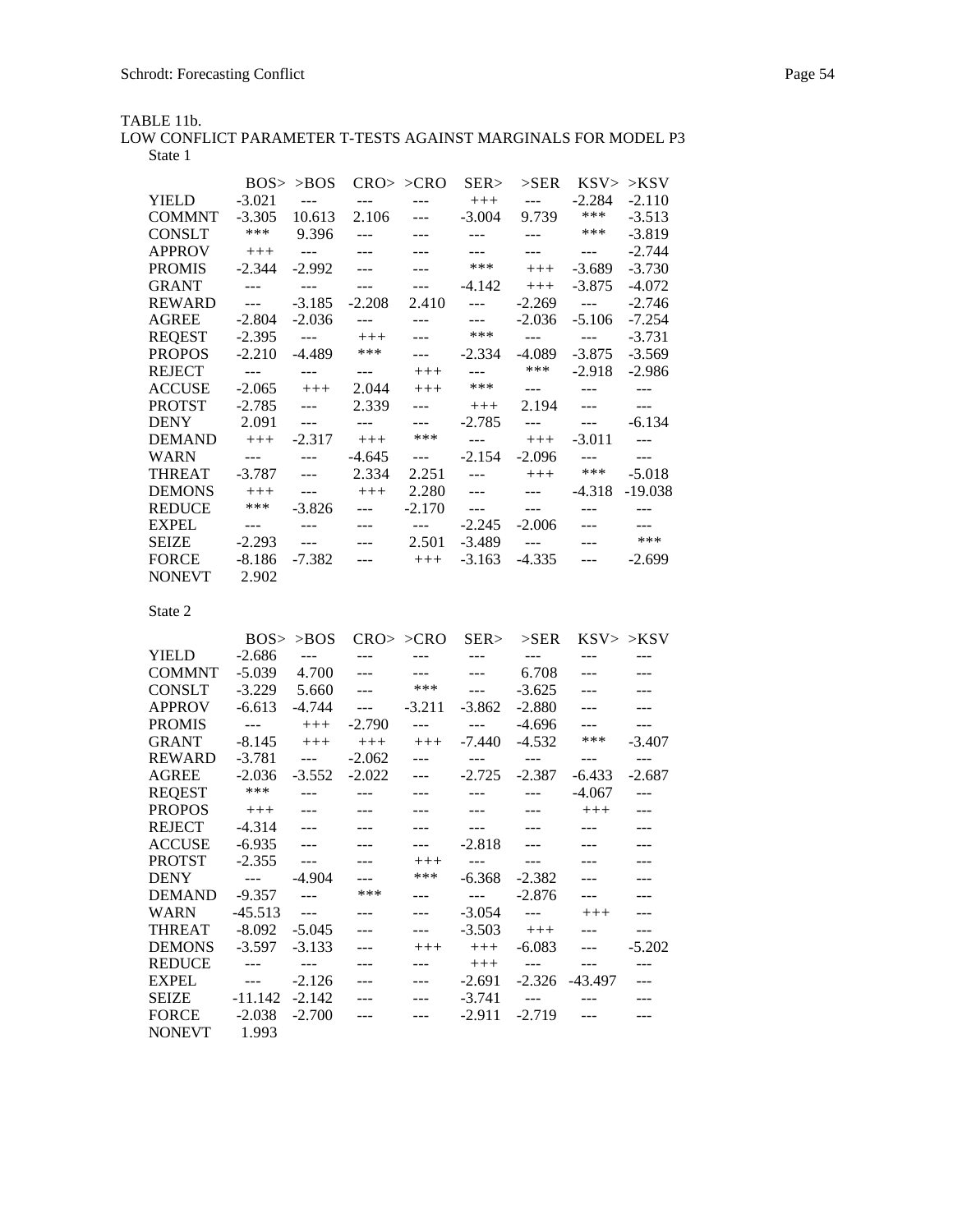| TABLE 11c.                                                     |  |
|----------------------------------------------------------------|--|
| HIGH CONFLICT PARAMETER T-TESTS AGAINST MARGINALS FOR MODEL N3 |  |

| State 1       |           |               |                |                |                      |                      |                      |                    |
|---------------|-----------|---------------|----------------|----------------|----------------------|----------------------|----------------------|--------------------|
|               |           | BOS > BOS     |                | $CRO$ > $CRO$  | SER                  | $>$ SER              |                      | $KSV$ > $>KSV$     |
| <b>YIELD</b>  | $---$     | $---$         | $---$          | $-2.471$       | $\frac{1}{2}$        | $\frac{1}{2}$        |                      |                    |
| <b>COMMNT</b> | $---$     | 7.624         | $---$          | $---$          | ***                  | 9.578                | ***                  | $-33.386$          |
| <b>CONSLT</b> |           | 4.392         | $---$          | $---$          | $\frac{1}{2}$        | $ -$                 |                      | $-10.062 -20.709$  |
| <b>APPROV</b> |           |               |                |                | $---$                | $-5.779$             | $\frac{1}{2}$        | $---$              |
| <b>PROMIS</b> | $-5.755$  | $---$         |                | $+++$          | $-2.907$             | $\sim$ $\sim$ $\sim$ | $\sim$ $\sim$ $\sim$ | $-81.591$          |
| <b>GRANT</b>  | $---$     |               | $---$          | $---$          | 2.504                | $---$                | $\overline{a}$       | $+++$              |
| <b>REWARD</b> | $+++$     |               | $---$          | $-3.524$       | $\frac{1}{2}$        | $+++$                | $\frac{1}{2}$        | $-98.116$          |
| <b>AGREE</b>  | $---$     |               | $---$          | $-2.325$       | $\sim$ $\sim$ $\sim$ | $-2.612$             |                      | $-41.931 - 20.400$ |
| <b>REQEST</b> | ---       | ---           | ---            |                | $-5.145$             |                      |                      |                    |
| <b>PROPOS</b> | $---$     |               |                | $---$          | ***                  | $---$                | $---$                | $-68.371$          |
| <b>REJECT</b> | ---       | $---$         |                |                |                      |                      |                      |                    |
| <b>ACCUSE</b> | ---       | $\frac{1}{2}$ | $-6.945$       | $\overline{a}$ | $-2.089$             |                      | $+++$                |                    |
| <b>PROTST</b> | $---$     | ***           |                | $---$          |                      |                      |                      |                    |
| <b>DENY</b>   | ---       | $-7.021$      | $-2.367$       | $-32.017$      | $-2.243$             | $-5.772$             |                      |                    |
| <b>DEMAND</b> | ---       | $---$         | $+++$          |                | $-2.795$             |                      |                      |                    |
| <b>WARN</b>   | $-3.000$  | $-6.464$      | $\overline{a}$ | $+++$          |                      | $+++$                |                      |                    |
| <b>THREAT</b> | $---$     | $---$         | 2.861          | ***            |                      |                      |                      |                    |
| <b>DEMONS</b> | $---$     | $-2.641$      | ***            |                | $+++$                |                      |                      | $-147.690$         |
| <b>REDUCE</b> |           |               |                |                | $+++$                |                      |                      |                    |
| <b>EXPEL</b>  |           | ---           | $+++$          |                | $---$                | $+++$                |                      |                    |
| <b>SEIZE</b>  | ---       |               | $-6.470$       | $-2.171$       | $---$                | $-3.422$             | $-3.088$             | $-6.566$           |
| <b>FORCE</b>  | ---       |               | ***            |                | $---$                | $-4.190$             | $-14.170$            | $-5.912$           |
| <b>NONEVT</b> | $-19.223$ |               |                |                |                      |                      |                      |                    |

|               |          |               |                | SER           | $>$ SER   |                    | $KSV$ > $>KSV$ |
|---------------|----------|---------------|----------------|---------------|-----------|--------------------|----------------|
|               |          | $-2.061$      | $-2.775$       | $---$         |           |                    |                |
| ---           | 6.998    | $---$         |                | $+++$         | 7.518     | -81.591            | $-18.838$      |
| ---           | 6.145    | $---$         |                | $+++$         | ***       | $-10.333 - 10.953$ |                |
| $\frac{1}{2}$ | $-2.859$ | $-2.335$      | $---$          | $---$         | $-2.243$  |                    |                |
| $-2.125$      | $---$    | $---$         | ***            |               |           |                    |                |
|               |          |               | $+++$          |               |           |                    |                |
| $+++$         | ***      |               | $\overline{a}$ |               | $+++$     |                    | $-3.828$       |
| $+++$         |          | $\frac{1}{2}$ | $-2.048$       | $\frac{1}{2}$ | $-3.019$  | $-14.131$          | ***            |
|               |          | $+++$         | $---$          | $-2.579$      | $-3.114$  | $- - -$            | $-3.474$       |
|               |          |               |                |               |           |                    | $-4.552$       |
|               |          | $+++$         |                | $+++$         | $---$     |                    | $-3.349$       |
| $+++$         | $---$    | $-2.619$      | $+++$          | $-3.834$      | $-2.413$  | $-81.591$          |                |
|               |          |               |                | 2.169         |           |                    | $---$          |
| $+++$         | $-3.073$ |               |                |               |           |                    |                |
|               |          |               | ---            | $-2.445$      |           |                    |                |
|               |          |               | $+++$          | $---$         | $-2.001$  |                    |                |
| $---$         |          | $+++$         | ***            | $+++$         | $+++$     |                    | ---            |
| $-2.412$      |          |               | ***            | $\frac{1}{2}$ | $-2.100$  | $---$              | $-36.148$      |
| $+++$         |          |               | ---            | 2.635         |           |                    |                |
| ---           | $+++$    |               | $+++$          |               |           |                    |                |
| $\frac{1}{2}$ | $-2.733$ | $-8.688$      | $+++$          | $\frac{1}{2}$ | $-10.030$ | $-2.066$           | $-4.113$       |
| $\frac{1}{2}$ |          | $-2.062$      |                |               | $-2.662$  | $-6.771$           | $-10.227$      |
| $-8.849$      |          |               |                |               |           |                    |                |
|               |          | BOS > BOS     |                | $CRO$ > $CRO$ |           |                    |                |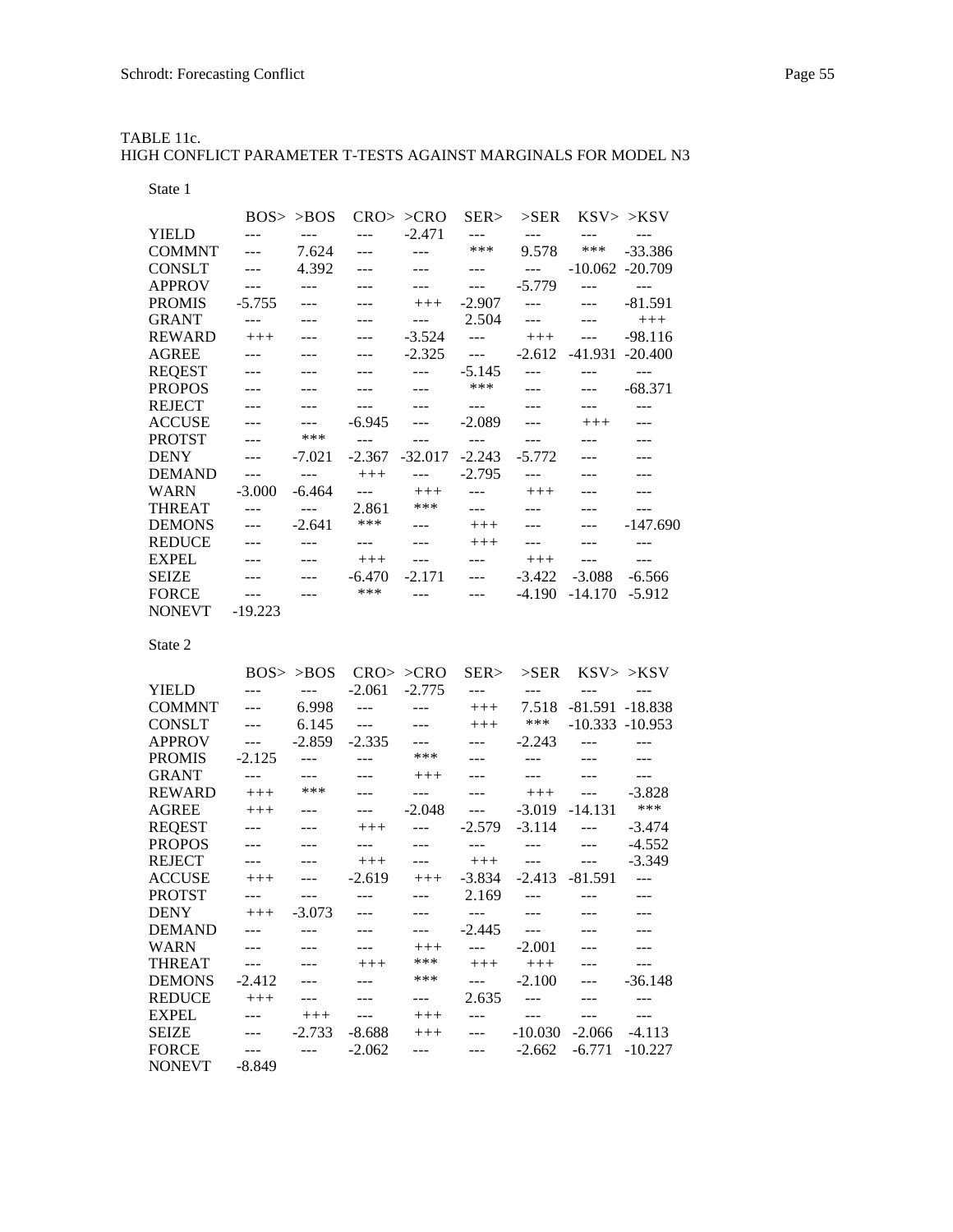| TABLE 11d.                                                    |  |
|---------------------------------------------------------------|--|
| LOW CONFLICT PARAMETER T-TESTS AGAINST MARGINALS FOR MODEL N3 |  |

| State 1                       |                                                                                                                                                                                                                                                                                                                                                                                              |                      |                     |                |                   |                      |                        |                  |           |
|-------------------------------|----------------------------------------------------------------------------------------------------------------------------------------------------------------------------------------------------------------------------------------------------------------------------------------------------------------------------------------------------------------------------------------------|----------------------|---------------------|----------------|-------------------|----------------------|------------------------|------------------|-----------|
|                               |                                                                                                                                                                                                                                                                                                                                                                                              |                      |                     |                |                   |                      |                        |                  |           |
|                               |                                                                                                                                                                                                                                                                                                                                                                                              | BOS > BOS<br>***     |                     | $CRO$ > $CRO$  | SER               | $>$ SER<br>***       |                        | $KSV$ > $>KSV$   |           |
| YIELD                         | $-2.319$<br>$ -$                                                                                                                                                                                                                                                                                                                                                                             |                      | $-2.059$<br>$- - -$ | $---$<br>***   | $---$             |                      | ---                    | $---$            |           |
| <b>COMMNT</b>                 |                                                                                                                                                                                                                                                                                                                                                                                              | 3.921                |                     |                | ---               | 6.832                | $\frac{1}{2}$<br>$---$ | $---$<br>***     |           |
| <b>CONSLT</b>                 | $-2.326$                                                                                                                                                                                                                                                                                                                                                                                     | 4.006                | $- - -$             | $---$          | ---               | ---                  |                        |                  |           |
| <b>APPROV</b>                 | $-2.238$                                                                                                                                                                                                                                                                                                                                                                                     | $ -$                 | $+++$               | $-4.024$       | $++++$            | $---$                | ---                    | $---$            |           |
| <b>PROMIS</b>                 | $---$                                                                                                                                                                                                                                                                                                                                                                                        | $+++$                | ---                 | ---            | $ -$              | $-2.332$             | ---                    | ---              |           |
| <b>GRANT</b>                  | ---                                                                                                                                                                                                                                                                                                                                                                                          | $-6.053$             | $---$               | ---            | $-9.946$          | ---                  | $---$                  | $---$            |           |
| <b>REWARD</b>                 | $-11.594$                                                                                                                                                                                                                                                                                                                                                                                    | $-8.933$             | $\frac{1}{2}$       | $+++$          | $-3.205$          | ---                  | ---                    | ---              |           |
| <b>AGREE</b>                  | $-4.863$                                                                                                                                                                                                                                                                                                                                                                                     | $-5.890$             | ---                 | ---            | ***               | $---$                | $-52.673$              | ---              |           |
| <b>REQEST</b>                 | $-2.734$                                                                                                                                                                                                                                                                                                                                                                                     | $+++$                | $---$               | ---            | $\frac{1}{2}$     | ---                  | ---                    | $---$            |           |
| <b>PROPOS</b>                 | $---$                                                                                                                                                                                                                                                                                                                                                                                        | $-4.190$             | ---                 | ---            | $-2.441$          | ---                  | ---                    | $-3.804$         |           |
| <b>REJECT</b>                 | ---                                                                                                                                                                                                                                                                                                                                                                                          | ---                  | $---$               | ---            | 2.043             | ***                  | ---                    | $---$            |           |
| <b>ACCUSE</b>                 | $-7.449$                                                                                                                                                                                                                                                                                                                                                                                     | ---                  | $---$               | ---            | $\frac{1}{2}$     | $---$                | $---$                  | $---$            |           |
| <b>PROTST</b>                 | $-2.150$                                                                                                                                                                                                                                                                                                                                                                                     | ***                  | ---                 | ---            | $---$             | $+++$                | $---$                  | $+++$            |           |
| <b>DENY</b>                   | $-199.153$                                                                                                                                                                                                                                                                                                                                                                                   |                      | $-3.634$            | ---            | ---               | ***                  | ---                    | ---              |           |
| <b>DEMAND</b>                 | $-7.957$                                                                                                                                                                                                                                                                                                                                                                                     | ***                  | ---                 | ---            | $\frac{1}{2}$     | ---                  | $\frac{1}{2}$          | $---$            |           |
| <b>WARN</b>                   | $---$                                                                                                                                                                                                                                                                                                                                                                                        | $-4.334$             | ***                 | $---$          | $ -$              | $-3.851$             | $\frac{1}{2}$          | $---$            |           |
| THREAT                        | $-4.137$                                                                                                                                                                                                                                                                                                                                                                                     | $\sim$ $\sim$ $\sim$ | $+++$               | $---$          | ---               | ---                  | ---                    | ---              |           |
| <b>DEMONS</b>                 | $-2.660$                                                                                                                                                                                                                                                                                                                                                                                     | $-3.320$             | $-2.246$            | $---$          | $\frac{1}{2}$     | ---                  | $---$                  | ---              |           |
| <b>REDUCE</b>                 | ---                                                                                                                                                                                                                                                                                                                                                                                          | $-5.902$             | ---                 | ---            | $+++$             | ---                  | $---$                  | ***              |           |
| <b>EXPEL</b>                  | ---                                                                                                                                                                                                                                                                                                                                                                                          | $ -$                 | $ -$                | ---            | ---               | $---$                | ---                    | ---              |           |
| <b>SEIZE</b>                  | $+++$                                                                                                                                                                                                                                                                                                                                                                                        | $ -$                 | $-2.795$            | ---            | $- - -$           | ***                  | ---                    | ---              |           |
| <b>FORCE</b>                  | $-3.540$                                                                                                                                                                                                                                                                                                                                                                                     | $-3.230$             | ***                 | ---            | $---$             | ---                  | $---$                  | $---$            |           |
| <b>NONEVT</b>                 | 1.887                                                                                                                                                                                                                                                                                                                                                                                        |                      |                     |                |                   |                      |                        |                  |           |
|                               |                                                                                                                                                                                                                                                                                                                                                                                              |                      |                     |                |                   |                      |                        |                  |           |
|                               |                                                                                                                                                                                                                                                                                                                                                                                              |                      |                     |                |                   |                      |                        |                  |           |
| State 2                       |                                                                                                                                                                                                                                                                                                                                                                                              |                      |                     |                |                   |                      |                        |                  |           |
|                               |                                                                                                                                                                                                                                                                                                                                                                                              |                      |                     |                |                   |                      |                        |                  |           |
|                               |                                                                                                                                                                                                                                                                                                                                                                                              | BOS > BOS            |                     | $CRO$ > $>CRO$ | SER               | $>$ SER              |                        | $KSV$ > $>KSV$   |           |
| <b>YIELD</b>                  | $-3.791$                                                                                                                                                                                                                                                                                                                                                                                     | $-4.067$             | $+++$               | ---            | $- - -$           | $ -$                 | ---                    | ---              |           |
| <b>COMMNT</b>                 | $-4.534$                                                                                                                                                                                                                                                                                                                                                                                     | 3.671                | $---$               | ---            | $-4.211$          | 3.509                | $\overline{a}$         | $-17.856$        |           |
| <b>CONSLT</b>                 | $-3.198$                                                                                                                                                                                                                                                                                                                                                                                     | 4.490                | $+++$               | ---            | $---$             | $ -$                 | $-9.154$               | $-8.159$         |           |
| <b>APPROV</b>                 | ---                                                                                                                                                                                                                                                                                                                                                                                          | $\overline{a}$       | ---                 | ---            | ---               | $---$                | ---                    | $---$            |           |
| <b>PROMIS</b>                 | $---$                                                                                                                                                                                                                                                                                                                                                                                        | $+++$                | $---$               | ---            | ---               | ---                  | ---                    | $-4.416$         |           |
| <b>GRANT</b>                  | $-4.189$                                                                                                                                                                                                                                                                                                                                                                                     | $-3.838$             | $\frac{1}{2}$       | 2.529          | $-4.810$          | $---$                | ---                    | $ -$             |           |
| <b>REWARD</b>                 | $-7.994$                                                                                                                                                                                                                                                                                                                                                                                     | $-2.711$             | $---$               | ---            | $++++$            | $-4.244$             | $ -$                   | $ -$             |           |
| <b>AGREE</b>                  | $ -$                                                                                                                                                                                                                                                                                                                                                                                         | $\overline{a}$       | ***                 | ***            | ***               | 2.180                | $- - -$                | $-4.656$         |           |
| <b>REQEST</b>                 | $-3.705$                                                                                                                                                                                                                                                                                                                                                                                     | $-3.318$             | $\frac{1}{2}$       | $---$          | $+++$             | $\sim$ $\sim$ $\sim$ | $-131.165$             |                  | $-14.831$ |
| <b>PROPOS</b>                 | ***                                                                                                                                                                                                                                                                                                                                                                                          | $-2.498$             | ---                 | ---            | $-7.115$          | $-3.055$             | $---$                  | $-2.085$         |           |
| <b>REJECT</b>                 | $---$                                                                                                                                                                                                                                                                                                                                                                                        | $-2.622$             | ---                 | ---            | $-3.241$          | $-3.251$             | $ -$                   | $-131.165$       |           |
| <b>ACCUSE</b>                 | $\frac{1}{2} \frac{1}{2} \frac{1}{2} \frac{1}{2} \frac{1}{2} \frac{1}{2} \frac{1}{2} \frac{1}{2} \frac{1}{2} \frac{1}{2} \frac{1}{2} \frac{1}{2} \frac{1}{2} \frac{1}{2} \frac{1}{2} \frac{1}{2} \frac{1}{2} \frac{1}{2} \frac{1}{2} \frac{1}{2} \frac{1}{2} \frac{1}{2} \frac{1}{2} \frac{1}{2} \frac{1}{2} \frac{1}{2} \frac{1}{2} \frac{1}{2} \frac{1}{2} \frac{1}{2} \frac{1}{2} \frac{$ | $-2.413$             | ***                 | ***            | $---$             | ---                  | $-4.718$               |                  |           |
| <b>PROTST</b>                 | $-2.601$                                                                                                                                                                                                                                                                                                                                                                                     | ---                  | ---                 | $---$          | $-5.090$          | ---                  | ---                    |                  |           |
| <b>DENY</b>                   | ---                                                                                                                                                                                                                                                                                                                                                                                          | ---                  | ---                 | 2.079          | $---$             | $+++$                | ---                    |                  |           |
| <b>DEMAND</b>                 |                                                                                                                                                                                                                                                                                                                                                                                              | $-3.605$             |                     | ---            | $ -$              | $---$                |                        | ---              |           |
| WARN                          | $-7.780$<br>---                                                                                                                                                                                                                                                                                                                                                                              |                      |                     | ---            |                   | ---                  | $-40.279$<br>---       |                  |           |
|                               |                                                                                                                                                                                                                                                                                                                                                                                              | $+++$<br>$ -$        |                     | 2.043          | $-2.512$<br>$+++$ |                      | ---                    |                  |           |
| <b>THREAT</b>                 | $+++$                                                                                                                                                                                                                                                                                                                                                                                        |                      |                     |                | ---               | $-2.836$             | ---                    | $-73.328$<br>*** |           |
| <b>DEMONS</b>                 |                                                                                                                                                                                                                                                                                                                                                                                              | $-5.320$             |                     | ---<br>---     |                   | ---                  |                        | ---              |           |
| <b>REDUCE</b>                 | ---                                                                                                                                                                                                                                                                                                                                                                                          | $-4.059$             | ---<br>***          |                |                   |                      | ---                    |                  |           |
| <b>EXPEL</b>                  |                                                                                                                                                                                                                                                                                                                                                                                              | ---                  |                     | ---            | $-2.226$          | $-32.017$            | ---                    |                  |           |
| <b>SEIZE</b>                  | $+++$                                                                                                                                                                                                                                                                                                                                                                                        | $ -$                 |                     | ---            | $ -$              | ***                  | ---                    | ---              |           |
| <b>FORCE</b><br><b>NONEVT</b> | $-9.893$<br>0.908                                                                                                                                                                                                                                                                                                                                                                            | $-6.976$             |                     |                | $+++$             |                      |                        | $-4.468$         |           |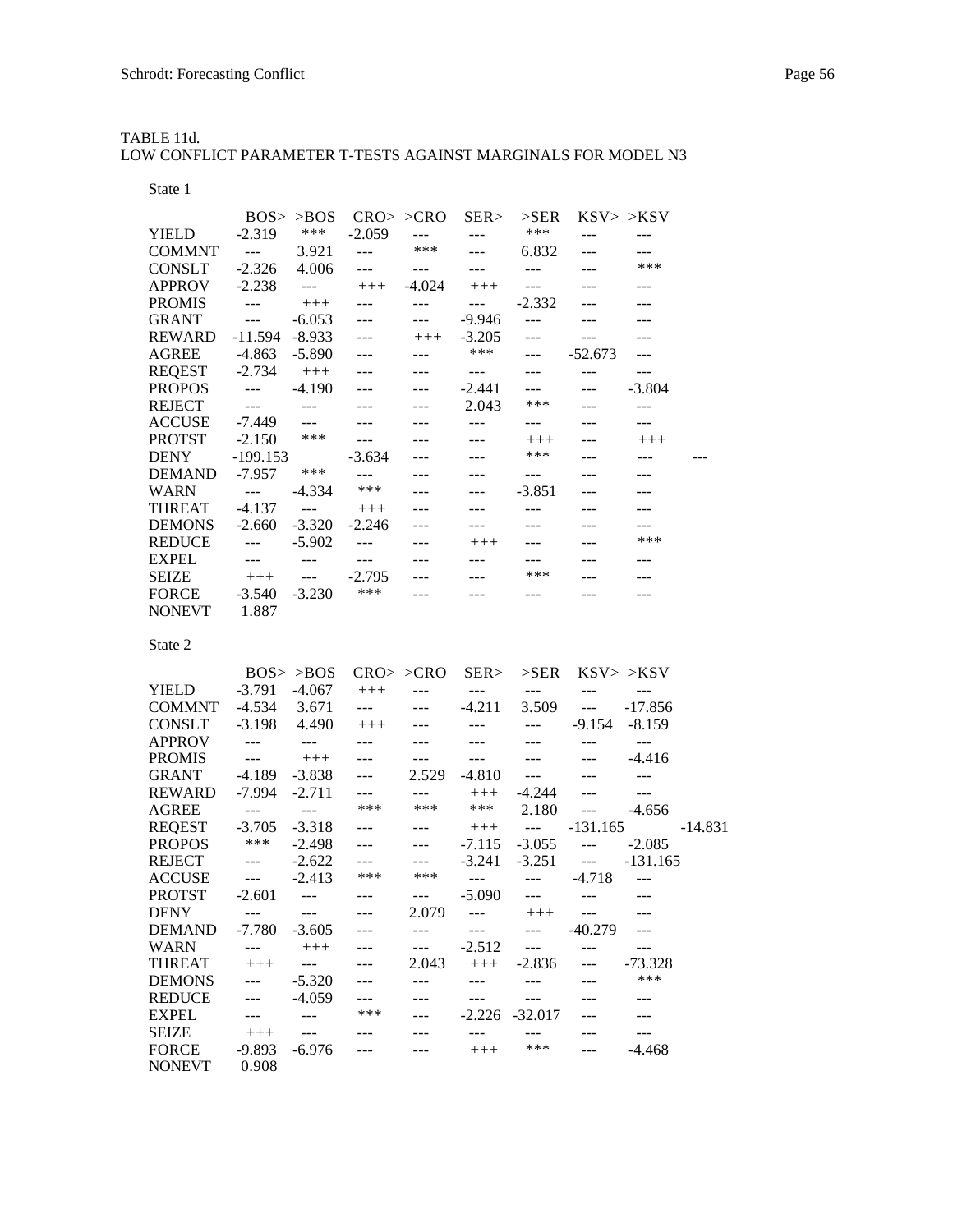### **Figure 13a DIFFERENCE-OF-MEANS TESTS BETWEEN ESTIMATED AND MARGINAL PROBABILITIES, 3-MONTH HIGH MODELS STATE 1**



**P3 - HIGH - STATE 1**

**N3 - HIGH - STATE 1**

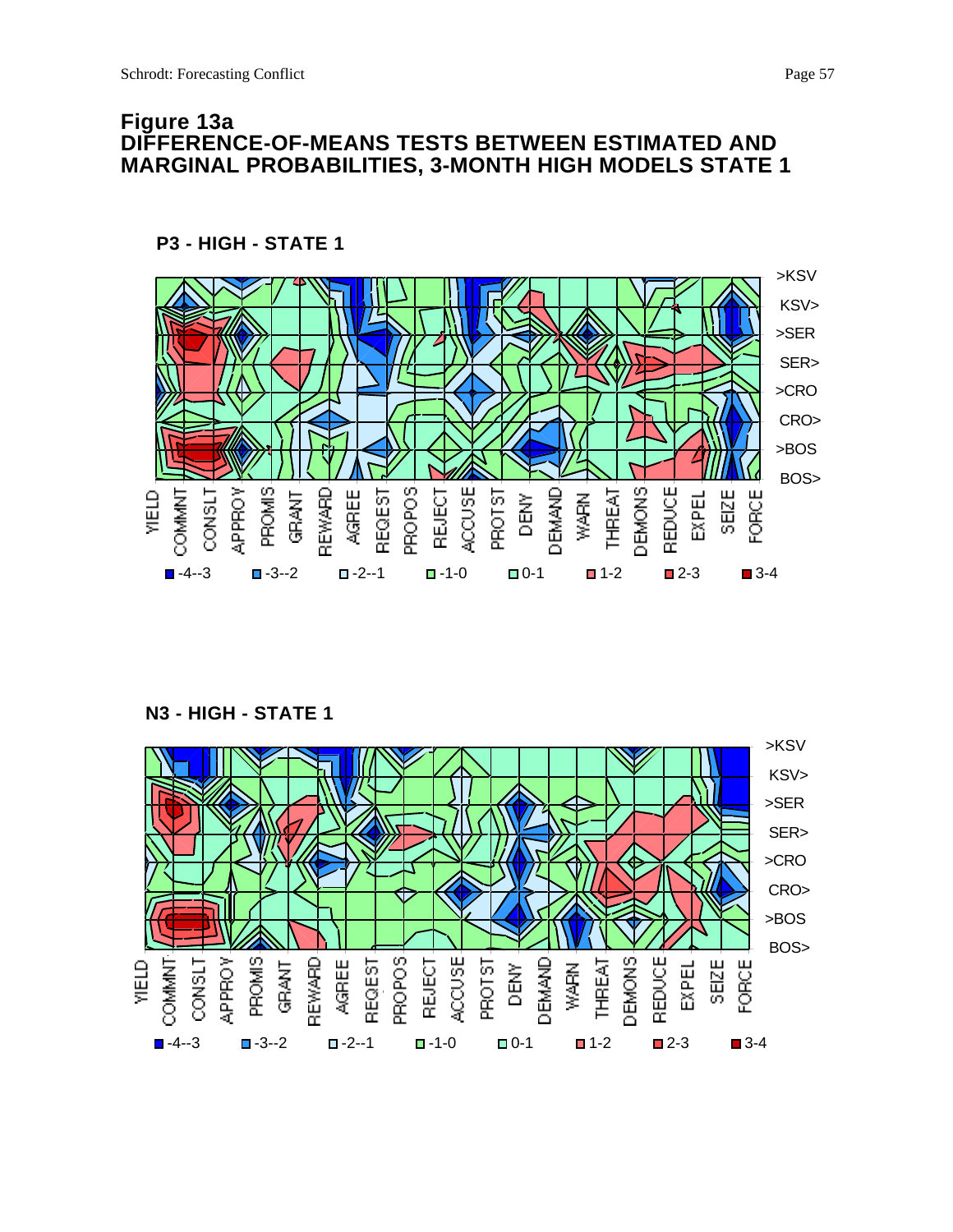### **Figure 13b DIFFERENCE-OF-MEANS TESTS BETWEEN ESTIMATED AND MARGINAL PROBABILITIES, 3-MONTH LOW MODELS STATE 1**



**P3 - LOW - STATE 1**

**N3 - LOW - STATE 1**

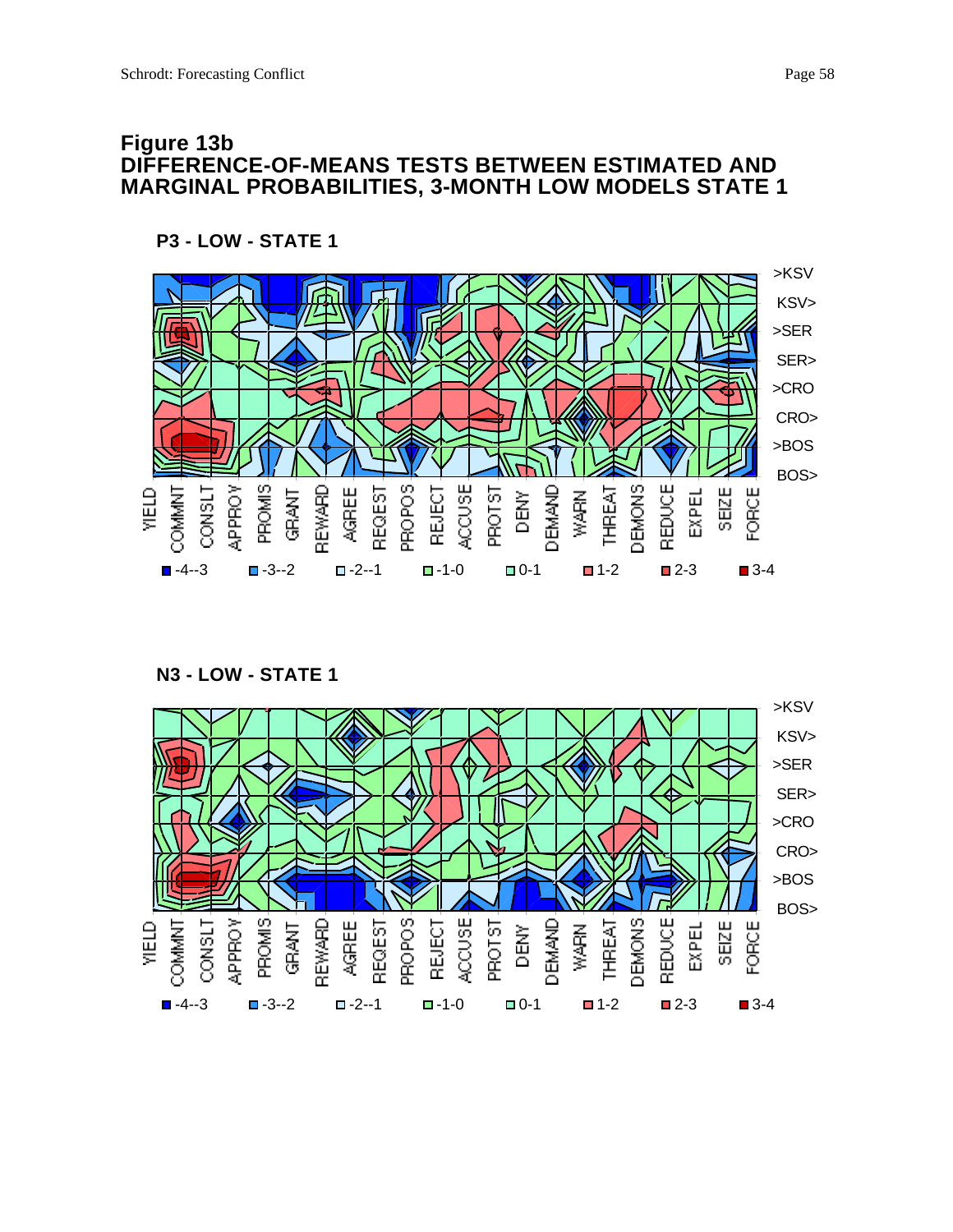T–tests were run for the differences between the high-conflict and low-conflict forecasting models. The differences between the observation probabilities in the high and low models generally show more consistent patterns than the parameter values themselves. The tables and maps show the difference of means of the high model minus the low model, so positive values indicate that the high model is higher.

The most obvious feature of both the tables and the maps is that almost all of the values are positive. This is an effect of the much lower number of non-events in the periods preceding a high-conflict period. In the N3 model, most of the differences involve Bosnia and Kosovo in the state 1 model, and in the state 4 model, behavior towards Kosovo—cooperative and conflictual—dominates. These strong results on Kosovo are undoubtedly due in part to the small standard deviations, but emphasis on cooperative events may also reflect attention by the international community towards Kosovo when tensions in the region heat up. Serbian reductions of relations and expulsions are picked up disproportionately in the state 1, but not the state 4, models, and curiously so are grants and rewards. In state 4, the high model looks at agreements across all of the dyads—this probably reflects international attempts to mediate. Interestingly, the maps for all models and the best models are almost identical.

The P3 model is quite different (and, in contrast to the N3 model, the all and best models are different). This model puts far more emphasis on violent behavior that is coming from Serbia, and Kosovo is generally ignored in the state 1 model. The state 4 matrix, in contrast, tends to look similar to the patterns found in the state 4 matrix of the N3 model, albeit with substantially more emphasis on Bosnian behavior.

The tables also report t-tests on the differences between the Markov probabilities in the models. Here one finds a consistent pattern: in the P-type models the recurrence probabilities are consistently (and often dramatically) higher in the high model than in the low model; the opposite is just as consistently true for the N-type models. In the case of the N-type models, this may simply reflect the tendency of the low model to have fewer states than the high model, but that also holds for P-type models, albeit in general the P-type models have fewer states than N-type models. The statistics in the tables as a whole (including those not presented here) provides some evidence, in the form of much lower prior transition probabilities, that the P-type high model is generally moving forward, state by state, whereas the low model simply fluctuates forward and backwards between several different states. This would be consistent with the high model showing escalatory behavior while the low model handles a background of fluctuating behavior. In the N-type model, this pattern is reversed: the high model fluctuates, whereas the low model shows de-escalation.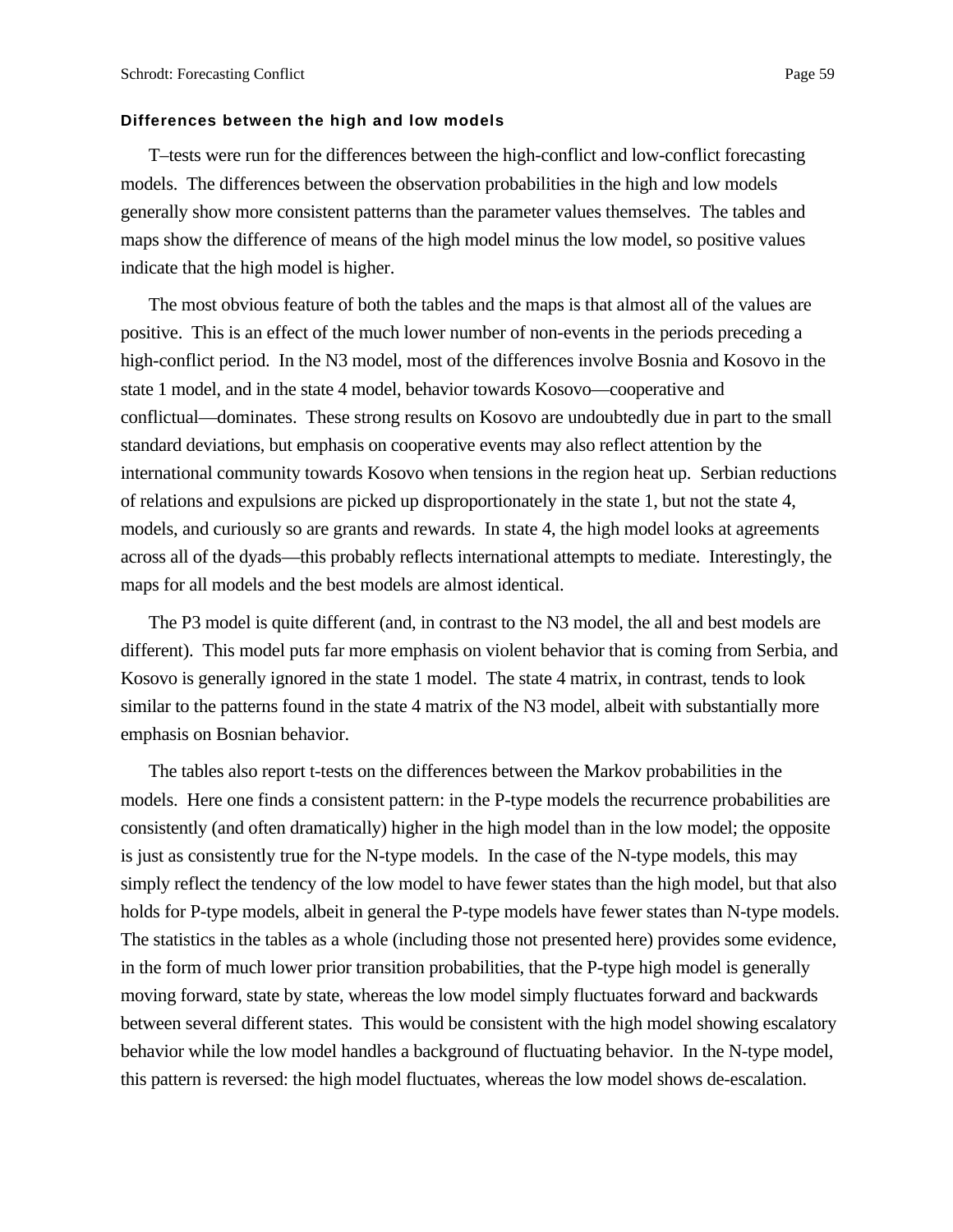#### TABLE 12a. HIGH .VS. LOW T-TESTS FOR MODEL P3

| Prev_Trans                    | <b>NaN</b>                                                                                                                                                                                                                                                                                                                                                                                   |                                        | Same_Trans |                      | 3.224          |               | Next_Trans          |                | $-3.224$ |
|-------------------------------|----------------------------------------------------------------------------------------------------------------------------------------------------------------------------------------------------------------------------------------------------------------------------------------------------------------------------------------------------------------------------------------------|----------------------------------------|------------|----------------------|----------------|---------------|---------------------|----------------|----------|
|                               |                                                                                                                                                                                                                                                                                                                                                                                              | BOS> >BOS                              |            | $CRO$ > $CRO$        | SER            | $>$ SER       | $KSV$ > > $KSV$     |                |          |
| <b>YIELD</b>                  | $+++$                                                                                                                                                                                                                                                                                                                                                                                        | $- - -$                                | ---        | ---                  | $- - -$        | $- - -$       | $-2.562$            | $-3.526$       |          |
| <b>COMMNT</b>                 | 3.122                                                                                                                                                                                                                                                                                                                                                                                        | ---                                    | $+++$      | ***                  | 3.638          | $\frac{1}{2}$ | $+++$               | ***            |          |
| <b>CONSLT</b>                 | ***                                                                                                                                                                                                                                                                                                                                                                                          | $\overline{a}$                         | $---$      | ---                  | 2.246          | 2.350         | $-3.653$            | $-2.638$       |          |
| <b>APPROV</b>                 | $---$                                                                                                                                                                                                                                                                                                                                                                                        | $-2.313$                               | ---        | $+++$                | $---$          | $-4.218$      | $-3.161$            | $-2.972$       |          |
| <b>PROMIS</b>                 | ---                                                                                                                                                                                                                                                                                                                                                                                          | $ -$                                   | ***        | $+++$                | $ -$           | $-2.335$      | $+++$               | $+++$          |          |
| <b>GRANT</b>                  | $-2.899$                                                                                                                                                                                                                                                                                                                                                                                     | $-2.898$                               | ---        | $+++$                | 3.576          | $---$         | ***                 | $\overline{a}$ |          |
| <b>REWARD</b>                 | ---                                                                                                                                                                                                                                                                                                                                                                                          | $---$                                  | ---        | $+++$                | $- - -$        | ---           | $-3.552$            | ***            |          |
| <b>AGREE</b>                  | $ -$                                                                                                                                                                                                                                                                                                                                                                                         | $+++$                                  | $-4.179$   | $-4.162$             | ***            | ***           | $-2.406$            | $-3.304$       |          |
| <b>REQEST</b>                 | $\frac{1}{2}$                                                                                                                                                                                                                                                                                                                                                                                | $---$                                  | $-2.521$   | $-2.360$             | $-2.498$       | $-3.361$      | $ -$                | $---$          |          |
| <b>PROPOS</b>                 | $-2.066$                                                                                                                                                                                                                                                                                                                                                                                     | $---$                                  | $+++$      | $+++$                | ***            | 3.143         | $ -$                | $-2.547$       |          |
| <b>REJECT</b>                 | $++++$                                                                                                                                                                                                                                                                                                                                                                                       | $+++$                                  | $ -$       | $+++$                | 3.196          | $ -$          | $-3.148$            | $-2.087$       |          |
| <b>ACCUSE</b>                 | $---$                                                                                                                                                                                                                                                                                                                                                                                        | $ -$                                   | ---        | 2.043                | 3.196          | $---$         | $ -$                | $\sim$ $\sim$  |          |
| <b>PROTST</b>                 | ---                                                                                                                                                                                                                                                                                                                                                                                          | $-2.677$                               | $ -$       | ---                  | ***            | $ -$          | $-4.285$            | $-3.109$       |          |
| <b>DENY</b>                   | ***                                                                                                                                                                                                                                                                                                                                                                                          | $-2.002$                               | $-2.421$   | $---$                | 2.403          | $-5.277$      | $\overline{a}$      |                |          |
| <b>DEMAND</b>                 |                                                                                                                                                                                                                                                                                                                                                                                              |                                        | ***        |                      |                |               |                     | $+++$          |          |
|                               | $+++$                                                                                                                                                                                                                                                                                                                                                                                        | $---$                                  |            | ---                  | $- - -$        | $---$         | $-2.931$            | $-3.675$       |          |
| WARN                          | ---                                                                                                                                                                                                                                                                                                                                                                                          | ---                                    | $---$      | $+++$                | 2.294          | $+++$<br>***  | $+++$               | $-2.305$       |          |
| <b>THREAT</b>                 | $---$                                                                                                                                                                                                                                                                                                                                                                                        | $ -$                                   | $-2.040$   | $---$                | ---            |               | $-2.981$            | $-3.539$       |          |
| <b>DEMONS</b>                 | ---                                                                                                                                                                                                                                                                                                                                                                                          | $ -$                                   | $- - -$    | $-2.462$             | ---            | ---           | $\cdots$            | $\sim$ $\sim$  |          |
| <b>REDUCE</b>                 | $+++$                                                                                                                                                                                                                                                                                                                                                                                        | $\frac{1}{2}$                          | $---$      | ---                  | $- - -$        | $---$         | ---                 | $-2.774$       |          |
| <b>EXPEL</b>                  | 2.063                                                                                                                                                                                                                                                                                                                                                                                        | ---                                    | $---$      | $+++$                | 2.332          | $ -$          | ---                 | $---$          |          |
| <b>SEIZE</b>                  | $\frac{1}{2} \frac{1}{2} \frac{1}{2} \frac{1}{2} \frac{1}{2} \frac{1}{2} \frac{1}{2} \frac{1}{2} \frac{1}{2} \frac{1}{2} \frac{1}{2} \frac{1}{2} \frac{1}{2} \frac{1}{2} \frac{1}{2} \frac{1}{2} \frac{1}{2} \frac{1}{2} \frac{1}{2} \frac{1}{2} \frac{1}{2} \frac{1}{2} \frac{1}{2} \frac{1}{2} \frac{1}{2} \frac{1}{2} \frac{1}{2} \frac{1}{2} \frac{1}{2} \frac{1}{2} \frac{1}{2} \frac{$ | $---$                                  | $+++$      | ***                  | 2.308          | $ -$          | $\qquad \qquad - -$ | $---$          |          |
| <b>FORCE</b>                  | 3.293                                                                                                                                                                                                                                                                                                                                                                                        | $+++$                                  | $---$      | ---                  | 3.176          | $---$         | $-3.339$            | $-3.475$       |          |
| <b>NONEVT</b>                 | $-4.815$                                                                                                                                                                                                                                                                                                                                                                                     |                                        |            |                      |                |               |                     |                |          |
|                               |                                                                                                                                                                                                                                                                                                                                                                                              |                                        |            |                      |                |               |                     |                |          |
|                               |                                                                                                                                                                                                                                                                                                                                                                                              |                                        |            |                      |                |               |                     |                |          |
| State 1                       |                                                                                                                                                                                                                                                                                                                                                                                              |                                        |            |                      |                |               |                     |                |          |
| Prev_Trans                    | $-10.373$                                                                                                                                                                                                                                                                                                                                                                                    |                                        | Same_Trans |                      | 9.481          |               | Next_Trans          |                | $-1.410$ |
|                               |                                                                                                                                                                                                                                                                                                                                                                                              | BOS> >BOS                              |            | $CRO$ > $CRO$        | SER            | $>$ SER       |                     | $KSV$ > $>KSV$ |          |
| <b>YIELD</b>                  | $---$                                                                                                                                                                                                                                                                                                                                                                                        | $---$                                  | $ -$       | $-2.979$             | $ -$           | $---$         | $-2.515$            | $-3.784$       |          |
| <b>COMMNT</b>                 | $+++$                                                                                                                                                                                                                                                                                                                                                                                        | $+++$                                  | $-2.064$   | $+++$                | 2.952          | $- - -$       | $---$               | ---            |          |
| <b>CONSLT</b>                 | ***                                                                                                                                                                                                                                                                                                                                                                                          | $ -$                                   | $ -$       | $ -$                 | $++++$         | 2.532         | $---$               | ---            |          |
| <b>APPROV</b>                 | $ -$                                                                                                                                                                                                                                                                                                                                                                                         | $-2.671$                               | $ -$       | $+++$                | $\cdots$       | $-2.594$      |                     | $---$          |          |
|                               | ---                                                                                                                                                                                                                                                                                                                                                                                          | ***                                    | ---        | ---                  |                | ---           | $-2.539$<br>$+++$   | $---$          |          |
| <b>PROMIS</b><br><b>GRANT</b> | $\frac{1}{2}$                                                                                                                                                                                                                                                                                                                                                                                | ---                                    | $---$      | $\sim$ $\sim$ $\sim$ | $+++$<br>2.865 | $---$         | $ -$                | 2.149          |          |
|                               | $\frac{1}{2}$                                                                                                                                                                                                                                                                                                                                                                                | ***                                    | $---$      |                      | $---$          | $+++$         |                     | $\overline{a}$ |          |
| <b>REWARD</b>                 | $---$                                                                                                                                                                                                                                                                                                                                                                                        | $---$                                  | ---        | $-2.028$<br>$---$    | $---$          | $---$         | $-2.807$<br>---     | $---$          |          |
| <b>AGREE</b>                  | $ -$                                                                                                                                                                                                                                                                                                                                                                                         |                                        |            |                      |                |               | ---                 | $---$          |          |
| <b>REQEST</b>                 |                                                                                                                                                                                                                                                                                                                                                                                              | $-2.028$                               | $+++$      | $+++$                | $-3.284$       | $-2.494$      |                     | $---$          |          |
| <b>PROPOS</b>                 | $+++$                                                                                                                                                                                                                                                                                                                                                                                        | 2.316                                  | $---$      | $+++$<br>***         | $+++$          | $ -$<br>----  | $ -$                | ----           |          |
| <b>REJECT</b>                 | $+++$                                                                                                                                                                                                                                                                                                                                                                                        |                                        |            |                      |                |               | $-2.030$            |                |          |
| <b>ACCUSE</b>                 | $-3.522$                                                                                                                                                                                                                                                                                                                                                                                     | $\scriptstyle\cdots\scriptstyle\cdots$ | $-2.545$   | $-2.938$             | ---            | $-3.033$      | $-3.078$            | $-3.003$       |          |
| <b>PROTST</b>                 | $---$                                                                                                                                                                                                                                                                                                                                                                                        | ---                                    | $+++$      | $---$                | $+++$          | $-2.668$      | $-3.676$            | $+++$          |          |
| <b>DENY</b>                   | $+++$                                                                                                                                                                                                                                                                                                                                                                                        | $-2.138$                               | $- - -$    | ---                  | $+++$          | $-2.404$      | $+++$               | $+++$          |          |
| <b>DEMAND</b>                 |                                                                                                                                                                                                                                                                                                                                                                                              | $---$                                  | $-2.322$   | $++++$               | $---$          | $---$         | $-2.220$            | $-3.282$       |          |
| <b>WARN</b>                   |                                                                                                                                                                                                                                                                                                                                                                                              | ---                                    | $---$      | ---                  | 2.630          | $+++$         | ***                 | $-2.339$       |          |
| <b>THREAT</b>                 | ***                                                                                                                                                                                                                                                                                                                                                                                          | ---                                    | ***        | ---                  | ---            | ---           | $-3.106$            | $-2.690$       |          |
| <b>DEMONS</b>                 | ***                                                                                                                                                                                                                                                                                                                                                                                          | ---                                    | ---        | $-2.154$             | 2.365          | ---           | ---                 | $+++$          |          |
| <b>REDUCE</b>                 | 2.066                                                                                                                                                                                                                                                                                                                                                                                        | ***                                    | $ -$       | $ -$                 | ***            | $---$         | ---                 | $+++$          |          |
| <b>EXPEL</b>                  | $\frac{1}{2} \frac{1}{2} \frac{1}{2} \frac{1}{2} \frac{1}{2} \frac{1}{2} \frac{1}{2} \frac{1}{2} \frac{1}{2} \frac{1}{2} \frac{1}{2} \frac{1}{2} \frac{1}{2} \frac{1}{2} \frac{1}{2} \frac{1}{2} \frac{1}{2} \frac{1}{2} \frac{1}{2} \frac{1}{2} \frac{1}{2} \frac{1}{2} \frac{1}{2} \frac{1}{2} \frac{1}{2} \frac{1}{2} \frac{1}{2} \frac{1}{2} \frac{1}{2} \frac{1}{2} \frac{1}{2} \frac{$ | 2.188                                  | $ -$       | $ -$                 | 2.150          | $++++$        | ---                 |                |          |
| <b>SEIZE</b>                  | $-2.717$                                                                                                                                                                                                                                                                                                                                                                                     | $-2.639$                               | $-4.498$   | $-3.393$             | 2.065          | $-4.378$      | $-2.651$            |                |          |
| <b>FORCE</b><br><b>NONEVT</b> | 4.043<br>$-4.185$                                                                                                                                                                                                                                                                                                                                                                            | 2.737                                  | $---$      | ---                  | 2.122          | $---$         | ---                 |                |          |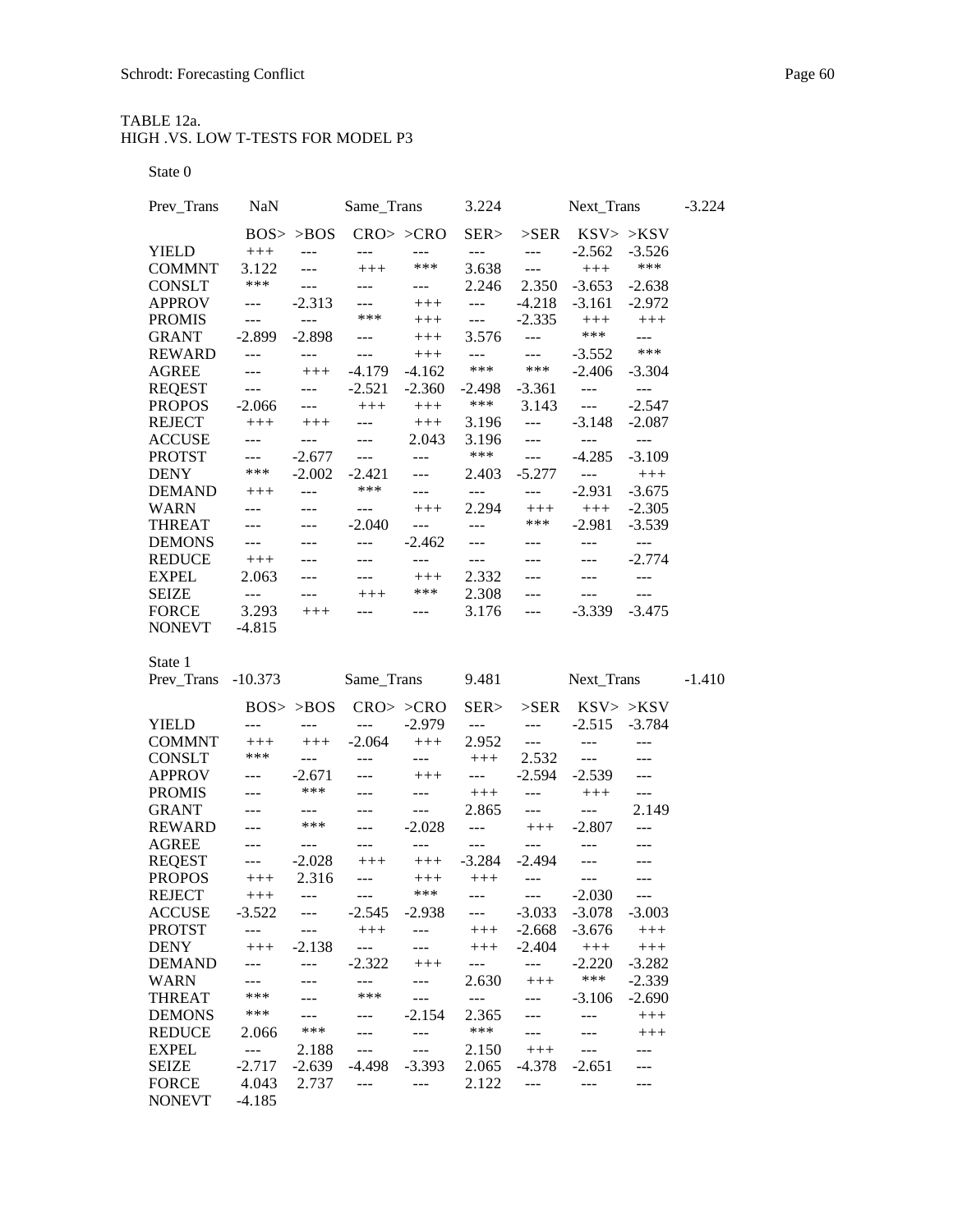#### TABLE 12b. HIGH .VS. LOW T-TESTS FOR MODEL N3

| Prev_Trans                     | NaN           |                | Same_Trans        |                | $-3.352$     |                | Next_Trans        |                | 3.352 |
|--------------------------------|---------------|----------------|-------------------|----------------|--------------|----------------|-------------------|----------------|-------|
|                                |               | BOS> >BOS      |                   | $CRO$ > $>CRO$ | SER          | $>$ SER        |                   | $KSV$ > $>KSV$ |       |
| <b>YIELD</b>                   | ---           | $+++$          | $---$             | $\frac{1}{2}$  | 2.253        | $ -$           | ***               | $---$          |       |
| <b>COMMNT</b>                  | $- - -$       | ---            | $---$             | ---            | $---$        | $-2.622$       | ---               | $---$          |       |
| <b>CONSLT</b>                  | ---           | ---            | $---$             | $---$          | $+++$        | $\overline{a}$ | ***               | $-2.016$       |       |
| <b>APPROV</b>                  | $---$         | ---            | ---               | $---$          | $ -$         | $-2.594$       | ---               | $-2.175$       |       |
| <b>PROMIS</b>                  | $- - -$       | ---            | $---$             | ---            | $---$        | $+++$          | ---               | $---$          |       |
| <b>GRANT</b>                   | ---           | ---            | 2.027             | ***            | ***          | ---            | ---               | $---$          |       |
| <b>REWARD</b>                  | $---$         | ---            | ---               | ---            | $-2.051$     | $---$          | ---               | $-2.064$       |       |
| <b>AGREE</b>                   | ---           | $++++$         | ---               | ---            | ---          | $- - -$        | ---               | ---            |       |
| <b>REQEST</b>                  | ***           | $ -$           | $---$             | $+++$          | $+++$        | $***$          | ---               | $-2.723$       |       |
| <b>PROPOS</b>                  | ---           | $-2.259$       | $+++$             | ---            | $+++$        | $+++$          | ---               | $+++$          |       |
| <b>REJECT</b>                  | ---           | ---            | ---               | $---$          | ---          | $---$          | $^{+++}$          | $-2.051$       |       |
| <b>ACCUSE</b>                  | $---$         | ***            | $---$             | ---            | 2.193        | ---            | $+++$             | $+++$          |       |
| <b>PROTST</b>                  | $---$         |                | ---               | $+++$          | $+++$        | $ -$           | ---               | ---            |       |
| <b>DENY</b>                    | ***           | $+++$<br>---   | ---               | $---$          |              | -3.119         | ---               | ---            |       |
|                                |               |                |                   |                | ---          |                | ***               | ***            |       |
| <b>DEMAND</b>                  | ---           | $---$          | $---$             | $---$          | $---$        | ---            |                   |                |       |
| WARN                           | ---           | ---            | ---               | $---$          | $---$        | $---$          | ---               | $---$          |       |
| <b>THREAT</b>                  | ---           | $\frac{1}{2}$  | ---               | ---            | ---          | ---            | ---               | ---            |       |
| <b>DEMONS</b>                  | $+++$         | $-2.259$       | ---               | ***            | $---$        | ---            | ---               | ---            |       |
| <b>REDUCE</b>                  | $---$         | ***            | $---$             | $---$          | $---$        | ---            | ***               | $+++$          |       |
| <b>EXPEL</b>                   | $- - -$       | ***            | $- - -$           | ***            | 3.409        | ---            | ---               | ---            |       |
| <b>SEIZE</b>                   | ---           | ---            | ***               | ---            | ---          | ---            | ---               | ---            |       |
| <b>FORCE</b>                   | 2.239         | $---$          | ---               | $---$          | $---$        | ---            | $+++$             | $-3.112$       |       |
| <b>NONEVT</b>                  | $-2.402$      |                |                   |                |              |                |                   |                |       |
|                                |               |                |                   |                |              |                |                   |                |       |
|                                |               |                |                   |                |              |                |                   |                |       |
| State 1                        |               |                |                   |                |              |                |                   |                |       |
| Prev_Trans                     | 3.853         |                | Same_Trans        |                | $-5.535$     |                | Next_Trans        |                | 4.039 |
|                                |               | BOS> >BOS      |                   | $CRO$ > $CRO$  | SER          | $>$ SER        |                   | $KSV$ > $>KSV$ |       |
| <b>YIELD</b>                   | ---           | $+++$          | $\frac{1}{2}$     | $\frac{1}{2}$  | ---          | ---            | $+++$             | ---            |       |
| <b>COMMNT</b>                  | $\frac{1}{2}$ | ---            | ---               | $---$          | $---$        | $---$          | $+++$             | $+++$          |       |
| <b>CONSLT</b>                  | $+++$         | ---            | ---               | ---            | $---$        | ---            | $+++$             | $+++$          |       |
|                                | $++++$        | ---            | $+++$             | $---$          | ---          | $++++$         | ---               | $+++$          |       |
| <b>APPROV</b><br><b>PROMIS</b> | $+++$         |                | $---$             | $---$          | $---$        | $---$          | ---               | $+++$          |       |
| <b>GRANT</b>                   | ---           | $+++$<br>2.079 | ---               | ---            | 4.514        | ---            | ---               | ---            |       |
|                                |               |                | $---$             | $---$          | ***          | ---            |                   |                |       |
| <b>REWARD</b>                  | 3.516         | 3.680<br>***   | $---$             | $---$          | $---$        | $---$          | $+++$<br>---      | $^{+++}$       |       |
| <b>AGREE</b>                   | $+++$         | $---$          | ---               | $---$          |              | ---            | ---               | $+++$          |       |
| <b>REQEST</b>                  | $^{+++}$      |                |                   |                | $^{+++}$     | $---$          | ---               | $^{+++}$       |       |
| <b>PROPOS</b>                  | ---<br>$---$  | 2.575<br>---   | $^{+++}$<br>$---$ | $\frac{1}{2}$  | 2.623<br>--- | ***            | ---               | $^{+++}$       |       |
| <b>REJECT</b>                  |               |                |                   | $+++$          |              |                |                   |                |       |
| <b>ACCUSE</b>                  | 2.450         | ---            | $-2.098$          | ---            | $---$        | ---            | ---<br>***        | $+++$          |       |
| <b>PROTST</b>                  | $ -$          | ---            | $+++$             | ---            | $+++$        | ***            |                   | $+++$          |       |
| <b>DENY</b>                    | $+++$         | ---            | ---               | ---            | ---          | ---            | ---               | $\overline{a}$ |       |
| <b>DEMAND</b>                  | 2.157         | ---            |                   |                |              |                |                   | $+++$          |       |
| <b>WARN</b>                    | ---           |                |                   |                |              |                |                   | ---            |       |
| <b>THREAT</b>                  | $+++$         | ---            |                   | ---            | ---          | $+++$          | ---               | ---            |       |
| <b>DEMONS</b>                  |               | ---            | 2.420             | $+++$          | ---          |                |                   | $+++$          |       |
| <b>REDUCE</b>                  |               | 2.646          | $---$             | ---            | ***          |                |                   | ---            |       |
| <b>EXPEL</b>                   |               | ---            | $---$             | ---            |              | $+++$          | ---               | ---            |       |
| <b>SEIZE</b><br><b>FORCE</b>   | ---<br>2.441  | ---<br>$+++$   | $+++$             | $+++$          |              |                | $+++$<br>$-2.487$ | $+++$<br>$+++$ |       |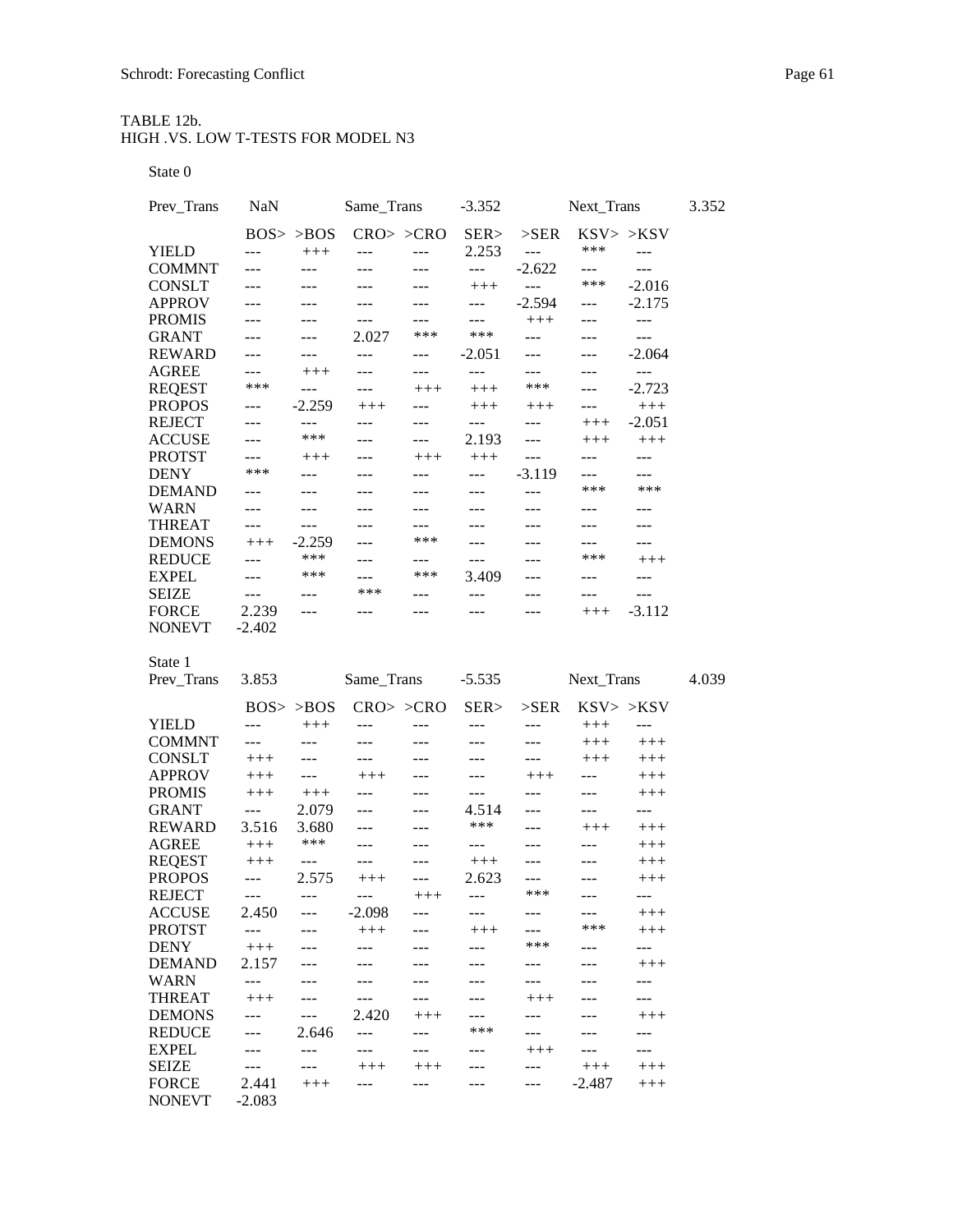### **Figure 14a DIFFERENCE-OF-MEANS TESTS BETWEEN HIGH AND LOW MODELS, P3 MODEL STATE 1**

**P3 - STATE 1 - ALL**



**P3 - STATE 1 - BEST**

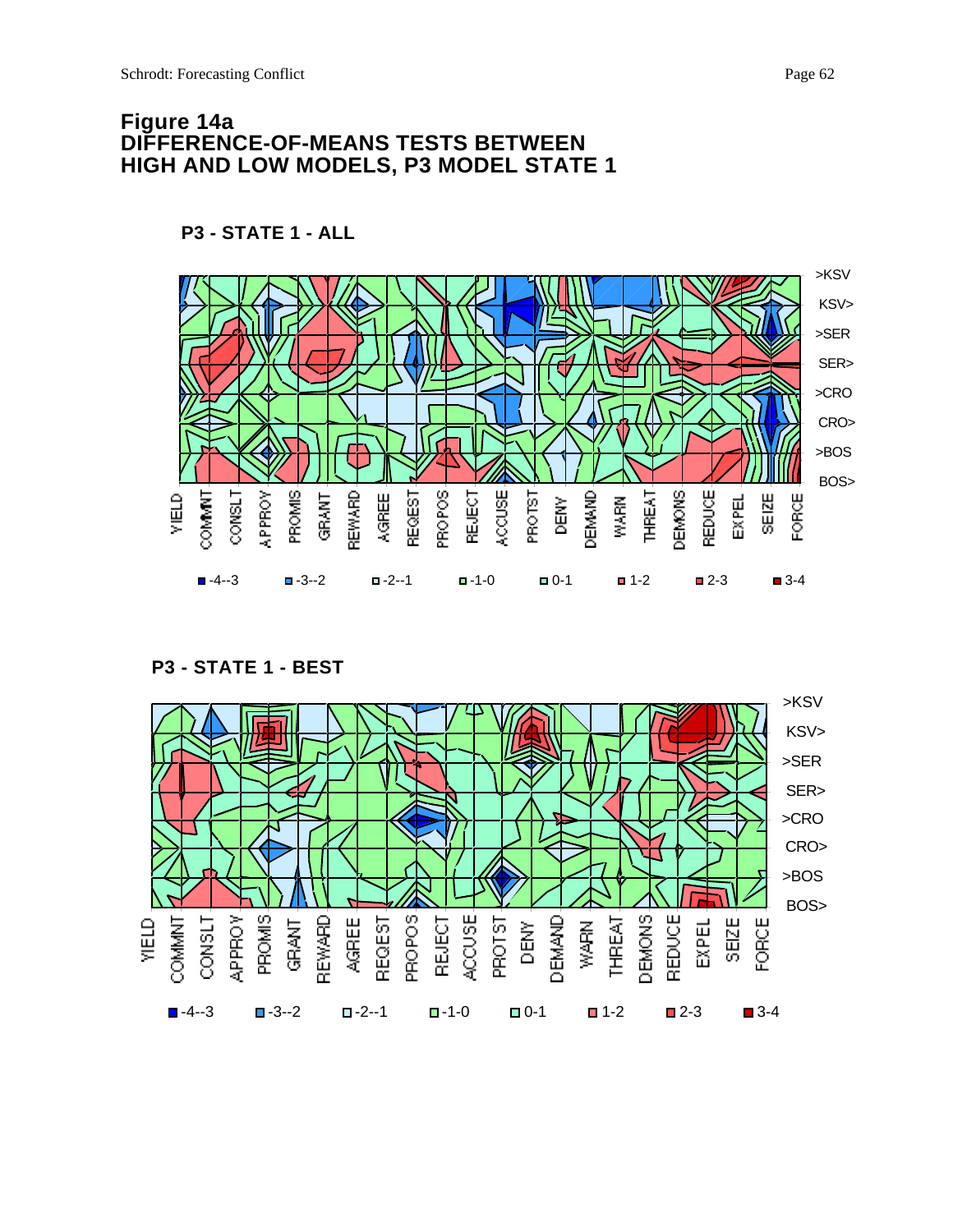# **Figure 14b. DIFFERENCE-OF-MEANS TESTS BETWEEN HIGH AND LOW MODELS, N3 MODEL STATE 1**

**N3 - STATE 1 - ALL**



**N3 - STATE 1 - BEST**

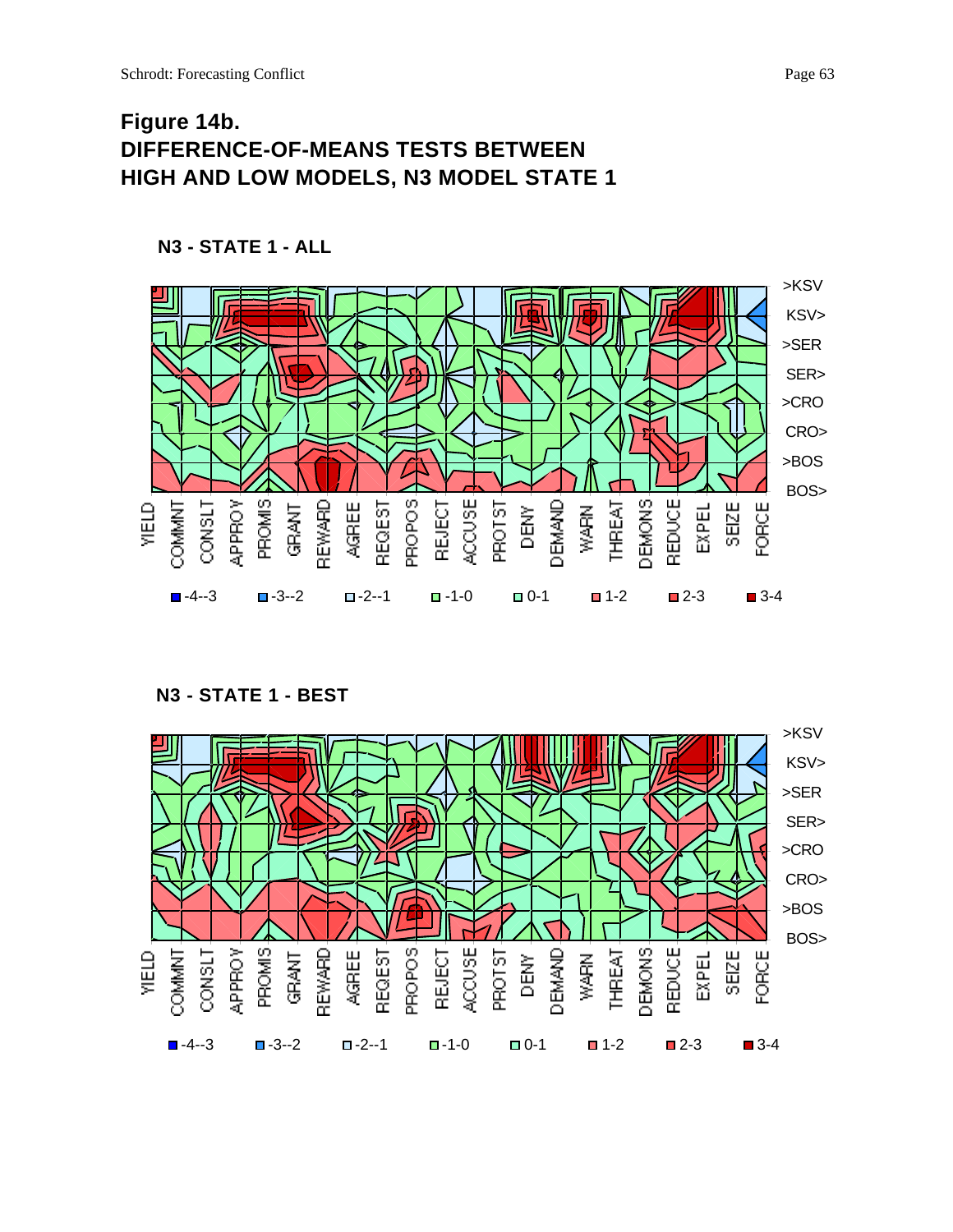# **Figure 14c. DIFFERENCE-OF-MEANS TESTS BETWEEN HIGH AND LOW MODELS, P3 MODEL STATE 4**

**P3 - STATE 4 - ALL**



**P3 - STATE 4 - BEST**

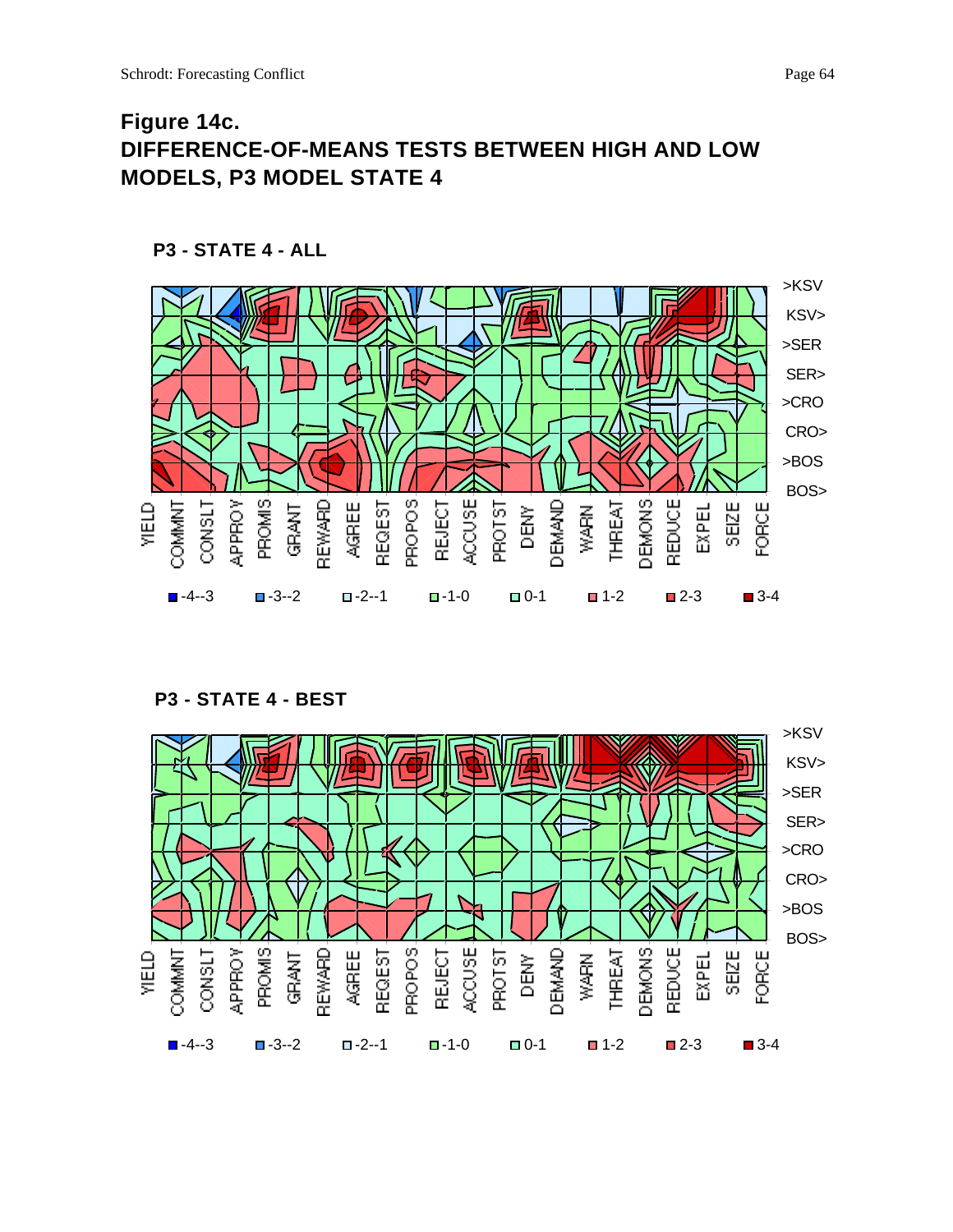# **Figure 14d. DIFFERENCE-OF-MEANS TESTS BETWEEN HIGH AND LOW MODELS, N3 MODEL STATE 4**

### **N3 - STATE 4 - ALL**



**N3 - STATE 4 - BEST**

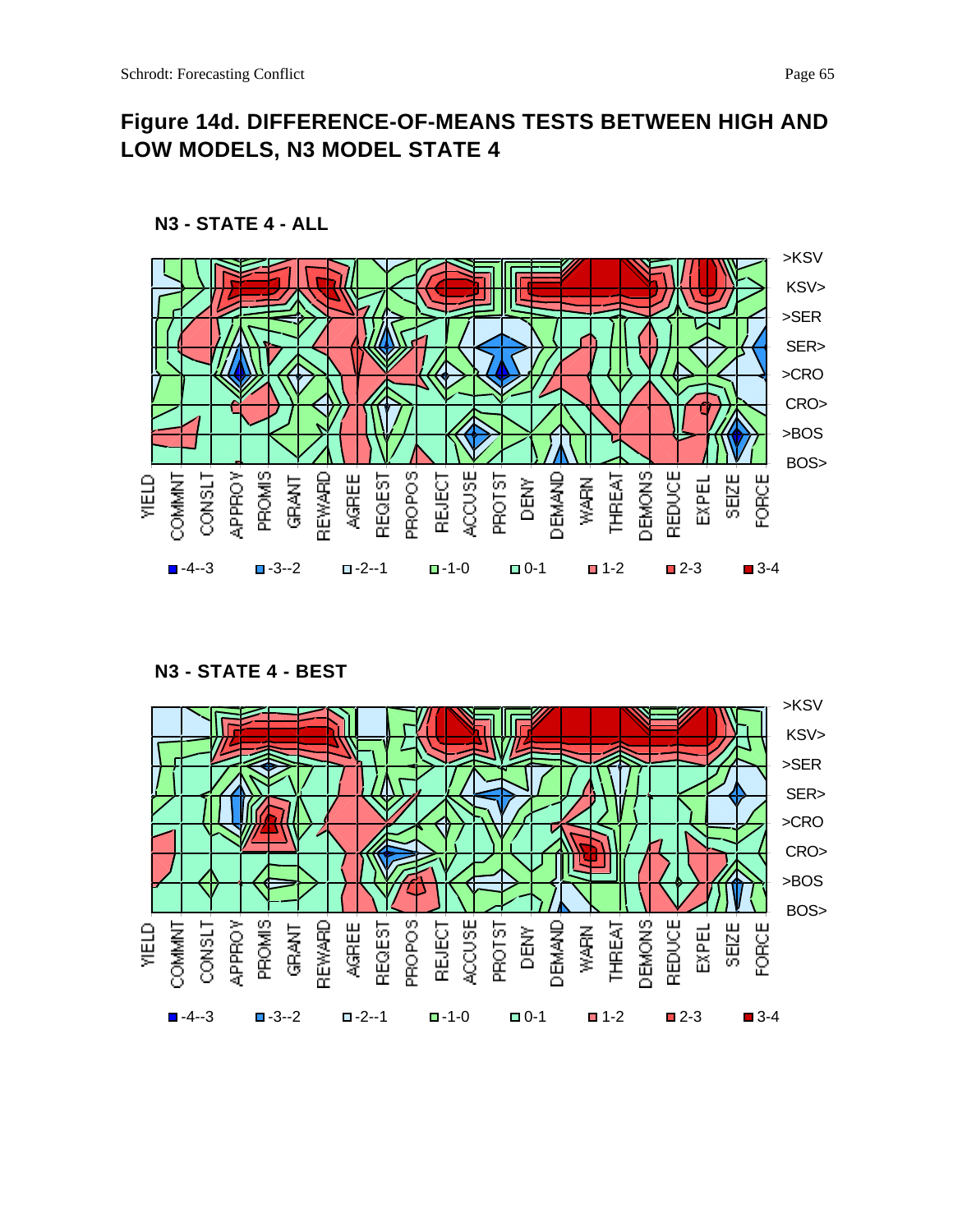#### **Comparison of 1-month and 6-month forecast models**

T–tests were run for the difference between the 1-month and 6-month forecasting models. There appear to be few if any systematic differences—in fact in comparisons of the later states, the number of significant t-values barely rises above the level expected by chance. This result is particularly strong in the low model estimates in .best models, which would suggest that the most effective low models are simply modeling the background activity in non-conflict periods, with appropriate adjustment to maximize the distinctions between this and the high-conflict periods.

In the high models, there is a consistent pattern is that there are more differences in the early states of the models. This would suggest that more of the discrimination may be found in the early states, which is also consistent with how the HMM models themselves work: The best fit for a sequence might involve simply cycling in the early states of the model, which should result in more precise estimation of those states. This is also consistent with the interpretation that these forecasts are dealing with general shifts in behavior (which involve relatively diffuse changes in the event sequences) rather than a more finely-differentiated development of a six-stage crisis that would involve a larger number of distinct Markov states.

### Three Experiments in Simplifying the Model

As the discussion above makes clear, one major drawback of the HMM approach is the large number of parameters. Because these parameters do not appear to exhibit any obvious structure—widely different values produce roughly comparable results—it seems likely that many of them are redundant. I therefore undertook two experiments to test the effects on accuracy of substantially reducing the number of parameters, first by looking only at the activity of the dominant actor in the system—Serbia—and then by reducing the detail in the event codes. I also looked at the effects of changing the classification variable from predicting conflict in a single week to predicting conflict in a 1- or 2-month period.

### Reducing the Number of Dyads: Serbia Only

Serbia is clearly the dominant actor in this crisis. During the 1990s, conflict in the former Yugoslavia shifted focus from Croatia to Bosnia to Kosovo, but Serbia (and ethnic Serbs) were involved at all of these stages. This suggested an alternative approach: just monitor the activity of Serbia. Consequently I re-estimated a simpler model that involves only 45 codes:

[any source] -> Serbia Serbia -> [any target]

plus the 00 nonevent code. The remainder of the forecasting design was the same as before.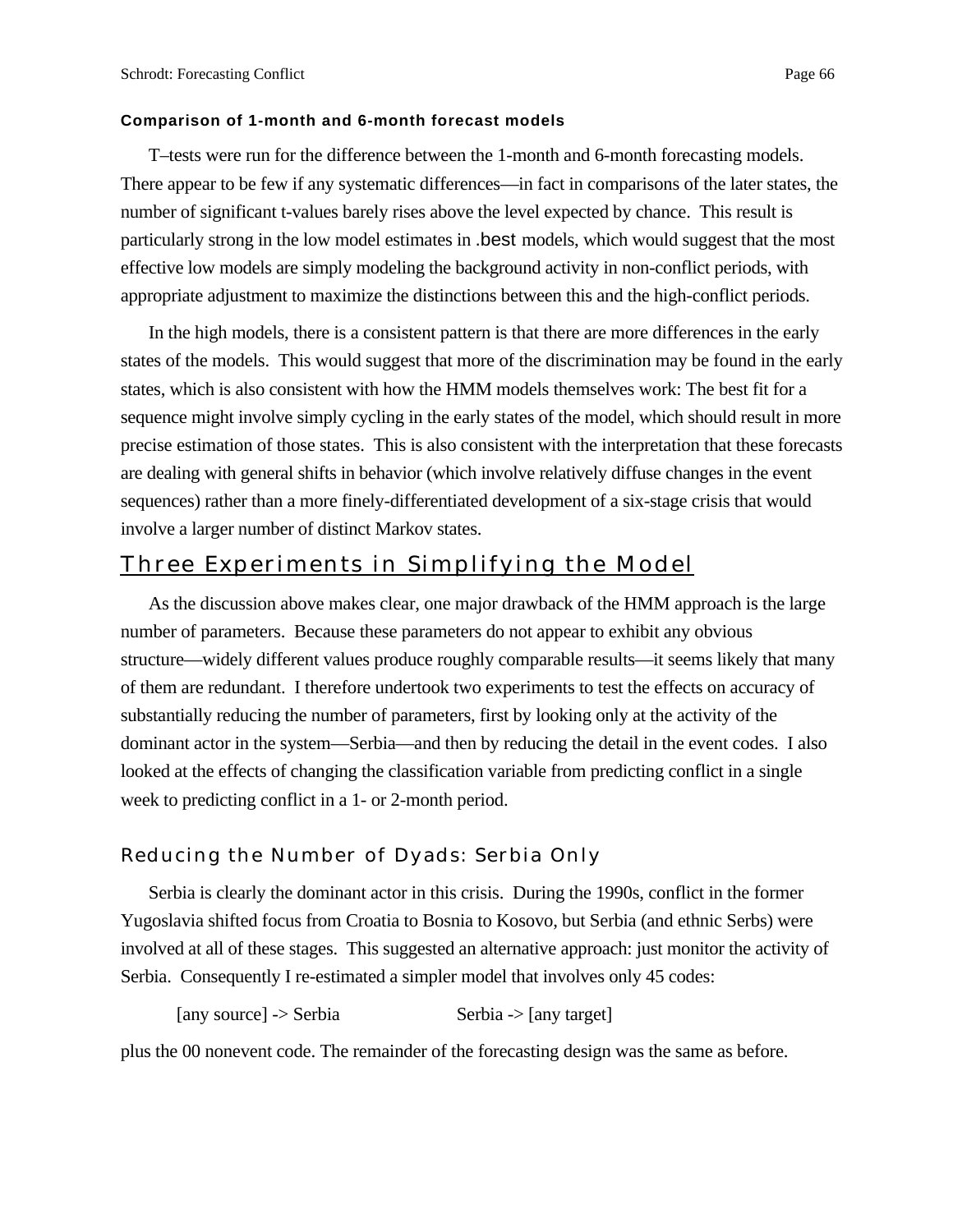l

The focus on Serbia was also suggested by the fact that the model did not do very well at all on predicting the outbreak of violence in Kosovo. This could be due to the fact that while the original model included events involving Kosovo, there was in fact no real precedent for violence in Kosovo, and the reason that the model did not predict problems in Kosovo might have been due to it "looking" for the wrong thing.

Tables 3 and 4 show the summary statistics on the accuracy of the simplified model. In terms of overall accuracy, the results for the U and P models are almost identical to the results in the 4 dyad model, and the N model actually improves by about 10%! (The improvement in the N model is due largely to increased accuracy during the implementation of the Dayton accords). These results are also mirrored in the analysis of the high and low-week errors in Table 4: The U and P models gain between 5% and 20% observed accuracy in the high conflict week, while losing only about 2% observed accuracy in low-conflict weeks. The forecast accuracy of the U and P models remains about the same. In the N model, the observed accuracy for high-conflict weeks increases slightly (about 5% for the 3 and 6 month forecasts), and increases about 10% for low-conflict weeks. Forecast accuracy increases about 7% for high-conflict weeks and stays the same for lowconflict weeks. In almost none of these cases is there a serious loss of accuracy when moving to the simpler model.<sup>18</sup>

Figure 7 shows the 5-week centered moving average of the 3-N and 3-P Serbia-only models; in general these show patterns (including mirror-imaging) that are similar to those found in the 4 dyad models. However, the direct comparison between the Serbia-only and 4-dyad 3-N models—shown in Figure 8—reveals several interesting differences. First, as I had hoped, the Serbia-only model is much quicker at picking up the cessation of hostilities following the Dayton Accords—the two lines parallel each other during the period from July-1991 to October-1997, with the Serbia-only model being about 30% more accurate. Second, there are two deep spikes of low accuracy in the Serbia-only model that are not found in the 4-dyad model: these occur in late 1991 and late 1998. In both cases, the inaccuracy is due to false-positives: the model is saying there will be conflict, but it is not reflected in the data. Both of these periods are followed by major outbreaks of violence.

This analysis suggests that this simple Serbia-only model may be more accurate than the more complex 4-dyad model, despite the fact that the earlier model contains much more information. There are at least three reasons that this might be true. First, simple models of social behavior are often more accurate, because the measurement errors in an more complex model add more signal

<sup>&</sup>lt;sup>18</sup> The Serbia-only model also shows a greater likelihood of consistently being less accurate at longer horizons, which would be consistent with that model having reduced amounts of noise.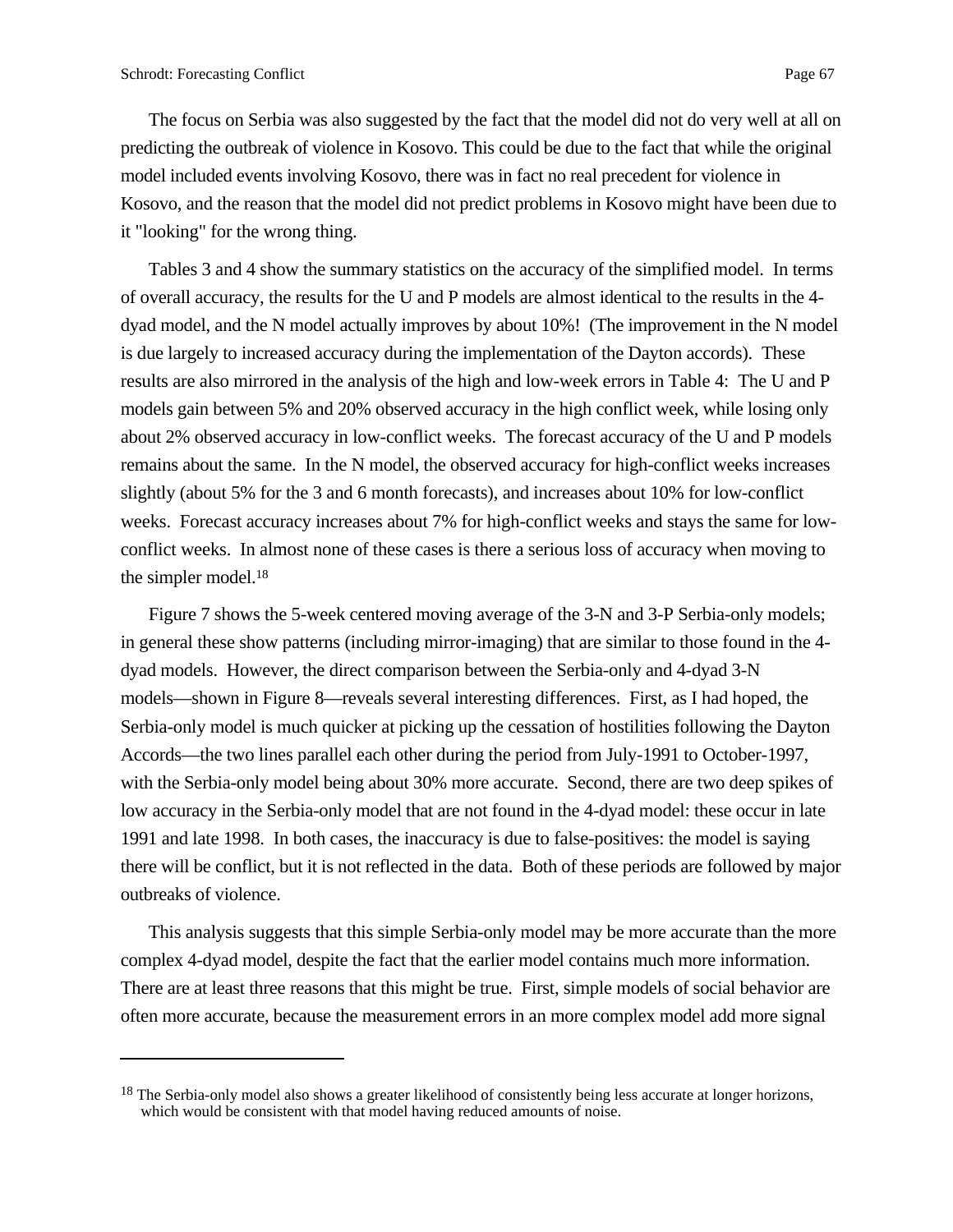l

than noise.19 (This parallels the experience of the State Failures Project, which started by looking at several hundred variables, and found that all they really needed were half a dozen.) Second, "watch the bad guys" is intuitively plausible—Serbia has been the initiator of much of the violence in this region, and when not the initiator, usually the target, so monitoring Serbia alone is going to get most of the required information. Such an approach might not work in an area characterized

by a truly multi-actor conflict such as central Africa, or the Afghan or Lebanese civil wars. Finally, the underlying theory of sequence matching suggests that models should not be overly specific—the whole point of the exercise is to generalize. In this case, the generalization is across all Serbian behavior, irrespective of target.

### **Table 3 Summary of Estimated Models: Serbia Only** Best Models **All Models**

| <b>Model</b> | # Models       | # Obsrv | % Correct | # Models | # Obsrv | %Correct |
|--------------|----------------|---------|-----------|----------|---------|----------|
| $1-U$        | 8              | 3256    | 80.1%     | 32       | 13024   | 76.9%    |
| $3-U$        | $\overline{7}$ | 2786    | 81.5%     | 32       | 12736   | 76.3%    |
| $6-U$        | 2              | 770     | 79.9%     | 32       | 12320   | 74.4%    |
|              |                |         |           |          |         |          |
| $1-P$        | $\overline{7}$ | 2849    | 81.1%     | 32       | 13024   | 76.8%    |
| $3-P$        | 6              | 2388    | 81.2%     | 32       | 12736   | 76.3%    |
| $6-P$        | $\overline{2}$ | 770     | 79.9%     | 32       | 12320   | 75.0%    |
|              |                |         |           |          |         |          |
| $1-N$        | 31             | 12617   | 64.1%     | 32       | 13024   | 63.6%    |
| $3-N$        | 30             | 11940   | 59.7%     | 32       | 12736   | 58.9%    |
| $6-N$        | 32             | 12320   | 60.2%     | 32       | 12320   | 60.2%    |

<sup>&</sup>lt;sup>19</sup> In the case of event data, coverage bias is probably the most important source of error: reporters go to where the action is, and when the action is in Sarajevo, few reports will come out of Kosovo.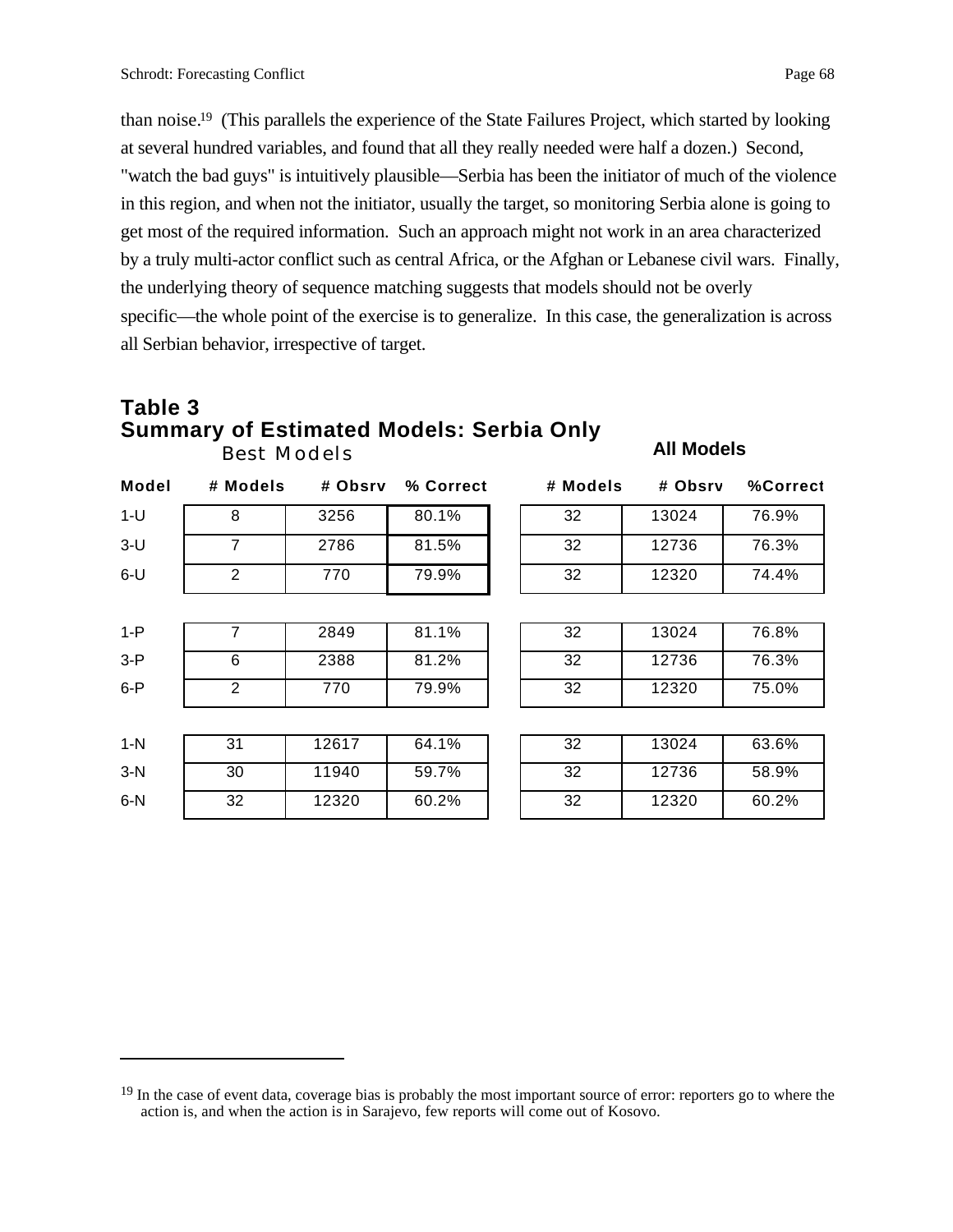## **Table 4a High Conflict Weeks: Serbia Only**

|         | <b>Best Models</b> |                 |  | <b>All Models</b> |                 |  |
|---------|--------------------|-----------------|--|-------------------|-----------------|--|
| Model   | <b>Observed</b>    | <b>Forecast</b> |  | <b>Observed</b>   | <b>Forecast</b> |  |
| $1-U$   | 38.7%              | 51.5%           |  | 43.1%             | 43.3%           |  |
| $3-U$   | 40.3%              | 58.1%           |  | 49.7%             | 43.9%           |  |
| $6 - U$ | 35.5%              | 55.1%           |  | 43.5%             | 41.1%           |  |
|         |                    |                 |  |                   |                 |  |
| $1 - P$ | 37.9%              | 55.3%           |  | 44.5%             | 43.3%           |  |
| $3-P$   | 38.8%              | 57.4%           |  | 46.9%             | 43.7%           |  |
| $6-P$   | 33.1%              | 55.6%           |  | 42.8%             | 42.1%           |  |
|         |                    |                 |  |                   |                 |  |
| $1-N$   | 92.8%              | 35.5%           |  | 93.0%             | 35.2%           |  |
| $3-N$   | 91.3%              | 33.1%           |  | 91.7%             | 32.7%           |  |
| $6-N$   | 90.6%              | 34.1%           |  | 90.6%             | 34.1%           |  |

# **Table 4b Low Conflict Weeks: Serbia Only**

### **Best Models All Models**

| Model | <b>Observed</b> | <b>Forecast</b> | <b>Observed</b> | <b>Forecast</b> |
|-------|-----------------|-----------------|-----------------|-----------------|
| 1-U   | 90.6%           | 85.3%           | 85.5%           | 85.4%           |
| $3-U$ | 92.3%           | 85.4%           | 83.3%           | 86.3%           |
| 6-U   | 92.1%           | 83.9%           | 82.9%           | 84.2%           |

| <b>Observed</b> | Forecast |
|-----------------|----------|
| 85.5%           | 85.4%    |
| 83.3%           | 86.3%    |
| 82.9%           | 84.2%    |

| $1 - P$ | 92.2% | 85.3% | 85.0% | 85.7% |
|---------|-------|-------|-------|-------|
| $3-P$   | 92.4% | 85.1% | 84.1% | 85.7% |
| $6-P$   | 92.7% | 83.5% | 83.8% | 84.2% |

| 85.0% | 85.7% |
|-------|-------|
| 84.1% | 85.7% |
| 83.8% | 84.2% |
|       |       |

| $1-N$ | 56.8% | 96.9% | 56.1% | 96.9% |
|-------|-------|-------|-------|-------|
| $3-N$ | 51.3% | 95.7% | 50.2% | 95.8% |
| 6-N   | 51.8% | 95.3% | 51.8% | 95.3% |

| 56.1% | 96.9% |
|-------|-------|
| 50.2% | 95.8% |
| 51.8% | 95.3% |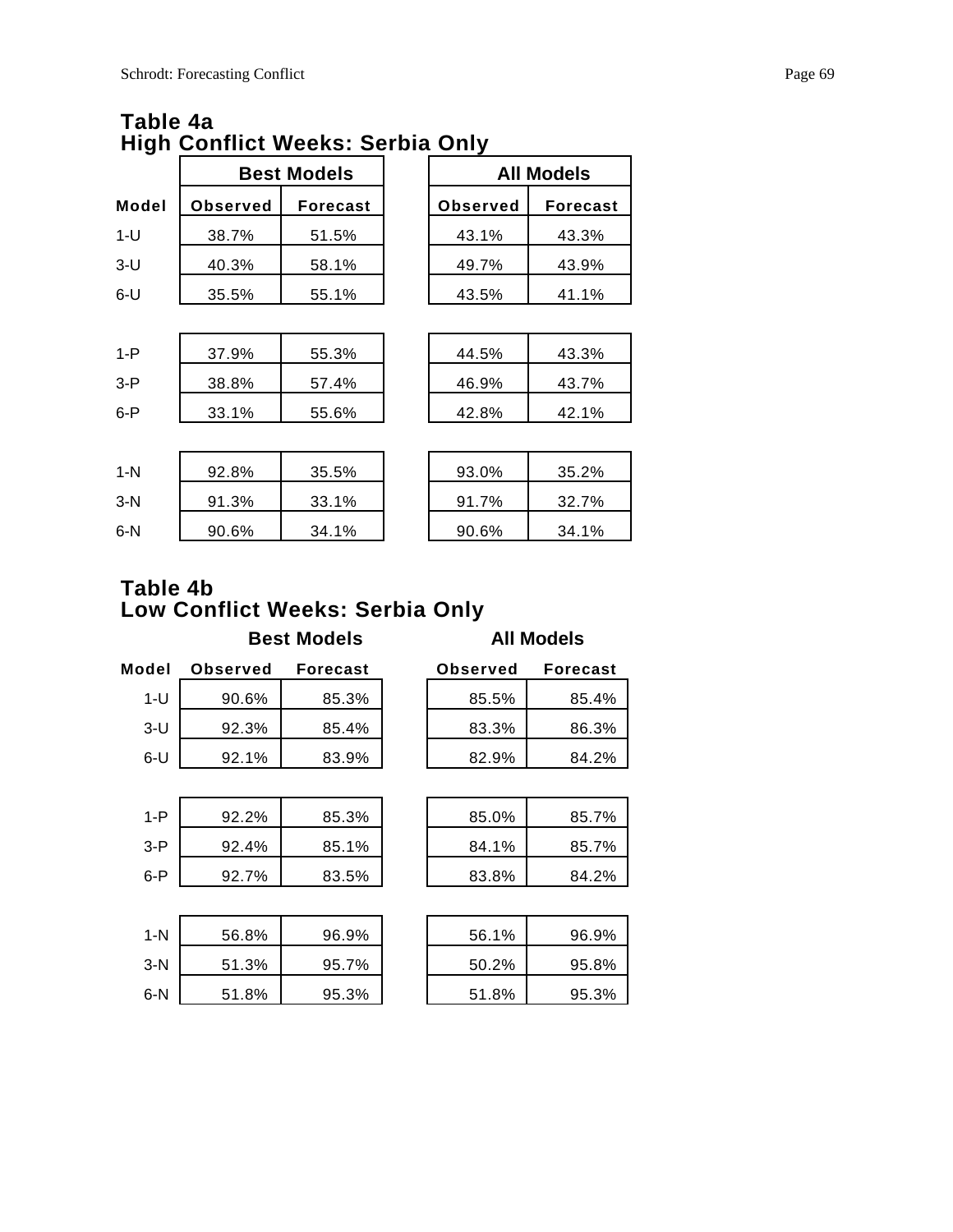# **Figure 7.**



Accuracy of Serbia-only, 5-week Moving Average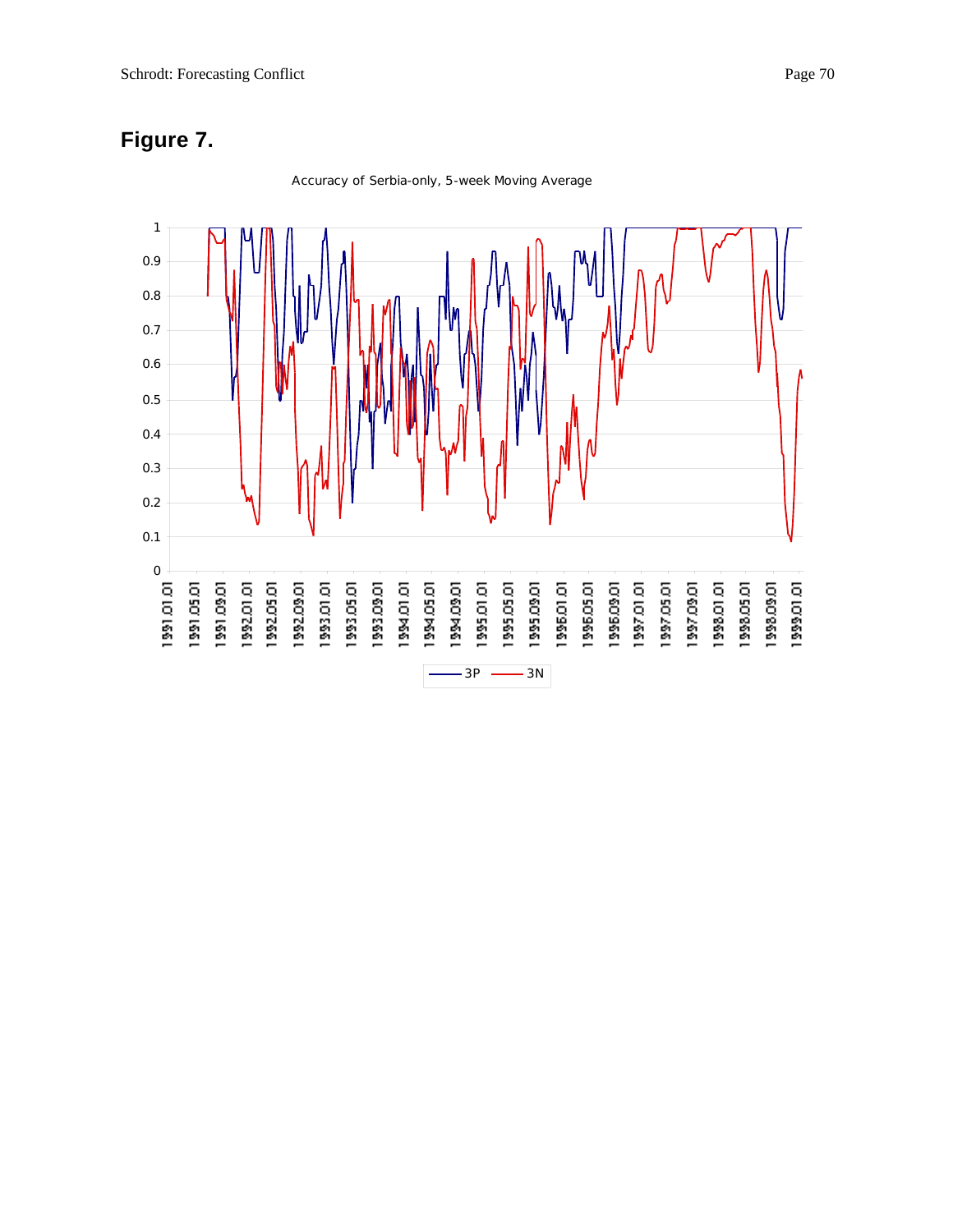## **Figure 8.**



Comparison of 3N Models, 5-week Moving Average

### Modifying the and Coding Scheme

A second experiment involves simplifying the coding system. Earlier work on conflict in the Middle East (Gerner and Schrodt 1998) showed that in a cluster analysis, it was possible to substantially reduce the number of coding categories substantially without much loss in predictive power (in fact predictive power might even be gained by eliminating sources of noise). I therefore re-estimated the models using the following five-category system:

- 0. Non-event
- 1. Verbal cooperation (WEIS categories 02, 03, 04, 05, 08, 09,10)
- 2. Material cooperation (WEIS categories 01, 06, 07)
- 3. Verbal conflict (WEIS categories 11, 12, 13, 14, 15, 16, 17)
- 4. Material conflict (WEIS categories 18, 19, 20, 21, 22)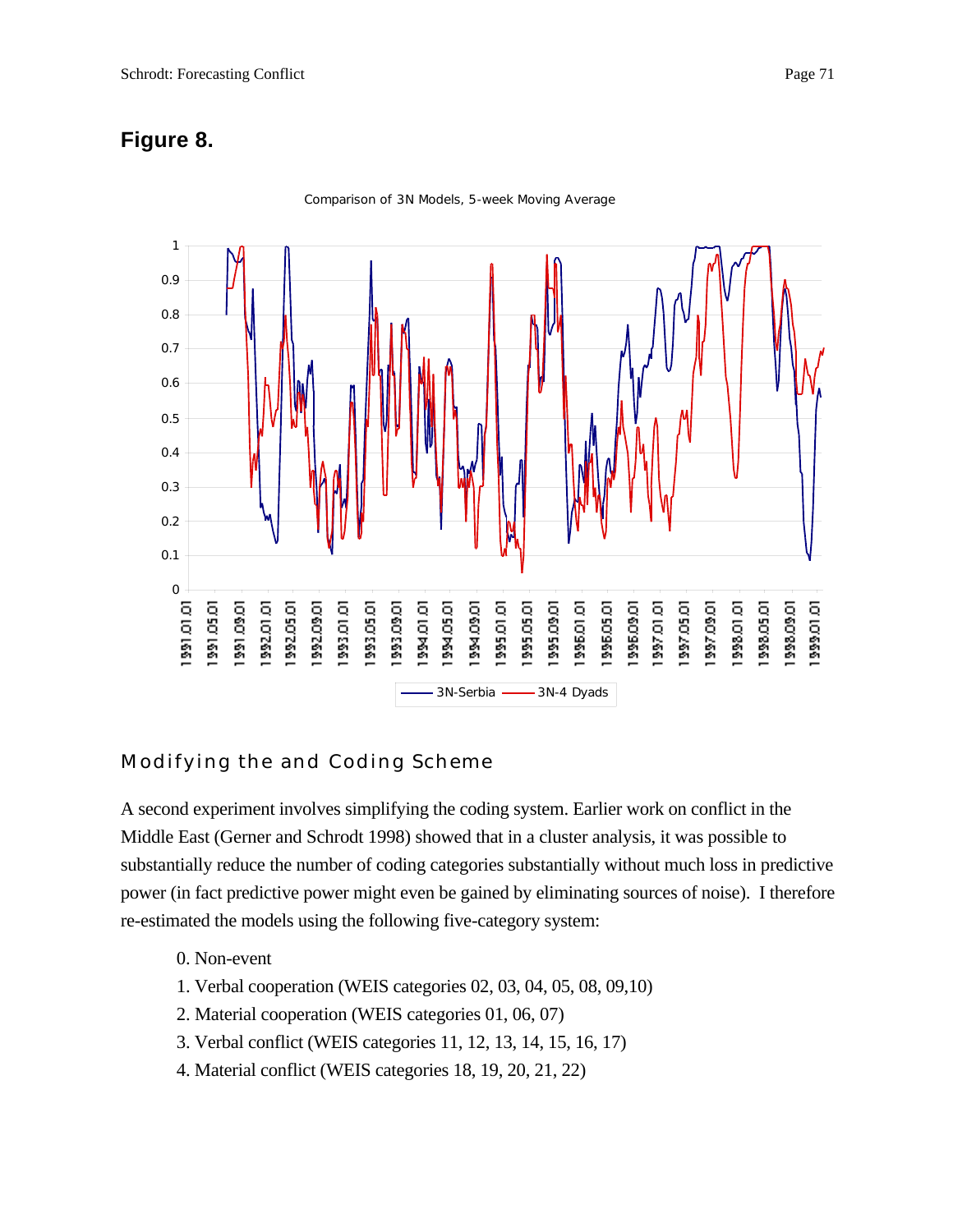l

This reduces the total number of codes in the 8-dyad Balkans model from 177 to 33, which also substantially reduces the number of low frequency code categories. (This is also likely to reduce the effect of coding variance and coding error somewhat: Several of the "verbal conflict" codes in WEIS are ambiguous even for human coders, and the automated coding probably generates some misclassification in those categories.)

The results of this experiment are given in Table 13a. As before, the models were evaluated with 1, 3 and 6-month forecast lags, and with the P and N weighting scheme. 32 Monte-Carlo genetic algorithm estimates were done for each set of experimental parameters. For purposes of comparison, Table 13b presents the statistics for the original model in the same format.

In general, the results of the new analysis are comparable to those of the original analysis. As before, the drop-off in accuracy with the increasing forecasting lag is small—about 4% from the 1 month to 6-month forecast lag—but consistently there is a small decrease. The overall accuracy measure decreases about 4% for the P models and *increases* about 8% for the N models. The largest difference in the results occurs with respect to the accuracy of the high-conflict predictions in the P models—these average about 18% better in the percentage of the observed high weeks that were correctly forecast, albeit at the cost of an 8% decrease in the corresponding percentage of the observed low weeks that were correctly forecast. The N model shows an 11% increase in the percentage of the observed low weeks that were correctly forecast and a 5% increase in the percentage of forecasts of high conflict that actually had high conflict. All of the remaining statistics differ from the original model by less than 3%.

This analysis clearly supports the results found in Gerner and Schrodt (1998)—the use of simplified event coding systems at worst involves only a small penalty in terms of predictive accuracy, and at best can actually improve the accuracy, probably through the reduction of noise. This is particularly important when automated coding is being used, since automated coding is generally less capable of making subtle distinctions between event categories, but generally is quite good at making large distinctions such as the difference between cooperative and conflictual behavior.<sup>20</sup>

 $20$  It should be noted that both this test and the earlier Gerner and Schrodt (1998) test use machine-coded data, so this effect might be due to the errors found in that type of coding. However, this seems somewhat unlikely given the magnitude of the effect, the fact that the overall error rate in machine coding is comparable to that of human coding, and the fact that many of the categories that are ambigous in machine coding are also ambiguous to human coders.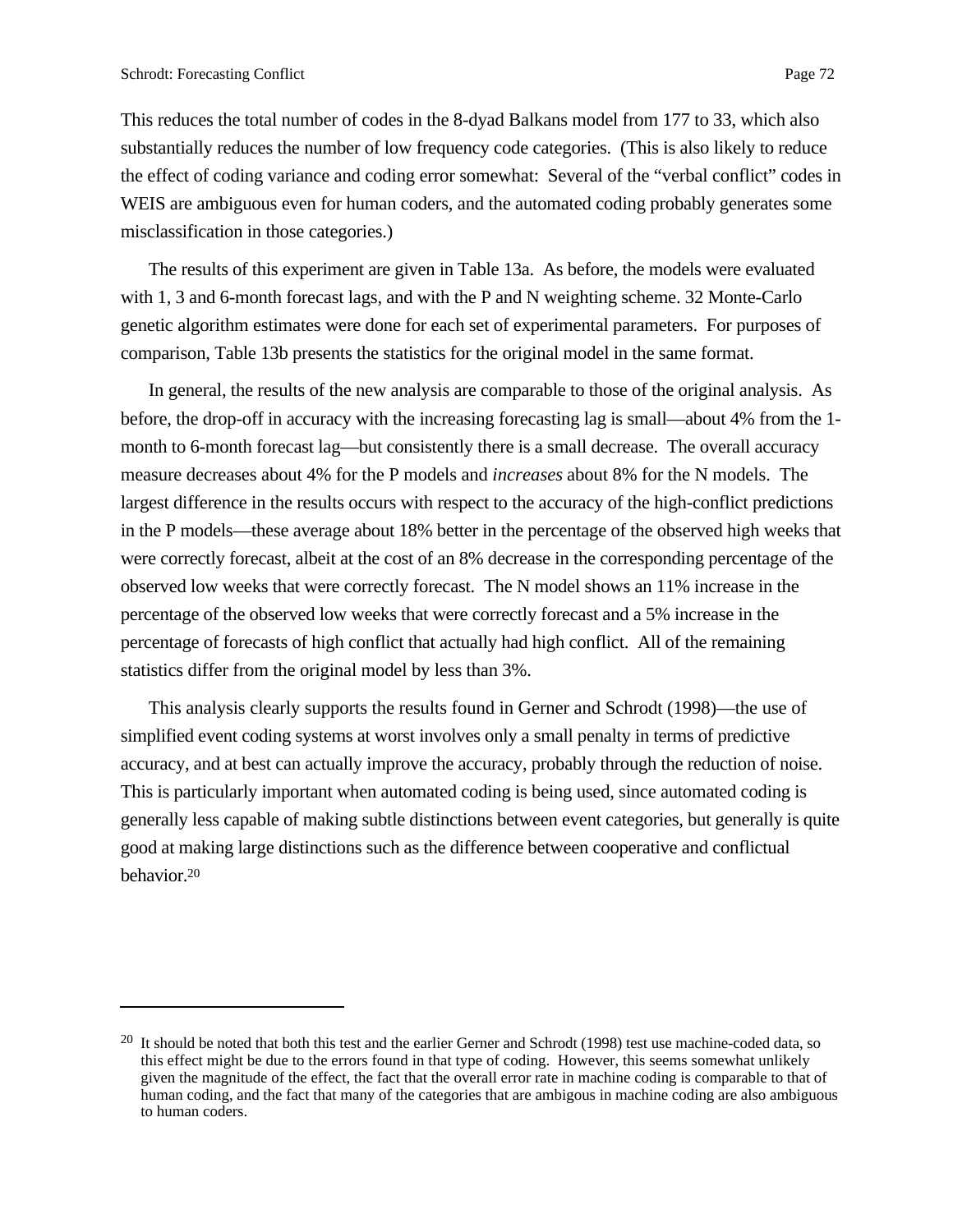| Experiment     | %accuracy | %high<br>correct | %low<br>correct | %high<br>forecast | %low<br>forecast |
|----------------|-----------|------------------|-----------------|-------------------|------------------|
| P <sub>1</sub> | 74.4      | 46.2             | 81.5            | 38.9              | 85.6             |
| P <sub>3</sub> | 71.7      | 44.1             | 78.9            | 35.4              | 84.4             |
| P <sub>6</sub> | 71.4      | 44.2             | 78.8            | 36.4              | 83.8             |
| N <sub>1</sub> | 61.9      | 90.7             | 54.6            | 33.7              | 95.8             |
| N3             | 57.8      | 87.0             | 50.2            | 31.4              | 93.6             |
| N <sub>6</sub> | 56.8      | 85.9             | 48.8            | 31.5              | 92.7             |
|                |           |                  |                 |                   |                  |

#### **Table 13a. Accuracy for 5-Category Coding System**

#### **Table 13b. Accuracy for 1-Week Prediction Periods and 23-Category Coding**

| <b>System</b>  |           |                  |                 |                   |                  |  |
|----------------|-----------|------------------|-----------------|-------------------|------------------|--|
| Experiment     | %accuracy | %high<br>correct | %low<br>correct | %high<br>forecast | %low<br>forecast |  |
| P <sub>1</sub> | 77.6      | 29.3             | 89.5            | 40.8              | 83.7             |  |
| P <sub>3</sub> | 76.0      | 29.0             | 87.9            | 37.9              | 82.9             |  |
| P <sub>6</sub> | 76.9      | 25.9             | 90.6            | 42.6              | 82.0             |  |
| N <sub>1</sub> | 54.2      | 92.7             | 45.3            | 28.1              | 96.4             |  |
| N3             | 49.0      | 88.1             | 39.6            | 25.9              | 93.3             |  |
| N <sub>6</sub> | 47.7      | 88.5             | 37.4            | 26.3              | 92.8             |  |

#### Modifying the Prediction Framework

The final experiment involves modifying the criteria for making a prediction. As noted at a number of points above, the objective of predicting the level of conflict in a single week is unrealistically precise—most predictions by human political analysts are made over more general periods of time. Consequently, the classification variable was modified to indicate whether a highconflict week occurred during a 4- or 8-week period following the forecasting-lag period. The threshold for high-conflict was set at greater than 26 WEIS category **22** events for the 4-week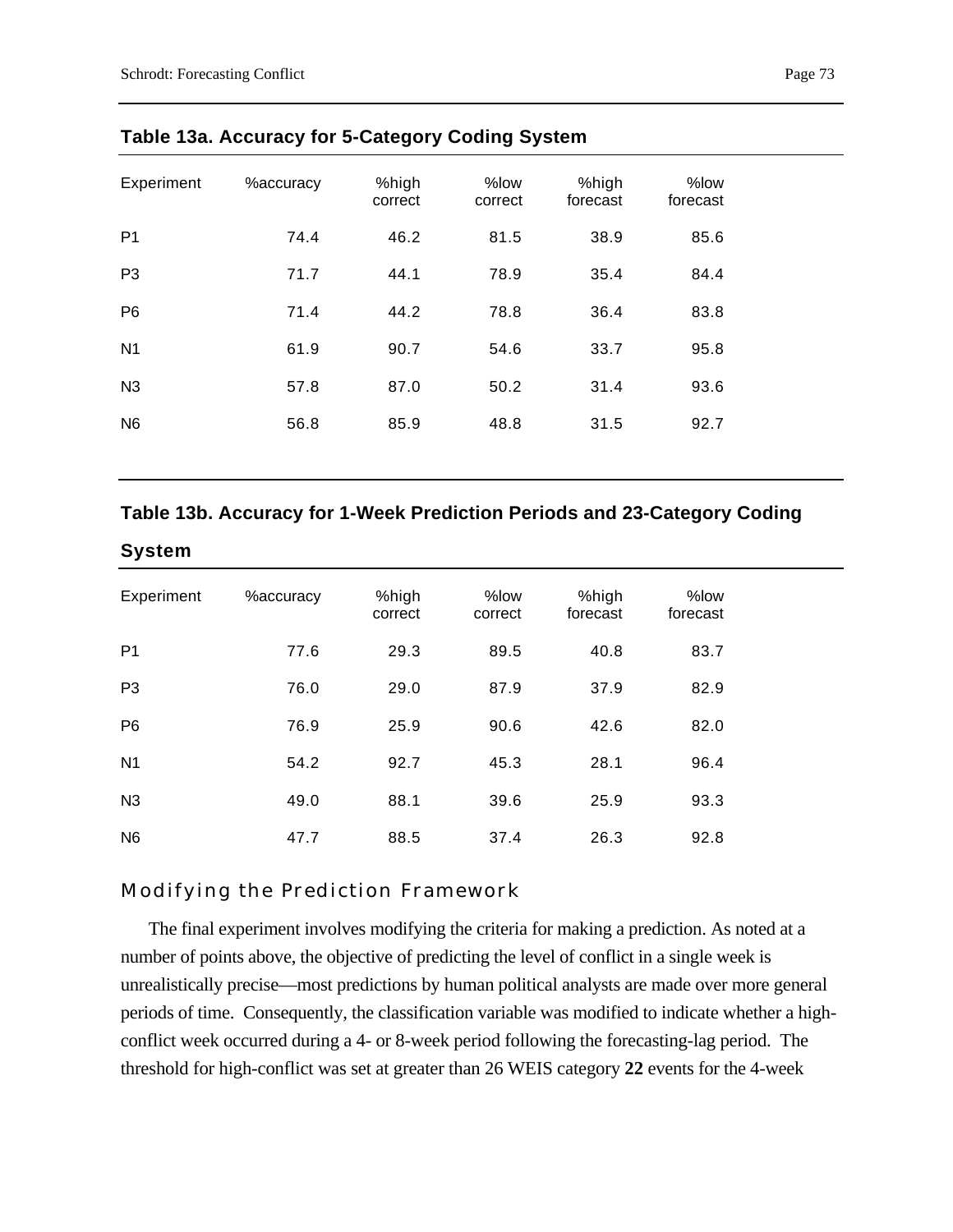period and greater than 57 WEIS category **22** events for the 8-week period; approximately 30% of the periods fall into the high-conflict category.

These results are reported in Table 14, the 4 and 8 prefixes in the "Experiment" code refer to conflict occurring in 4- and 8-week periods respectively. These runs were done with the 5-code, rather than the earlier 22-code, system; and there were 32 Monte Carlo experiments for each experimental condition.

Surprisingly, the overall accuracy changes very little from the results of the 5-code experiment reported in Table 13a; almost all of the accuracy percentages are within 3% of the earlier results. However, there are substantial changes in the *pattern* of the accuracy. As with the change in the 5 code system, this change benefits the accuracy of the forecasts of the high-conflict months. In the P model, the number of high conflict periods correctly predicted increases by about 13% for the 1 month and 3-month forecast lags, and the percentage of high conflict periods where high conflict is actually observed also increases by about 13%. In the N model, the percentage of high conflict periods where high conflict is actually observed also increases by about 10%, but there is almost no change in the the number of high conflict periods correctly predicted. Because the overall accuracy changes little, these increases in accuracy for the high-conflict periods are compensated by decreases in accuracy for the low-conflict periods, though those percentage changes are smaller—typically around 4%—because the number of low-conflict periods is larger.

These results were somewhat unexpected: I had expected that predictions for the longer periods would be more accurate because they would not be subject to errors due to the random week-to-week variations within a period of high conflict. In a sense, this is what occurs in the higher prediction accuracy for high-conflict periods. However, that has relatively little impact on the overall accuracy, which is dominated by the low-conflict periods and low-conflict is highly autocorrelated. The results are consistent with the model is picking up very general characteristics of the behavior that change only slowly over time, rather than looking at indicators for specific weeks, despite that choice of the classification variable; this will be discussed in greater detail below.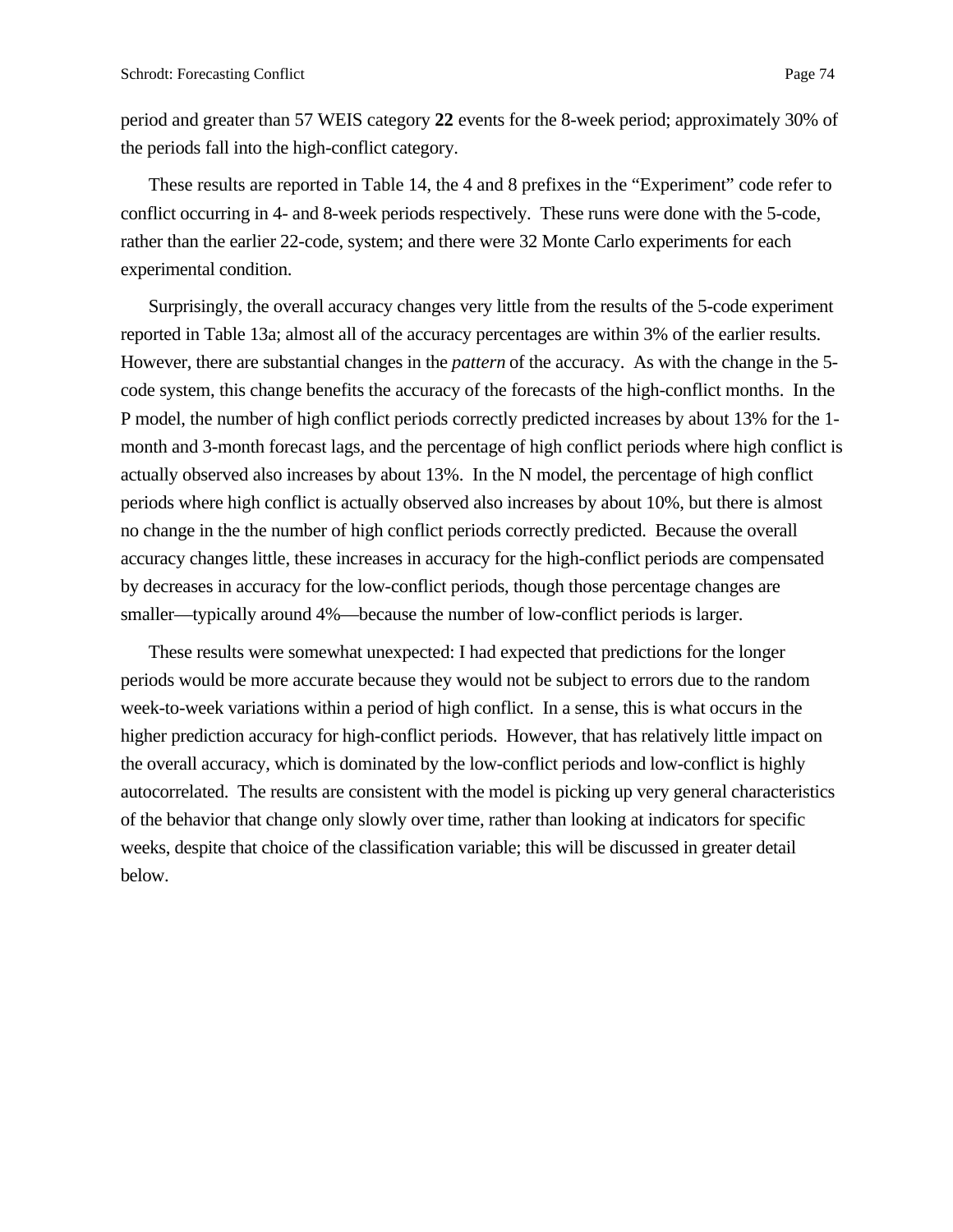**System**

| Experiment | %accuracy | %high<br>correct | %low<br>correct | %high<br>forecast | %low<br>forecast |  |
|------------|-----------|------------------|-----------------|-------------------|------------------|--|
| 4P1        | 70.7      | 59.6             | 75.5            | 51.2              | 81.3             |  |
| 4P3        | 69.1      | 55.0             | 75.4            | 49.9              | 79.1             |  |
| 4P6        | 67.1      | 47.3             | 75.6            | 45.4              | 77.1             |  |
| 8P1        | 72.8      | 59.4             | 78.2            | 52.3              | 82.8             |  |
| 8P3        | 69.6      | 58.9             | 74.0            | 48.4              | 81.3             |  |
| 8P6        | 69.7      | 51.6             | 77.5            | 49.2              | 79.1             |  |
| 4N1        | 62.1      | 89.2             | 50.4            | 43.7              | 91.6             |  |
| 4N3        | 56.8      | 87.4             | 43.2            | 40.6              | 88.6             |  |
| 4N6        | 55.3      | 85.4             | 42.5            | 38.9              | 87.2             |  |
| 8N1        | 64.9      | 89.6             | 55.0            | 44.5              | 93.0             |  |
| 8N3        | 59.1      | 86.9             | 47.6            | 40.7              | 89.8             |  |
| 8N6        | 58.5      | 86.3             | 46.8            | 40.7              | 89.0             |  |

# **Table 14. Accuracy for 4- and 8-Week Prediction Periods and 5-Category Coding**

## **Conclusion**

The overall conclusion of this analysis is that hidden Markov models are a robust, though hardly flawless, method for forecasting political conflict, at least when applied to area such as the former Yugoslavia where substantial information about political events is available. From the standpoint of pure prediction, the models are credible.

Unfortunately, these models are less useful from the standpoint of *inference*; in particular, it is very difficult to figure out what information the HMM is using to make these prediction. At various points in the discussion above, I have noted some clear—and generally plausible—patterns in the estimated probabilities. However, in general it has proven quite difficult to make much sense out of these. This is not to say that this exercise has been useless—without looking for patterns, there was no way to know they were not present—but a series of experiments trying to find patterns in these coefficients has not produced any obvious results.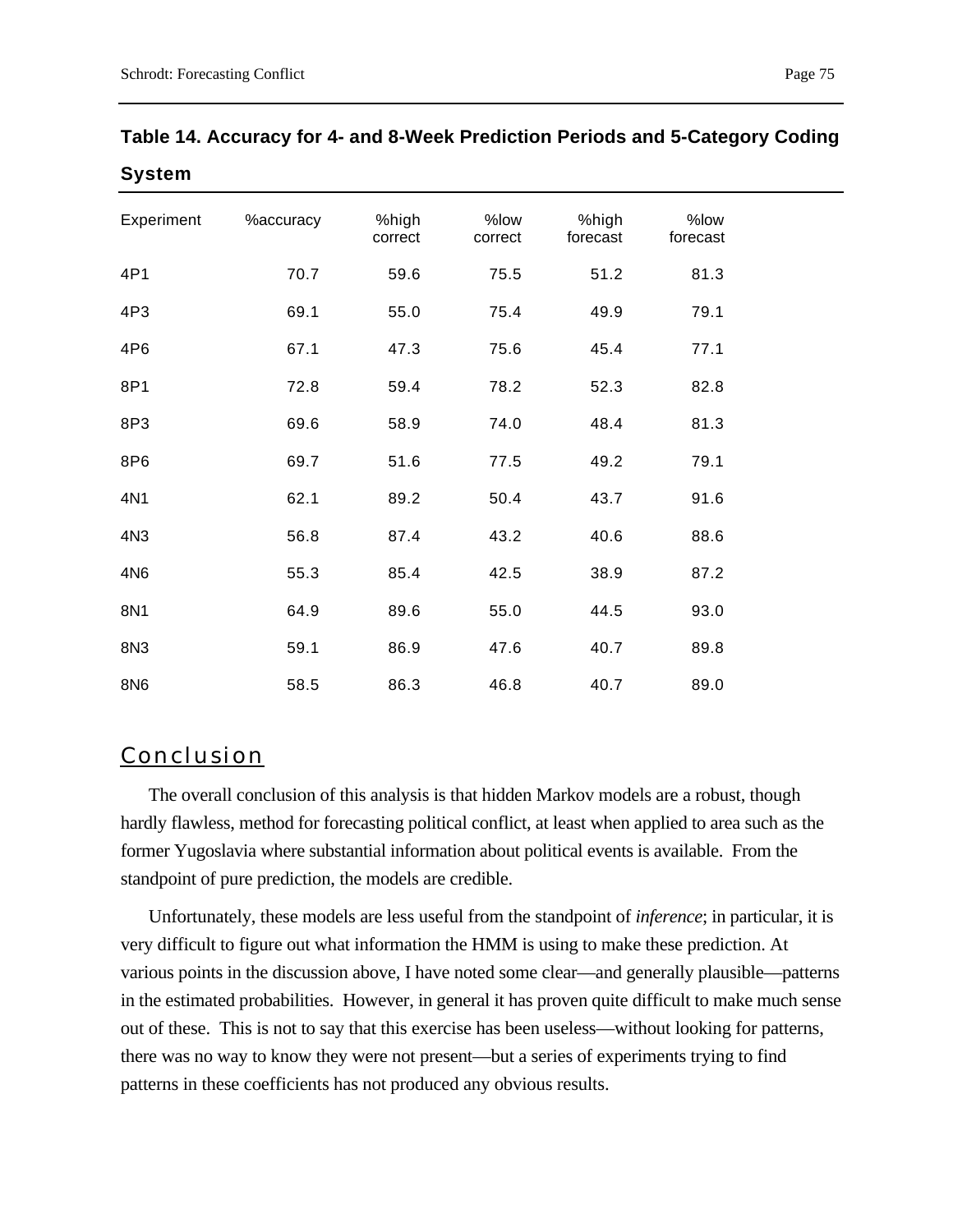There are a couple of likely reasons for this. First, these forecasting models have relatively long time horizons. The common-sense signs of short-term escalatory behavior such as demands, threats and small-scale incidents of violence will not necessarily be found at three and six month horizons or, in this data, even at one month. (One sees a little bit of this, for example in behaviors coming from Serbia, or towards Bosnia and Kosovo, but not a lot).

What the models seem to be picking up instead are relatively diffuse indicators, and often as not, simply increased attention to the area by the international media (as well as the international community. For example, one would expect that if a NATO commander or UN representative called attention to some issue, Reuters would almost always report it, whereas if the mayor of a village made the same comment, this might be ignored. Some of these indicators may be indirect: For example I initially viewed the emphasis in the high-conflict models on Kosovo to be a statistical artifact, but this could also be reflecting that fact that after 1991 or so, the international community consistently responded to aggressive moves by Serbia by warning Serbia not to do anything in Kosovo, and these activities are probably picked up in the data set. The presence or absence of non-events is clearly very important, a result that was expected—the fact that the international media are reporting on an area is by itself a useful indicator.

The interpretation of the coefficients is further complicated by the fact that we are dealing with probabilities—which by definition sum to 1.0—so an increase in one probability necessarily leads to a decrease in another. Add to this the propensity of interactions in event data to be symmetrical, and the fact that the codes are aggregated not only within the four actors in the Balkans, but also interactions between those actors and the international system as a whole, and the determination of the parameters gets very complex. In particular, it is quite different from the more familiar task of interpreting regression coefficients, which (in the absence of significant collinearity) are more or less independent of each other in value.

This is further complicated by the problem of the indeterminancy of the estimates produced by the Baum-Welch algorithm. This indeterminancy does not seem to be dealt with in detail in the HMM literature—most HMM applications are solely concerned with prediction, not inference—but where it is mentioned, the experience that I have had estimating these models appears to be typical. I have done a series of additional unreported experiments to attempt to find ways to reduce the variance of the estimates—increasing the number of templates used, varying the parameters of the genetic algorithm, changing the convergence conditions of the Baum-Welch algorithm, and setting the initial observation probabilities in the vicinity of the marginal probabilities of events in the data set as a whole—and none of these had a major impact. There is some limited evidence that the variance in the *accuracy* of the models estimated with the 5-code system is less than that of the 22-code system, but the variance in the parameters is still quite high.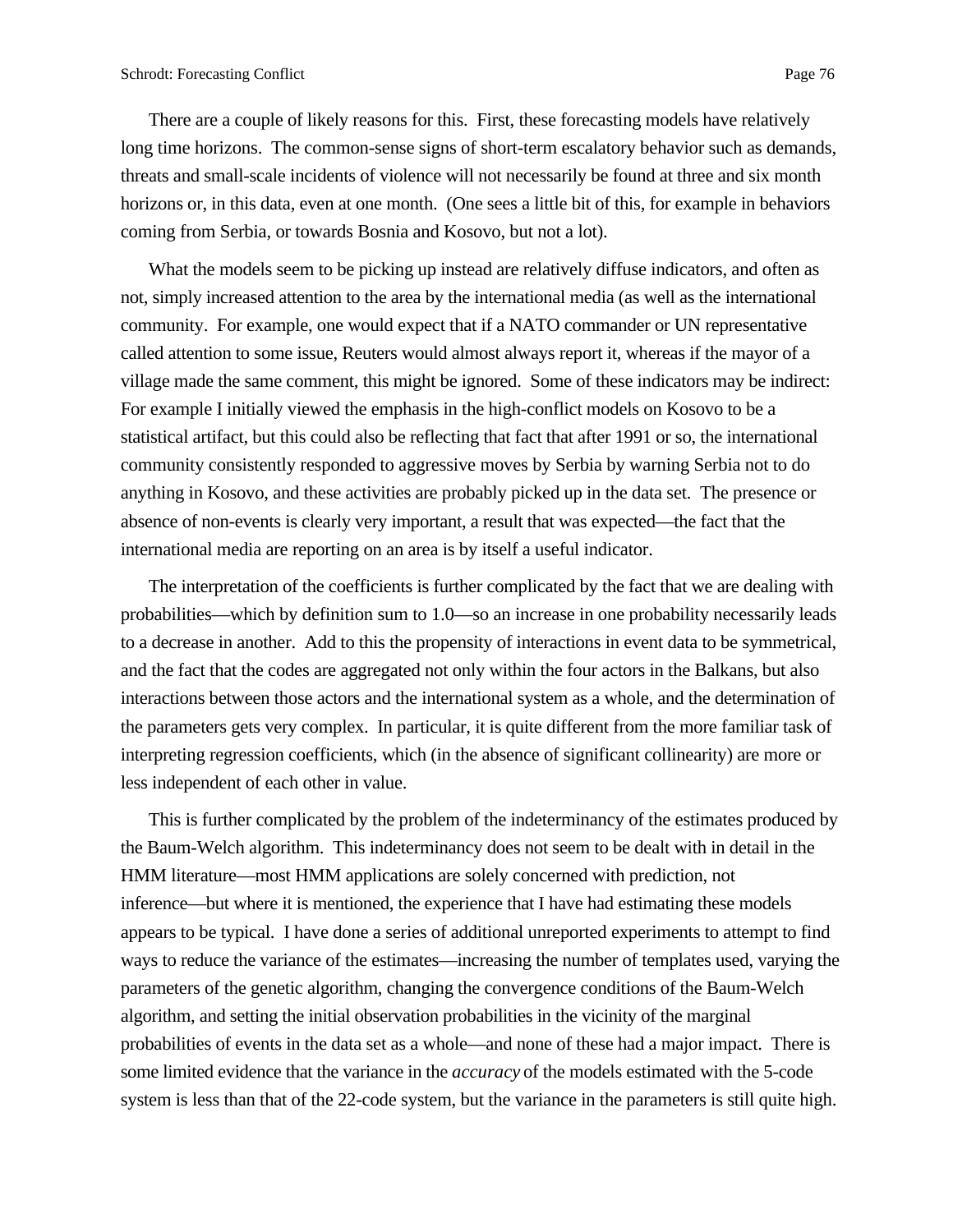Finally, the sheer number of parameter estimates generated by these HMMs complicates the problem of interpretation. The HMM models may be similar to neural networks in this regard: the diffuse coefficient structure is the model's way of dealing with the high degree of uncertainty in the underlying data, and the complexity of tradeoffs between the parameter values makes them almost impossible to interpret in a simple fashion. Doing a full interpretation would ideally involve five dimensions of comparison—WEIS category, dyad, Markov state, weighting scheme and high/low model—which is three dimensions more than most people can deal with. I've focused here on two weights, one or two Markov states, and a two-dimensional actor-by-code comparison, but that obviously leaves plenty of other possibilities that have not been explored.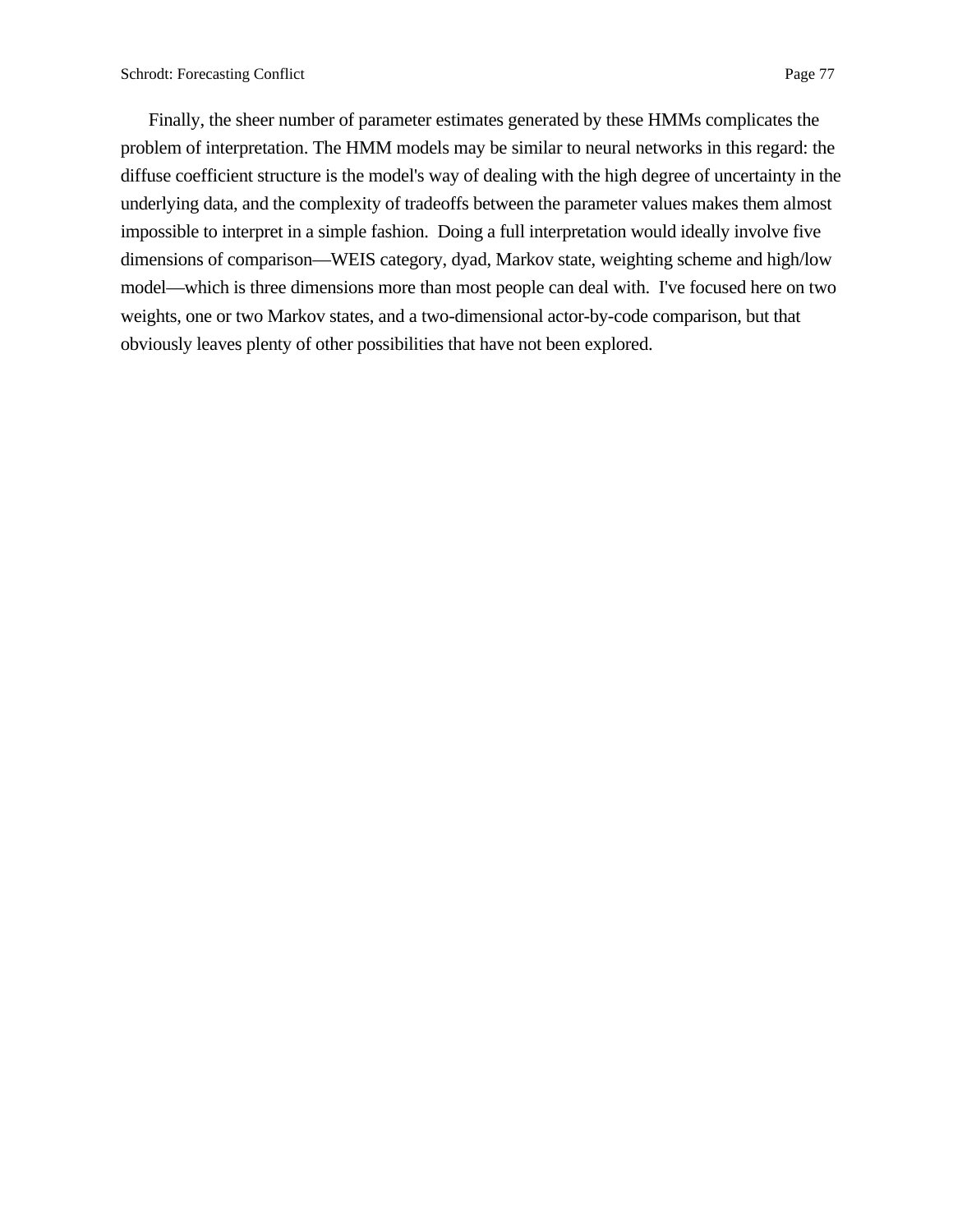## References

Allison, G. T. 1971. *The Essence of Decision.* Boston: Little, Brown.

- Anderson, P.W., K.J. Arrow and D. Pines, eds. 1988. *The Economy as an Evolving Complex System.* New York: Addison Wesley.
- Azar, E. E., and T. Sloan. 1975. *Dimensions of Interaction*. Pittsburgh: University Center for International Studies, University of Pittsburgh.

Bartholomew, D. J. 1971. *Stochastic Models for Social Processes.* New York: Wiley.

- Bennett, S. and P. A. Schrodt. 1987. Linear Event Patterns in WEIS Data. Paper presented at American Political Science Association, Chicago.
- Bloomfield, L. P., and A. Moulton. 1989. *CASCON III: Computer-Aided System for Analysis of Local Conflicts.* Cambridge: MIT Center for International Studies.
- Bloomfield, L. P. and A. Moulton. 1997. *Managing International Conflict.* New York: St. Martin's Press.
- Bueno de Mesquita, B., D. Newman and A. Rabushka. 1996. *Red Flag over Hong Kong.* Chatham, NJ: Chatham House Publishers.
- Bueno de Mesquita, B. 1981. *The War Trap.* New Haven: Yale University Press.
- Butterworth, R. L. 1976. *Managing Interstate Conflict,1945-74: Data with Synopses.* Pittsburgh: University of Pittsburgh University Center for International Studies.
- Casti, J. L. 1997. *Would-Be Worlds.* New York: Wiley.
- Choucri, N. and T. W. Robinson, eds. 1979. *Forecasting in International Relations: Theory, Methods, Problems, Prospects.* San Francisco: W.H. Freeman.
- Cimbala, S. 1987. *Artificial Intelligence and National Security.* Lexington, MA: Lexington Books.
- Cyert, R. M. and J. G. March. 1963. *A Behavioral Theory of the Firm*. Englewood Cliffs, NJ: Prentice-Hall.
- Feller, William. 1968. *An Introduction to Probability Theory and Its Applications.* New York: Wiley.
- Gerner, D. J., P. A. Schrodt, R. A. Francisco, and J. L. Weddle. 1994. The Machine Coding of Events from Regional and International Sources. *International Studies Quarterly* 38:91- 119.
- Gerner, D. J. and P. A. Schrodt. 1998. "The Effects of Media Coverage on Crisis Assessment and Early Warning in the Middle East." In *Early Warning and Early Response*, ed. Susanne Schmeidl and Howard Adelman. New York: Columbia University Press-Columbia International Affairs Online.
- Gurr, T. R. and B. Harff. 1996. *Early Warning of Communal Conflict and Humanitarian Crisis.* Tokyo: United Nations University Press, Monograph Series on Governance and Conflict Resolution.
- Goldstein, J. S. 1992. A Conflict-Cooperation Scale for WEIS Events Data. *Journal of Conflict Resolution* 36: 369-385.
- Hopple, G. W., S. J. Andriole, and A. Freedy, eds. 1984. *National Security Crisis Forecasting and Management*. Boulder: Westview.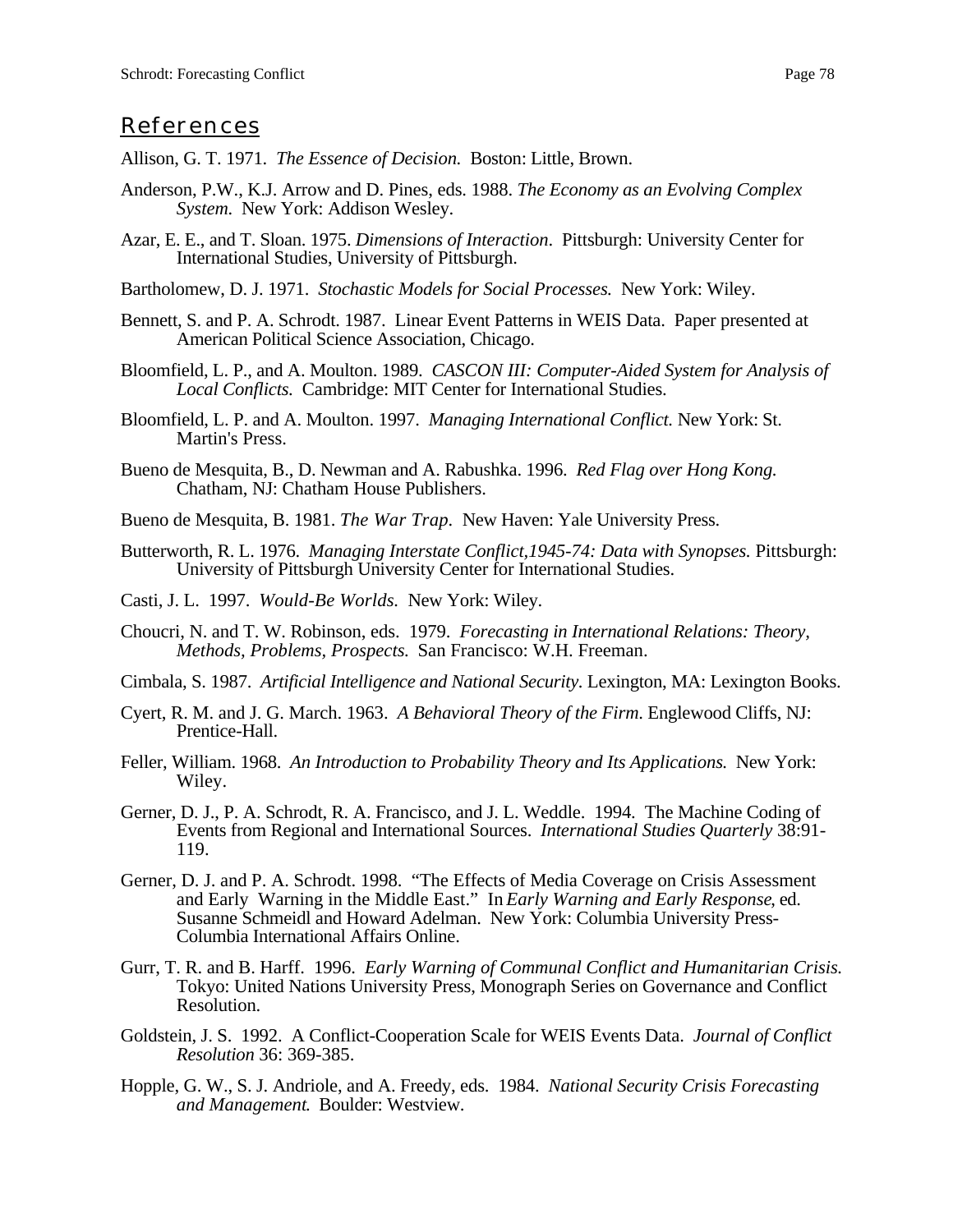- Hughes, B. B. 1984. *World Futures: A Critical Analysis of Alternatives.* Baltimore: Johns Hopkins.
- Huxtable, P. A. 1997. "Uncertainty and Foreign Policy-making: Conflict and Cooperation in West Africa." Ph.D. dissertation, University of Kansas.
- Huxtable, P. A. and J. C. Pevehouse. 1996. Potential Validity Problems in Events Data Collection. *International Studies Notes* 21: 8-19.
- Kauffman, S. A. 1993. *The Origins of Order.* Oxford: Oxford University Press.
- Khong, Y. F. 1992. *Analogies at War*. Princeton: Princeton University Press.
- Kruskal, J. B. 1983. An Overview of Sequence Comparison. In *Time Warps, String Edits and Macromolecules,* ed. D. Sankoff and J. B. Kruskal. New York: Addison-Wesley.
- Laurance, E. J. 1990. "Events Data and Policy Analysis." *Policy Sciences* 23:111-132.
- Lebow, R. N. 1981. *Between Peace and War: The Nature of International Crises.* Baltimore: Johns Hopkins.
- Leng, R. J. 1987. *Behavioral Correlates of War, 1816-1975*. (ICPSR 8606). Ann Arbor: Interuniversity Consortium for Political and Social Research.
- Leng, R. J. 1993. *Interstate Crisis Behavior, 1816-1980.* New York: Cambridge University Press.
- Lund, M. S. 1996. *Preventing Violent Conflicts: A Strategy for Preventive Diplomacy.* Washington, D.C.: United States Institute for Peace.
- McClelland, C. A. 1976. *World Event/Interaction Survey Codebook.* (ICPSR 5211). Ann Arbor: Inter-University Consortium for Political and Social Research.
- May, E. 1973. *"Lessons" of the Past: The Use and Misuse of History in American Foreign Policy.* New York: Oxford University Press.
- Mefford, D. 1985. Formulating Foreign Policy on the Basis of Historical Programming. In *Dynamic Models of International Conflict*, ed. U. Luterbacher and M. D. Ward*.* Boulder: Lynne Rienner Publishing.
- Merritt, R. L., R. G. Muncaster, and D. A. Zinnes. 1993. *International Event-Data Developments: DDIR Phase II*. Ann Arbor: University of Michigan Press.
- Myers, R. and J. Whitson. 1995. HIDDEN MARKOV MODEL for automatic speech recognition (C++ source code). http://www.itl.atr.co.jp/comp.speech/Section6/Recognition/myers.hmm.html
- Neustadt, R. E. and E. R. May. 1986. *Thinking in Time: The Uses of History for Decision Makers.* New York: Free Press.
- Rabiner, L. R. 1989. A Tutorial on Hidden Markov Models and Selected Applications in Speech Recognition. *Proceedings of the IEEE* 77,2:257-286
- Sankoff, D. and J. B. Kruskal, eds. 1983. *Time Warps, String Edits and Macromolecules: The Theory and Practice of Sequence Comparison.* New York: Addison-Wesley.
- Schrodt, P. A. 1985. The Role of Stochastic Models in International Relations Research. In *Theories, Models and Simulation in International Relations*, ed. M. D. Ward. Boulder: Rienner